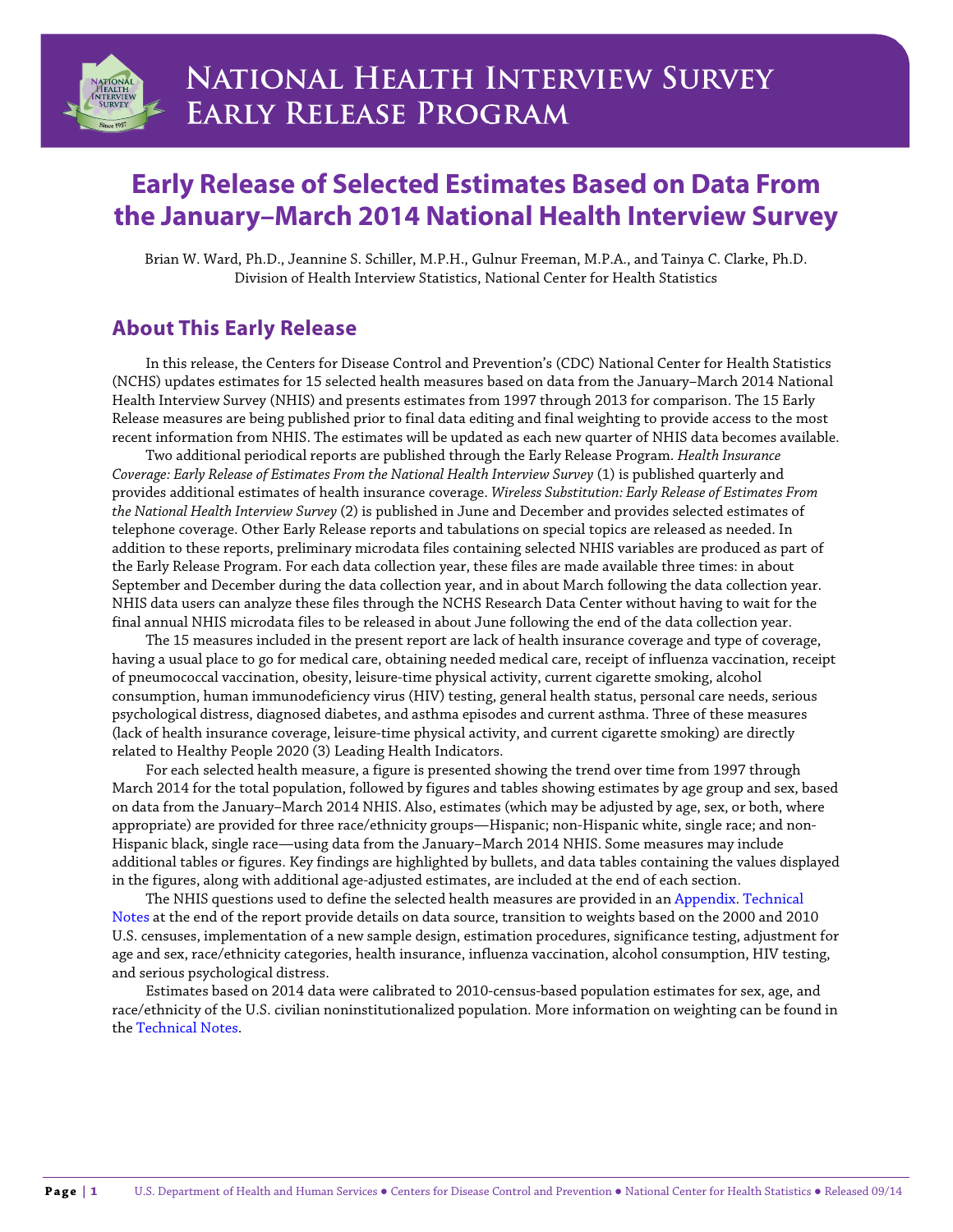### **Lack of Health Insurance Coverage and Type of Coverage**

### **Figure 1.1. Percentage of persons of all ages without health insurance coverage at the time of interview: United States, 1997–March 2014**



NOTES: Data are based on household interviews of a sample of the civilian noninstitutionalized population. A person was defined as uninsured if he or she did not have any private health insurance, Medicare, Medicaid, Children's Health Insurance Program (CHIP), state – sponsored or other government-sponsored health plan, or military plan at the time of interview. A person was also defined as uninsured if he or she had only Indian Health Service coverage or had only a private plan that paid for one type of service, such as accidents or dental care. The data on health insurance status were edited using an automated system based on logic checks and keyword searches. For comparability, the estimates for all years were created using these same procedures. The resulting estimates of persons without health insurance coverage are generally 0.1–0.3 percentage points lower than those based on the editing procedures used for the final data files. The analyses excluded persons with unknown health insurance status (about 1% of respondents each year). See Technical Notes for more details.

DATA SOURCE: CDC/NCHS, National Health Interview Survey, 1997–March 2014, Family Core component.

- For January–March 2014, the percentage uninsured at the time of interview was 13.1% (95% confidence interval = 12.32%–13.94%), which was lower than the 2013 estimate of 14.4%.
- The percentage uninsured at the time of interview decreased from 16.0% in 2010 to 13.1% in January–March 2014.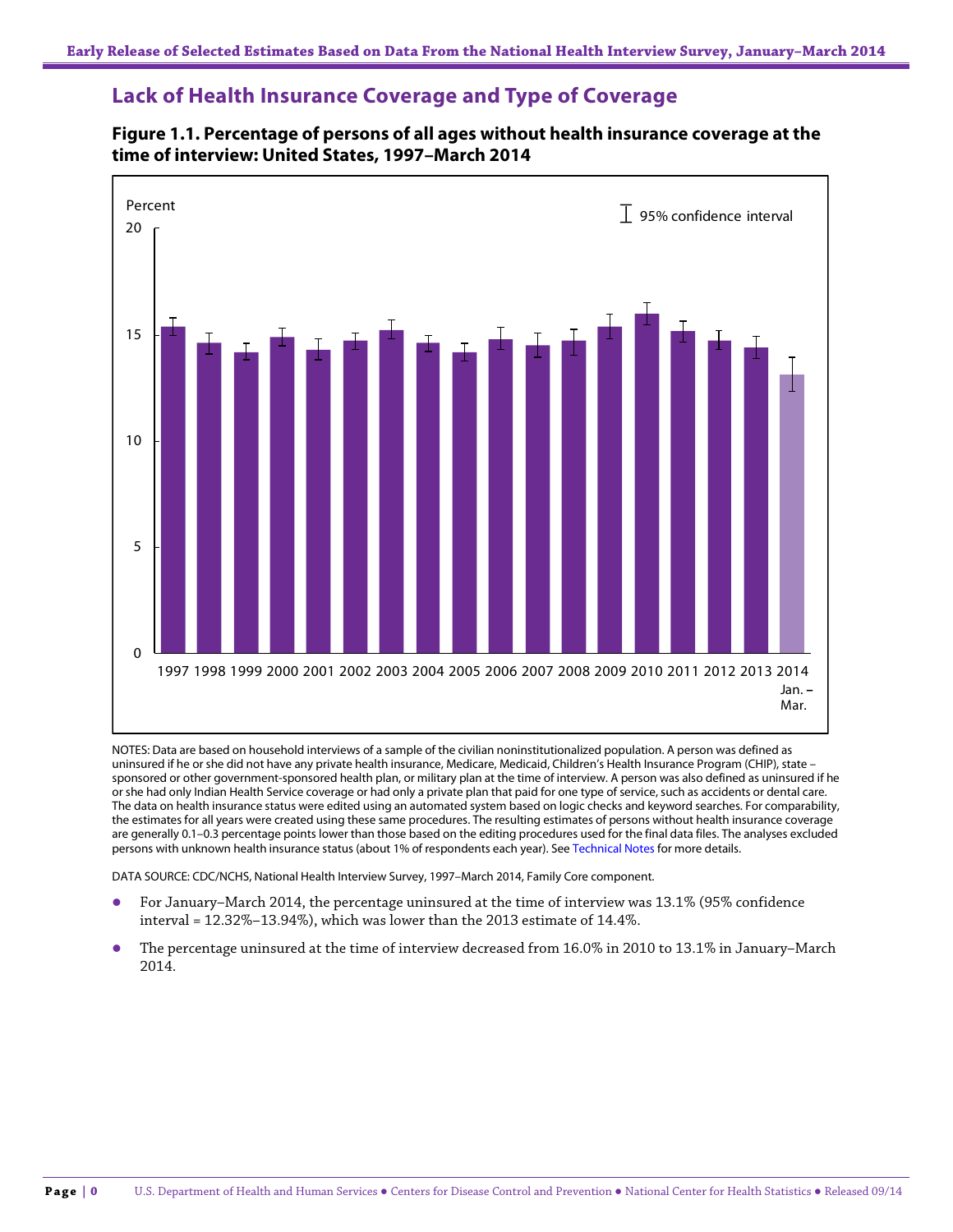| Year                          | All ages | Under 65 years    | 18-64 years | Under 18 years |
|-------------------------------|----------|-------------------|-------------|----------------|
|                               |          | Number (millions) |             |                |
| 1997                          | 41.0     | 40.7              | 30.8        | 9.9            |
| 1998                          | 39.3     | 39.0              | 30.0        | 9.1            |
| 1999                          | 38.7     | 38.3              | 29.8        | 8.5            |
| 2000                          | 41.3     | 40.8              | 32.0        | 8.9            |
| 2001                          | 40.2     | 39.8              | 31.9        | 7.9            |
| 2002                          | 41.5     | 41.1              | 33.5        | 7.6            |
| 2003                          | 43.6     | 43.2              | 35.9        | 7.3            |
| 2004 (Method 1 <sup>1</sup> ) | 42.5     | 42.0              | 35.0        | $7.0\,$        |
| 2004 (Method 2 <sup>1</sup> ) | 42.1     | 41.7              | 34.9        | 6.8            |
| 2005                          | 41.2     | 41.0              | 34.4        | 6.5            |
| 2006                          | 43.6     | 43.3              | 36.5        | 6.8            |
| 2007                          | 43.1     | 42.8              | 36.3        | 6.5            |
| 2008                          | 43.8     | 43.6              | 37.1        | 6.6            |
| 2009                          | 46.3     | 46.0              | 40.0        | 6.1            |
| 2010                          | 48.6     | 48.2              | 42.5        | 5.8            |
| 2011                          | 46.3     | 45.9              | 40.7        | 5.2            |
| 2012                          | 45.5     | 45.2              | 40.3        | 4.9            |
| 2013                          | 44.8     | 44.3              | 39.6        | 4.8            |
| Jan.-Mar. 2014                | 41.0     | 40.7              | 35.8        | 4.9            |

### **Table 1.1a. Number of persons without health insurance coverage at the time of interview, by age group: United States, 1997–March 2014**

See footnotes at end of table.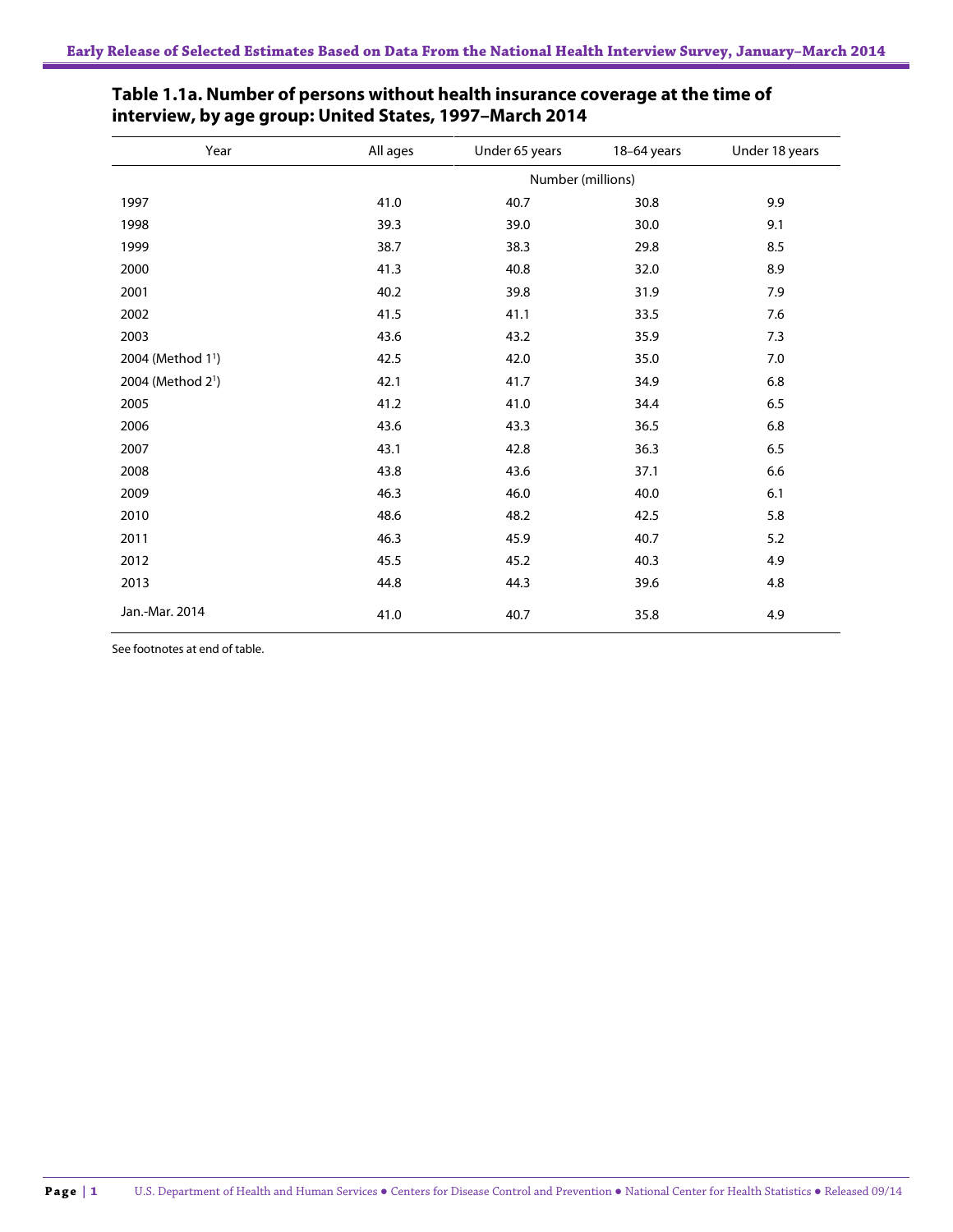| Year                     | All ages          | Under 65 years    | Under 65 years       | 18-64 years       | Under 18 years  |
|--------------------------|-------------------|-------------------|----------------------|-------------------|-----------------|
|                          | Percent (95%      | Crude percent     | Age-adjusted         | Percent (95%      | Percent (95%    |
|                          | confidence        | (95% confidence   | percent (95%         | confidence        | confidence      |
|                          | interval)         | interval)         | confidence interval) | interval)         | interval)       |
| 1997                     | 15.4              | 17.4              | 17.2                 | 18.9              | 13.9            |
|                          | $(15.0 - 15.8)$   | $(16.9 - 17.9)$   | $(16.8 - 17.7)$      | $(18.4 - 19.4)$   | $(13.2 - 14.6)$ |
| 1998                     | 14.6              | 16.5              | 16.4                 | 18.2              | 12.7            |
|                          | $(14.1 - 15.1)$   | $(16.0 - 17.0)$   | $(15.9 - 16.9)$      | $(17.7 - 18.7)$   | $(12.0-13.4)$   |
| 1999                     | 14.2              | 16.0              | 16.0                 | 17.8              | 11.8            |
|                          | $(13.8 - 14.6)$   | $(15.5 - 16.5)$   | $(15.5 - 16.5)$      | $(17.3 - 18.3)$   | $(11.2 - 12.4)$ |
| 2000                     | 14.9              | 16.8              | 16.8                 | 18.7              | 12.3            |
|                          | $(14.5 - 15.3)$   | $(16.3 - 17.2)$   | $(16.3 - 17.3)$      | $(18.1 - 19.2)$   | $(11.7 - 12.9)$ |
| 2001                     | 14.3              | 16.2              | 16.2                 | 18.3              | 11.0            |
|                          | $(13.8 - 14.8)$   | $(15.7 - 16.7)$   | $(15.7 - 16.7)$      | $(17.8 - 18.8)$   | $(10.3 - 11.7)$ |
| 2002                     | 14.7              | 16.5              | 16.6                 | 19.1              | 10.5            |
|                          | $(14.3 - 15.1)$   | $(16.0 - 16.9)$   | $(16.1 - 17.1)$      | $(18.6 - 19.6)$   | $(9.9 - 11.1)$  |
| 2003                     | 15.2              | 17.2              | 17.3                 | 20.1              | 10.1            |
|                          | $(14.8 - 15.7)$   | $(16.6 - 17.7)$   | $(16.8 - 17.8)$      | $(19.5 - 20.6)$   | $(9.4 - 10.7)$  |
| 2004                     | 14.7              | 16.6              | 16.7                 | 19.4              | 9.6             |
| (Method 1 <sup>1</sup> ) | $(14.3 - 15.2)$   | $(16.1 - 17.0)$   | $(16.3 - 17.2)$      | $(18.9 - 19.9)$   | $(9.0 - 10.2)$  |
| 2004                     | 14.6              | 16.4              | 16.6                 | 19.3              | 9.4             |
| (Method 2 <sup>1</sup> ) | $(14.2 - 15.0)$   | $(16.0 - 16.9)$   | $(16.2 - 17.1)$      | $(18.8 - 19.8)$   | $(8.8 - 10.0)$  |
| 2005                     | 14.2              | 16.0              | 16.2                 | 18.9              | 8.9             |
|                          | $(13.75 - 14.58)$ | $(15.53 - 16.46)$ | $(15.72 - 16.65)$    | $(18.34 - 19.38)$ | $(8.34 - 9.49)$ |
| 2006                     | 14.8              | 16.8              | 17.0                 | 19.8              | 9.3             |
|                          | $(14.34 - 15.34)$ | $(16.21 - 17.33)$ | $(16.44 - 17.57)$    | $(19.12 - 20.42)$ | $(8.60 - 9.92)$ |
| 2007                     | 14.5              | 16.4              | 16.6                 | 19.4              | 8.9             |
|                          | $(13.93 - 15.08)$ | $(15.76 - 17.05)$ | $(15.95 - 17.28)$    | $(18.68 - 20.09)$ | $(8.10 - 9.66)$ |
| 2008                     | 14.7              | 16.7              | 16.9                 | 19.7              | 8.9             |
|                          | $(14.04 - 15.27)$ | $(15.96 - 17.36)$ | $(16.24 - 17.63)$    | $(18.95 - 20.51)$ | $(8.04 - 9.73)$ |
| 2009                     | 15.4              | 17.5              | 17.7                 | 21.1              | 8.2             |
|                          | $(14.79 - 15.96)$ | $(16.80 - 18.12)$ | $(17.08 - 18.42)$    | $(20.38 - 21.83)$ | $(7.39 - 8.97)$ |
| 2010                     | 16.0              | 18.2              | 18.5                 | 22.3              | 7.8             |
|                          | $(15.46 - 16.52)$ | $(17.58 - 18.77)$ | $(17.87 - 19.07)$    | $(21.57 - 22.95)$ | $(7.12 - 8.39)$ |
|                          | 15.1              | 17.3              | 17.5                 | 21.3              | 7.0             |
| 2011                     | $(14.66 - 15.64)$ | $(16.69 - 17.82)$ | $(16.93 - 18.06)$    | $(20.58 - 21.92)$ | $(6.49 - 7.56)$ |
|                          | 14.7              | 16.9              | 17.1                 | 20.9              | 6.6             |
| 2012                     | $(14.29 - 15.21)$ | $(16.41 - 17.46)$ | $(16.59 - 17.62)$    | $(20.28 - 21.51)$ | $(6.07 - 7.13)$ |
|                          | 14.4              | 16.6              | 16.7                 | 20.4              | 6.5             |
| 2013                     | $(13.89 - 14.90)$ | $(15.97 - 17.15)$ | $(16.10 - 17.29)$    | $(19.66 - 21.12)$ | $(6.01 - 7.02)$ |
| Jan.-Mar.                | 13.1              | 15.2              | 15.3                 | 18.4              | 6.6             |
| 2014                     | $(12.32 - 13.94)$ | $(14.26 - 16.09)$ | $(14.36 - 16.22)$    | $(17.33 - 19.50)$ | $(5.57 - 7.72)$ |

### **Table 1.1b. Percentage of persons without health insurance coverage at the time of the interview, by age group: United States, 1997–March 2014**

<sup>1</sup> In the third quarter of 2004, two additional questions were added to the National Health Interview Survey insurance section to reduce potential errors in reporting Medicare and Medicaid status. Persons aged 65 and over not reporting Medicare coverage were asked explicitly about Medicare coverage, and persons under age 65 with no reported coverage were asked explicitly about Medicaid coverage. Depending on responses to these two questions, respondents may have been reclassified. Estimates of uninsurance for 2004 are calculated both without the additional information from these new questions (noted as Method 1) and with the responses to these new questions (noted as Method 2). Beginning in 2005, all estimates are reported using Method 2. See Technical Notes for additional information.

NOTES: Data are based on household interviews of a sample of the civilian noninstitutionalized population. A person was defined as uninsured if he or she did not have any private health insurance, Medicare, Medicaid, Children's Health Insurance Program (CHIP), statesponsored or other government-sponsored health plan, or military plan at the time of interview. A person was also defined as uninsured if he or she had only Indian Health Service coverage or had only a private plan that paid for one type of service, such as accidents or dental care. The data on health insurance status were edited using an automated system based on logic checks and keyword searches. For comparability, the estimates for all years were created using these same procedures. The resulting estimates of persons without health insurance coverage are generally 0.1–0.3 percentage points lower than those based on the editing procedures used for the final data files. In Table 1.1a, the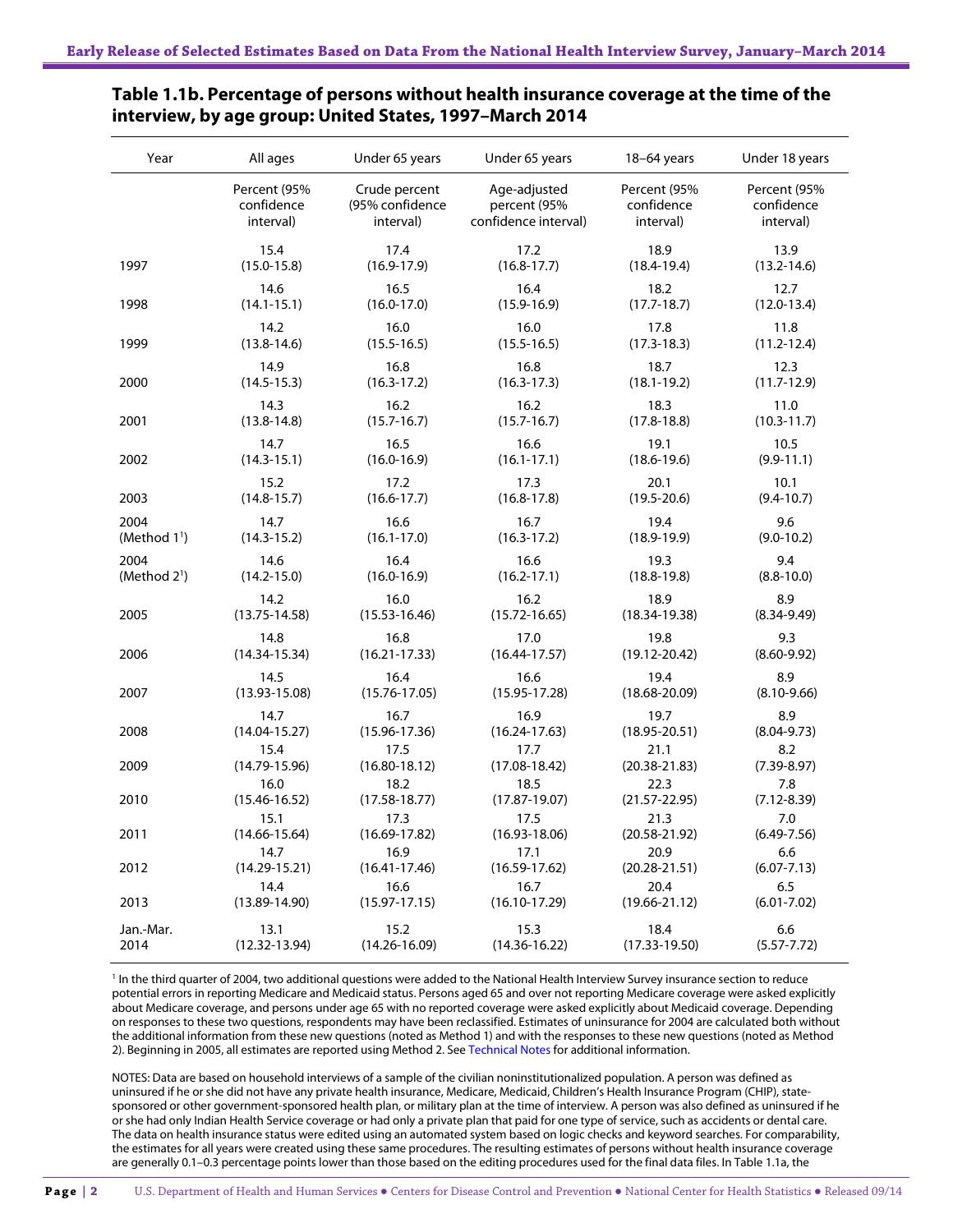number of uninsured persons was calculated as the percentage of uninsured persons multiplied by the total weighted population, including persons with unknown coverage. The age-specific numbers of uninsured may not add to their respective totals due to rounding. In Table 1.1b, age-adjusted estimates for persons under age 65 for this Healthy People 2020 Leading Health Indicator are adjusted using the projected 2000 U.S. population as the standard population and using three age groups: under 18, 18–44, and 45–64. The analyses excluded persons with unknown health insurance status (about 1% of respondents each year). • See Technical Notes for more details.

DATA SOURCE: CDC/NCHS, National Health Interview Survey, 1997–March 2014, Family Core component.

- For January–March 2014, the percentage uninsured at the time of interview was 15.2% (40.7 million) for persons under age 65, 18.4% (35.8 million) for persons aged 18–64, and 6.6% (4.9 million) for children under age 18 (Table 1.1a and 1.1b).
- For children under age 18, the percentage uninsured at the time of interview decreased from 13.9% in 1997 to 8.9% in 2005, then decreased again from 8.9% in 2008 to 6.6% in January–March 2014 (Table 1.1b).
- For adults aged 18–64, the percentage uninsured at the time of interview declined from 22.3% in 2010 to 18.4% in January–March 2014.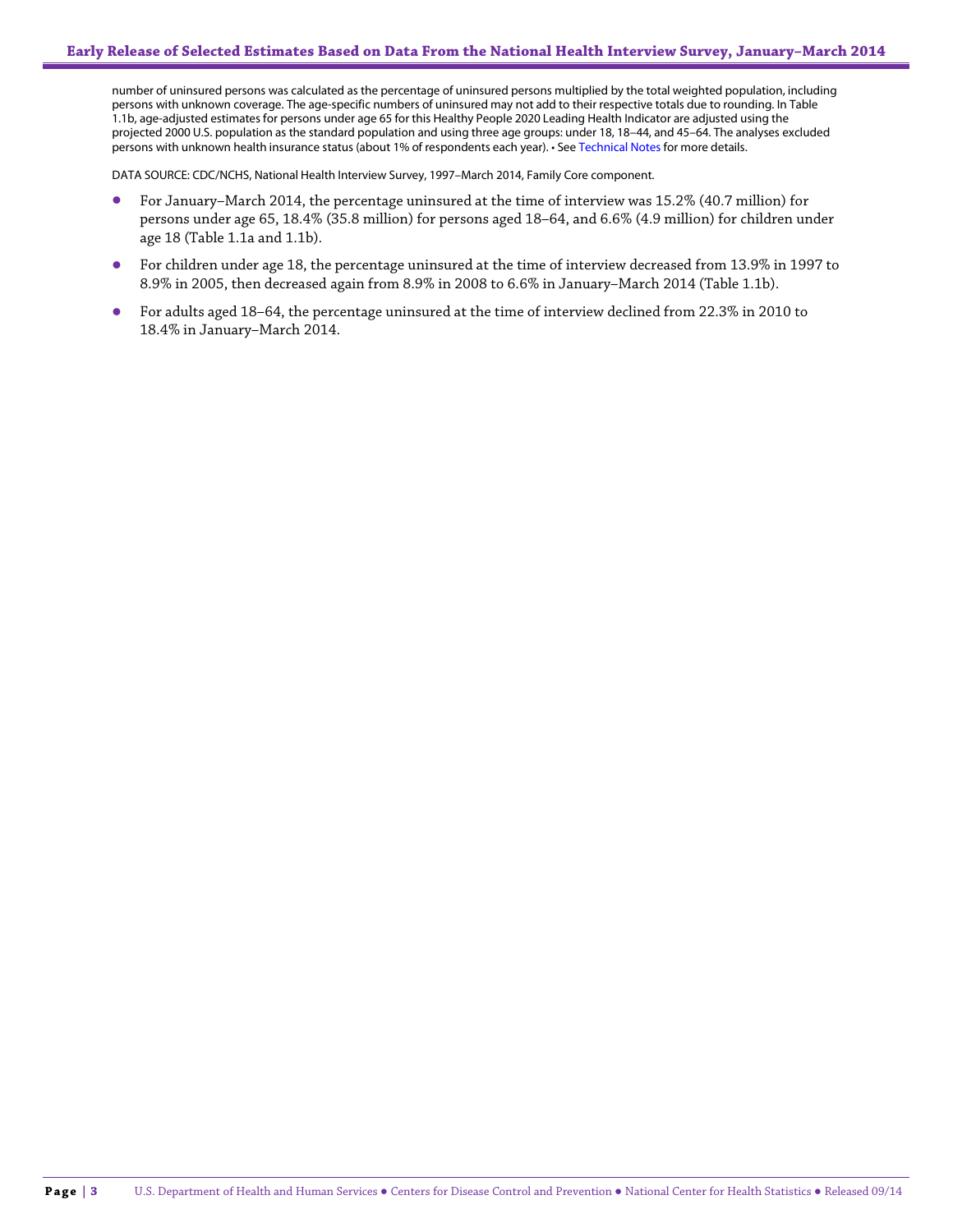| Year                          | Under 65 years    | 18-64 years                       | Under 18 years    |
|-------------------------------|-------------------|-----------------------------------|-------------------|
|                               |                   | Percent (95% confidence interval) |                   |
| 1997                          | 13.6              | 10.2                              | 21.4              |
|                               | $(13.1 - 14.1)$   | $(9.8 - 10.6)$                    | $(20.5 - 22.4)$   |
| 1998                          | 12.7              | 9.5                               | 20.0              |
|                               | $(12.2 - 13.2)$   | $(9.1 - 9.9)$                     | $(19.0 - 20.9)$   |
| 1999                          | 12.4              | 9.0                               | 20.4              |
|                               | $(12.0 - 12.9)$   | $(8.6 - 9.3)$                     | $(19.5 - 21.4)$   |
| 2000                          | 12.9              | 9.1                               | 22.0              |
|                               | $(12.4 - 13.4)$   | $(8.7 - 9.4)$                     | $(21.0 - 23.0)$   |
| 2001                          | 13.6              | 9.4                               | 23.6              |
|                               | $(13.1 - 14.1)$   | $(9.0 - 9.8)$                     | $(22.6 - 24.5)$   |
| 2002                          | 15.2              | 10.3                              | 27.1              |
|                               | $(14.6 - 15.8)$   | $(9.9 - 10.7)$                    | $(26.0 - 28.2)$   |
| 2003                          | 16.0              | 10.9                              | 28.6              |
|                               | $(15.4 - 16.6)$   | $(10.4 - 11.4)$                   | $(27.4 - 29.7)$   |
| 2004 (Method 1 <sup>1</sup> ) | 16.1              | 11.1                              | 28.5              |
|                               | $(15.6 - 16.7)$   | $(10.6 - 11.5)$                   | $(27.5 - 29.6)$   |
| 2004 (Method 2 <sup>1</sup> ) | 16.2              | 11.1                              | 28.7              |
|                               | $(15.7 - 16.8)$   | $(10.7 - 11.6)$                   | $(27.7 - 29.8)$   |
| 2005                          | 16.8              | 11.5                              | 29.9              |
|                               | $(16.26 - 17.38)$ | $(11.12 - 11.98)$                 | $(28.80 - 30.99)$ |
| 2006                          | 18.1              | 12.4                              | 32.3              |
|                               | $(17.40 - 18.77)$ | $(11.89 - 12.92)$                 | $(30.94 - 33.64)$ |
| 2007                          | 18.1              | 12.3                              | 32.7              |
|                               | $(17.35 - 18.90)$ | $(11.72 - 12.95)$                 | $(31.22 - 34.25)$ |
| 2008                          | 19.3              | 13.4                              | 34.2              |
|                               | $(18.45 - 20.09)$ | $(12.71 - 14.02)$                 | $(32.70 - 35.78)$ |
| 2009                          | 21.0              | 14.4                              | 37.7              |
|                               | $(20.22 - 21.76)$ | $(13.84 - 15.05)$                 | $(36.23 - 39.19)$ |
| 2010                          | 22.0              | 15.0                              | 39.8              |
|                               | $(21.21 - 22.71)$ | $(14.37 - 15.56)$                 | $(38.34 - 41.22)$ |
| 2011                          | 23.0              | 15.9                              | 41.0              |
|                               | $(22.23 - 23.68)$ | $(15.34 - 16.47)$                 | $(39.56 - 42.48)$ |
| 2012                          | 23.5              | 16.4                              | 42.1              |
|                               | $(22.81 - 24.25)$ | $(15.85 - 17.01)$                 | $(40.64 - 43.47)$ |
| 2013                          | 23.8              | 16.7                              | 42.2              |
|                               | $(23.06 - 24.45)$ | $(16.14 - 17.32)$                 | $(40.81 - 43.56)$ |
| Jan.-Mar. 2014                | 24.2              | 17.1                              | 43.0              |
|                               | $(22.91 - 25.57)$ | $(16.09 - 18.17)$                 | $(40.37 - 45.54)$ |

### **Table 1.2a. Percentage of persons under age 65 years with public health plan coverage, by age group: United States, 1997–March 2014**

See footnotes at end of table.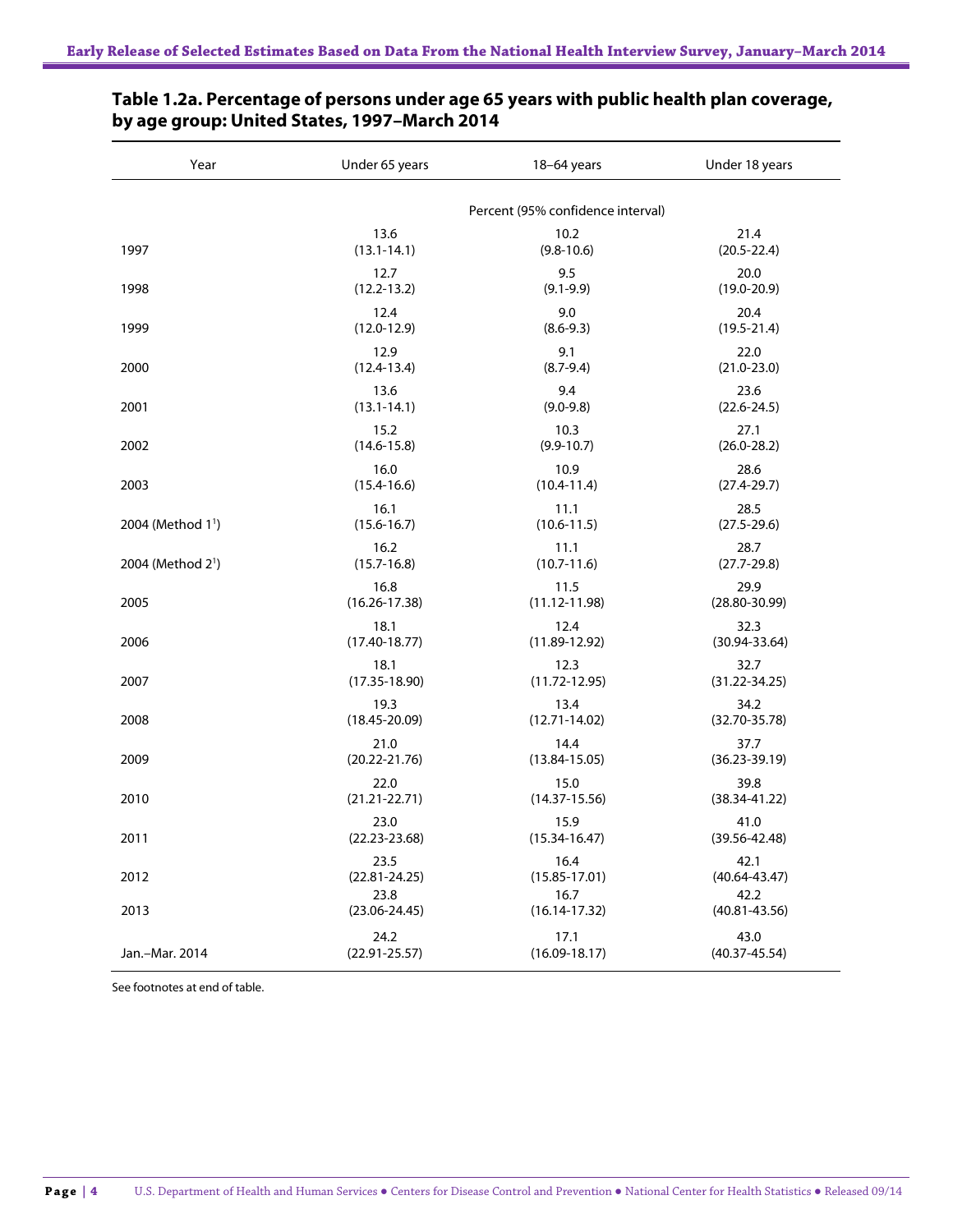| Year                          | Under 65 years    | $18-64$ years                     | Under 18 years    |
|-------------------------------|-------------------|-----------------------------------|-------------------|
|                               |                   | Percent (95% confidence interval) |                   |
| 1997                          | 70.8              | 72.8                              | 66.2              |
|                               | $(70.1 - 71.5)$   | $(72.2 - 73.4)$                   | $(65.1 - 67.3)$   |
| 1998                          | 72.0              | 73.5                              | 68.5              |
|                               | $(71.3 - 72.7)$   | $(72.9 - 74.1)$                   | $(67.4 - 69.5)$   |
| 1999                          | 73.1              | 74.7                              | 69.1              |
|                               | $(72.3 - 73.8)$   | $(74.1 - 75.4)$                   | $(68.0 - 70.2)$   |
| 2000                          | 71.8              | 73.8                              | 67.1              |
|                               | $(71.1 - 72.5)$   | $(73.2 - 74.4)$                   | $(66.1 - 68.2)$   |
| 2001                          | 71.6              | 73.7                              | 66.7              |
|                               | $(70.9 - 72.3)$   | $(73.1 - 74.4)$                   | $(65.6 - 67.8)$   |
| 2002                          | 69.8              | 72.3                              | 63.9              |
|                               | $(69.0 - 70.6)$   | $(71.6 - 72.9)$                   | $(62.7 - 65.1)$   |
| 2003                          | 68.2              | 70.6                              | 62.6              |
|                               | $(67.5 - 69.0)$   | $(69.9 - 71.3)$                   | $(61.4 - 63.8)$   |
| 2004 (Method 1 <sup>1</sup> ) | 68.6              | 70.9                              | 63.1              |
|                               | $(67.9 - 69.4)$   | $(70.2 - 71.6)$                   | $(61.9 - 64.3)$   |
| 2004 (Method 2 <sup>1</sup> ) |                   | $\cdots$                          | $\cdots$          |
| 2005                          | 68.4              | 70.9                              | 62.4              |
|                               | $(67.66 - 69.20)$ | $(70.18 - 71.58)$                 | $(61.18 - 63.54)$ |
| 2006                          | 66.5              | 69.2                              | 59.7              |
|                               | $(65.54 - 67.41)$ | $(68.33 - 70.02)$                 | $(58.32 - 61.14)$ |
| 2007                          | 66.8              | 69.6                              | 59.9              |
|                               | $(65.76 - 67.85)$ | $(68.64 - 70.47)$                 | $(58.25 - 61.48)$ |
| 2008                          | 65.4              | 68.1                              | 58.3              |
|                               | $(64.21 - 66.49)$ | $(67.10 - 69.20)$                 | $(56.61 - 59.91)$ |
| 2009                          | 62.9              | 65.8                              | 55.7              |
|                               | $(61.86 - 63.99)$ | $(64.83 - 66.69)$                 | $(54.02 - 57.38)$ |
| 2010                          | 61.2              | 64.1                              | 53.8              |
|                               | $(60.20 - 62.17)$ | $(63.19 - 64.98)$                 | $(52.31 - 55.26)$ |
| 2011                          | 61.2              | 64.2                              | 53.3              |
|                               | $(60.16 - 62.15)$ | $(63.34 - 65.09)$                 | $(51.84 - 54.81)$ |
| 2012                          | 61.0              | 64.1                              | 52.8              |
|                               | $(60.04 - 61.87)$ | $(63.26 - 64.89)$                 | $(51.40 - 54.25)$ |
| 2013                          | 61.0              | 64.2                              | 52.6              |
|                               | $(60.02 - 62.04)$ | $(63.33 - 65.17)$                 | $(51.10 - 54.09)$ |
| Jan.-Mar. 2014                | 61.8              | 65.6                              | 51.7              |
|                               | $(60.14 - 63.49)$ | $(64.15 - 67.14)$                 | $(49.10 - 54.35)$ |

#### **Table 1.2b. Percentage of persons under age 65 years with private health insurance coverage, by age group: United States, 1997–March 2014**

…Category not applicable. See Footnote 1 for more information.

<sup>1</sup>In the third quarter of 2004, two additional questions were added to the National Health Interview Survey (NHIS) insurance section to reduce potential errors in reporting Medicare and Medicaid status. Persons aged 65 and over not reporting Medicare coverage were asked explicitly about Medicare coverage, and persons under age 65 with no reported coverage were asked explicitly about Medicaid coverage. Depending on responses to these two questions, respondents may have been reclassified. Estimates of uninsurance for 2004 are calculated both without the additional information from these new questions (noted as Method 1) and with the responses to these new questions (noted as Method 2). In Table 1.1b, estimates of private insurance are not affected by the two additional questions. Beginning in 2005, all estimates are reported using Method 2. See Technical Notes for additional information.

NOTES: Data are based on household interviews of a sample of the civilian noninstitutionalized population. In Table 1.2a, "Public health plan coverage" includes Medicare (disability), Medicaid, Children's Health Insurance Program (CHIP), state –sponsored or other governmentsponsored health plan, and military plans. In Table 1.2b, "Private health insurance" includes persons who had any comprehensive private insurance plan (including health maintenance and preferred provider organizations). These plans include those obtained through an employer, purchased directly, or purchased through local or community programs. Private coverage excludes plans that pay for only one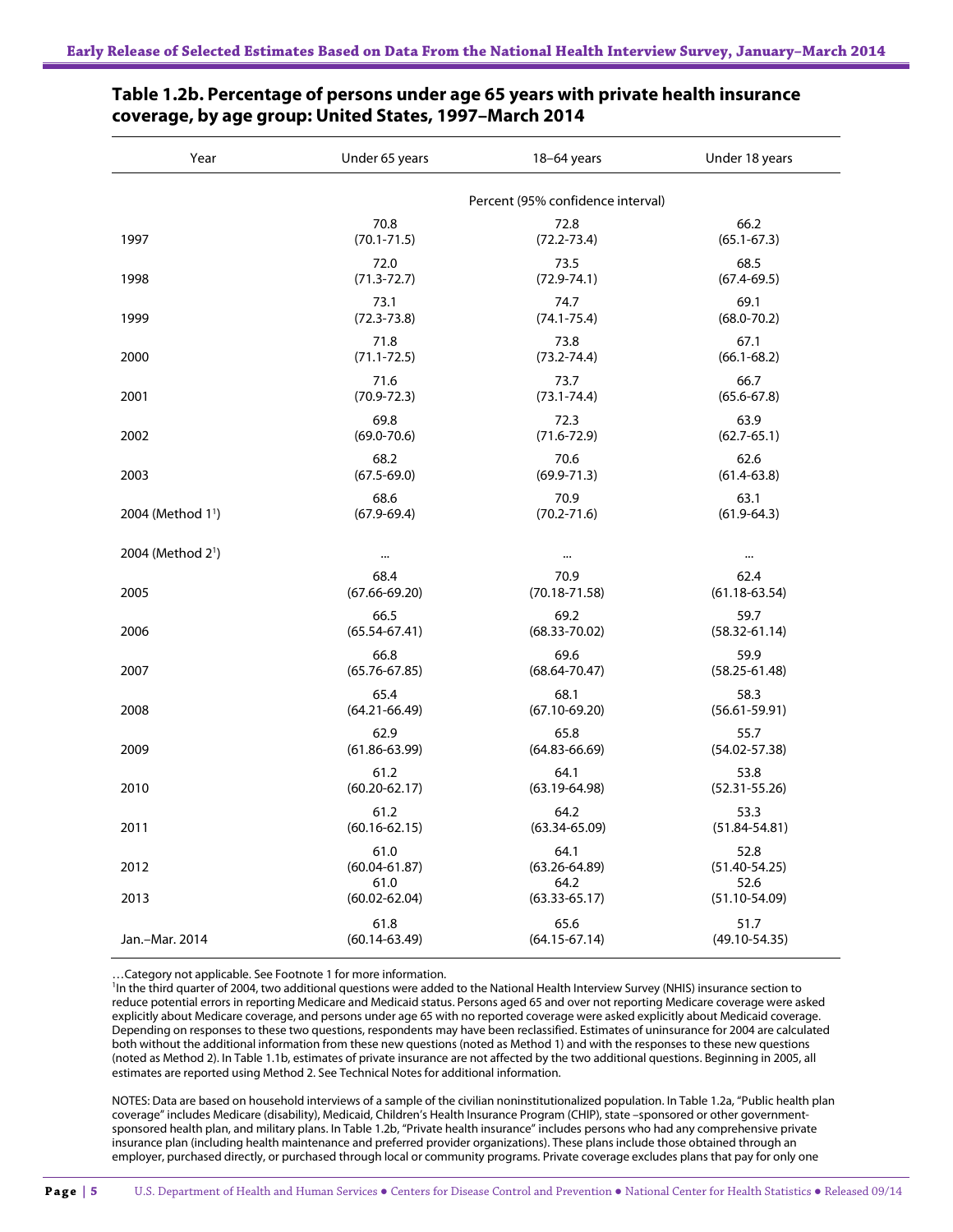type of service such as accidents or dental care. The data on type of coverage were edited using an automated system based on logic checks and keyword searches. For comparability, the estimates for all years were created using these same procedures. The resulting estimates of persons having public or private coverage are within 0.1–0.3 percentage points of those based on the editing procedures used for the final data files. The analyses excluded persons with unknown health insurance status (about 1% of respondents each year). See Technical Notes for more details.

DATA SOURCE: CDC/NCHS, National Health Interview Survey, 1997–March 2014, Family Core component.

- For January–March 2014, 24.2% of persons under age 65 were covered by public health plans (Table 1.2a) and 61.8% were covered by private health plans (Table 1.2b).
- Since 1997, public health insurance coverage rates were highest in January–March 2014 for adults aged 18– 64 and for children aged 0–17 (Table 1.2a). However, the increase among adults was smaller than the increase among children.
- Since 1997, private health insurance coverage rates were lowest in January–March 2014 for children aged 0– 17; these rates were lowest in 2010 and in 2012 for adults aged 18–64 years (Table 1.2b).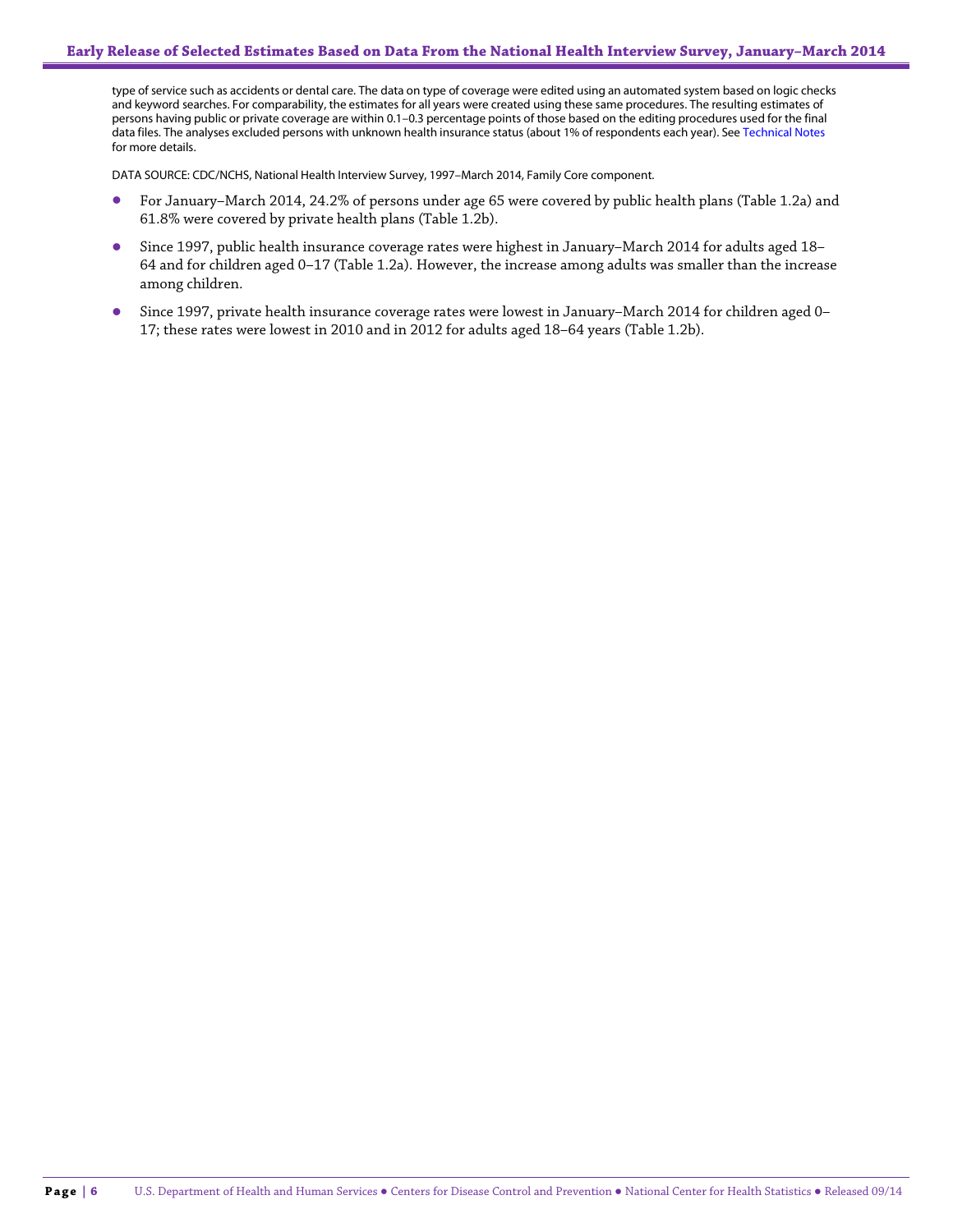

### **Figure 1.2. Percentage of persons under age 65 without health insurance coverage at the time of interview, by age group and sex: United States, January–March 2014**

NOTES: Data are based on household interviews of a sample of the civilian noninstitutionalized population. A person was defined as uninsured if he or she did not have any private health insurance, Medicare, Medicaid, Children's Health Insurance Program (CHIP), statesponsored or other government-sponsored health plan, or military plan at the time of interview. A person was also defined as uninsured if he or she had only Indian Health Service coverage or had only a private plan that paid for one type of service, such as accidents or dental care. The data on health insurance status were edited using an automated system based on logic checks and keyword searches. The resulting estimates of persons not having health insurance coverage are generally 0.1–0.3 percentage points lower than those based on the editing procedures used for the final data files. The analyses excluded the 1.0% of persons with unknown health insurance status. See Technical Notes for more details.

DATA SOURCE: CDC/NCHS, National Health Interview Survey, January–March 2014, Family Core component.

- For both sexes combined under age 65, the percentage uninsured at the time of interview was highest among persons aged 25–34 (24.9%) and lowest among persons under age 18 (6.6%).
- Adults aged 18–24 were more likely than adults aged 45–64 to lack health insurance coverage. Adults aged 25–34 were more likely than adults aged 35–44 and 45–64 to lack health insurance coverage.
- For all persons under age 65 and for adults in age groups 18–24, 25–34, and 35–44, males were more likely than females to lack health insurance coverage at the time of interview.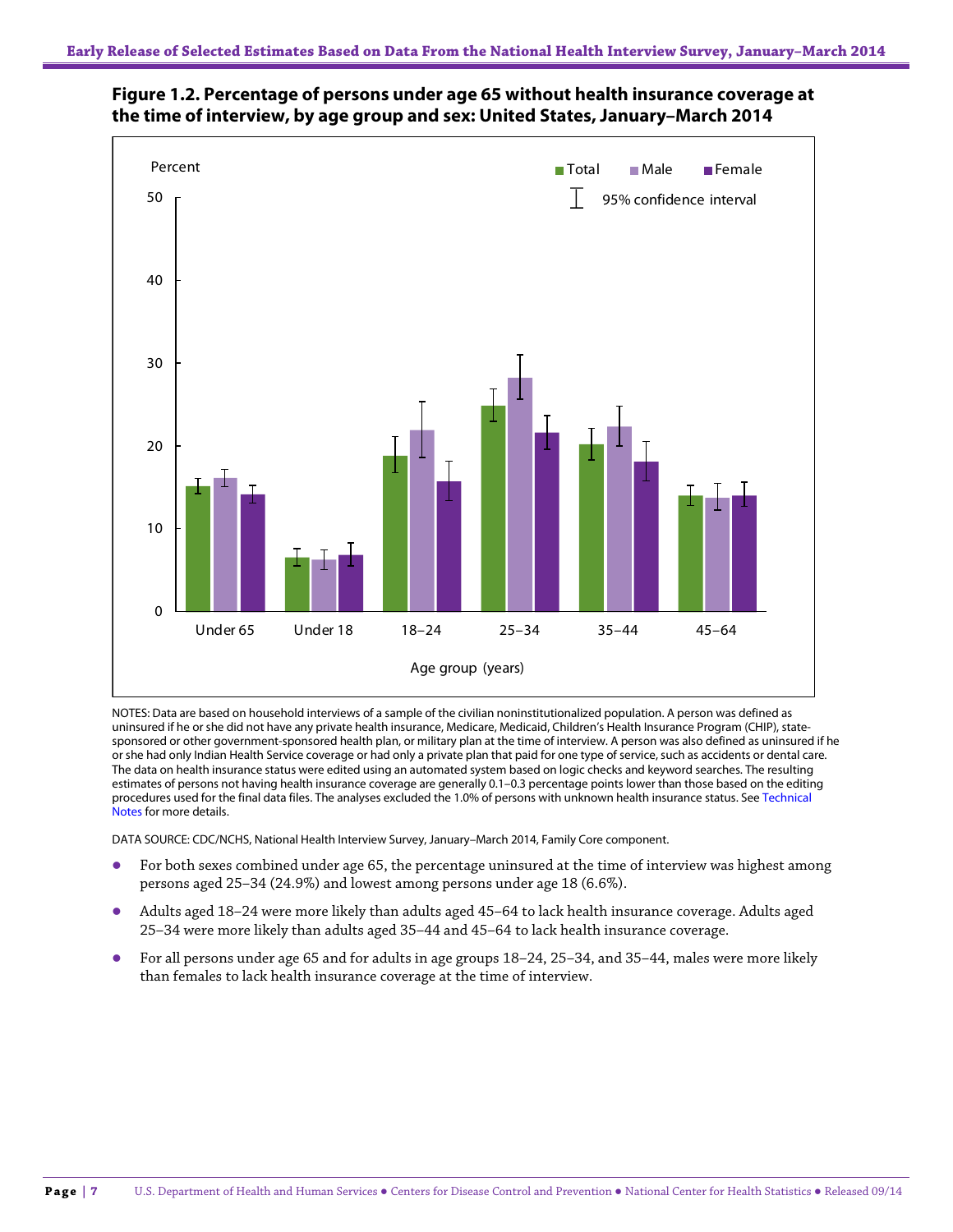

**Figure 1.3. Age–sex–adjusted percentage of persons of all ages without health insurance coverage at the time of interview, by race/ethnicity: United States, January– March 2014**

NOTES: Data are based on household interviews of a sample of the civilian noninstitutionalized population. A person was defined as uninsured if he or she did not have any private health insurance, Medicare, Medicaid, Children's Health Insurance Program (CHIP), state – sponsored or other government-sponsored health plan, or military plan at the time of interview. A person was also defined as uninsured if he or she had only Indian Health Service coverage or had only a private plan that paid for one type of service, such as accidents or dental care. The data on health insurance status were edited using an automated system based on logic checks and keyword searches. The resulting estimates of persons not having health insurance coverage are generally 0.1–0.3 percentage points lower than those based on the editing procedures used for the final data files. The analyses excluded the 0.9% of persons with unknown health insurance status. Estimates are age –sex adjusted using the projected 2000 U.S. population as the standard population and using three age groups: under 18, 18–64, and 65 and over. See Technical Notes for more details.

DATA SOURCE: CDC/NCHS, National Health Interview Survey, January–March 2014, Family Core component.

- After adjustment for age and sex, the percentage uninsured at the time of interview was 25.3% for Hispanic persons, 9.7% for non–Hispanic white persons, and 13.5% for non–Hispanic black persons.
- Hispanic persons were the most likely to be uninsured at the time of interview, followed by non–Hispanic black persons and non–Hispanic white persons.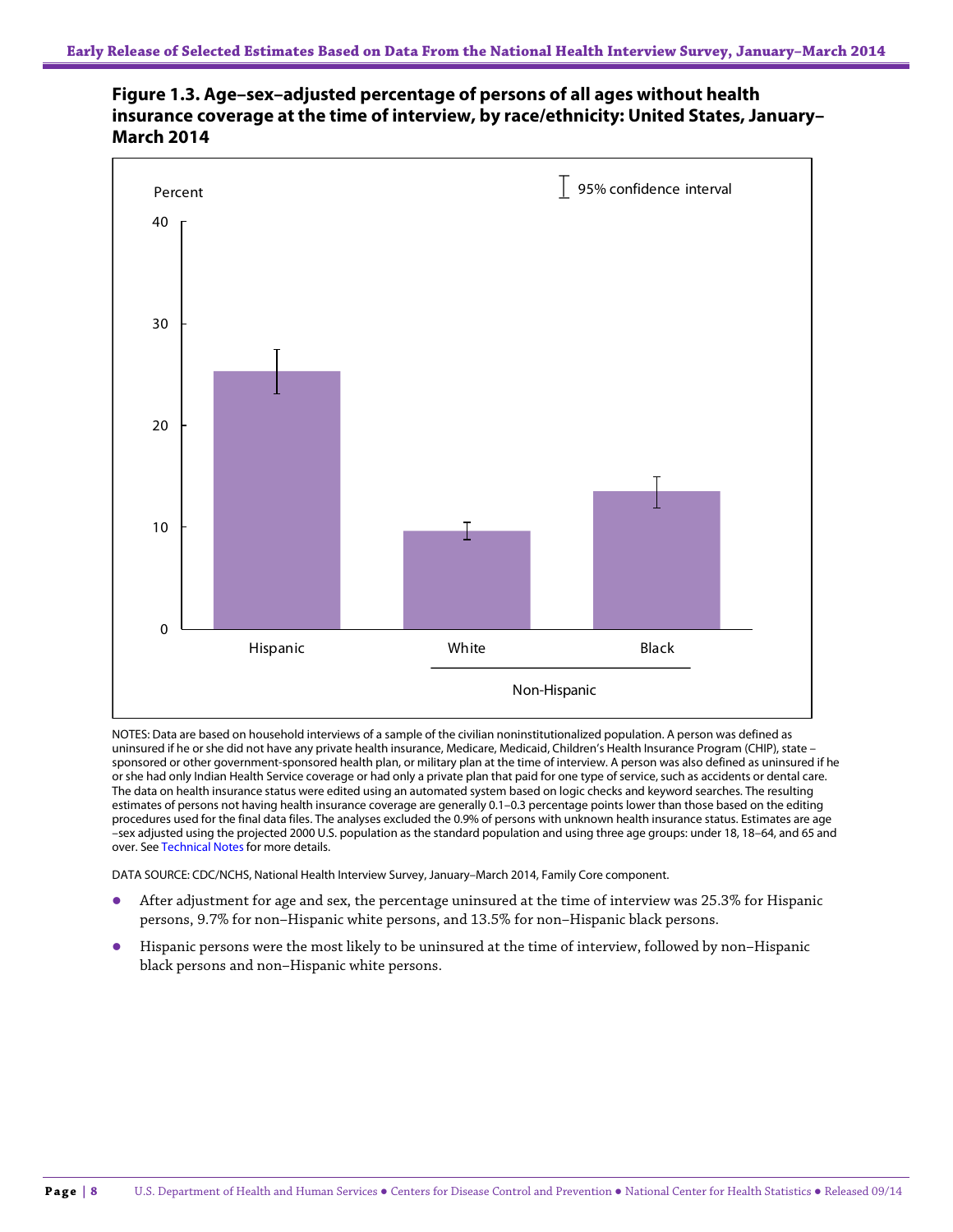### **Data tables for Figures 1.1–1.3:**

| Year                          | Percent | 95% confidence interval |
|-------------------------------|---------|-------------------------|
| 1997                          | 15.4    | $15.0 - 15.8$           |
| 1998                          | 14.6    | $14.1 - 15.1$           |
| 1999                          | 14.2    | $13.8 - 14.6$           |
| 2000                          | 14.9    | $14.5 - 15.3$           |
| 2001                          | 14.3    | $13.8 - 14.8$           |
| 2002                          | 14.7    | $14.3 - 15.1$           |
| 2003                          | 15.2    | $14.8 - 15.7$           |
| 2004 (Method 1 <sup>1</sup> ) | 14.7    | $14.3 - 15.2$           |
| 2004 (Method 2 <sup>1</sup> ) | 14.6    | $14.2 - 15.0$           |
| 2005                          | 14.2    | 13.75-14.58             |
| 2006                          | 14.8    | 14.34-15.34             |
| 2007                          | 14.5    | 13.93-15.08             |
| 2008                          | 14.7    | 14.04-15.27             |
| 2009                          | 15.4    | 14.79-15.96             |
| 2010                          | 16.0    | 15.46-16.52             |
| 2011                          | 15.1    | 14.66-15.64             |
| 2012                          | 14.7    | 14.29-15.21             |
| 2013                          | 14.4    | 13.89-14.90             |
| Jan.-Mar. 2014                | 13.1    | 12.32-13.94             |

#### **Data table for Figure 1.1. Percentage of persons of all ages without health insurance coverage at the time of interview: United States, 1997–March 2014**

<sup>1</sup>In the third quarter of 2004, two additional questions were added to the National Health Interview Survey (NHIS) insurance section to reduce potential errors in reporting Medicare and Medicaid status. Persons aged 65 and over not reporting Medicare coverage were asked explicitly about Medicare coverage, and persons under age 65 with no reported coverage were asked explicitly about Medicaid coverage. Depending on responses to these two questions, respondents may have been reclassified. Estimates of uninsurance for 2004 are calculated both without the additional information from these new questions (noted as Method 1) and with the responses to these new questions (noted as Method 2). Beginning in 2005, all estimates are reported using Method 2. See Technical Notes for additional information.

NOTES: Data are based on household interviews of a sample of the civilian noninstitutionalized population. Beginning with the 2012 data, the National Health Interview Survey transitioned to weights derived from the 2010 census. For 2003–2011 data, weights were derived from the 2000 census. In this Early Release, estimates for 2000–2002 were recalculated using weights derived from the 2000 census. For 1997– 1999 data, weights were derived from the 1990 census. See Technical Notes for more details.

DATA SOURCE: CDC/NCHS, National Health Interview Survey, 1997–March 2014, Family Core component.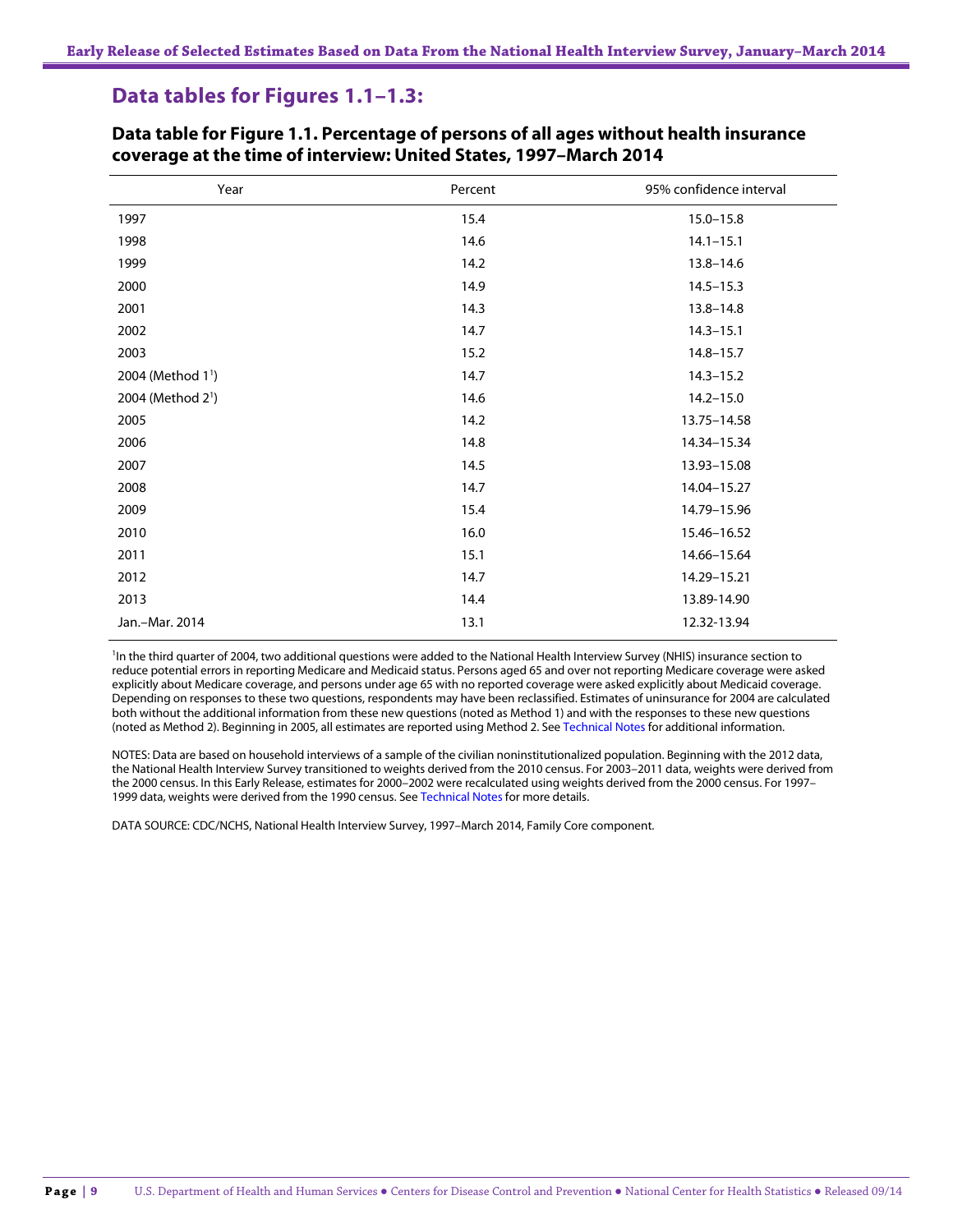| Age (years) and sex                           | Percent | 95% confidence interval |
|-----------------------------------------------|---------|-------------------------|
| Under 18, total                               | 6.6     | 5.57-7.72               |
| Under 18, male                                | 6.3     | 5.13-7.56               |
| Under 18, female                              | 7.0     | 5.56-8.35               |
| 18-24, total                                  | 18.9    | 16.78-21.10             |
| 18-24, male                                   | 22.0    | 18.62-25.45             |
| 18-24, female                                 | 15.8    | 13.48-18.21             |
| 25-34, total                                  | 24.9    | 23.00-26.88             |
| 25-34, male                                   | 28.3    | 25.60-31.01             |
| 25-34, female                                 | 21.7    | 19.61-23.72             |
| 35-44, total                                  | 20.3    | 18.40-22.18             |
| 35-44, male                                   | 22.4    | 20.02-24.87             |
| 35-44, female                                 | 18.2    | 15.88-20.56             |
| 45-64, total                                  | 14.0    | 12.80-15.27             |
| 45-64, male                                   | 13.9    | 12.28-15.51             |
| 45-64, female                                 | 14.2    | 12.72-15.61             |
| Under 65 (crude <sup>1</sup> ), total         | 15.2    | 14.26-16.09             |
| Under 65 (crude <sup>1</sup> ), male          | 16.2    | 15.13-17.20             |
| Under 65 (crude <sup>1</sup> ), female        | 14.2    | 13.19-15.22             |
| Under 65 (age-adjusted <sup>2</sup> ), total  | 15.3    | 14.36-16.22             |
| Under 65 (age-adjusted <sup>2</sup> ), male   | 16.5    | 15.40-17.51             |
| Under 65 (age-adjusted <sup>2</sup> ), female | 14.2    | 13.12-15.19             |

**Data table for Figure 1.2. Percentage of persons under age 65 without health insurance coverage at the time of interview, by age group and sex: United States, January–March 2014**

1 Crude estimates are presented in the figure and are similar to those used to monitor the related Healthy People 2020 Leading Health Indicator—proportion of persons with health insurance.

2 Estimates are age adjusted using the projected 2000 U.S. population as the standard population and using three age groups: under 18, 18– 44, and 45–64.

NOTE: Data are based on household interviews of a sample of the civilian noninstitutionalized population.

DATA SOURCE: CDC/NCHS, National Health Interview Survey, January–March 2014, Family Core component.

### **Data table for Figure 1.3. Age-sex-adjusted percentage of persons of all ages without health insurance coverage at the time of interview, by race/ethnicity: United States, January–March 2014**

| Race/ethnicity                             | Age-sex-adjusted <sup>1</sup> percent<br>(95% confidence interval) | Age-adjusted <sup>2</sup> percent<br>(95% confidence interval) |
|--------------------------------------------|--------------------------------------------------------------------|----------------------------------------------------------------|
| Hispanic or Latino                         | 25.3 (23.14-27.44)                                                 | 25.1 (23.04-27.26)                                             |
| Not Hispanic or Latino, single race, white | $9.7(8.81-10.56)$                                                  | 10.1 (9.18-10.98)                                              |
| Not Hispanic or Latino, single race, black | 13.5 (11.94-15.02)                                                 | 13.7 (12.10-15.23)                                             |

<sup>1</sup>Age-sex-adjusted estimates are presented in the figure. Estimates are age-sex adjusted using the projected 2000 U.S. population as the standard population and using three age groups: under 18, 18–64, and 65 and over. 2

<sup>2</sup>Estimates for this Healthy People 2020 Leading Health Indicator are age adjusted using the projected 2000 U.S. population as the standard population and using four age groups: under 18, 18–44, 45–64, and 65 and over.

NOTE: Data are based on household interviews of a sample of the civilian noninstitutionalized population.

DATA SOURCE: CDC/NCHS, National Health Interview Survey, January–March 2014, Family Core component.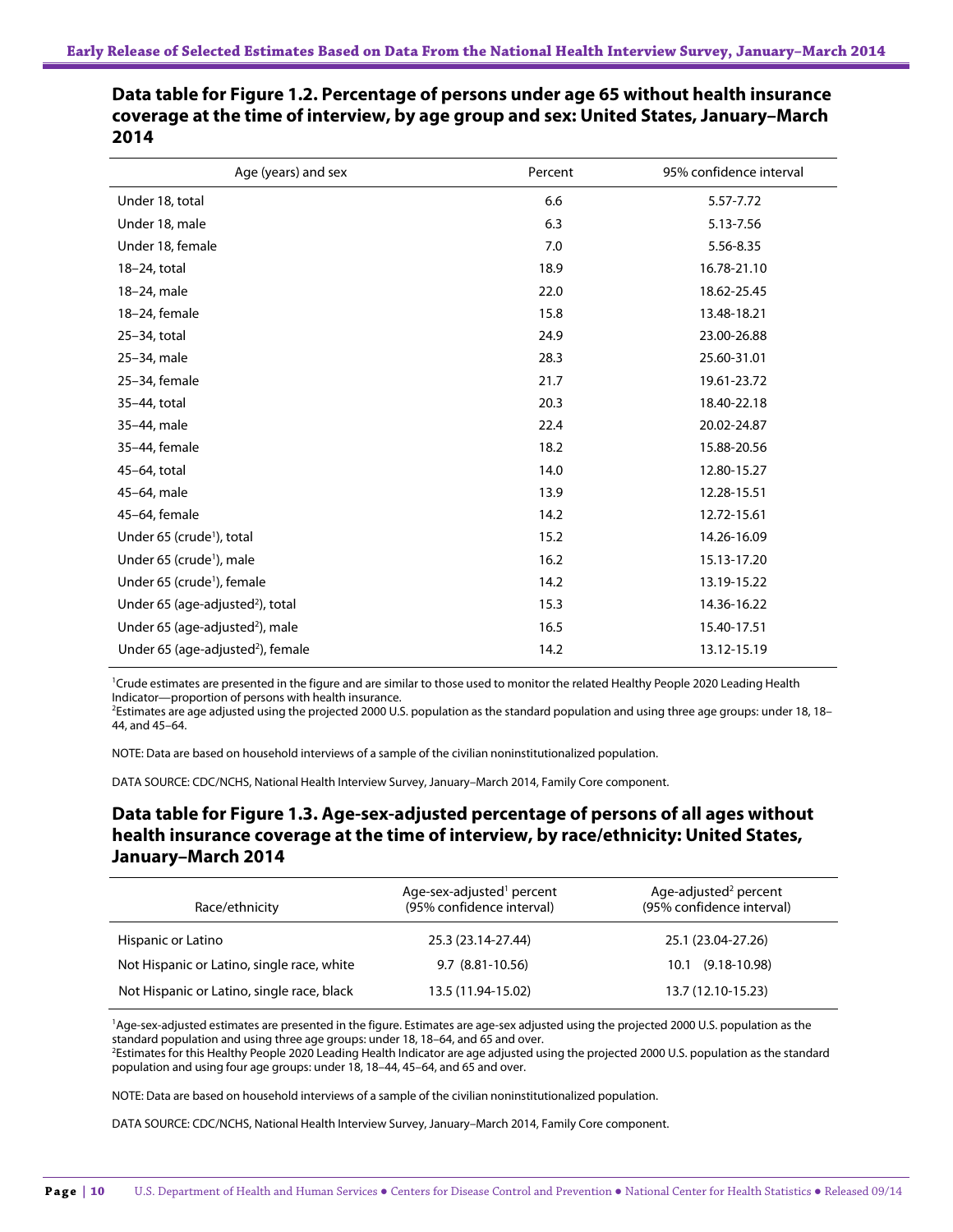### **Usual place to go for medical care**



#### **Figure 2.1. Percentage of persons of all ages with a usual place to go for medical care: United States, 1997–March 2014**

NOTES: Data are based on household interviews of a sample of the civilian noninstitutionalized population. The usual place to go for medical care does not include a hospital emergency room. The analyses excluded persons with an unknown usual place to go for medical care (about 1.5% of respondents each year). See Technical Notes for more details.

DATA SOURCE: CDC/NCHS, National Health Interview Survey, 1997–March 2014, combined Sample Adult and Sample Child Core components.

- For January–March 2014, the percentage of persons who had a usual place to go for medical care was 87.5% (95% confidence interval = 86.52%–88.42%), which was higher than, but not significantly different from, the 2013 estimate of 86.5%.
- The percentage of persons of all ages who had a usual place to go for medical care was highest in 2001 (88.0%) and lowest in 2010 (85.4%).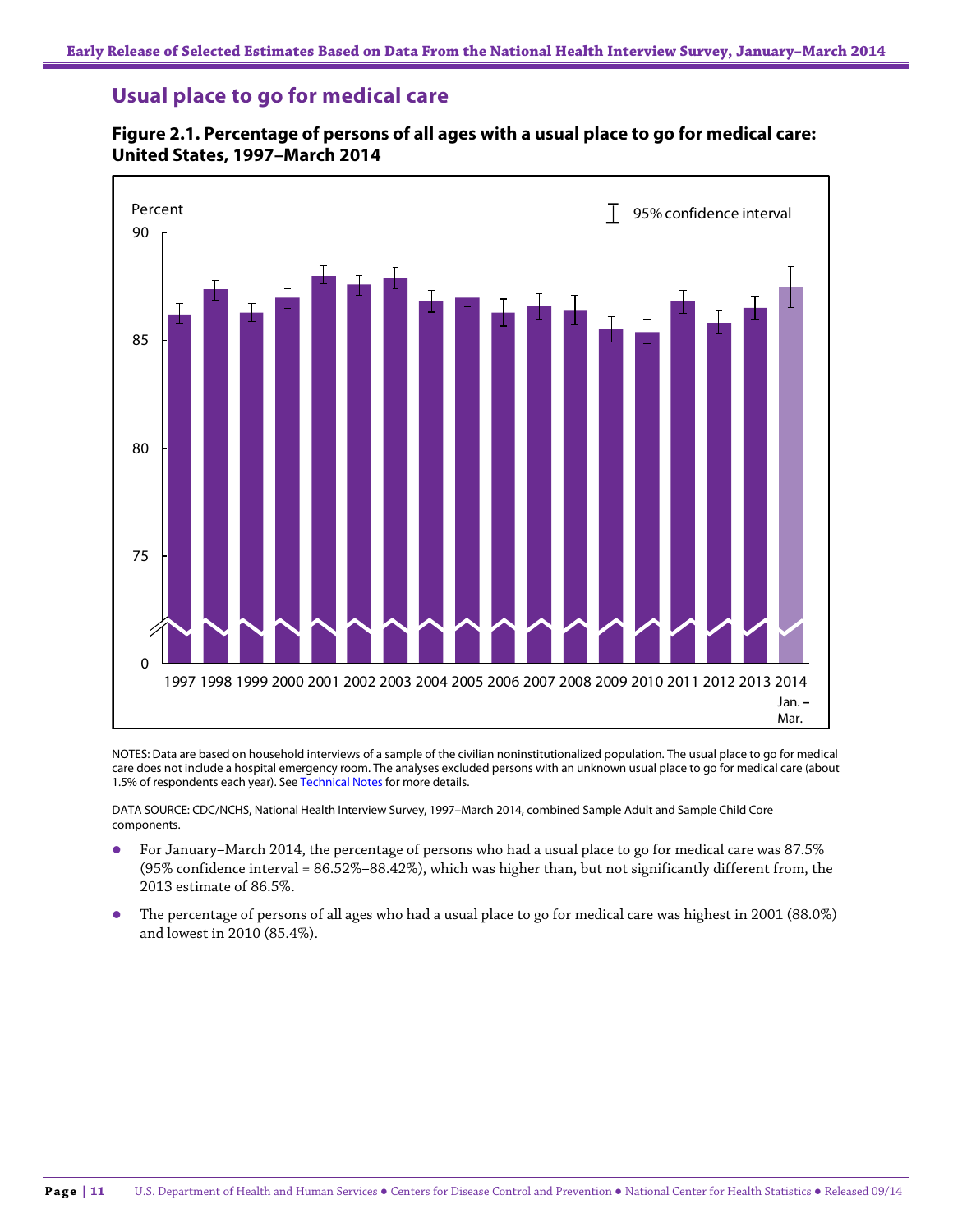



NOTES: Data are based on household interviews of a sample of the civilian noninstitutionalized population. The usual place to go for medical care does not include a hospital emergency room. The analyses excluded the 0.7% of persons with an unknown usual place to go for medical care. See Technical Notes for more details.

DATA SOURCE: CDC/NCHS, National Health Interview Survey, January–March 2014, combined Sample Adult and Sample Child Core components.

- Persons aged 18–24 were the least likely to have a usual place to go for medical care. Children under age 18 were more likely than adults in age groups 18–24, 25–44, and 45–64 to have a usual place to go for medical care.
- Among those aged 18 and over, the percentage of persons having a usual place to go for medical care increased with age.
- For persons of all ages combined, as well as for the age groups 18–24, 25–44, and 45–64, females were more likely than males to have a usual place to go for medical care.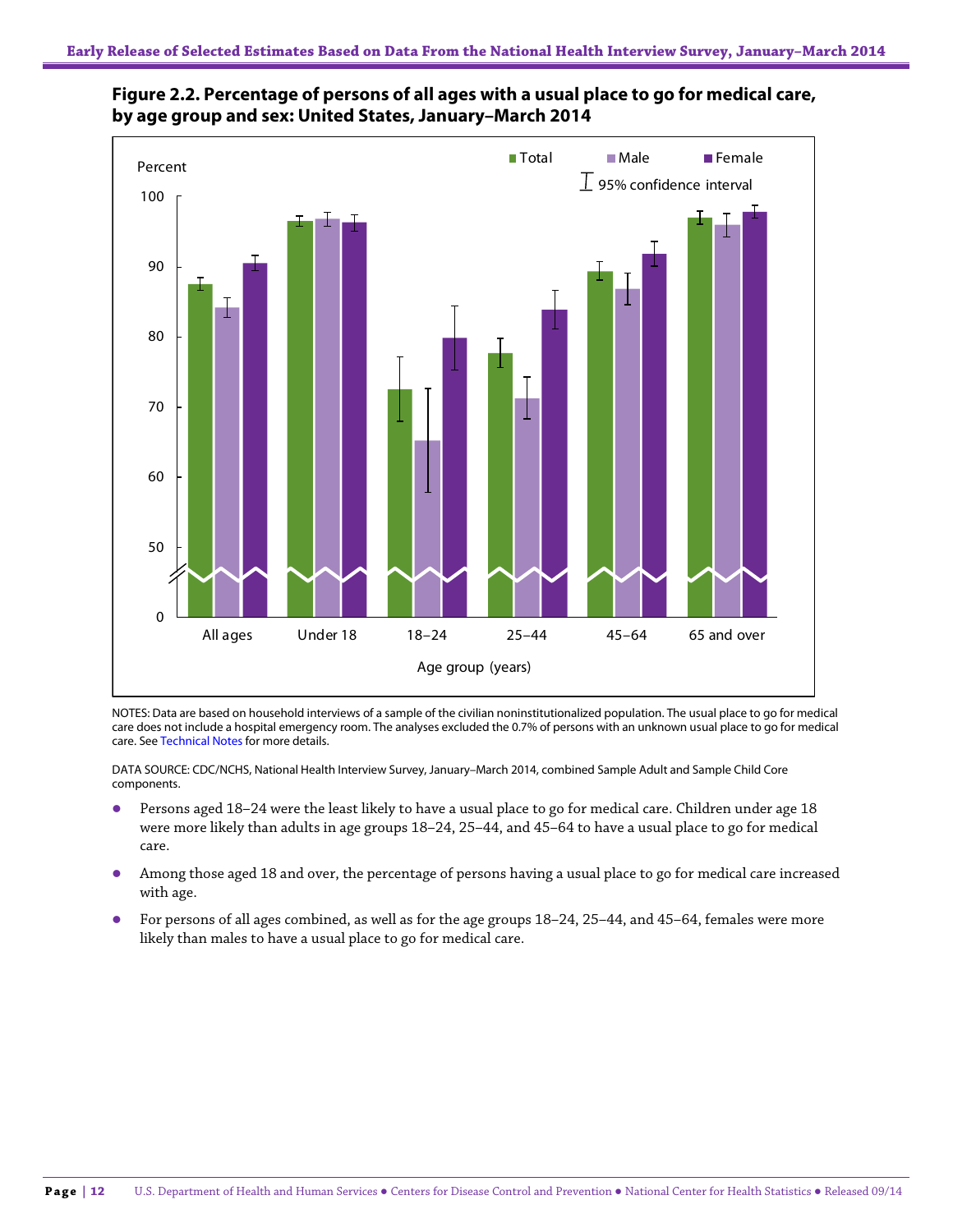



NOTES: Data are based on household interviews of a sample of the civilian noninstitutionalized population. The usual place to go for medical care does not include a hospital emergency room. The analyses excluded the 0.7% of persons with an unknown usual place to go for medical care. Estimates are age-sex adjusted using the projected 2000 U.S. population as the standard population and using five age groups: under 18, 18–24, 25–44, 45–64, and 65 and over. See Technical Notes for more details.

DATA SOURCE: CDC/NCHS, National Health Interview Survey, January–March 2014, combined Sample Adult and Sample Child Core components.

- After adjustment for age and sex, the percentage of persons with a usual place to go for medical care was 82.5% for Hispanic persons, 88.8% for non-Hispanic white persons, and 87.2% for non-Hispanic black persons.
- Of the three race/ethnicity groups, Hispanic persons were less likely to have a usual place to go for medical care compared to non-Hispanic black persons and non-Hispanic white persons.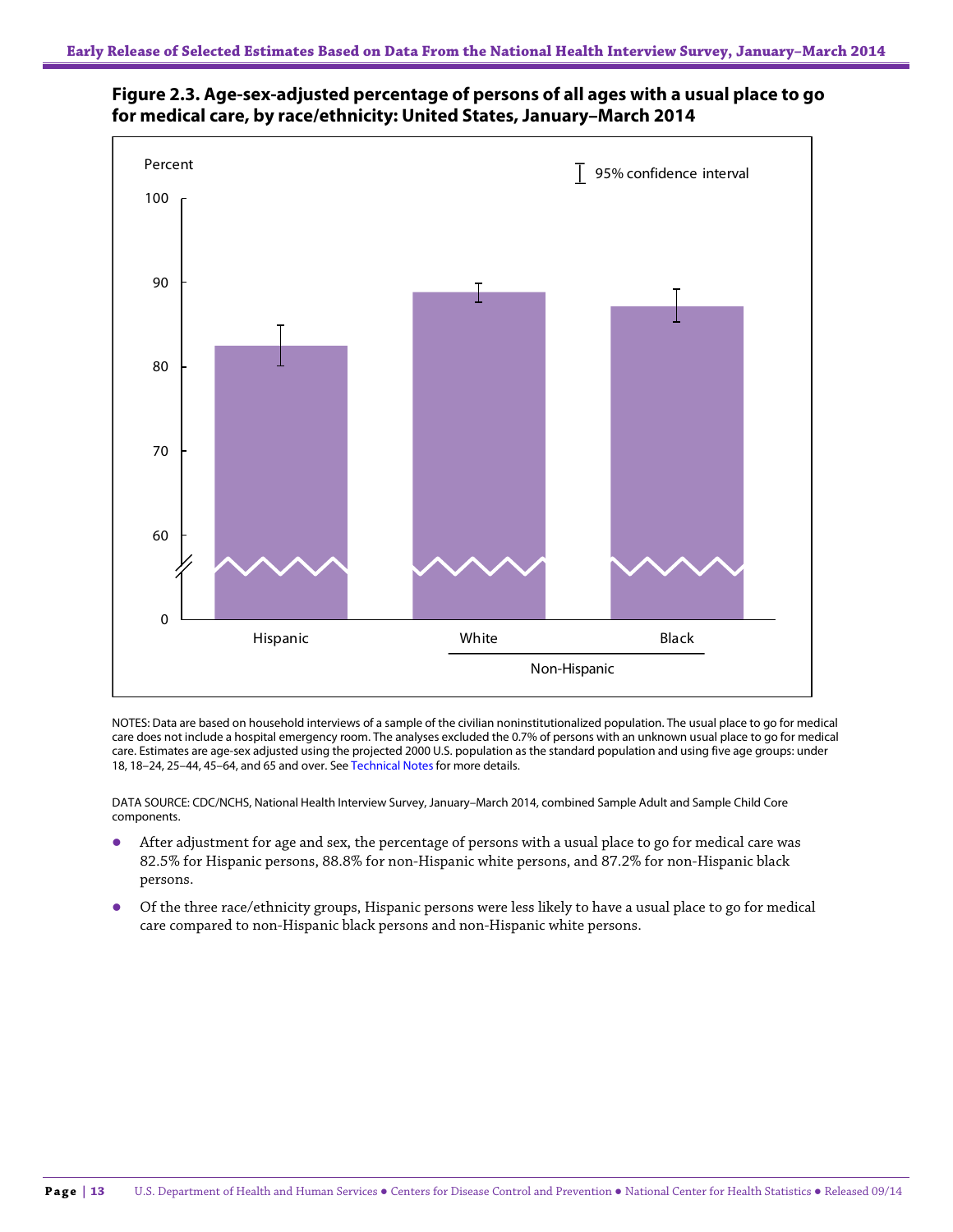### **Data tables for Figures 2.1–2.3:**

| Year           | Crude <sup>1</sup> percent (95% confidence interval) | Age-adjusted <sup>2</sup> percent (95% confidence interval) |
|----------------|------------------------------------------------------|-------------------------------------------------------------|
| 1997           | 86.2 (85.8-86.7)                                     | 86.3 (85.9-86.7)                                            |
| 1998           | 87.4 (86.9-87.8)                                     | 87.4 (87.0-87.9)                                            |
| 1999           | 86.3 (85.9-86.7)                                     | 86.4 (86.0-86.8)                                            |
| 2000           | 87.0 (86.5-87.4)                                     | 87.0 (86.6-87.4)                                            |
| 2001           | 88.0 (87.6-88.5)                                     | 88.0 (87.6-88.5)                                            |
| 2002           | 87.6 (87.1-88.0)                                     | 87.6 (87.1-88.0)                                            |
| 2003           | 87.9 (87.4-88.4)                                     | 87.9 (87.4-88.4)                                            |
| 2004           | 86.8 (86.3-87.3)                                     | 86.8 (86.3-87.2)                                            |
| 2005           | 87.0 (86.56-87.50)                                   | 86.9 (86.47-87.41)                                          |
| 2006           | 86.3 (85.68-86.92)                                   | 86.2 (85.56-86.80)                                          |
| 2007           | 86.6 (85.97-87.19)                                   | 86.5 (85.84-87.06)                                          |
| 2008           | 86.4 (85.73-87.09)                                   | 86.2 (85.54-86.88)                                          |
| 2009           | 85.5 (84.91-86.12)                                   | 85.3 (84.65-85.90)                                          |
| 2010           | 85.4 (84.85-85.99)                                   | 85.1 (84.55-85.66)                                          |
| 2011           | 86.8 (86.29-87.33)                                   | 86.5 (85.99-87.04)                                          |
| 2012           | 85.8 (85.32-86.38)                                   | 85.5 (85.01-86.03)                                          |
| 2013           | 86.5 (85.99-87.07)                                   | 86.1 (85.63-86.67)                                          |
| Jan.-Mar. 2014 | 87.5 (86.52-88.42)                                   | 87.1 (86.18-88.00)                                          |

**Data table for Figure 2.1. Percentage of persons of all ages with a usual place to go for medical care: United States, 1997–March 2014**

 $1$ Crude estimates are presented in the figure.<br> $2$ Estimates are age adjusted using the project

Estimates are age adjusted using the projected 2000 U.S. population as the standard population and using five age groups: under 18, 18–24, 25–44, 45–64, and 65 and over.

NOTES: Data are based on household interviews of a sample of the civilian noninstitutionalized population. Beginning with the 2012 data, the National Health Interview Survey transitioned to weights derived from the 2010 census. For 2003–2011 data, weights were derived from the 2000 census. In this Early Release, estimates for 2000–2002 were recalculated using weights derived from the 2000 census. For 1997– 1999 data, weights were derived from the 1990 census. See Technical Notes for more details.

DATA SOURCE: CDC/NCHS, National Health Interview Survey, 1997–March 2014, combined Sample Adult and Sample Child Core components.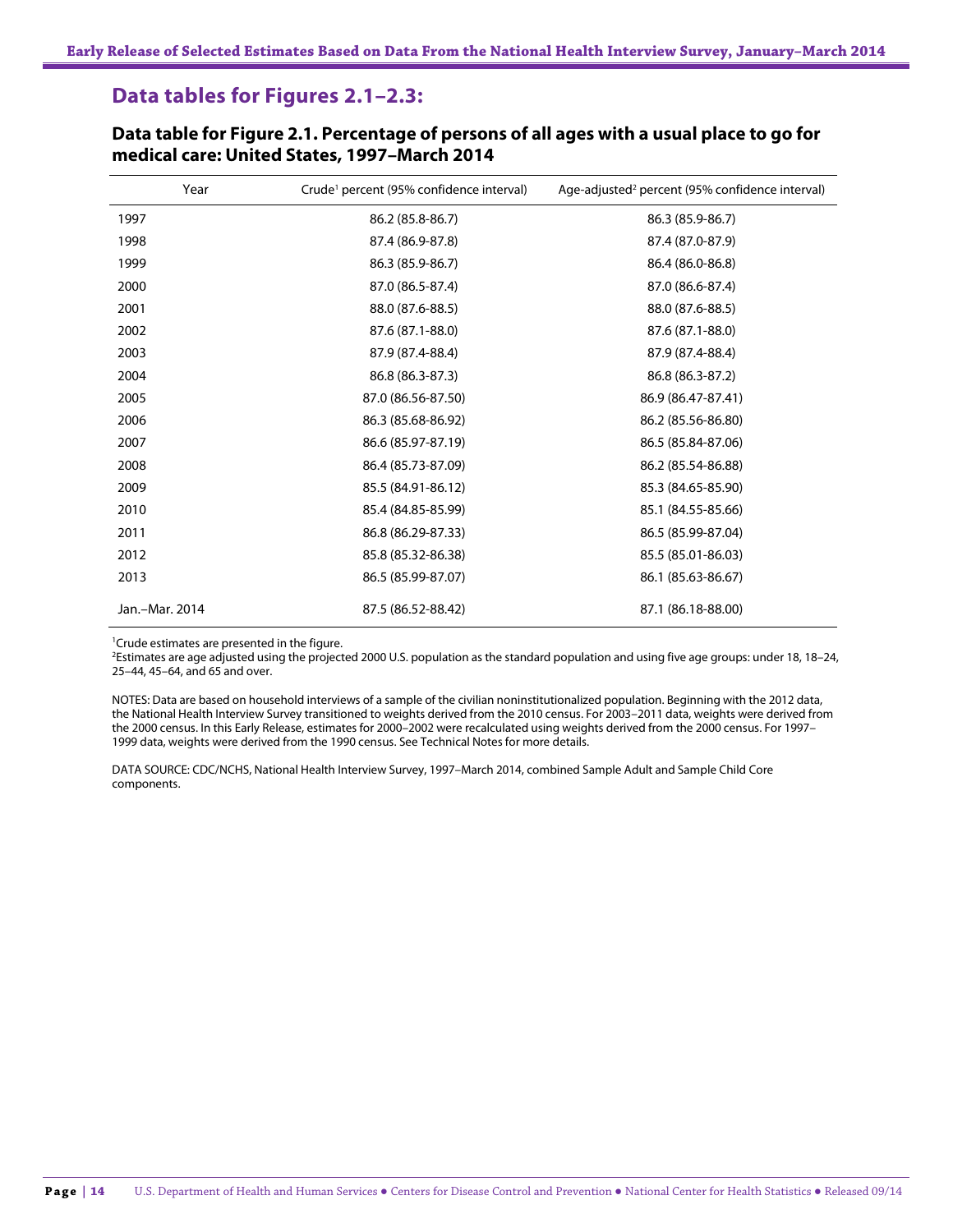| Age (years) and sex                           | Percent | 95% confidence interval |
|-----------------------------------------------|---------|-------------------------|
| Under 18, total                               | 96.5    | 95.71-97.31             |
| Under 18, male                                | 96.7    | 95.79-97.70             |
| Under 18, female                              | 96.3    | 95.04-97.49             |
| 18-24, total                                  | 72.5    | 67.99-77.04             |
| 18-24, male                                   | 65.2    | 57.78-72.63             |
| 18-24, female                                 | 79.9    | 75.30-84.52             |
| 25-44, total                                  | 77.7    | 75.66-79.76             |
| 25-44, male                                   | 71.2    | 68.26-74.23             |
| 25-44, female                                 | 83.9    | 81.15-86.63             |
| 45-64, total                                  | 89.4    | 88.02-90.80             |
| 45-64, male                                   | 86.8    | 84.63-89.06             |
| 45-64, female                                 | 91.8    | 90.15-93.53             |
| 65 and over, total                            | 97.0    | 96.07-97.90             |
| 65 and over, male                             | 95.9    | 94.24-97.60             |
| 65 and over, female                           | 97.8    | 96.86-98.80             |
| All ages (crude <sup>1</sup> ), total         | 87.5    | 86.52-88.42             |
| All ages (crude <sup>1</sup> ), male          | 84.2    | 82.76-85.67             |
| All ages (crude <sup>1</sup> ), female        | 90.6    | 89.46-91.67             |
| All ages (age-adjusted <sup>2</sup> ), total  | 87.1    | 86.18-88.00             |
| All ages (age-adjusted <sup>2</sup> ), male   | 83.8    | 82.42-85.23             |
| All ages (age-adjusted <sup>2</sup> ), female | 90.2    | 89.12-91.33             |

#### **Data table for Figure 2.2. Percentage of persons of all ages with a usual place to go for medical care, by age group and sex: United States, January–March 2014**

<sup>1</sup>Crude estimates are presented in the figure.

2 Estimates are age adjusted using the projected 2000 U.S. population as the standard population and using five age groups: under 18, 18–24, 25–44, 45–64, and 65 and over.

NOTE: Data are based on household interviews of a sample of the civilian noninstitutionalized population.

DATA SOURCE: CDC/NCHS, National Health Interview Survey, January–March 2014, combined Sample Adult and Sample Child Core components.

### **Data table for Figure 2.3. Age-sex-adjusted percentage of persons of all ages with a usual place to go for medical care, by race/ethnicity: United States, January–March 2014**

| Race/ethnicity                             | Age-sex-adjusted <sup>1</sup> percent<br>(95% confidence interval) | Age-adjusted <sup>2</sup> percent<br>(95% confidence interval) |
|--------------------------------------------|--------------------------------------------------------------------|----------------------------------------------------------------|
| Hispanic or Latino                         | 82.5 (80.04-84.96)                                                 | 82.4 (79.97-84.87)                                             |
| Not Hispanic or Latino, single race, white | 88.8 (87.74-89.95)                                                 | 88.8 (87.74-89.90)                                             |
| Not Hispanic or Latino, single race, black | 87.2 (85.27-89.14)                                                 | 87.4 (85.53-89.35)                                             |

<sup>1</sup>Age-sex-adjusted estimates are presented in the figure. Estimates are age-sex adjusted using the projected 2000 U.S. population as the standard population and using five age groups: under 18, 18–24, 25–44, 45–64, and 65 and over. 2

Estimates are age adjusted using the projected 2000 U.S. population as the standard population and using five age groups: under 18, 18–24, 25–44, 45–64, and 65 and over.

NOTE: Data are based on household interviews of a sample of the civilian noninstitutionalized population.

DATA SOURCE: CDC/NCHS, National Health Interview Survey, January–March 2014, combined Sample Adult and Sample Child Core components.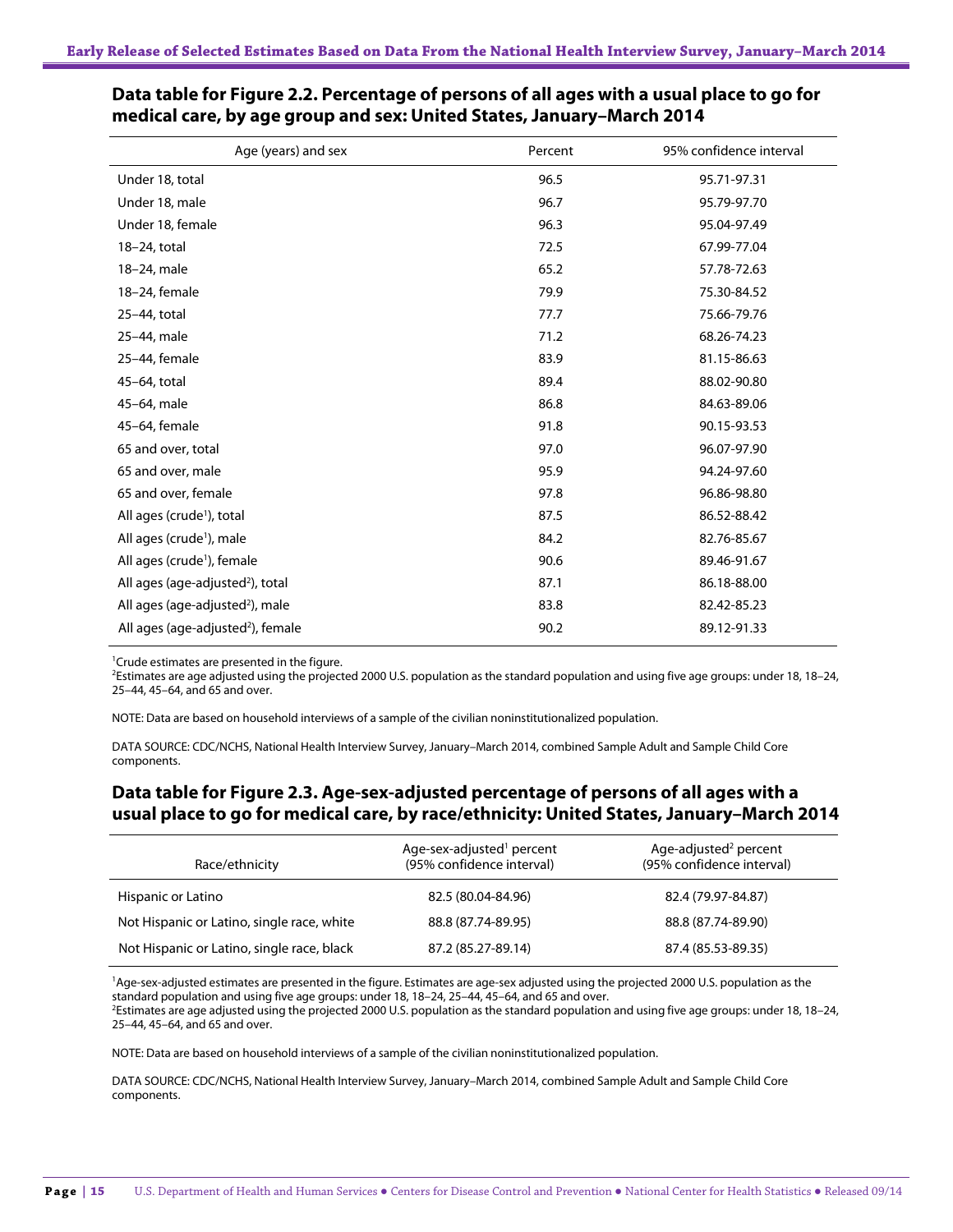### **Failure to obtain needed medical care**



### **Figure 3.1. Percentage of persons of all ages who failed to obtain needed medical care due to cost at some time during the past 12 months: United States, 1997–March 2014**

NOTES: Data are based on household interviews of a sample of the civilian noninstitutionalized population. The analyses excluded persons with unknown responses to the question on failure to obtain needed medical care due to cost (about 0.2% of respondents each year). See Technical Notes for more details.

DATA SOURCE: CDC/NCHS, National Health Interview Survey, 1997–March 2014, Family Core component.

- For January–March 2014, 5.5% (95% confidence interval = 5.08%–6.00%) of the population failed to obtain needed medical care due to cost at some time during the past 12 months; this was not significantly different from the 2013 estimate of 5.9%.
- The percentage of persons who failed to obtain needed medical care due to cost increased from 4.3% in 1999 to 6.9% in 2009 and 2010 then decreased to 5.5% in January–March 2014.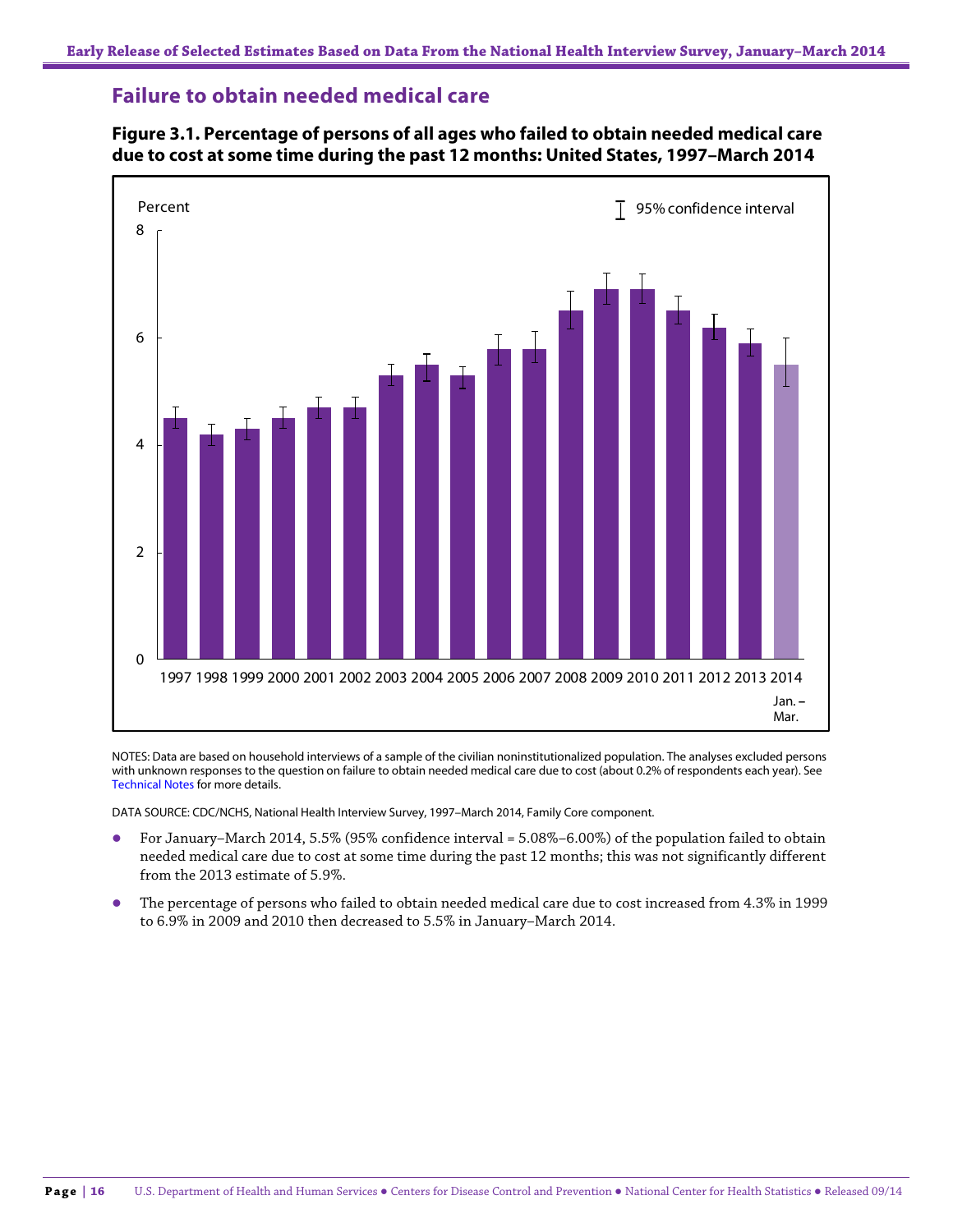



NOTES: Data are based on household interviews of a sample of the civilian noninstitutionalized population. The analyses excluded the 0.1% persons with unknown responses to the question on failure to obtain needed medical care due to cost. See Technical Notes for more details.

DATA SOURCE: CDC/NCHS, National Health Interview Survey, January–March 2014, Family Core component.

- For both sexes combined, the percentage of persons who failed to obtain needed medical care due to cost at some time during the past 12 months was 1.7% for those under age 18, 7.8% for those aged 18–64, and 2.0% for those aged 65 and over. Adults aged 18–64 were more likely than children under age 18 and adults aged 65 and over to have failed to obtain needed medical care due to cost.
- For persons of all ages combined, as well as for the age group 18–64, females were more likely than males to have failed to obtain needed medical care due to cost during the past 12 months.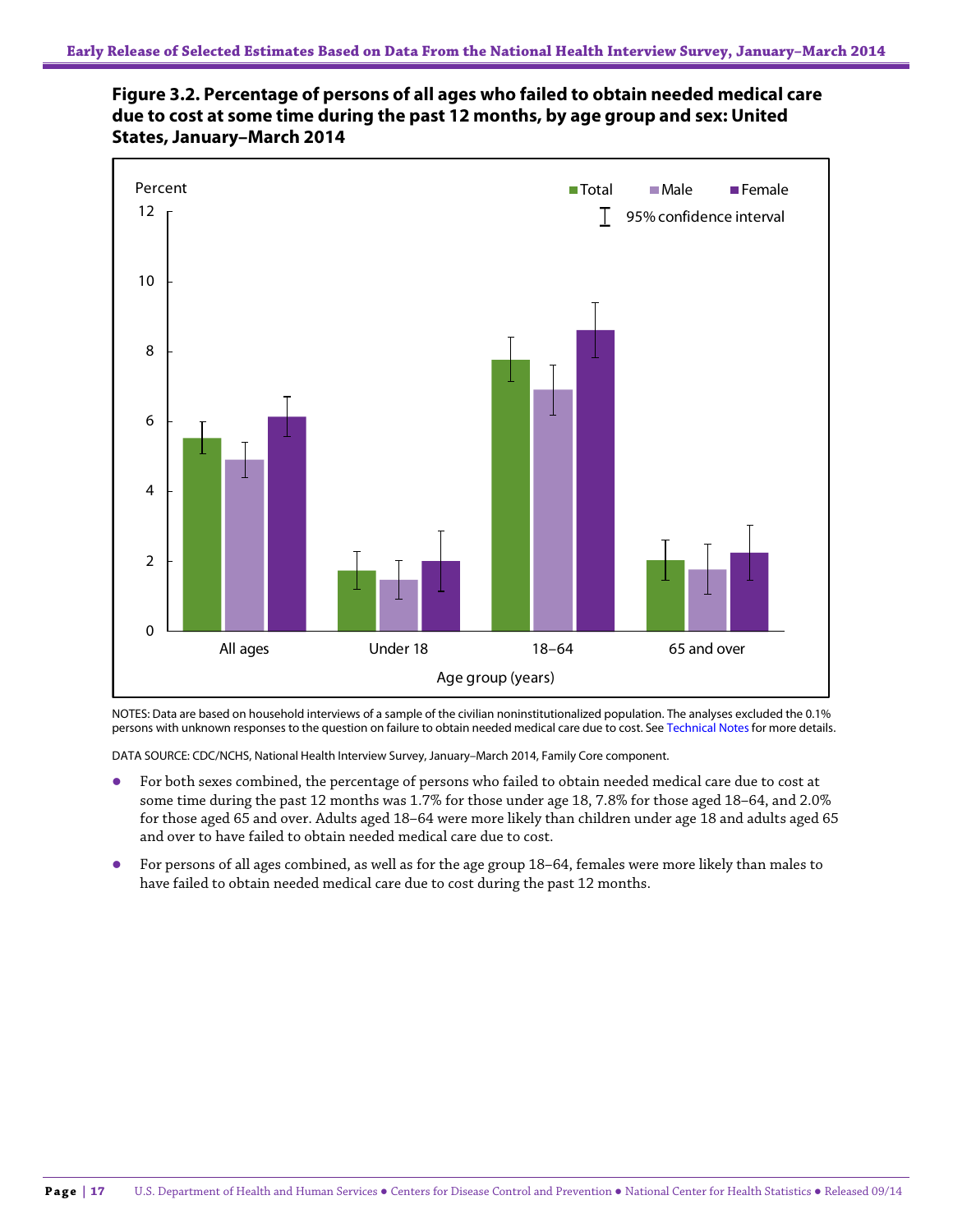



NOTES: Data are based on household interviews of a sample of the civilian noninstitutionalized population. The analyses excluded the 0.1% of persons with unknown responses to the question on failure to obtain needed medical care due to cost. Estimates are age-sex adjusted using the projected 2000 U.S. population as the standard population and using three age groups: under 18, 18–64, and 65 and over. See Technical Notes for more details.

DATA SOURCE: CDC/NCHS, National Health Interview Survey, January–March 2014, Family Core component.

- After adjustment for age and sex, 5.4% of Hispanic persons, 5.5% of non-Hispanic white persons, and 6.8% of non-Hispanic black persons failed to obtain needed medical care due to cost at some time during the year preceding the interview.
- Non-Hispanic black persons were more likely than non-Hispanic white persons to have failed to obtain needed medical care due to cost.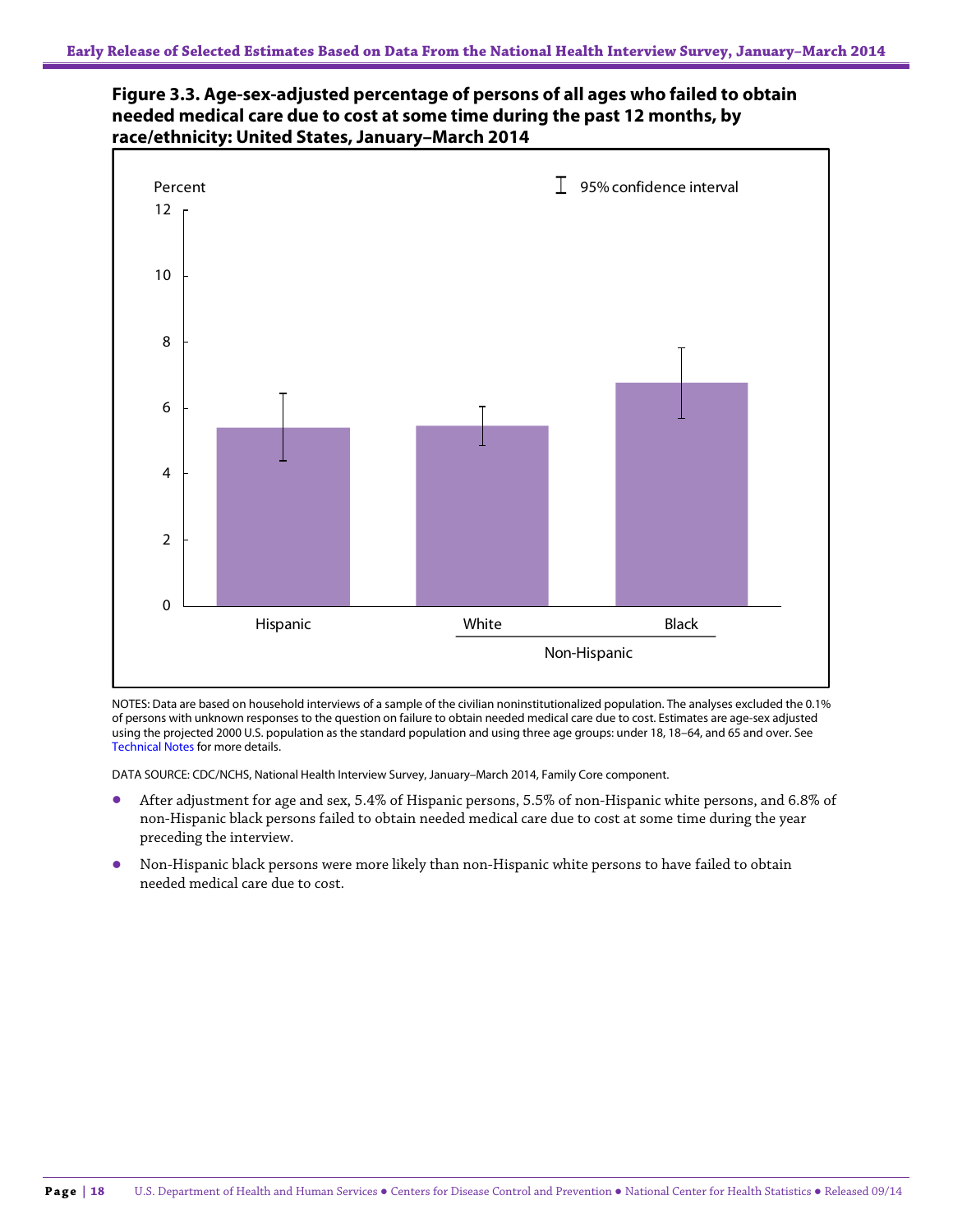### **Data tables for Figures 3.1–3.3:**

**Data table for Figure 3.1. Percentage of persons of all ages who failed to obtain needed medical care due to cost at some time during the past 12 months: United States, 1997– March 2014**

| Year           | Crude <sup>1</sup> percent (95% confidence interval) | Age-adjusted <sup>2</sup> percent (95% confidence interval) |
|----------------|------------------------------------------------------|-------------------------------------------------------------|
| 1997           | $4.5(4.3-4.7)$                                       | $4.5(4.4-4.7)$                                              |
| 1998           | $4.2(4.0-4.4)$                                       | $4.2(4.0-4.4)$                                              |
| 1999           | $4.3(4.1-4.5)$                                       | $4.3(4.1-4.5)$                                              |
| 2000           | $4.5(4.3-4.7)$                                       | $4.5(4.2 - 4.7)$                                            |
| 2001           | $4.7(4.5-4.9)$                                       | $4.7(4.5-4.9)$                                              |
| 2002           | $4.7(4.5-4.9)$                                       | $4.7(4.5-4.9)$                                              |
| 2003           | $5.3(5.1-5.5)$                                       | $5.2(5.0-5.5)$                                              |
| 2004           | $5.5(5.2-5.7)$                                       | $5.4(5.2-5.6)$                                              |
| 2005           | $5.3(5.05-5.45)$                                     | 5.2 (4.99-5.40)                                             |
| 2006           | 5.8 (5.49-6.07)                                      | 5.7 (5.42-6.00)                                             |
| 2007           | $5.8(5.54-6.11)$                                     | 5.8 (5.47-6.03)                                             |
| 2008           | $6.5(6.17-6.87)$                                     | $6.4(6.09-6.78)$                                            |
| 2009           | $6.9(6.62 - 7.21)$                                   | $6.8(6.54-7.12)$                                            |
| 2010           | $6.9(6.64-7.20)$                                     | $6.8(6.56 - 7.10)$                                          |
| 2011           | $6.5(6.26-6.77)$                                     | $6.4(6.18-6.68)$                                            |
| 2012           | $6.2(5.96-6.45)$                                     | $6.1(5.89-6.36)$                                            |
| 2013           | $5.9(5.66-6.16)$                                     | $5.8(5.60 - 6.10)$                                          |
| Jan.-Mar. 2014 | 5.5 (5.08-6.00)                                      | 5.5 (5.05-5.94)                                             |

<sup>1</sup>Crude estimates are presented in the figure.

2 Estimates are age adjusted using the projected 2000 U.S. population as the standard population and using three age groups: under 18, 18– 64, and 65 and over.

NOTES: Data are based on household interviews of a sample of the civilian noninstitutionalized population. Beginning with the 2012 data, the National Health Interview Survey transitioned to weights derived from the 2010 census. For 2003–2011 data, weights were derived from the 2000 census. In this Early Release, estimates for 2000–2002 were recalculated using weights derived from the 2000 census. For 1997– 1999 data, weights were derived from the 1990 census. See Technical Notes for more details.

DATA SOURCE: CDC/NCHS, National Health Interview Survey, 1997–March 2014, Family Core component.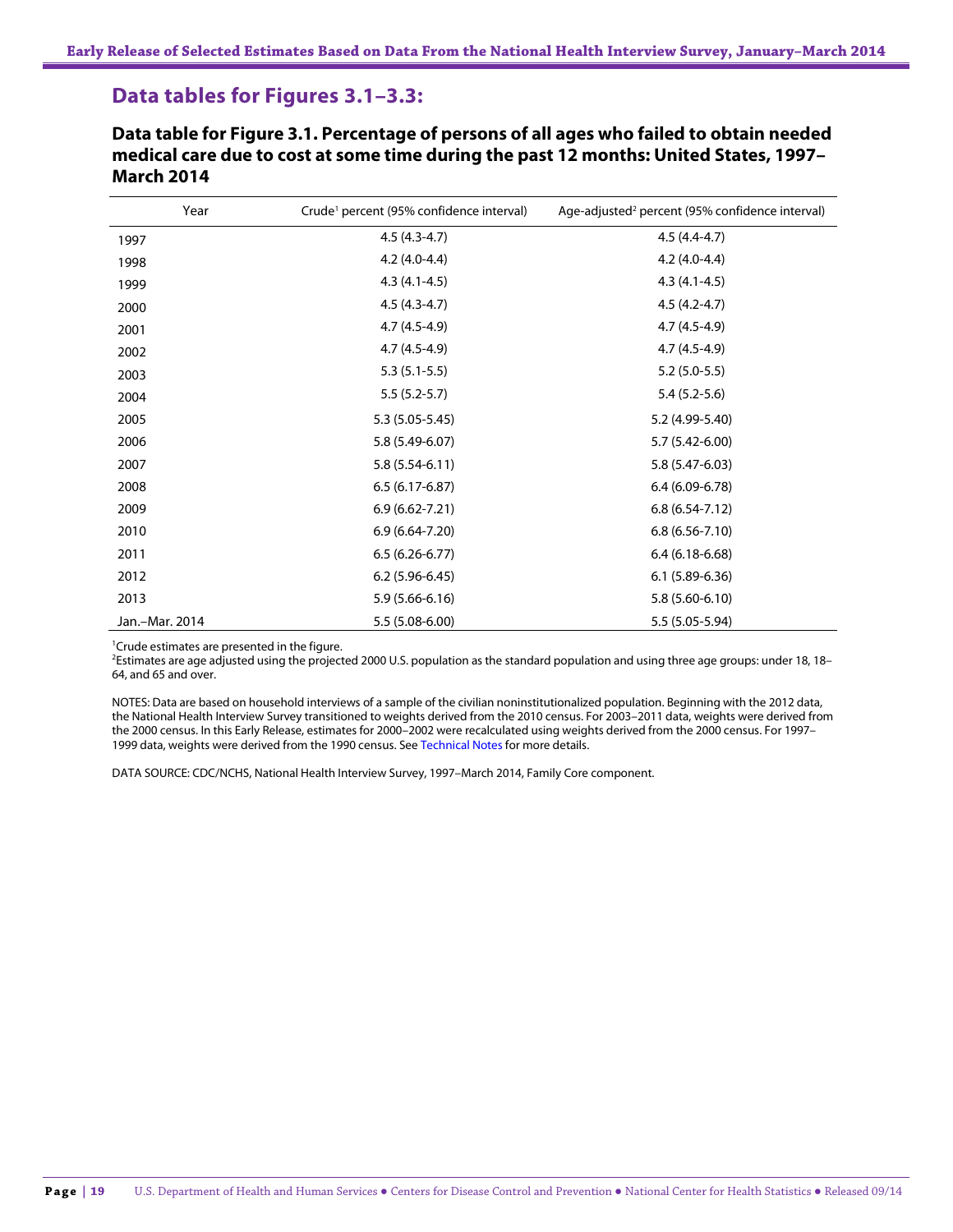#### Age (years) and sex exercise the set of the Percent Figure 15% confidence interval Under 18 , total 1.19-2.30 Under 18 , male 2.04 0.94-2.04 Under 18 , female 2.0 1.15-2.88 18–64 , total 7.8 7.14-8.41 18–64, male 6.17-7.63 and 6.9 ft matrix of the form of the form of the form of the form of the form of the form of the form of the form of the form of the form of the form of the form of the form of the form of the form of 18–64, female 7.83-9.39 and 7.83-9.39 65 and over, total 2.0 1.47-2.62 65 and over, male 1.8 1.06-2.51 65 and over, female 2.3 1.48-3.04 All ages (crude<sup>1</sup>), total ), total 5.5 5.08-6.00 All ages (crude<sup>1</sup>), male ), male **4.41-5.41 4.9 4.41-5.41** All ages (crude<sup>1</sup>), female ), female 6.1 5.57-6.72 All ages (age-adjusted<sup>2</sup>), total ), total 5.5 5.05-5.94 All ages (age-adjusted<sup>2</sup>), male ), male 4.38-5.34 All ages (age-adjusted<sup>2</sup>), female ), female 6.1 5.54-6.68

**Data table for Figure 3.2. Percentage of persons of all ages who failed to obtain needed medical care due to cost at some time during the past 12 months, by age group and sex: United States, January–March 2014**

1 Crude estimates are presented in the figure.

.

2 Estimates are age adjusted using the projected 2000 U.S. population as the standard population and using three age groups: under 18, 18– 64, and 65 and over.

NOTE: Data are based on household interviews of a sample of the civilian noninstitutionalized population.

DATA SOURCE: CDC/NCHS, National Health Interview Survey, January–March 2014, Family Core component.

#### **Data table for Figure 3.3. Age-sex-adjusted percentage of persons of all ages who failed to obtain needed medical care due to cost at some time during the past 12 months, by race/ethnicity: United States, January–March 2014**

| Race/ethnicity                             | Percent <sup>1</sup> | 95% confidence interval |
|--------------------------------------------|----------------------|-------------------------|
| Hispanic or Latino                         | 5.4                  | 4.40-6.44               |
| Not Hispanic or Latino, single race, white | 5.5                  | 4.87-6.05               |
| Not Hispanic or Latino, single race, black | 6.8                  | 5.68-7.84               |

<sup>1</sup>Estimates are age-sex adjusted using the projected 2000 U.S. population as the standard population and using three age groups: under 18, 18–64, and 65 and over.

NOTE: Data are based on household interviews of a sample of the civilian noninstitutionalized population.

DATA SOURCE: CDC/NCHS, National Health Interview Survey, January–March 2014, Family Core component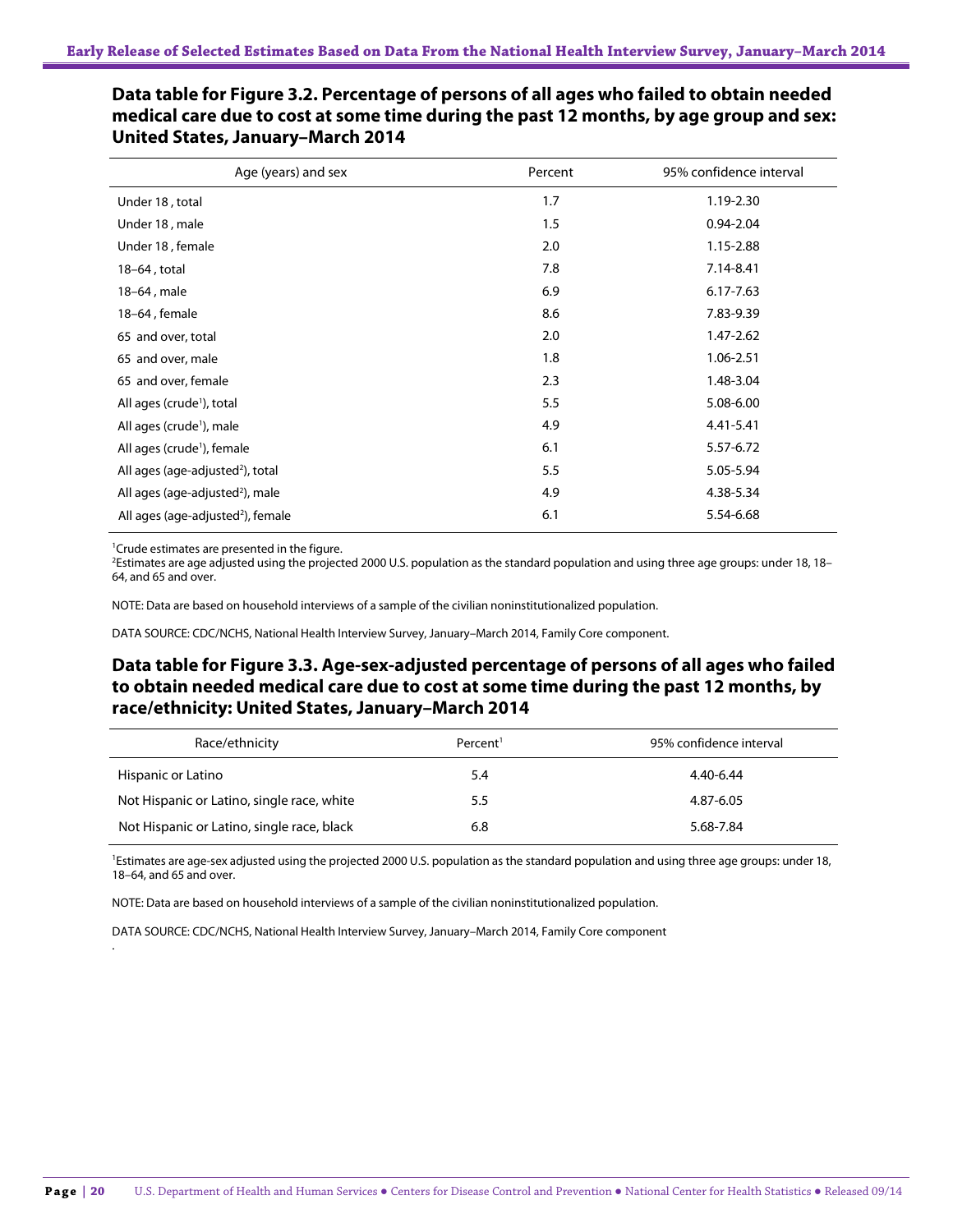### **Receipt of influenza vaccination**





NOTES: Data are based on household interviews of a sample of the civilian noninstitutionalized population. National Health Interview Survey (NHIS) questions related to influenza vaccination have changed since 1997. Starting in 1997, respondents were asked if they had received a flu shot during the past 12 months. Beginning in 2003, respondents were also asked if they had received a flu vaccine sprayed in their nose during the past 12 months. In August 2010, NHIS influenza vaccination questions were modified to reflect that, for the first time, the widely available influenza vaccine included protection against both seasonal and H1N1 types of influenza. NHIS Early Release influenza vaccination estimates have changed since 1997. Starting in 1997, Early Release influenza vaccination estimates covered receipt of an influenza shot only. Starting in 2005, Early Release influenza vaccination estimates covered seasonal influenza shot and/or seasonal intranasal influenza vaccination. Estimates based on data collected in quarters three and four of 2010 and one and two of 2011 could be affected, to an unknown extent, by reports of H1N1 immunization without seasonal flu immunization for the period when the two were administered separately (October 2009–May 2010). Prevalence of influenza vaccination during the past 12 months is different from season-specific coverage (see [http://www.cdc.gov/mmwr/preview/mmwrhtml/ss6204a1.htm?s\\_cid=ss6204a1\\_w;](http://www.cdc.gov/mmwr/preview/mmwrhtml/ss6204a1.htm?s_cid=ss6204a1_w) estimates available from: [http://www.cdc.gov/flu/fluvaxview\).](http://www.cdc.gov/flu/fluvaxview) The recommendations of the Advisory Committee on Immunization Practices regarding who should receive an influenza vaccination have changed over the years, and changes in coverage estimates may reflect changes in recommendations (4–6). An influenza vaccine shortage occurred during the 2004–2005 influenza season (4). Delays in the availability of influenza shots also occurred in fall 2000 and, to a lesser extent, in fall 2001 (4–7). The analyses excluded those with unknown influenza vaccination status (about

DATA SOURCE: CDC/NCHS, National Health Interview Survey, 1997–March 2014, Sample Adult Core component.

3% of respondents each year). See Technical Notes for more details.

- In the first quarter of 2014, the percentage of adults who had received an influenza vaccination during the past 12 months was 68.8% for adults aged 65 and over, 45.0% for those aged 50–64, and 31.2% for those aged 18–49.
- For the age groups 50–64 and 65 and over, first-quarter estimates in 2014 were lower than, but not significantly different from, first-quarter estimates in 2013. For the age group 18–49, the first-quarter estimate in 2014 was higher than, but not significantly different from, the first-quarter estimate in 2013.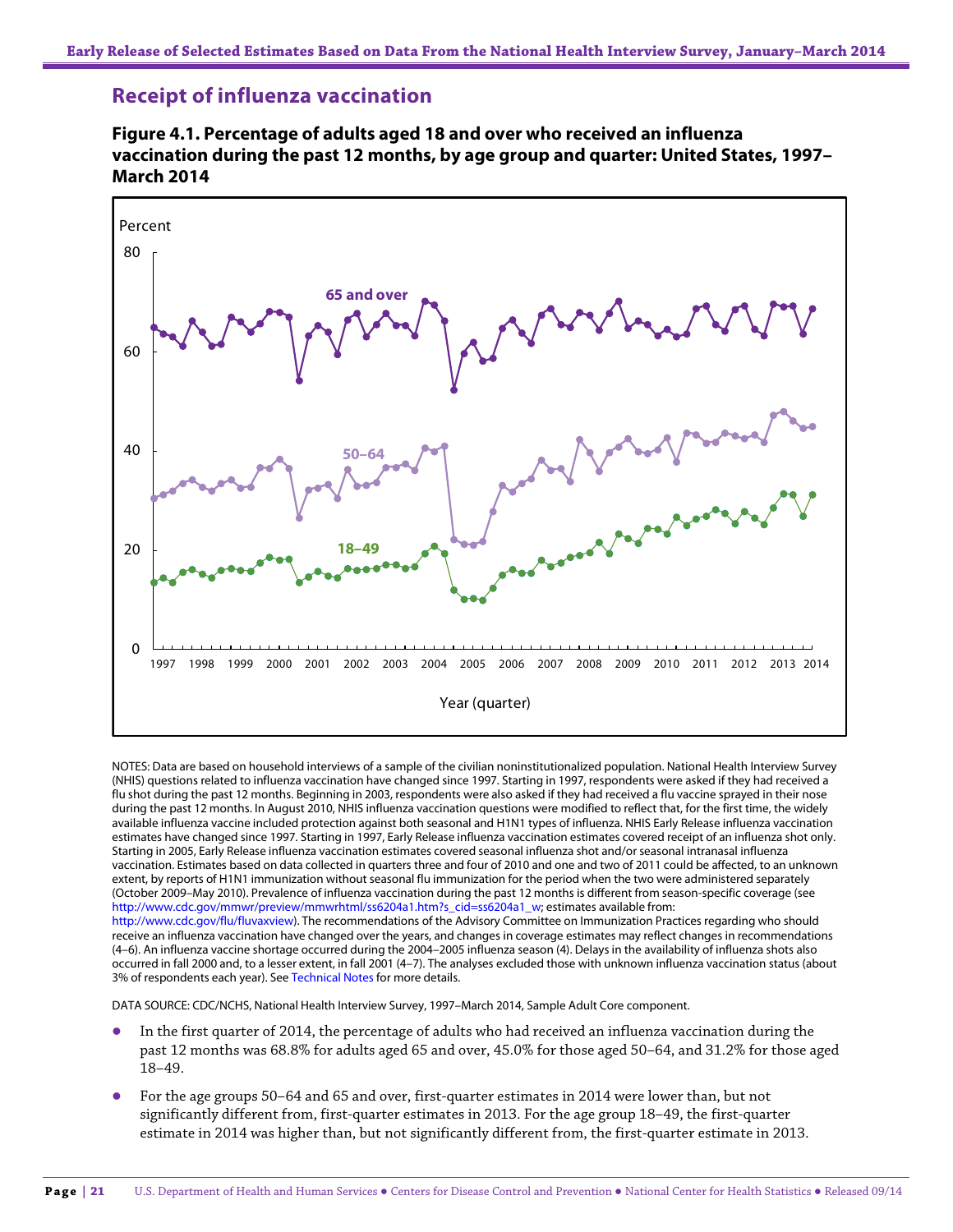| Year           | Total              | Men                               | Women              |
|----------------|--------------------|-----------------------------------|--------------------|
|                |                    | Percent (95% confidence interval) |                    |
| 1997           | 31.9 (30.5-33.3)   | 28.0 (26.1-29.9)                  | 35.5 (33.6-37.4)   |
| 1998           | 33.1 (31.7-34.5)   | 29.0 (27.0-31.0)                  | 37.0 (35.1-38.9)   |
| 1999           | 34.1 (32.8-35.4)   | 30.5 (28.6-32.4)                  | 37.4 (35.5-39.3)   |
| 2000           | 34.6 (33.1-36.1)   | 31.9 (29.9-33.9)                  | 37.2 (35.2-39.1)   |
| 2001           | 32.2 (30.9-33.5)   | 30.3 (28.3-32.2)                  | 34.0 (32.2-35.8)   |
| 2002           | 34.0 (32.7-35.3)   | 30.7 (28.8-32.5)                  | 37.2 (35.4-38.9)   |
| 2003           | 36.8 (35.4-38.2)   | 34.5 (32.6-36.3)                  | 38.9 (37.0-40.9)   |
| 2004           | 35.9 (34.6-37.3)   | 33.3 (31.3-35.3)                  | 38.5 (36.7-40.3)   |
| 2005           | 23.0 (21.93-24.10) | 19.7 (18.11-21.36)                | 26.1 (24.61-27.52) |
| 2006           | 33.2 (31.59-34.82) | 29.9 (27.58-32.18)                | 36.3 (34.23-38.36) |
| 2007           | 36.2 (34.56-37.93) | 33.0 (30.94-35.05)                | 39.3 (36.93-41.64) |
| 2008           | 39.4 (37.79-41.10) | 36.3 (34.04-38.56)                | 42.4 (40.18-44.68) |
| 2009           | 40.7 (39.31-42.07) | 38.3 (36.23-40.30)                | 43.0 (40.92-45.03) |
| 2010           | 41.2 (39.73-42.66) | 37.5 (35.41-39.56)                | 44.7 (42.78-46.56) |
| 2011           | 42.7 (41.31-44.08) | 39.0 (36.95-41.00)                | 46.2 (44.23-48.16) |
| 2012           | 42.7 (41.44-43.99) | 38.5 (36.87-40.11)                | 46.7 (44.94-48.50) |
| 2013           | 46.5 (45.05-47.97) | 43.1 (40.92-45.35)                | 49.7 (47.88-51.43) |
| Jan.-Mar. 2014 | 45.0 (42.03-47.95) | 41.1 (36.49-45.71)                | 48.6 (44.84-52.41) |

| Table 4.1a. Percentage of adults aged 50–64 who received an influenza vaccination |
|-----------------------------------------------------------------------------------|
| during the past 12 months, by sex: United States, 1997–March 2014                 |

See notes at end of table.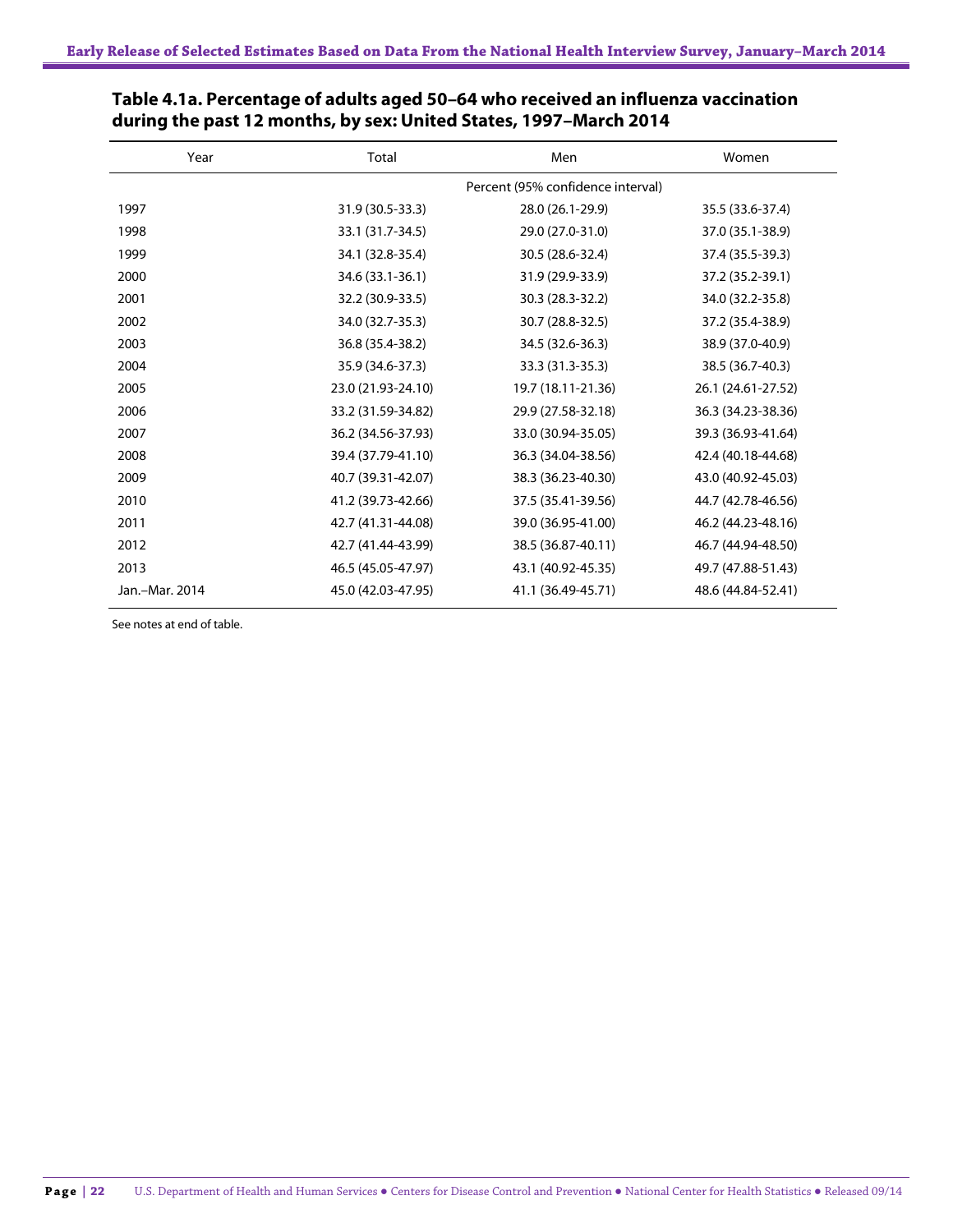| Year           | Total                                      | Total                                                | Men                                  | Women                                |
|----------------|--------------------------------------------|------------------------------------------------------|--------------------------------------|--------------------------------------|
|                | Crude percent (95%<br>confidence interval) | Age-adjusted percent<br>(95% confidence<br>interval) | Percent (95%<br>confidence interval) | Percent (95%<br>confidence interval) |
| 1997           | 63.2 (61.9-64.6)                           | 63.1 (61.7-64.4)                                     | 64.8 (62.5-67.1)                     | 62.1 (60.5-63.7)                     |
| 1998           | 63.3 (61.9-64.7)                           | 63.3 (61.9-64.6)                                     | 63.7 (61.5-65.9)                     | 63.0 (61.2-64.8)                     |
| 1999           | 65.7 (64.3-67.2)                           | 65.1 (63.6-66.5)                                     | 67.2 (65.0-69.4)                     | 64.6 (62.7-66.5)                     |
| 2000           | 64.4 (63.0-65.9)                           | 64.6 (63.2-66.0)                                     | 66.0 (63.8-68.3)                     | 63.3 (61.6-65.0)                     |
| 2001           | 63.1 (61.7-64.5)                           | 63.2 (61.8-64.6)                                     | 64.8 (62.5-67.1)                     | $61.8(60.1-63.5)$                    |
| 2002           | 65.7 (64.3-67.2)                           | 65.9 (64.5-67.3)                                     | 67.1 (64.7-69.5)                     | 64.7 (62.8-66.6)                     |
| 2003           | 65.5 (64.1-66.9)                           | 65.6 (64.2-66.9)                                     | 66.0 (63.9-68.1)                     | 65.1 (63.2-67.0)                     |
| 2004           | 64.6 (63.2-66.1)                           | 64.7 (63.2-66.1)                                     | 64.1 (61.9-66.3)                     | 65.0 (63.3-66.7)                     |
| 2005           | 59.7 (58.16-61.15)                         | 59.7 (58.24-61.23)                                   | 58.9 (56.64-61.17)                   | 60.2 (58.22-62.20)                   |
| 2006           | 64.3 (62.39-66.19)                         | 64.4 (62.51-66.32)                                   | 64.7 (62.04-67.43)                   | 63.9 (61.65-66.24)                   |
| 2007           | 66.7 (64.90-68.59)                         | 66.8 (65.00-68.68)                                   | 66.7 (64.06-69.31)                   | 66.8 (64.62-68.96)                   |
| 2008           | 66.9 (65.08-68.80)                         | 67.1 (65.31-68.89)                                   | 65.5 (62.74-68.33)                   | 68.0 (65.94-70.07)                   |
| 2009           | 66.7 (64.99-68.48)                         | 67.0 (65.32-68.69)                                   | 67.3 (64.82-69.82)                   | 66.3 (64.11-68.46)                   |
| 2010           | 63.6 (61.99-65.29)                         | 63.9 (62.26-65.50)                                   | 63.1 (60.76-65.52)                   | 64.0 (61.79-66.26)                   |
| 2011           | 67.0 (65.45-68.50)                         | 67.2 (65.74-68.75)                                   | 66.3 (64.12-68.53)                   | 67.5 (65.68-69.30)                   |
| 2012           | 66.5 (64.98-67.96)                         | 66.9 (65.46-68.38)                                   | 65.2 (63.17-67.29)                   | 67.4 (65.56-69.34)                   |
| 2013           | 67.9 (66.38-69.48)                         | 68.4 (66.89-69.92)                                   | 66.4 (63.89-68.87)                   | 69.2 (67.42-70.88)                   |
| Jan.-Mar. 2014 | 68.8 (65.96-71.63)                         | 69.3 (66.58-72.10)                                   | 69.7 (65.40-74.00)                   | 68.1 (64.82-71.33)                   |

#### **Table 4.1b. Percentage of adults aged 65 and over who received an influenza vaccination during the past 12 months, by sex: United States, 1997–March 2014**

NOTES: Data are based on household interviews of a sample of the civilian noninstitutionalized population. National Health Interview Survey (NHIS) questions related to influenza vaccination have changed since 1997. Starting in 1997, respondents were asked if they had received a flu shot during the past 12 months. Beginning in 2003, respondents were also asked if they had received a flu vaccine sprayed in their nose during the past 12 months. In August 2010, NHIS influenza vaccination questions were modified to reflect that, for the first time, the widely available influenza vaccine included protection against both seasonal and H1N1 types of influenza. NHIS Early Release influenza vaccination estimates have changed since 1997. Starting in 1997, Early Release influenza vaccination estimates covered receipt of an influenza shot only. Starting in 2005, Early Release influenza vaccination estimates covered seasonal influenza shot and/or seasonal intranasal influenza vaccination. Estimates based on data collected in quarters three and four of 2010 and one and two of 2011 could be affected, to an unknown extent, by reports of H1N1 immunization without seasonal flu immunization for the period when the two were administered separately (October 2009–May 2010). Prevalence of influenza vaccination during the past 12 months is different from season-specific coverage (see [http://www.cdc.gov/mmwr/preview/mmwrhtml/ss6204a1.htm?s\\_cid=ss6204a1\\_w;](http://www.cdc.gov/mmwr/preview/mmwrhtml/ss6204a1.htm?s_cid=ss6204a1_w) estimates available from: [http://www.cdc.gov/flu/fluvaxview\).](http://www.cdc.gov/flu/fluvaxview) The recommendations of the Advisory Committee on Immunization Practices regarding who should

receive an influenza vaccination have changed over the years and changes in coverage estimates may reflect changes in recommendations (4–6). An influenza vaccine shortage occurred during the 2004–2005 influenza season (4). Delays in the availability of influenza shots also occurred in fall 2000 and, to a lesser extent, in fall 2001 (4–7). The analyses excluded those with unknown influenza vaccination status (about 3% of respondents each year). See Technical Notes for more details.

DATA SOURCE: CDC/NCHS, National Health Interview Survey, 1997–March 2014, Sample Adult Core component.

- For January–March 2014, the percentage of adults who had received an influenza vaccination during the past 12 months was 45.0% for persons aged 50–64 (Table 4.1a). This estimate was lower than, but not significantly different from the 2013 estimate of 46.5%.
- For January–March 2014, the percentage of adults who had received an influenza vaccination during the past 12 months was 68.8% for persons aged 65 and over (Table 4.1b). This estimate was higher than, but not significantly different from, the 2013 estimate of 67.9%.
- For the age groups 50–64 and 65 and over, the percentage of adults who had received an influenza vaccination during the past 12 months increased from 1997 to January–March 2014.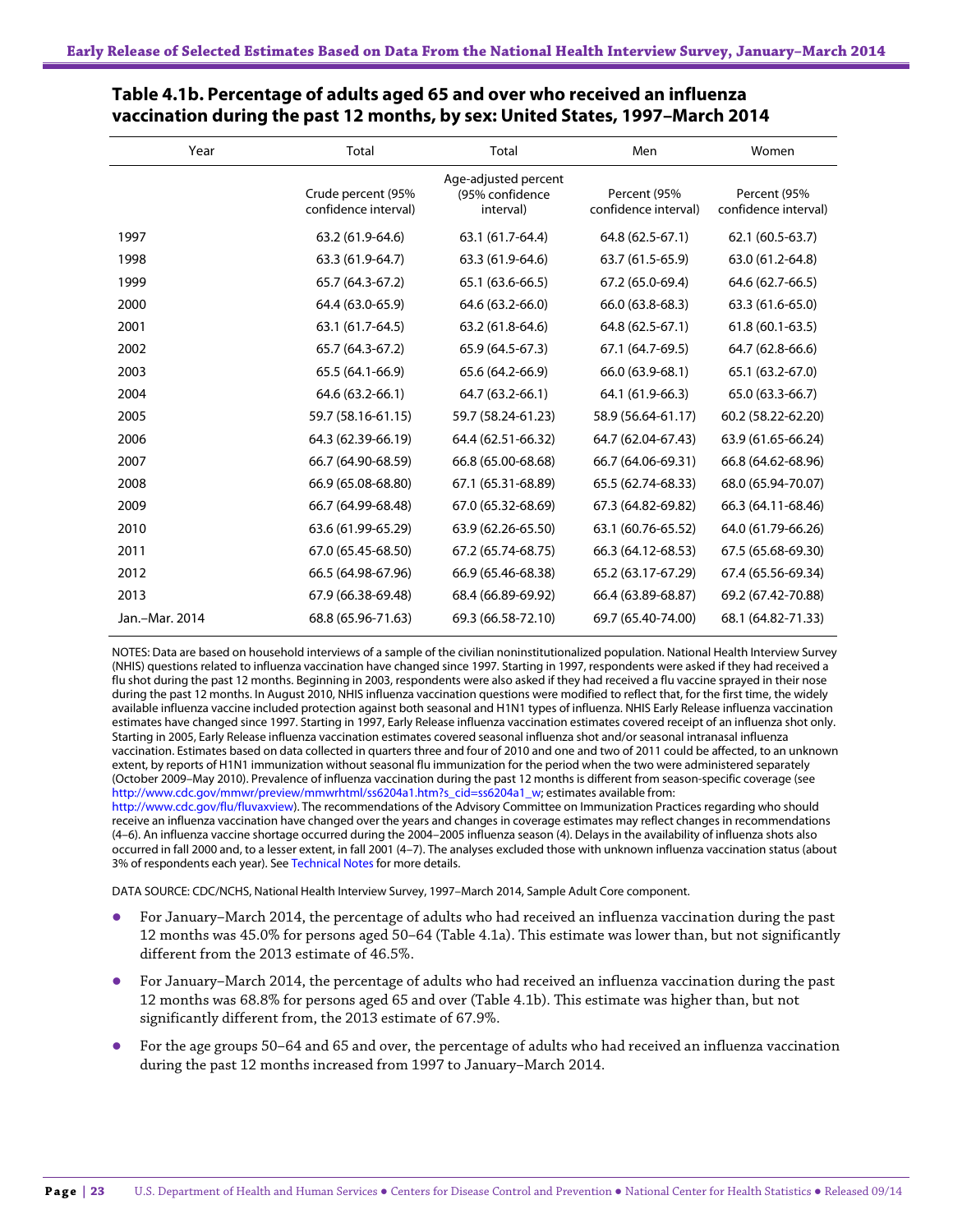

### **Figure 4.2. Percentage of persons who received an influenza vaccination during the past 12 months, by age group and sex: United States, January–March 2014**

NOTES: Data are based on household interviews of a sample of the civilian noninstitutionalized population. Respondents were asked in separate questions if they had received a flu shot during the past 12 months or a flu vaccine sprayed in their nose during the past 12 months. These questions do not indicate whether the vaccination was a child's first or second dose. In August 2010, National Health Interview Survey influenza vaccination questions were modified to reflect that, for the first time, the widely available influenza vaccine included protection against both seasonal and H1N1 types of influenza. When interpreting influenza vaccination estimates, readers should take into account changes made to the influenza vaccination questions noted above. Estimates based on data collected in quarters one and two of 2011 could be affected, to an unknown extent, by reports of H1N1 immunization without seasonal flu immunization for the period when the two were administered separately (October 2009–May 2010). Prevalence of influenza vaccination during the past 12 months is different from seasonspecific coverage (se[e http://www.cdc.gov/mmwr/preview/mmwrhtml/ss6204a1.htm?s\\_cid=ss6204a1\\_w;](http://www.cdc.gov/mmwr/preview/mmwrhtml/ss6204a1.htm?s_cid=ss6204a1_w) estimates available from: [http://www.cdc.gov/flu/fluvaxview\).](http://www.cdc.gov/flu/fluvaxview) The recommendations of the Advisory Committee on Immunization Practices regarding who should receive an influenza vaccination have changed over the years, and changes in coverage estimates may reflect changes in recommendations (5,8). The analyses excluded the 2.0% of persons with unknown influenza vaccination status. See Technical Notes for more details.

DATA SOURCE: CDC/NCHS, National Health Interview Survey, January–March 2014, combined Sample Adult and Sample Child Core components.

- For both sexes combined, the percentage of persons who had received an influenza vaccination during the past 12 months was highest among persons aged 65 and over (68.8%), followed by persons aged 6 months–17 years (49.7%), 50–64 years (45.0%), and 18–49 years (31.2%).
- For persons aged 6 months and over, for children aged 6 months–17 years, and for adults aged 18–49 and 50– 64, females were more likely than males to have received an influenza vaccination during the past 12 months.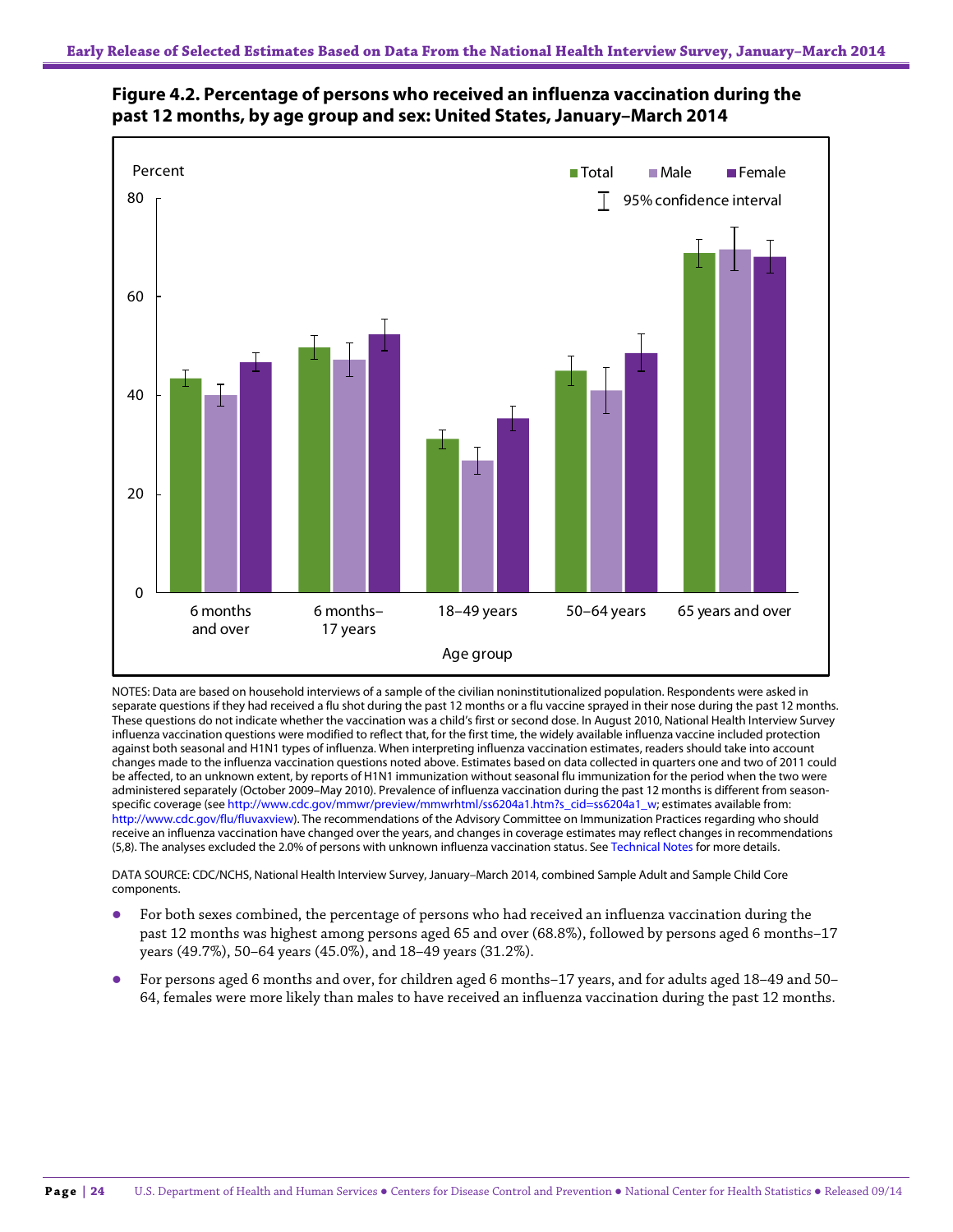



NOTES: Data are based on household interviews of a sample of the civilian noninstitutionalized population. Respondents were asked in separate questions if they had received a flu shot during the past 12 months or a flu vaccine sprayed in their nose during the past 12 months. In August 2010, National Health Interview Survey influenza vaccination questions were modified to reflect that, for the first time, the widely available influenza vaccine included protection against both seasonal and H1N1 types of influenza. When interpreting influenza vaccination estimates, readers should take into account changes made to the influenza vaccination questions noted above. Estimates based on data collected in quarters one and two of 2011 could be affected, to an unknown extent, by reports of H1N1 immunization without seasonal flu immunization for the period when the two were administered separately (October 2009–May 2010). Prevalence of influenza vaccination during the past 12 months is different from season-specific coverage (see

[http://www.cdc.gov/mmwr/preview/mmwrhtml/ss6204a1.htm?s\\_cid=ss6204a1\\_w;](http://www.cdc.gov/mmwr/preview/mmwrhtml/ss6204a1.htm?s_cid=ss6204a1_w) estimates available from:

[http://www.cdc.gov/flu/fluvaxview\).](http://www.cdc.gov/flu/fluvaxview) The recommendations of the Advisory Committee on Immunization Practices regarding who should receive an influenza vaccination have changed over the years, and changes in coverage estimates may reflect changes in recommendations (5). The analyses excluded the 2.0% of adults aged 65 and over with unknown influenza vaccination status. See Technical Notes for more details.

DATA SOURCE: CDC/NCHS, National Health Interview Survey, January–March 2014, combined Sample Adult and Sample Child Core components.

- For children aged 6 months–17 years, the percentage who had received an influenza vaccination during the past 12 months was 51.2% for Hispanic children, 48.5% for non-Hispanic white children, and 51.6% for non-Hispanic black children.
- For adults aged 18 and over, the percentage who had received an influenza vaccination during the past 12 months was 31.4% for Hispanic adults, 45.0% for non-Hispanic white adults, and 35.5% for non-Hispanic black adults. Non-Hispanic white adults were more likely to have received an influenza vaccination than were Hispanic and non-Hispanic black adults.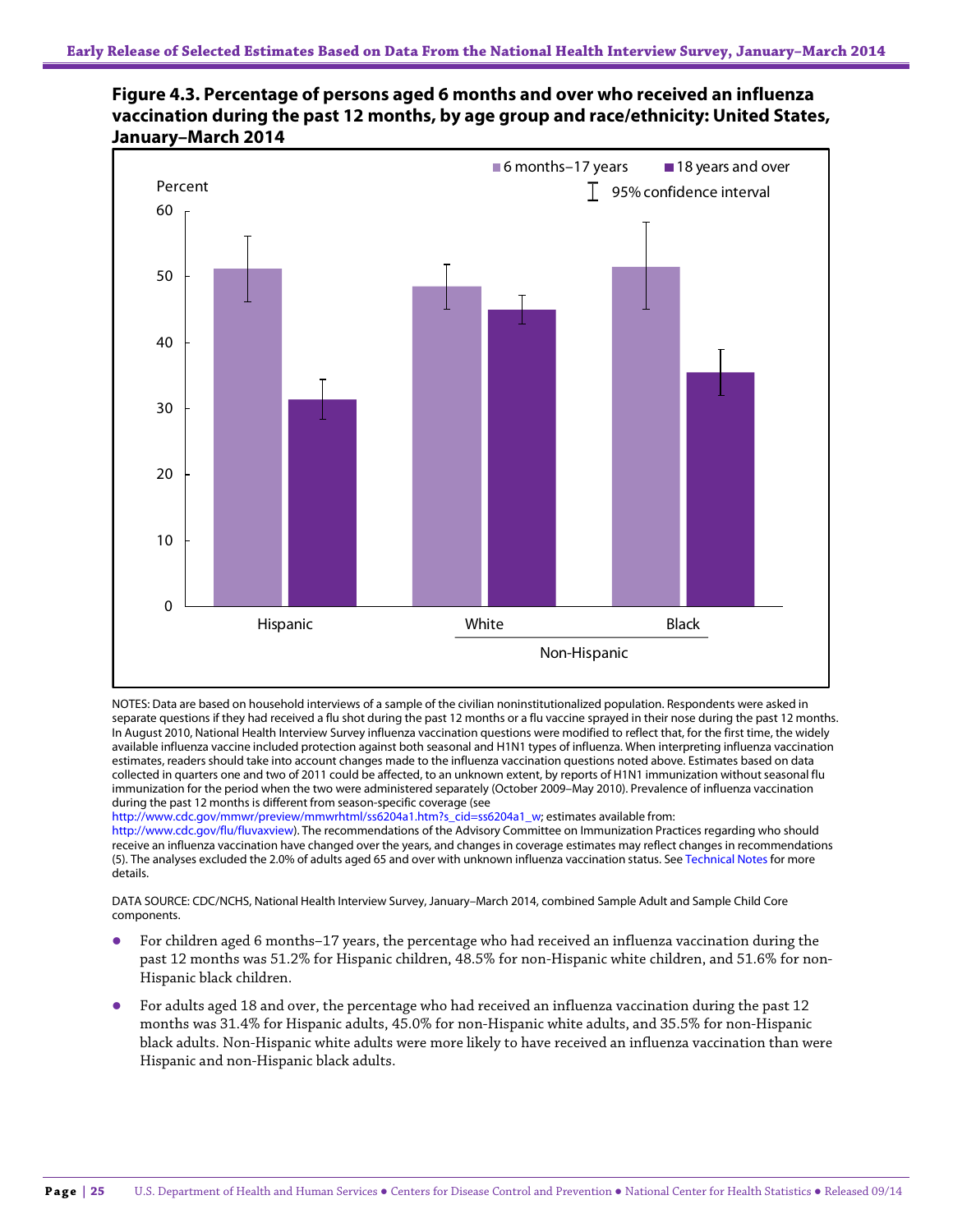### **Data tables for Figures 4.1–4.3:**

**Data table for Figure 4.1. Percentage of adults aged 18 and over who received an influenza vaccination during the past 12 months, by age group and quarter: United States, 1997–March 2014**

| Year and quarter | 18-49 years                       | 50-64 years        | 65 years and over  |
|------------------|-----------------------------------|--------------------|--------------------|
|                  | Percent (95% confidence interval) |                    |                    |
| 1997, quarter 1  | 13.6 (12.5-14.6)                  | 30.5 (27.8-33.2)   | 65.0 (62.3-67.6)   |
| 1997, quarter 2  | 14.5 (13.4-15.5)                  | 31.3 (28.7-34.0)   | 63.7 (61.1-66.2)   |
| 1997, quarter 3  | 13.6 (12.6-14.6)                  | 32.0 (29.3-34.6)   | 63.1 (60.3-65.9)   |
| 1997, quarter 4  | 15.6 (14.5-16.7)                  | 33.6 (31.1-36.2)   | 61.2 (58.7-63.8)   |
| 1998, quarter 1  | 16.1 (14.8-17.3)                  | 34.2 (31.3-37.1)   | 66.3 (63.2-69.4)   |
| 1998, quarter 2  | 15.3 (14.1-16.5)                  | 32.8 (30.1-35.5)   | 64.0 (61.3-66.8)   |
| 1998, quarter 3  | 14.5 (13.3-15.6)                  | 32.0 (29.3-34.6)   | 61.3 (58.5-64.0)   |
| 1998, quarter 4  | 16.0 (14.8-17.2)                  | 33.5 (30.8-36.1)   | 61.6 (58.7-64.5)   |
| 1999, quarter 1  | 16.3 (14.8-17.7)                  | 34.2 (31.1-37.3)   | 67.0 (64.0-70.1)   |
| 1999, quarter 2  | 16.0 (14.7-17.3)                  | 32.6 (29.8-35.4)   | 66.1 (63.4-68.8)   |
| 1999, quarter 3  | 15.8 (14.5-17.1)                  | 32.8 (30.1-35.5)   | 64.1 (61.2-67.0)   |
| 1999, quarter 4  | 17.6 (16.2-18.9)                  | 36.7 (34.2-39.2)   | 65.7 (62.7-68.6)   |
| 2000, quarter 1  | 18.6 (17.2-19.9)                  | 36.6 (33.7-39.4)   | 68.2 (65.3-71.0)   |
| 2000, quarter 2  | 18.0 (16.7-19.4)                  | 38.5 (35.7-41.4)   | 68.1 (65.6-70.7)   |
| 2000, quarter 3  | 18.2 (16.9-19.4)                  | 36.6 (33.7-39.5)   | 67.1 (64.4-69.8)   |
| 2000, quarter 4  | 13.6 (12.4-14.8)                  | 26.6 (24.2-29.0)   | 54.3 (51.6-57.1)   |
| 2001, quarter 1  | 14.7 (13.4-16.0)                  | 32.3 (29.6-35.0)   | 63.3 (60.2-66.3)   |
| 2001, quarter 2  | 15.9 (14.7-17.1)                  | 32.6 (30.1-35.1)   | 65.4 (62.8-68.0)   |
| 2001, quarter 3  | 14.9 (13.9-15.9)                  | 33.3 (30.7-35.8)   | 64.0 (61.1-66.8)   |
| 2001, quarter 4  | 14.5 (13.6-15.9)                  | 30.6 (28.0-33.1)   | 59.6 (56.7-62.4)   |
| 2002, quarter 1  | 16.4 (15.2-17.7)                  | 36.3 (33.6-38.9)   | 66.6 (63.8-69.4)   |
| 2002, quarter 2  | 16.0 (14.8-17.2)                  | 33.0 (30.5-35.5)   | 67.8 (65.3-70.3)   |
| 2002, quarter 3  | 16.2 (14.9-17.5)                  | 33.1 (30.6-35.6)   | 63.1 (60.5-65.8)   |
| 2002, quarter 4  | 16.4 (15.1-17.8)                  | 33.8 (31.0-36.6)   | 65.5 (62.4-68.6)   |
| 2003, quarter 1  | 17.1 (15.7-18.4)                  | 36.8 (34.2-39.4)   | 67.8 (65.0-70.6)   |
| 2003, quarter 2  | 17.2 (15.8-18.6)                  | 36.8 (33.9-39.7)   | 65.4 (62.6-68.3)   |
| 2003, quarter 3  | 16.4 (15.2-17.6)                  | 37.4 (34.9-39.9)   | 65.4 (62.8-67.9)   |
| 2003, quarter 4  | 16.7 (15.2-18.1)                  | 36.1 (33.3-39.0)   | 63.3 (60.1-66.5)   |
| 2004, quarter 1  | 19.3 (17.9-20.8)                  | 40.6 (38.0-43.3)   | 70.3 (67.5-73.0)   |
| 2004, quarter 2  | 20.9 (19.1-22.6)                  | 40.0 (37.1-43.0)   | 69.5 (66.7-72.3)   |
| 2004, quarter 3  | 19.4 (18.2-20.7)                  | 41.0 (38.4-43.6)   | 66.4 (63.6-69.2)   |
| 2004, quarter 4  | 12.0 (10.9-13.1)                  | 22.3 (20.2-24.5)   | 52.4 (49.5-55.4)   |
| 2005, quarter 1  | 10.2 (9.03-11.41)                 | 21.2 (19.05-23.42) | 59.8 (56.66-62.90) |
| 2005, quarter 2  | 10.3 (9.25-11.37)                 | 21.1 (19.05-23.19) | 62.0 (59.02-64.91) |
| 2005, quarter 3  | 10.0 (9.03-11.03)                 | 21.8 (19.64-24.01) | 58.2 (55.42-60.97) |
| 2005, quarter 4  | 12.4 (11.28-13.51)                | 27.8 (25.47-30.19) | 58.7 (55.68-61.71) |

See notes at end of table.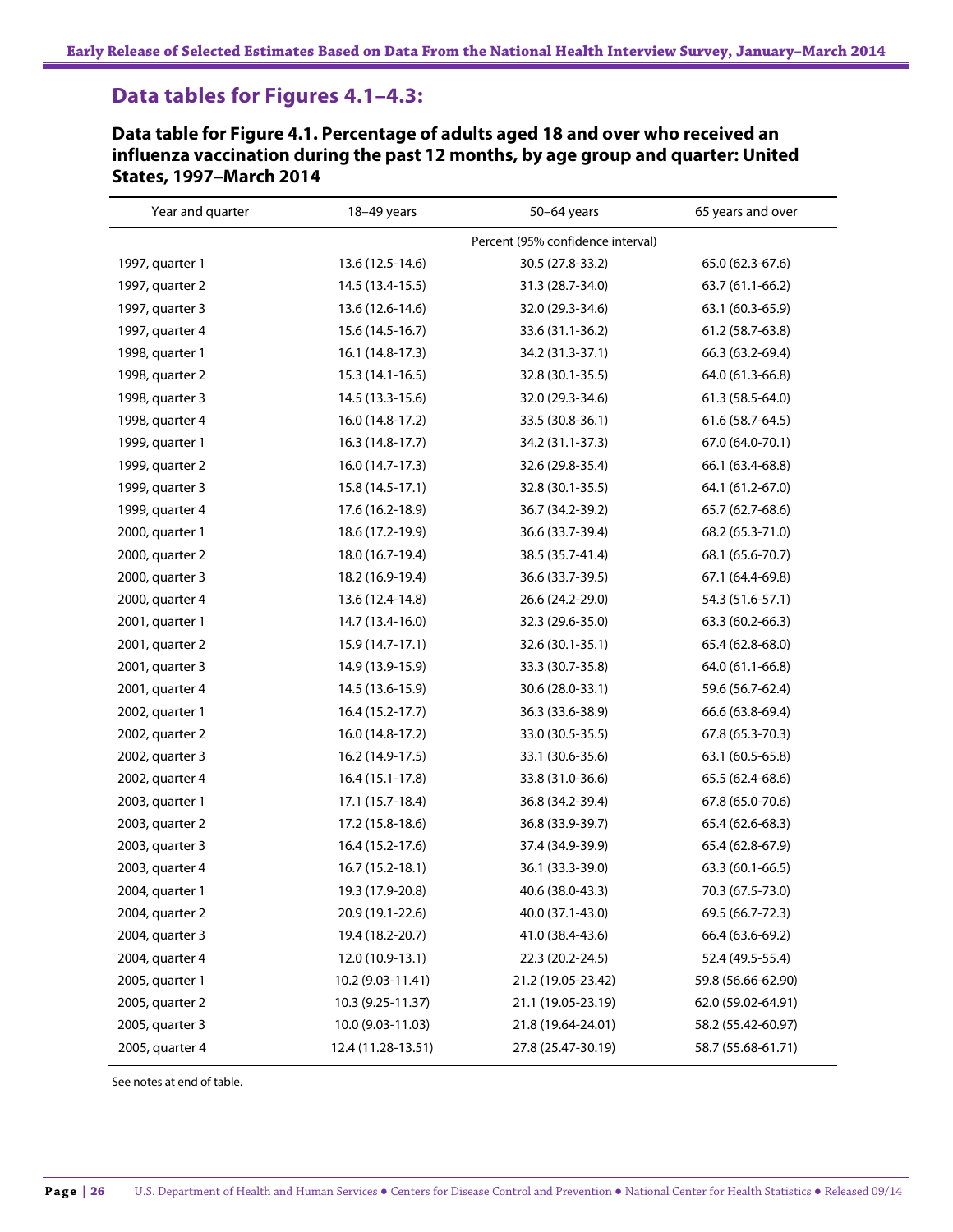| Year and quarter | 18-49 years        | 50-64 years                       | 65 years and over  |
|------------------|--------------------|-----------------------------------|--------------------|
|                  |                    | Percent (95% confidence interval) |                    |
| 2006, quarter 1  | 15.0 (13.69-16.36) | 33.1 (29.95-36.20)                | 64.9 (61.65-68.15) |
| 2006, quarter 2  | 16.2 (14.78-17.68) | 31.8 (29.05-34.50)                | 66.6 (63.60-69.51) |
| 2006, quarter 3  | 15.5 (13.56-17.47) | 33.5 (29.45-37.51)                | 63.9 (58.90-68.84) |
| 2006, quarter 4  | 15.4 (14.07-16.82) | 34.5 (31.81-37.11)                | 61.9 (58.72-65.00) |
| 2007, quarter 1  | 18.0 (16.36-19.63) | 38.3 (35.28-41.39)                | 67.5 (64.47-70.62) |
| 2007, quarter 2  | 16.7 (15.07-18.31) | 36.2 (33.37-39.03)                | 68.8 (65.62-71.91) |
| 2007, quarter 3  | 17.6 (15.47-19.74) | 36.5 (32.10-40.95)                | 65.6 (60.90-70.39) |
| 2007, quarter 4  | 18.7 (17.11-20.38) | 34.0 (31.14-36.79)                | 65.1 (62.17-68.02) |
| 2008, quarter 1  | 19.0 (17.41-20.56) | 42.3 (39.12-45.57)                | 68.0 (64.78-71.21) |
| 2008, quarter 2  | 19.5 (17.87-21.08) | 39.8 (37.01-42.57)                | 67.4 (64.60-70.20) |
| 2008, quarter 3  | 21.6 (19.95-23.26) | 36.0 (33.10-38.86)                | 64.5 (61.09-68.00) |
| 2008, quarter 4  | 19.4 (17.29-21.60) | 39.7 (35.45-43.92)                | 67.8 (63.70-71.91) |
| 2009, quarter 1  | 23.3 (20.81-25.78) | 40.9 (37.05-44.67)                | 70.3 (66.08-74.59) |
| 2009, quarter 2  | 22.5 (20.92-24.06) | 42.5 (40.09-44.93)                | 64.8 (62.04-67.55) |
| 2009, quarter 3  | 21.4 (19.81-22.98) | 40.0 (37.13-42.82)                | 66.3 (63.03-69.48) |
| 2009, quarter 4  | 24.5 (23.06-25.93) | 39.5 (37.24-41.75)                | 65.5 (62.96-68.03) |
| 2010, quarter 1  | 24.3 (22.45-26.17) | 40.4 (37.81-43.05)                | 63.3 (60.51-66.04) |
| 2010, quarter 2  | 23.3 (21.56-25.02) | 42.7 (39.65-45.74)                | 64.6 (61.74-67.39) |
| 2010, quarter 3  | 26.7 (24.81-28.64) | 37.9 (35.02-40.69)                | 63.1 (59.87-66.39) |
| 2010, quarter 4  | 25.1 (23.24-27.04) | 43.8 (40.80-46.82)                | 63.6 (60.19-66.99) |
| 2011, quarter 1  | 26.4 (24.86-27.93) | 43.4 (40.61-46.17)                | 68.7 (66.01-71.37) |
| 2011, quarter 2  | 26.9 (25.32-28.46) | 41.7 (38.97-44.39)                | 69.4 (67.00-71.78) |
| 2011, quarter 3  | 28.2 (26.47-29.87) | 41.9 (39.23-44.57)                | 65.5 (62.59-68.50) |
| 2011, quarter 4  | 27.5 (25.48-29.47) | 43.8 (41.26-46.32)                | 64.3 (61.52-67.14) |
| 2012, quarter 1  | 25.5 (23.78-27.25) | 43.1 (40.28-46.00)                | 68.6 (65.62-71.63) |
| 2012, quarter 2  | 27.9 (26.16-29.55) | 42.5 (39.69-45.21)                | 69.4 (66.84-72.03) |
| 2012, quarter 3  | 26.6 (24.68-28.54) | 43.3 (40.95-45.73)                | 64.6 (61.86-67.32) |
| 2012, quarter 4  | 25.2 (23.49-26.84) | 41.9 (39.03-44.78)                | 63.4 (60.28-66.44) |
| 2013, quarter 1  | 28.7 (26.90-30.51) | 47.2 (44.43-49.88)                | 69.8 (66.84-72.70) |
| 2013, quarter 2  | 31.5 (29.65-33.44) | 48.1 (45.22-50.95)                | 69.1 (66.21-71.97) |
| 2013, quarter 3  | 31.2 (29.45-32.96) | 46.2 (43.58-48.90)                | 69.3 (66.30-72.20) |
| 2013, quarter 4  | 27.0 (25.21-28.71) | 44.6 (41.64-47.54)                | 63.7 (60.59-66.77) |
| 2014, quarter 1  | 31.2 (29.29-33.06) | 45.0 (42.03-47.95)                | 68.8 (65.96-71.63) |

**Data table for Figure 4.1. Percentage of adults aged 18 and over who received an influenza vaccination during the past 12 months, by age group and quarter: United States, 1997–March 2014 (Cont.)**

NOTES: Data are based on household interviews of a sample of the civilian noninstitutionalized population. Beginning with the 2012 data, the National Health Interview Survey transitioned to weights derived from the 2010 census. For 2003–2011 data, weights were derived from the 2000 census. In this Early Release, estimates for 2000–2002 were recalculated using weights derived from the 2000 census. For 1997– 1999 data, weights were derived from the 1990 census. See Technical Notes for more details.

DATA SOURCE: CDC/NCHS, National Health Interview Survey, 1997–March 2014, Sample Adult Core component.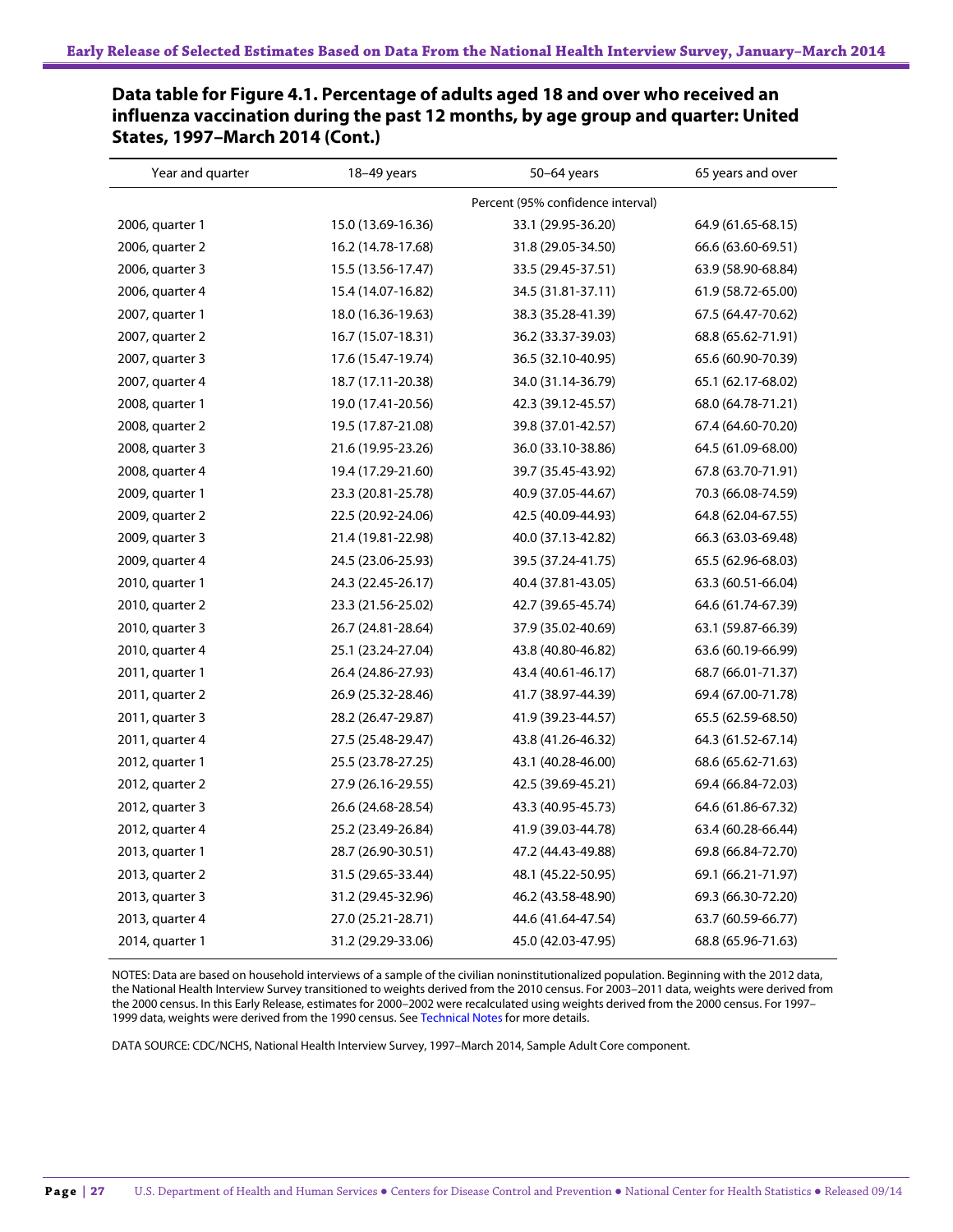| Age (years) and sex                              | Percent | 95% confidence interval |
|--------------------------------------------------|---------|-------------------------|
| 6 months-4 years, total                          | 55.8    | 51.22-60.30             |
| 6 months-4 years, male                           | 51.7    | 45.24-58.10             |
| 6 months-4 years, female                         | 60.2    | 53.99-66.43             |
| $5-11$ , total                                   | 50.2    | 46.22-54.19             |
| $5-11$ , male                                    | 48.6    | 43.48-53.81             |
| $5-11$ , female                                  | 51.8    | 46.34-57.30             |
| 12-17, total                                     | 44.9    | 41.10-48.68             |
| 12-17, male                                      | 42.5    | 37.28-47.72             |
| 12-17, female                                    | 47.5    | 41.63-53.29             |
| 6 months-17 years, total                         | 49.7    | 47.35-52.09             |
| 6 months-17 years, male                          | 47.3    | 43.87-50.64             |
| 6 months-17 years, female                        | 52.3    | 49.13-55.56             |
| 18-49, total                                     | 31.2    | 29.29-33.06             |
| 18-49, male                                      | 26.8    | 24.10-29.59             |
| 18-49, female                                    | 35.4    | 32.77-37.93             |
| 50-64, total                                     | 45.0    | 42.03-47.95             |
| 50-64, male                                      | 41.1    | 36.49-45.71             |
| 50-64, female                                    | 48.6    | 44.84-52.41             |
| 65 and over, total                               | 68.8    | 65.96-71.63             |
| 65 and over, male                                | 69.7    | 65.40-74.00             |
| 65 and over, female                              | 68.1    | 64.82-71.33             |
| 6 months and over (crude <sup>1</sup> ), total   | 43.5    | 41.92-45.05             |
| 6 months and over (crude <sup>1</sup> ), male    | 40.1    | 37.87-42.27             |
| 6 months and over (crude <sup>1</sup> ), female  | 46.7    | 44.86-48.62             |
| 18 and over (crude <sup>1</sup> ), total         | 41.7    | 39.88-43.45             |
| 18 and over (crude <sup>1</sup> ), male          | 37.8    | 35.24-40.41             |
| 18 and over (crude <sup>1</sup> ), female        | 45.2    | 43.20-47.22             |
| 65 and over (age-adjusted <sup>2</sup> ), total  | 69.3    | 66.58-72.10             |
| 65 and over (age-adjusted <sup>2</sup> ), male   | 71.0    | 66.73-75.17             |
| 65 and over (age-adjusted <sup>2</sup> ), female | 68.3    | 65.06-71.50             |

### **Data table for Figure 4.2. Percentage of persons who received an influenza vaccination during the past 12 months, by age group and sex: United States, January–March 2014**

<sup>1</sup>Crude estimates are presented in the figure.

2 Estimates are age adjusted using the projected 2000 U.S. population as the standard population and using two age groups: 65–74 and 75 and over.

NOTE: Data are based on household interviews of a sample of the civilian noninstitutionalized population.

DATA SOURCE: CDC/NCHS, National Health Interview Survey, January–March 2014, combined Sample Adult and Sample Child Core components.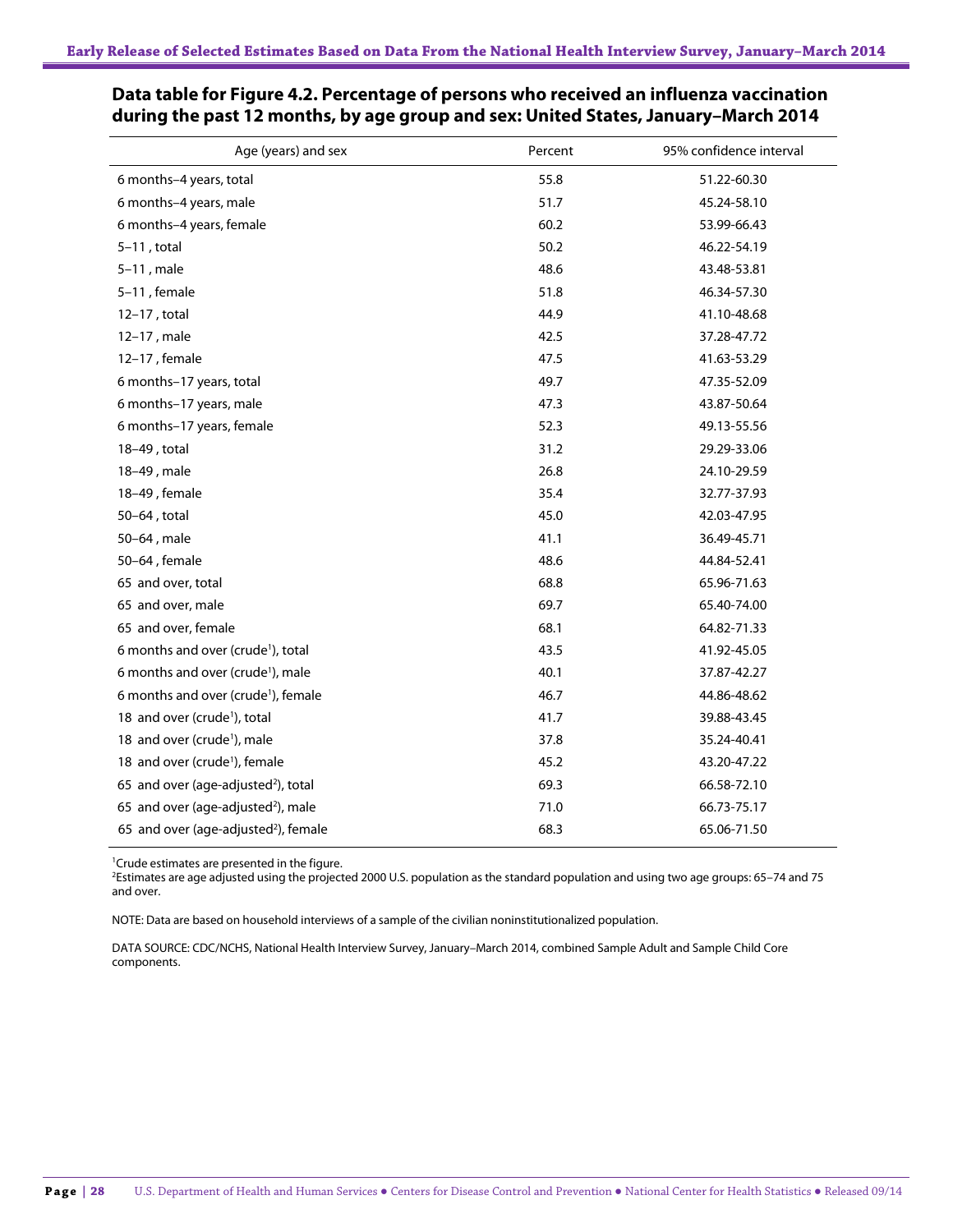### **Data table for Figure 4.3. Percentage of persons aged 6 months and over who received an influenza vaccination during the past 12 months, by age group and race/ethnicity: United States, January–March 2014**

| Age and race/ethnicity                                                                           | Percent <sup>1</sup> | 95% confidence interval |
|--------------------------------------------------------------------------------------------------|----------------------|-------------------------|
| 6 months–17 years, Hispanic or Latino<br>6 months-17 years, not Hispanic or Latino, single race, | 51.2                 | 46.24-56.19             |
| white<br>6 months–17 years, not Hispanic or Latino, single race,                                 | 48.5                 | 45.12-51.86             |
| black                                                                                            | 51.6                 | 45.03-58.25             |
| 18 years and over, Hispanic or Latino                                                            | 31.4                 | 28.41-34.46             |
| 18 years and over, not Hispanic or Latino, single race, white                                    | 45.0                 | 42.84-47.20             |
| 18 years and over, not Hispanic or Latino, single race, black                                    | 35.5                 | 32.05-39.01             |

NOTE: Data are based on household interviews of a sample of the civilian noninstitutionalized population.

DATA SOURCE: CDC/NCHS, National Health Interview Survey, January–March 2014, combined Sample Adult and Sample Child Core components.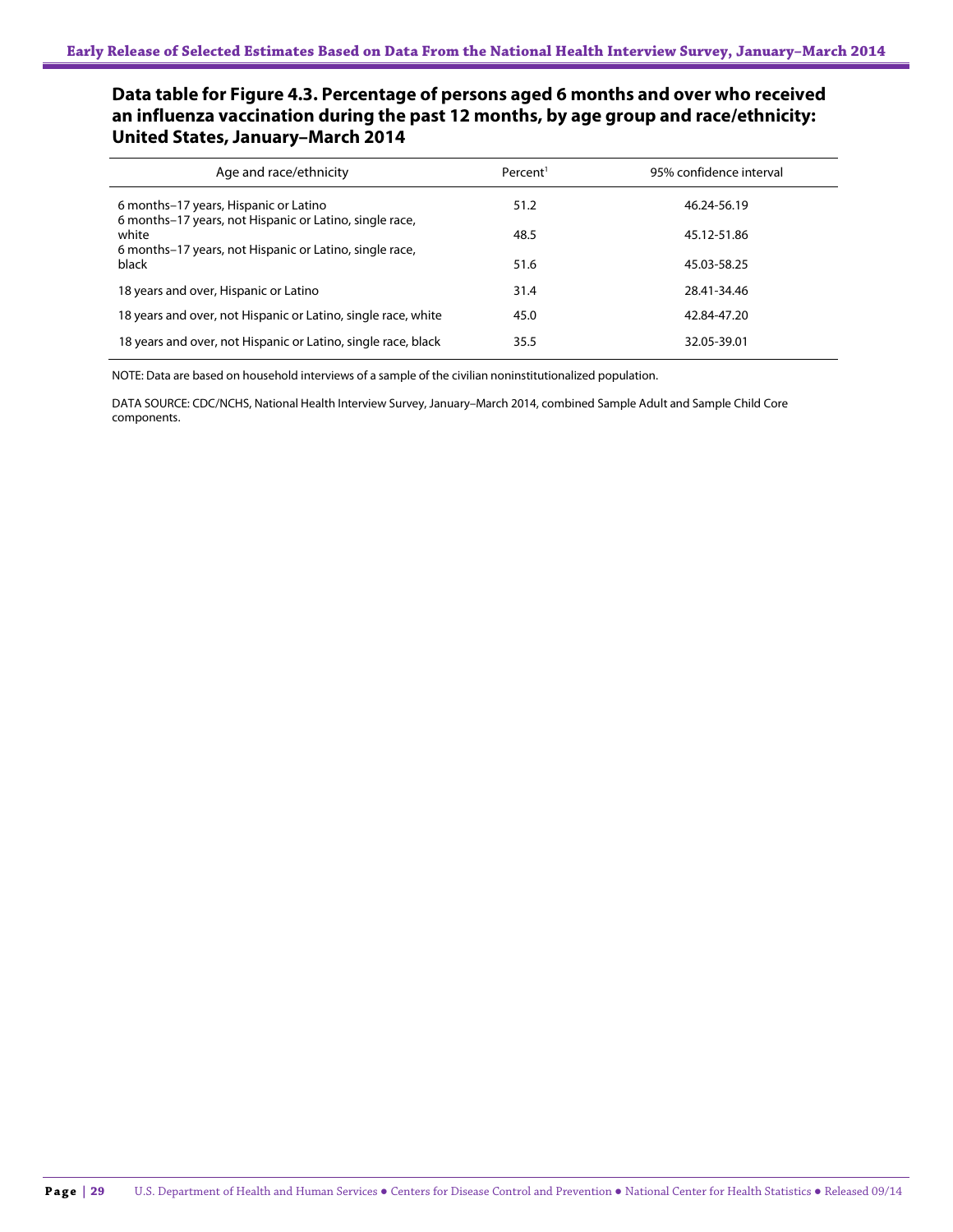### **Receipt of pneumococcal vaccination**



**Figure 5.1. Percentage of adults aged 65 and over who had ever received a pneumococcal vaccination: United States, 1997–March 2014**

NOTES: Data are based on household interviews of a sample of the civilian noninstitutionalized population. The analyses excluded those with unknown pneumococcal vaccination status (about 5% of respondents each year). See Technical Notes for more details.

DATA SOURCE: CDC/NCHS, National Health Interview Survey, 1997–March 2014, Sample Adult Core component.

- For January–March 2014, the percentage of adults aged 65 and over who had ever received a pneumococcal vaccination was 58.8% (95% confidence interval = 55.95%–61.72%), which was lower than, but not significantly different from the 2013 estimate of 59.7%.
- The percentage of adults aged 65 and over who had ever received a pneumococcal vaccination increased rapidly from 42.4% in 1997 to 53.1% in 2000, then increased more slowly to 62.3% in 2011. The January– March 2014 estimate was lower than the 2011 estimate.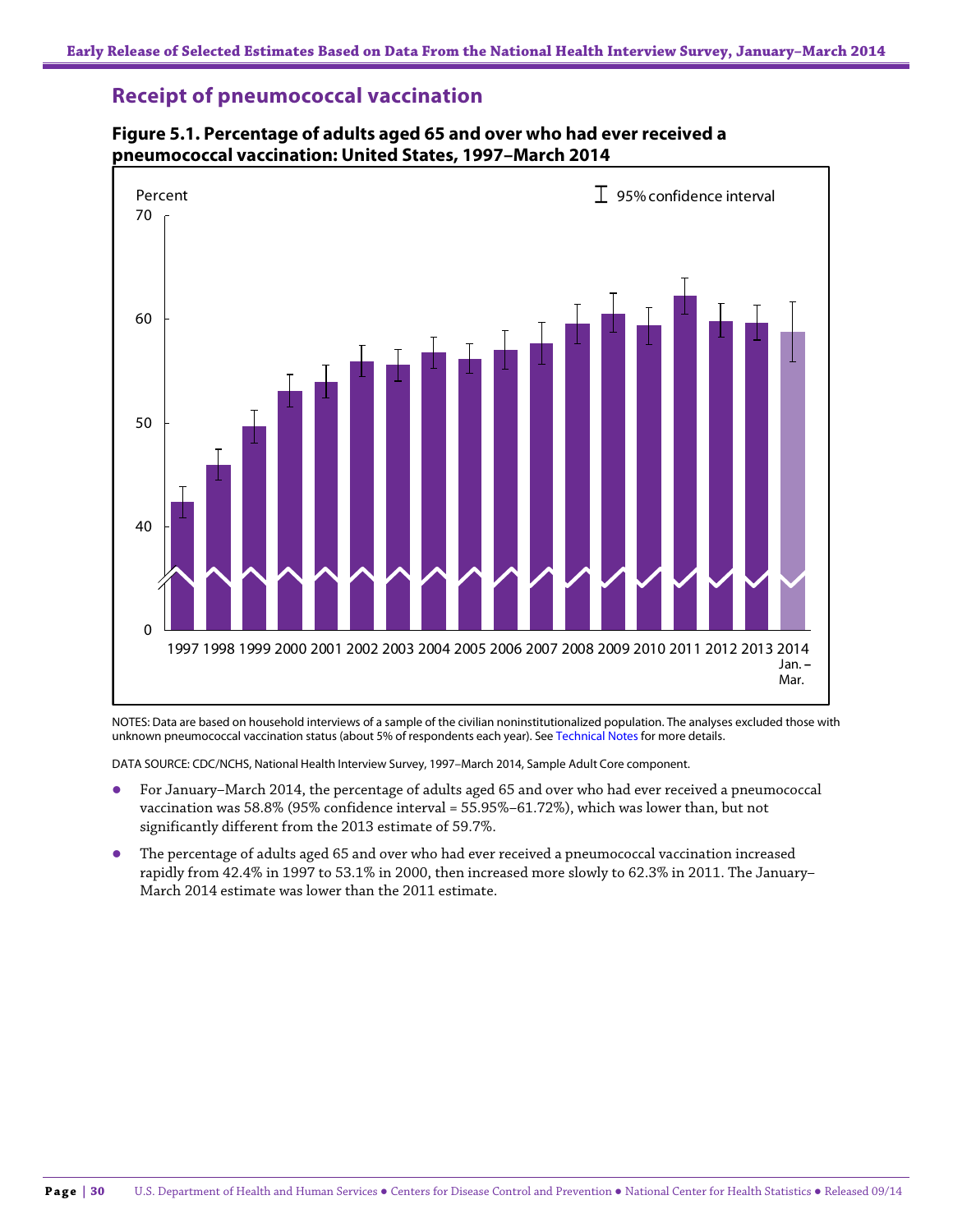



NOTES: Data are based on household interviews of a sample of the civilian noninstitutionalized population. The analyses excluded the 4.1% of adults aged 65 and over with unknown pneumococcal vaccination status. See Technical Notes for more details.

DATA SOURCE: CDC/NCHS, National Health Interview Survey, January–March 2014, Sample Adult Core component.

- For both sexes combined, the percentage of adults who had ever received a pneumococcal vaccination was 53.3% for persons aged 65–74 and 67.0% for persons aged 75 and over.
- For both sexes combined, adults aged 75 and over were more likely than those aged 65–74 to have ever received a pneumococcal vaccination. This pattern was seen in both men and women.
- For adults aged 65 and over, and for adults aged 65–74 and 75 and over, there were no differences between men and women for having ever received a pneumococcal vaccination.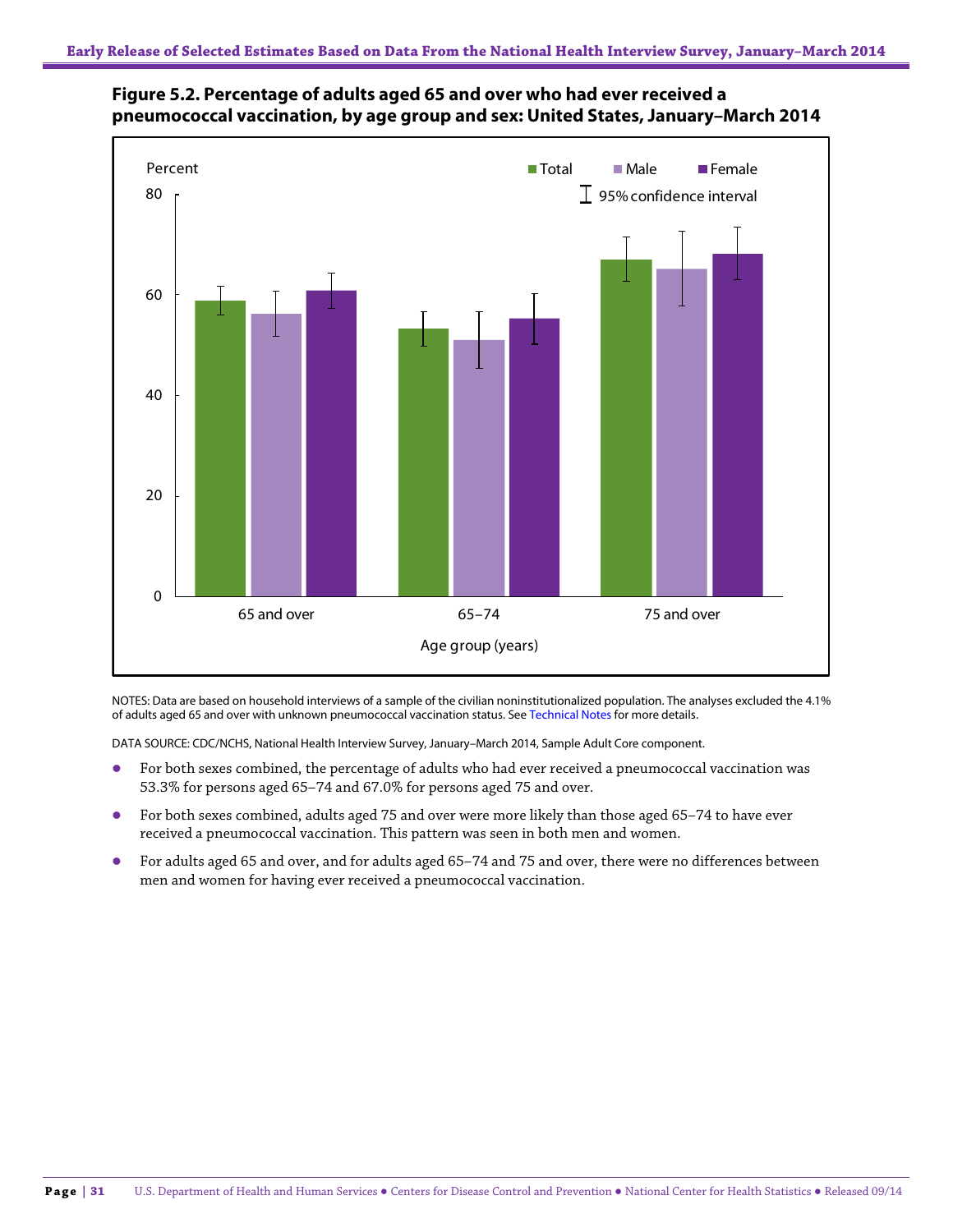



NOTES: Data are based on household interviews of a sample of the civilian noninstitutionalized population. The analyses excluded the 4.1% of adults aged 65 and over with unknown pneumococcal vaccination status. See Technical Notes for more details.

DATA SOURCE: CDC/NCHS, National Health Interview Survey, January–March 2014, Sample Adult Core component.

- The percentage of adults aged 65 and over who had ever received a pneumococcal vaccination was 44.1% for Hispanic persons, 62.5% for non-Hispanic white persons, and 46.1% for non-Hispanic black persons.
- Of the three race/ethnicity groups, non-Hispanic white adults were more likely to have ever received a pneumococcal vaccination compared to Hispanic and non-Hispanic black adults.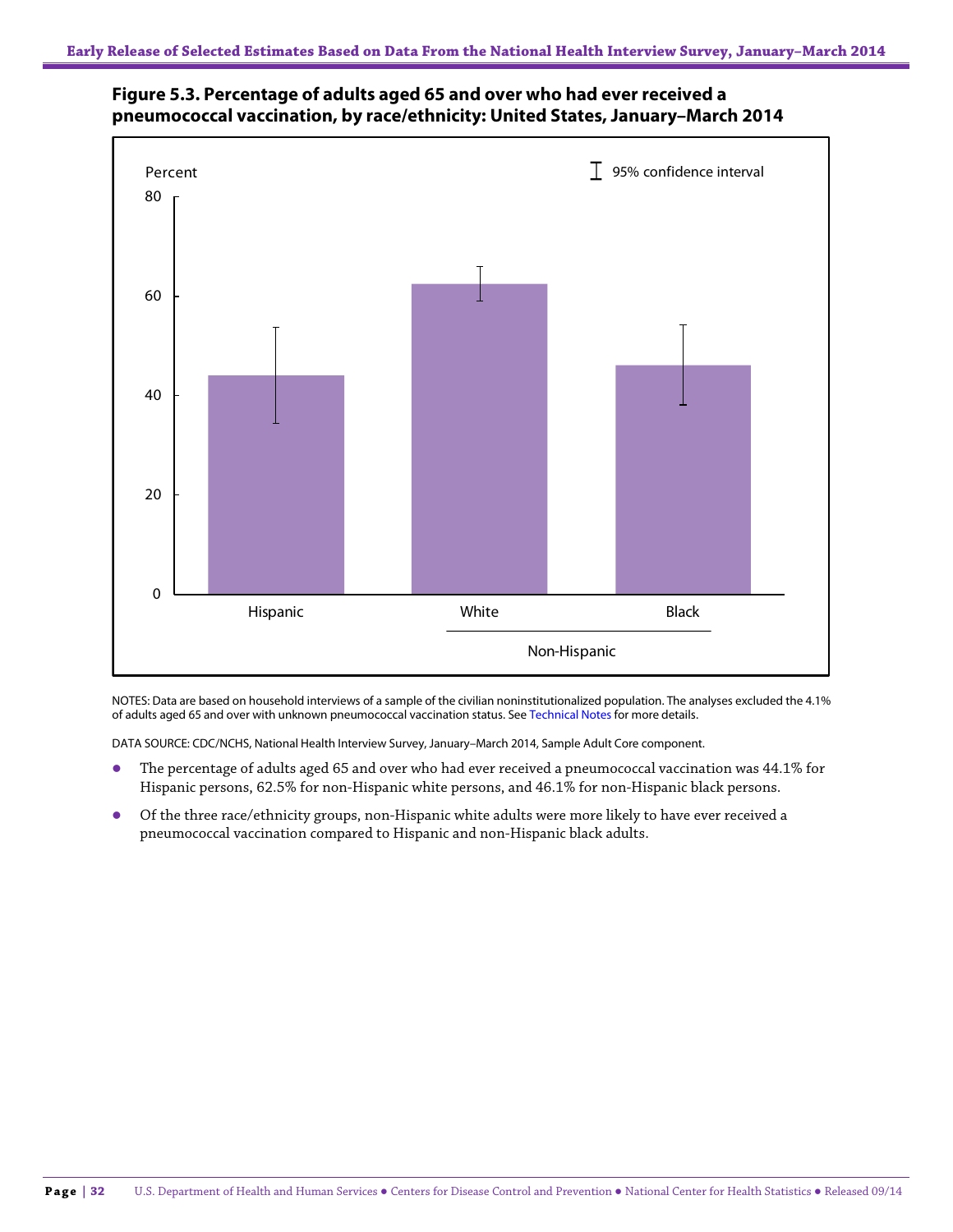### **Data tables for Figures 5.1–5.3:**

| Year           | Crude <sup>1</sup> percent (95% confidence interval) | Age-adjusted <sup>2</sup> percent (95% confidence interval) |
|----------------|------------------------------------------------------|-------------------------------------------------------------|
| 1997           | 42.4 (40.9-43.9)                                     | 42.6 (41.1-44.1)                                            |
| 1998           | 46.0 (44.5-47.5)                                     | 46.3 (44.8-47.8)                                            |
| 1999           | 49.7 (48.1-51.3)                                     | 49.9 (48.3-51.5)                                            |
| 2000           | 53.1 (51.5-54.7)                                     | 53.4 (51.8-55.0)                                            |
| 2001           | 54.0 (52.4-55.6)                                     | 54.2 (52.6-55.7)                                            |
| 2002           | 56.0 (54.5-57.5)                                     | 56.2 (54.8-57.7)                                            |
| 2003           | 55.6 (54.1-57.1)                                     | 55.7 (54.2-57.1)                                            |
| 2004           | 56.8 (55.3-58.3)                                     | 57.0 (55.5-58.5)                                            |
| 2005           | 56.2 (54.82-57.64)                                   | 56.3 (54.95-57.72)                                          |
| 2006           | 57.1 (55.25-58.88)                                   | 57.2 (55.43-59.04)                                          |
| 2007           | 57.7 (55.68-59.69)                                   | 57.8 (55.78-59.80)                                          |
| 2008           | 59.6 (57.68-61.48)                                   | 59.8 (57.98-61.64)                                          |
| 2009           | 60.6 (58.74-62.51)                                   | 61.0 (59.15-62.79)                                          |
| 2010           | 59.4 (57.61-61.17)                                   | 59.8 (58.02-61.51)                                          |
| 2011           | 62.3 (60.55-63.95)                                   | 62.7 (61.04-64.31)                                          |
| 2012           | 59.9 (58.29-61.49)                                   | 60.4 (58.86-62.01)                                          |
| 2013           | 59.7 (58.02-61.36)                                   | 60.4 (58.77-62.05)                                          |
| Jan.-Mar. 2014 | 58.8 (55.95-61.72)                                   | 59.8 (56.94-62.73)                                          |

**Data table for Figure 5.1. Percentage of adults aged 65 and over who had ever received a pneumococcal vaccination: United States, 1997–March 2014**

<sup>1</sup> Crude estimates are presented in the figure.

2 Estimates are age adjusted using the projected 2000 U.S. population as the standard population and using two age groups: 65–74 and 75 and over.

NOTES: Data are based on household interviews of a sample of the civilian noninstitutionalized population. Beginning with the 2012 data, the National Health Interview Survey transitioned to weights derived from the 2010 census. For 2003–2011 data, weights were derived from the 2000 census. In this Early Release, estimates for 2000–2002 were recalculated using weights derived from the 2000 census. For 1997– 1999 data, weights were derived from the 1990 census. See Technical Notes for more details.

DATA SOURCE: CDC/NCHS, National Health Interview Survey, 1997–March 2014, Sample Adult Core component.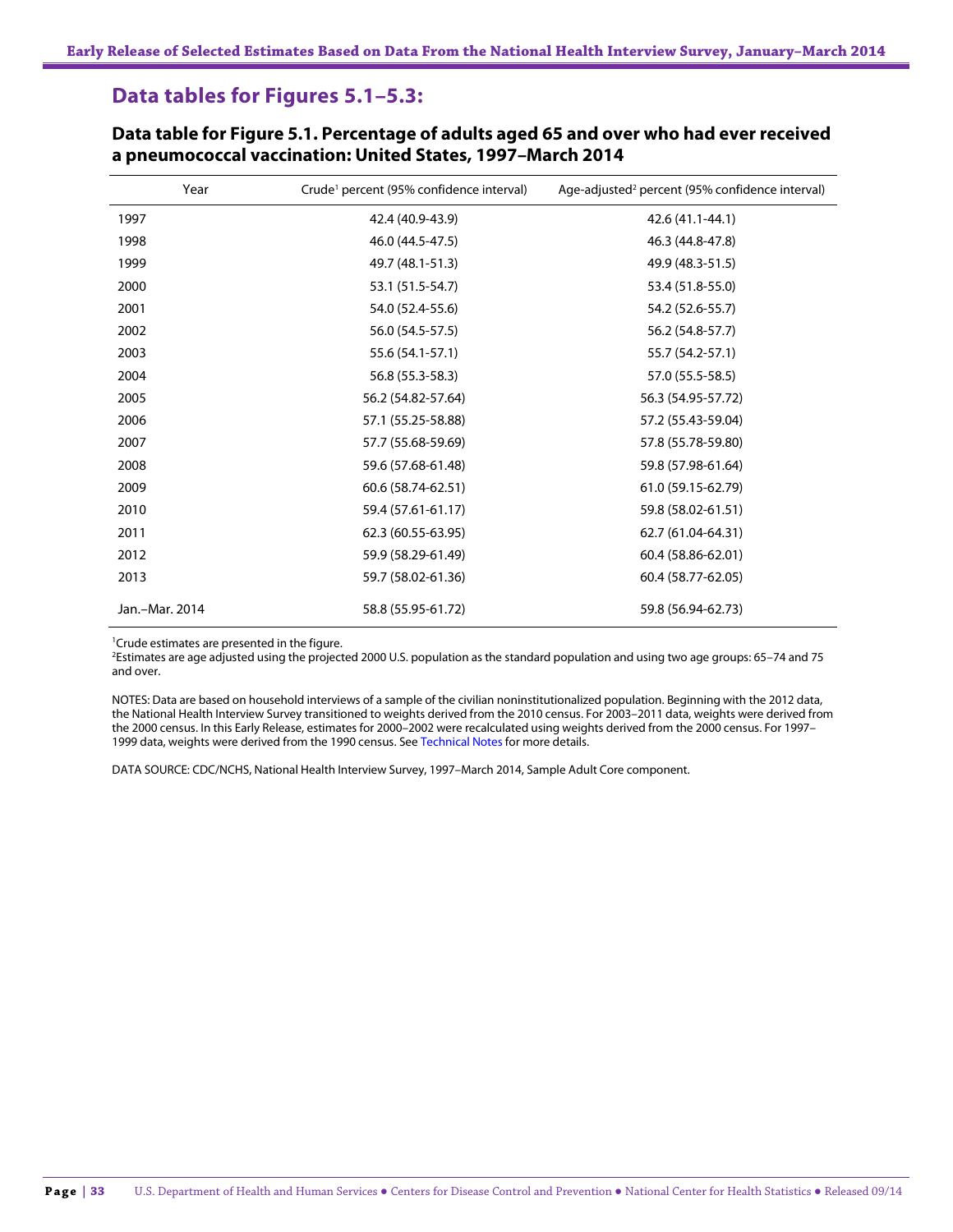| Age (years) and sex                              | Percent | 95% confidence interval |
|--------------------------------------------------|---------|-------------------------|
| 65–74, total                                     | 53.3    | 49.77-56.77             |
| 65-74, male                                      | 51.0    | 45.33-56.65             |
| 65-74, female                                    | 55.2    | 50.19-60.31             |
| 75 and over, total                               | 67.0    | 62.57-71.48             |
| 75 and over, male                                | 65.3    | 57.79-72.72             |
| 75 and over, female                              | 68.2    | 63.00-73.40             |
| 65 and over (crude <sup>1</sup> ), total         | 58.8    | 55.95-61.72             |
| 65 and over (crude <sup>1</sup> ), male          | 56.3    | 51.72-60.78             |
| 65 and over (crude <sup>1</sup> ), female        | 60.9    | 57.32-64.38             |
| 65 and over (age-adjusted <sup>2</sup> ), total  | 59.8    | 56.94-62.73             |
| 65 and over (age-adjusted <sup>2</sup> ), male   | 57.8    | 53.20-62.41             |
| 65 and over (age-adjusted <sup>2</sup> ), female | 61.4    | 58.00-64.86             |

### **Data table for Figure 5.2. Percentage of adults aged 65 and over who had ever received a pneumococcal vaccination, by age group and sex: United States, January–March 2014**

1 Crude estimates are presented in the figure.

2 Estimates are age adjusted using the projected 2000 U.S. population as the standard population and using two age groups: 65–74 and 75 and over.

NOTE: Data are based on household interviews of a sample of the civilian noninstitutionalized population.

DATA SOURCE: CDC/NCHS, National Health Interview Survey, January–March 2014, Sample Adult Core component.

#### **Data table for Figure 5.3. Percentage of adults aged 65 and over who had ever received a pneumococcal vaccination, by race/ethnicity: United States, January–March 2014**

| Race/ethnicity                             | Crude <sup>1</sup> percent<br>(95% confidence interval) | Age-adjusted <sup>2</sup> percent<br>(95% confidence interval) |
|--------------------------------------------|---------------------------------------------------------|----------------------------------------------------------------|
| Hispanic or Latino                         | 44.1 (34.36-53.78)                                      | 44.3 (34.55-54.11)                                             |
| Not Hispanic or Latino, single race, white | 62.5 (59.03-65.91)                                      | 63.2 (59.79-66.61)                                             |
| Not Hispanic or Latino, single race, black | 46.1 (38.02-54.27)                                      | 48.8 (40.50-57.06)                                             |

<sup>1</sup>Crude estimates are presented in the figure.

2 Estimates are age adjusted using the projected 2000 U.S. population as the standard population and using two age groups: 65–74 and 75 and over.

NOTE: Data are based on household interviews of a sample of the civilian noninstitutionalized population.

DATA SOURCE: CDC/NCHS, National Health Interview Survey, January–March 2014, Sample Adult Core component.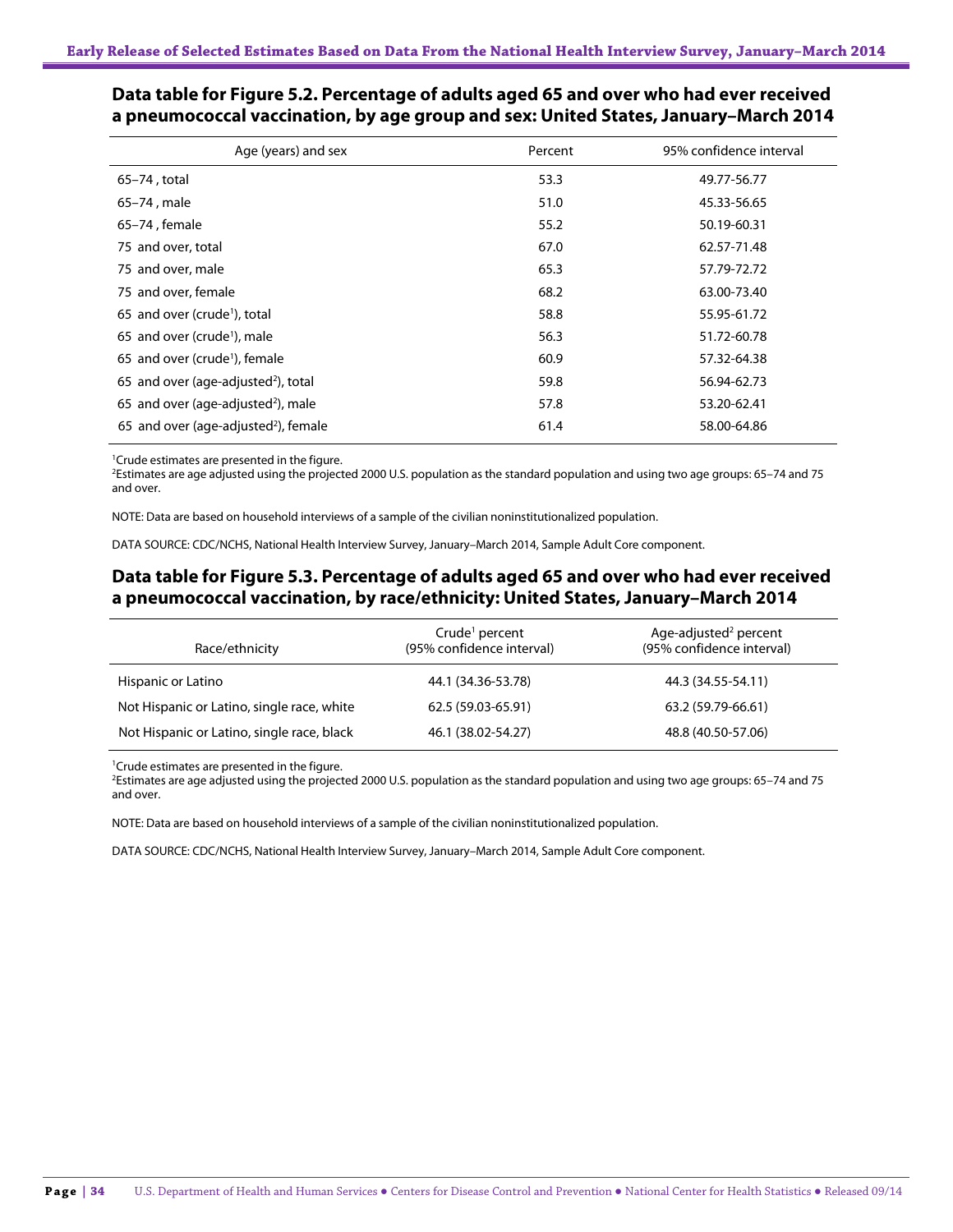# **Obesity**



**Figure 6.1. Prevalence of obesity among adults aged 20 and over: United States, 1997– March 2014**

NOTES: Data are based on household interviews of a sample of the civilian noninstitutionalized population. Obesity is defined as a body mass index (BMI) of 30 kg/m<sup>2</sup> or more. The measure is based on self-reported height (m) and weight (kg). Estimates of obesity are restricted to adults aged 20 and over for consistency with the Healthy People 2020 (3) initiative. The analyses excluded people with unknown height or weight (about 6% of respondents each year). See Technical Notes for more details.

- For January–March 2014, 29.9% (95% confidence interval = 28.36%–31.36%) of U.S. adults aged 20 and over were obese. This was higher than, but not significantly different from the 2013 estimate of 29.0%.
- The prevalence of obesity among U.S. adults aged 20 and over increased from 19.4% in 1997 to 29.9% in January–March 2014.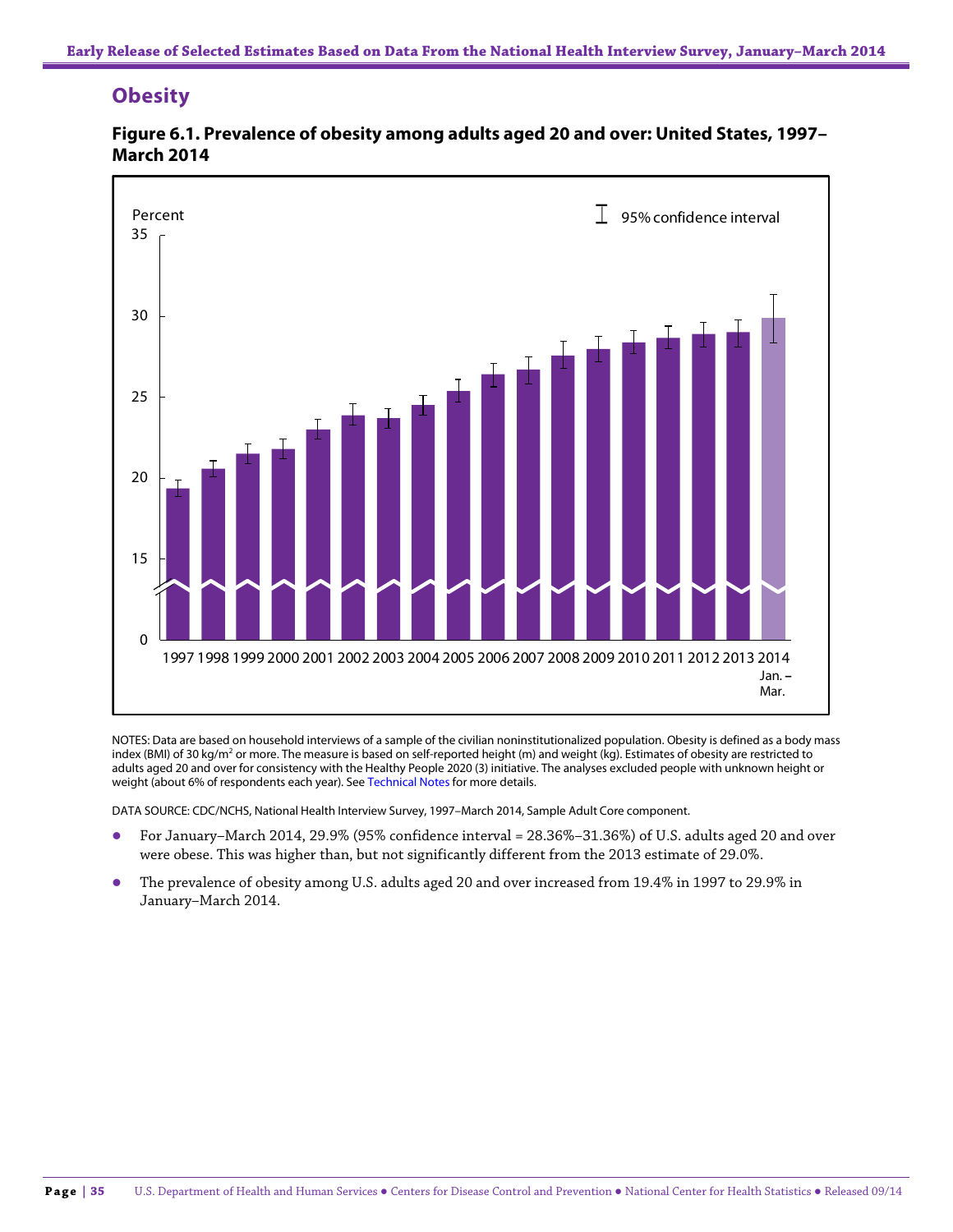

**Figure 6.2. Prevalence of obesity among adults aged 20 and over, by age group and sex: United States, January–March 2014**

NOTES: Data are based on household interviews of a sample of the civilian noninstitutionalized population. Obesity is defined as a body mass index (BMI) of 30 kg/m<sup>2</sup> or more. The measure is based on self-reported height (m) and weight (kg). Estimates of obesity are restricted to adults aged 20 and over for consistency with the Healthy People 2020 (3) initiative. The analyses excluded the 4.0% of persons with unknown height or weight. See Technical Notes for more details.

- For both sexes combined, the prevalence of obesity was higher among adults aged 40–59 (34.5%) than among those aged 20–39 (25.7%) and those aged 60 and over (28.7%).
- For the age group 20–39, the prevalence of obesity was higher among women than among men.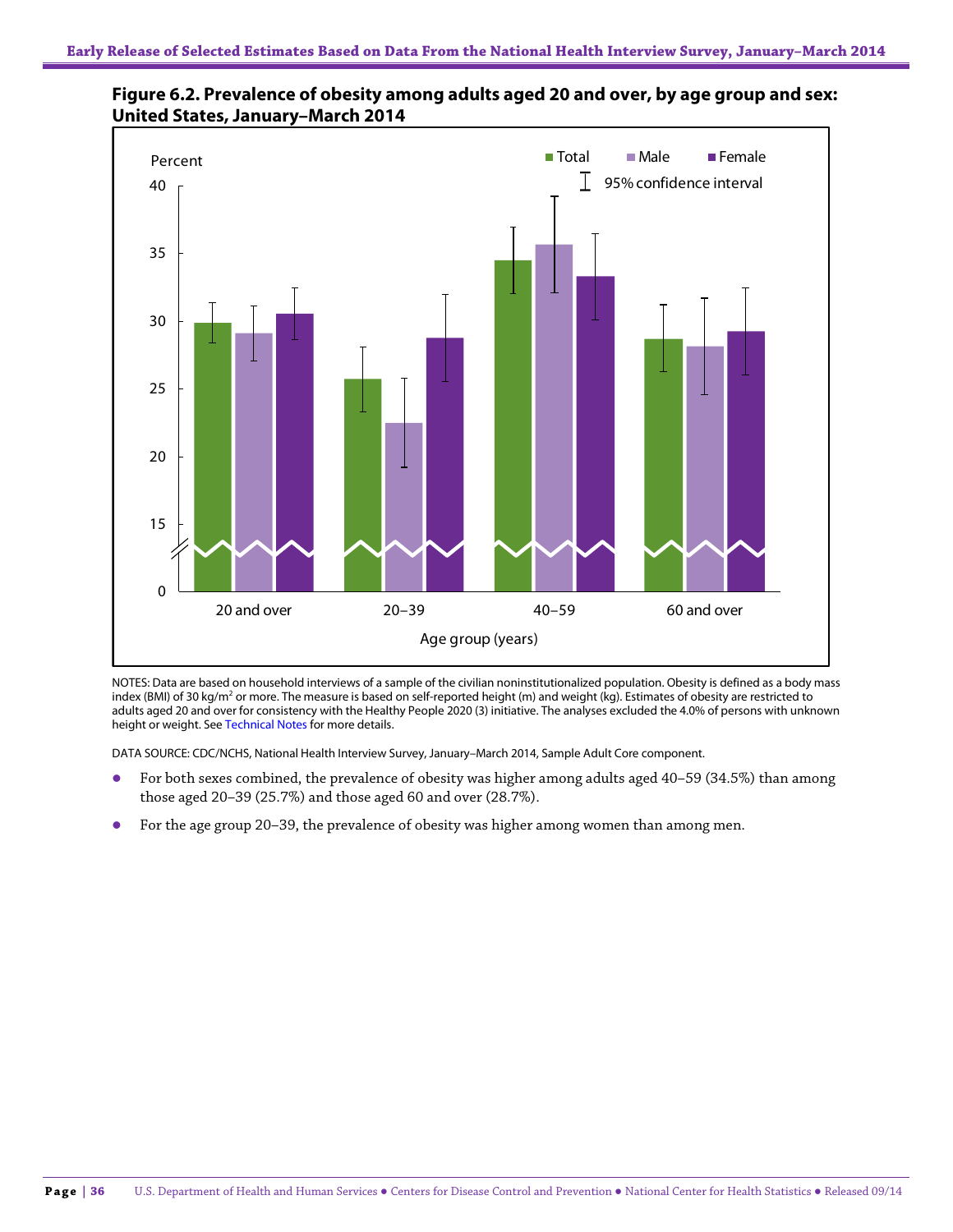



NOTES: Data are based on household interviews of a sample of the civilian noninstitutionalized population. Obesity is defined as a body mass index (BMI) of 30 kg/m<sup>2</sup> or more. The measure is based on self-reported height (m) and weight (kg). Estimates of obesity are restricted to adults aged 20 and over for consistency with the Healthy People 2020 (3) initiative. The analyses excluded the 4.0% of persons with unknown height or weight. Estimates are age adjusted using the projected 2000 U.S. population as the standard population and using five age groups: 20–24, 25–34, 35–44, 45–64, and 65 and over. See Technical Notes for more details.

- Non-Hispanic black women (46.5%) were the most likely to be obese, followed by Hispanic women (33.0%) and non-Hispanic white women (27.1%).
- The prevalence of obesity was similar among Hispanic, non-Hispanic white, and non-Hispanic black men.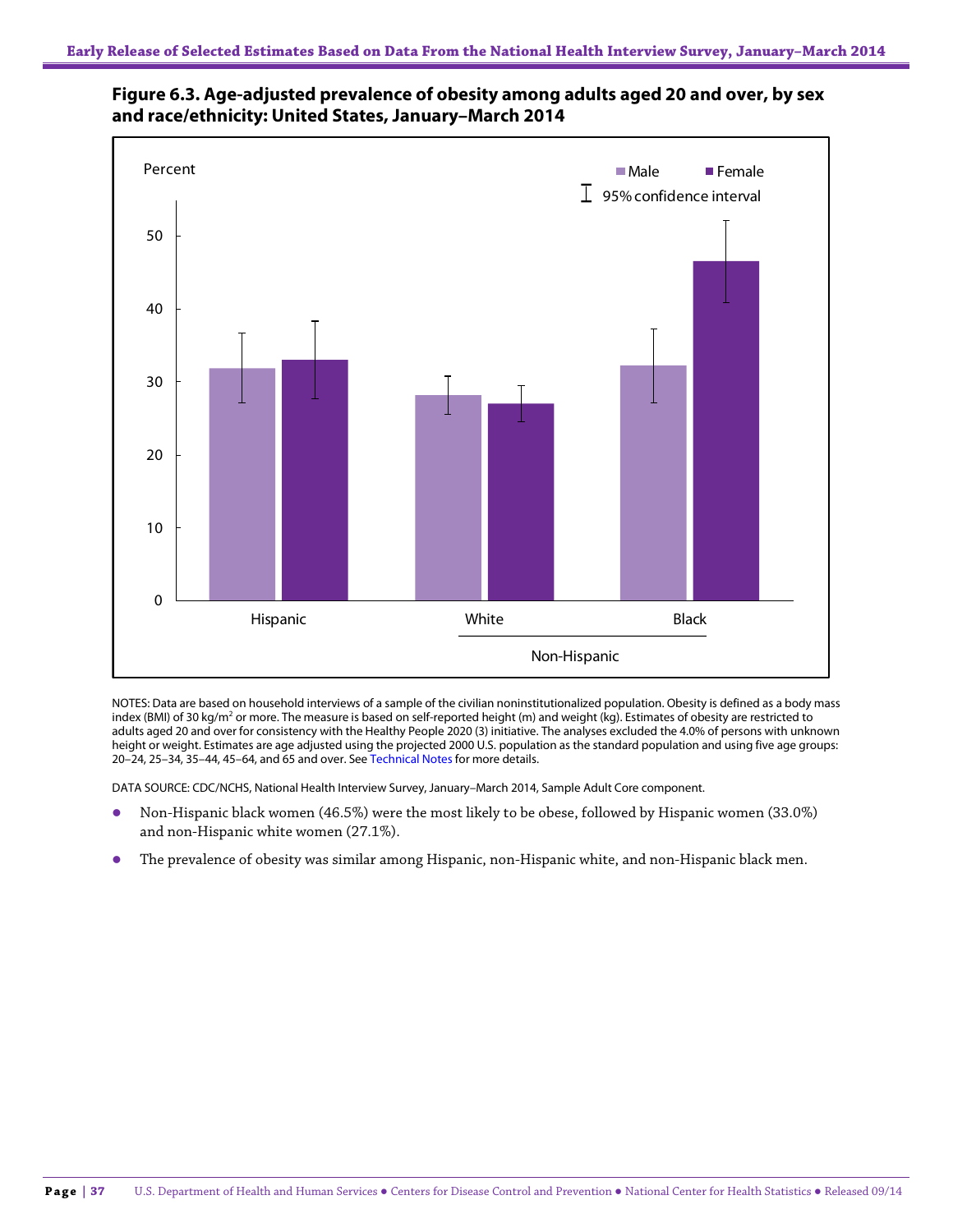# **Data tables for Figures 6.1–6.3:**

| Year           | Crude <sup>1</sup> percent (95% confidence<br>interval) | Age-adjusted <sup>2</sup> percent (95% confidence<br>interval) |
|----------------|---------------------------------------------------------|----------------------------------------------------------------|
| 1997           | 19.4 (18.9-19.9)                                        | 19.5 (18.9-20.0)                                               |
| 1998           | 20.6 (20.1-21.1)                                        | 20.6 (20.0-21.1)                                               |
| 1999           | 21.5 (20.9-22.1)                                        | 21.5 (20.9-22.1)                                               |
| 2000           | 21.8 (21.2-22.4)                                        | 21.8 (21.2-22.3)                                               |
| 2001           | 23.0 (22.4-23.6)                                        | 22.9 (22.3-23.5)                                               |
| 2002           | 23.9 (23.3-24.6)                                        | 23.8 (23.2-24.5)                                               |
| 2003           | 23.7 (23.1-24.3)                                        | 23.5 (22.9-24.2)                                               |
| 2004           | 24.5 (23.9-25.1)                                        | 24.3 (23.8-25.0)                                               |
| 2005           | 25.4 (24.77-26.09)                                      | 25.3 (24.66-25.96)                                             |
| 2006           | 26.4 (25.62-27.09)                                      | 26.2 (25.44-26.90)                                             |
| 2007           | 26.7 (25.82-27.50)                                      | 26.6 (25.78-27.49)                                             |
| 2008           | 27.6 (26.80-28.50)                                      | 27.5 (26.69-28.36)                                             |
| 2009           | 28.0 (27.20-28.76)                                      | 27.9 (27.13-28.71)                                             |
| 2010           | 28.4 (27.74-29.09)                                      | 28.3 (27.58-28.94)                                             |
| 2011           | 28.7 (28.01-29.42)                                      | 28.7 (27.96-29.35)                                             |
| 2012           | 28.9 (28.14-29.61)                                      | 28.7 (27.94-29.43)                                             |
| 2013           | 29.0 (28.13-29.78)                                      | 28.9 (28.06-29.78)                                             |
| Jan.-Mar. 2014 | 29.9 (28.36-31.36)                                      | 29.8 (28.22-31.30)                                             |

### **Data table for Figure 6.1. Prevalence of obesity among adults aged 20 and over: United States, 1997–March 2014**

<sup>1</sup> Crude estimates are presented in the figure.

2 Estimates are age adjusted using the projected 2000 U.S. population as the standard population and using seven age groups: 20–29, 30–39, 40–49, 50–59, 60–69, 70–79, and 80 and over.

NOTES: Data are based on household interviews of a sample of the civilian noninstitutionalized population. Beginning with the 2012 data, the National Health Interview Survey transitioned to weights derived from the 2010 census. For 2003–2011 data, weights were derived from the 2000 census. In this Early Release, estimates for 2000–2002 were recalculated using weights derived from the 2000 census. For 1997– 1999 data, weights were derived from the 1990 census. See Technical Notes for more details.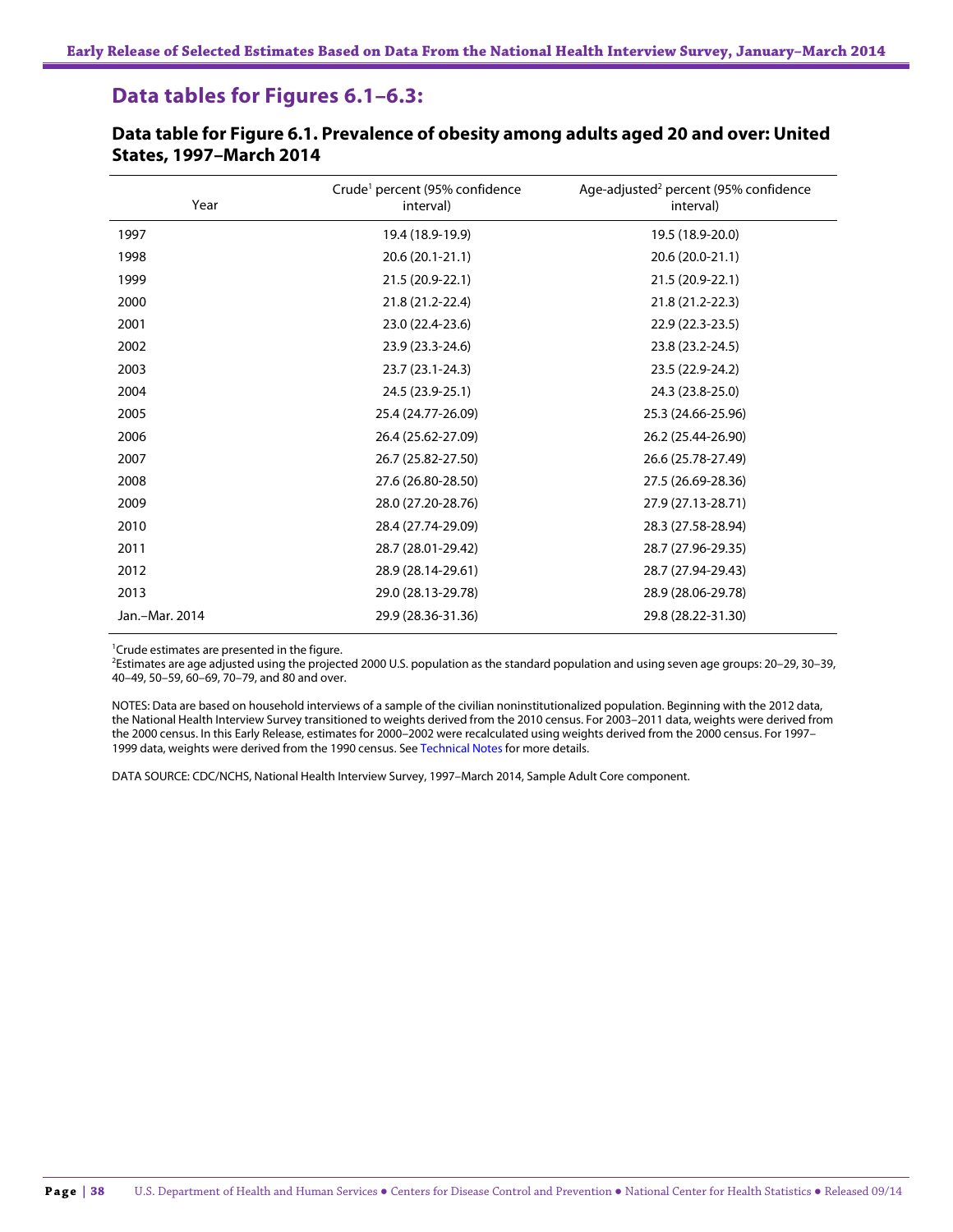| Age (years) and sex                              | Percent | 95% confidence interval |
|--------------------------------------------------|---------|-------------------------|
| 20-39, total                                     | 25.7    | 23.29-28.14             |
| 20-39, male                                      | 22.5    | 19.19-25.77             |
| 20-39, female                                    | 28.8    | 25.58-32.01             |
| 40-59, total                                     | 34.5    | 32.06-36.94             |
| 40-59, male                                      | 35.7    | 32.09-39.24             |
| 40–59, female                                    | 33.3    | 30.13-36.48             |
| 60 and over, total                               | 28.7    | 26.27-31.20             |
| 60 and over, male                                | 28.1    | 24.57-31.68             |
| 60 and over, female                              | 29.3    | 26.05-32.46             |
| 20 and over (crude <sup>1</sup> ), total         | 29.9    | 28.36-31.36             |
| 20 and over (crude <sup>1</sup> ), male          | 29.1    | 27.10-31.12             |
| 20 and over (crude <sup>1</sup> ), female        | 30.6    | 28.67-32.47             |
| 20 and over (age-adjusted <sup>2</sup> ), total  | 29.8    | 28.22-31.30             |
| 20 and over (age-adjusted <sup>2</sup> ), male   | 28.9    | 26.93-30.94             |
| 20 and over (age-adjusted <sup>2</sup> ), female | 30.5    | 28.52-32.40             |

### **Data table for Figure 6.2. Prevalence of obesity among adults aged 20 and over, by age group and sex: United States, January – March 2014**

<sup>1</sup> Crude estimates are presented in the figure.

2 Estimates are age adjusted using the projected 2000 U.S. population as the standard population and using seven age groups: 20–29, 30–39, 40–49, 50–59, 60–69, 70–79, and 80 and over.

NOTE: Data are based on household interviews of a sample of the civilian noninstitutionalized population.

DATA SOURCE: CDC/NCHS, National Health Interview Survey, January–March 2014, Sample Adult Core component.

### **Data table for Figure 6.3. Age-adjusted prevalence of obesity among adults aged 20 and over, by sex and race/ethnicity: United States, January–March 2014**

| Sex and race/ethnicity                             | Percent <sup>1</sup> | 95% confidence interval |
|----------------------------------------------------|----------------------|-------------------------|
| Male, Hispanic or Latino                           | 31.9                 | 27.10-36.72             |
| Male, not Hispanic or Latino, single race, white   | 28.2                 | 25.60-30.82             |
| Male, not Hispanic or Latino, single race, black   | 32.2                 | 27.17-37.28             |
| Female, Hispanic or Latino                         | 33.0                 | 27.71-38.33             |
| Female, not Hispanic or Latino, single race, white | 27.1                 | 24.57-29.53             |
| Female, not Hispanic or Latino, single race, black | 46.5                 | 40.89-52.18             |

<sup>1</sup>Estimates are age adjusted using the projected 2000 U.S. population as the standard population and using five age groups: 20-24, 25-34, 35–44, 45–64, and 65 and over.

NOTE: Data are based on household interviews of a sample of the civilian noninstitutionalized population.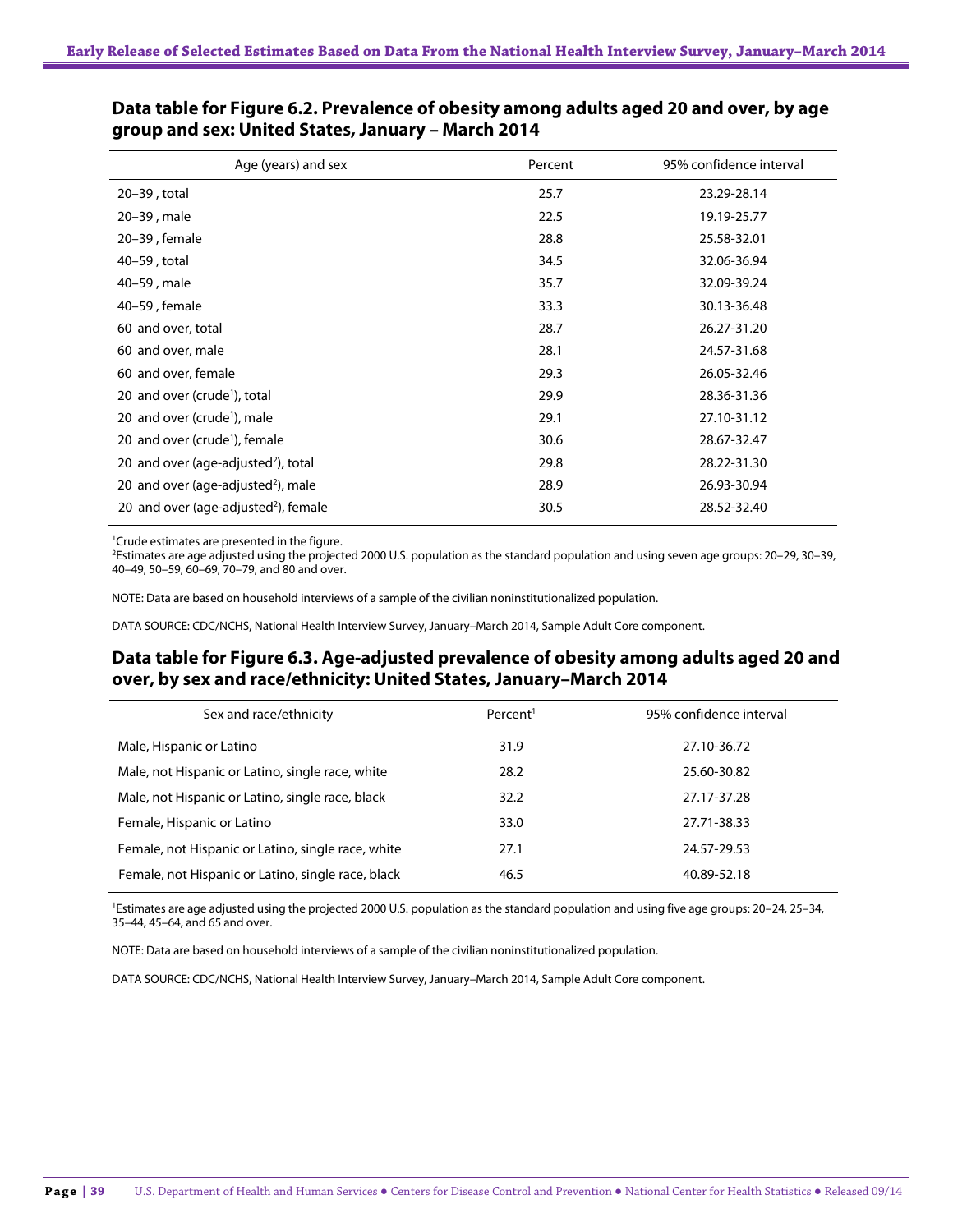# **Leisure-time physical activity**





NOTES: Data are based on household interviews of a sample of the civilian noninstitutionalized population. Estimates in this figure are limited to leisure-time physical activity only. This measure reflects an estimate of leisure-time aerobic activity motivated by the 2008 federal Physical Activity Guidelines for Americans, which are being used for Healthy People 2020 Objectives (3). The 2008 guidelines refer to any kind of aerobic activity, not just leisure-time aerobic activity, so the leisure-time aerobic activity estimates in this figure may underestimate the percentage of adults who met the 2008 guidelines for aerobic activity. This figure presents the percentage of adults who met the 2008 federal guidelines for aerobic activity. The 2008 federal guidelines recommend that for substantial health benefits, adults perform at least 150 minutes a week of moderate-intensity aerobic physical activity, or 75 minutes a week of vigorous-intensity aerobic physical activity, or an equivalent combination of moderate- and vigorous-intensity aerobic activity. The 2008 guidelines state that aerobic activity should be performed in episodes of at least 10 minutes and preferably should be spread throughout the week. The 2008 guidelines were applied to leisure-time activity data back to 1997 to derive the aerobic activity estimates in this figure, allowing trend analysis. The analyses excluded persons with unknown physical activity participation (about 3% of respondents each year). See Technical Notes for more details.

- For January–March 2014, 47.8% (95% confidence interval = 46.08%–49.60%) of U.S. adults aged 18 and over met the 2008 federal physical activity guidelines for aerobic activity (based on leisure-time activity). This was the same as the January–March 2013 estimate.
- The annual percentage of adults aged 18 and over who met the 2008 federal physical activity guidelines for aerobic activity (based on leisure-time activity) increased from 41.4% in 2006 to 49.3% in 2013.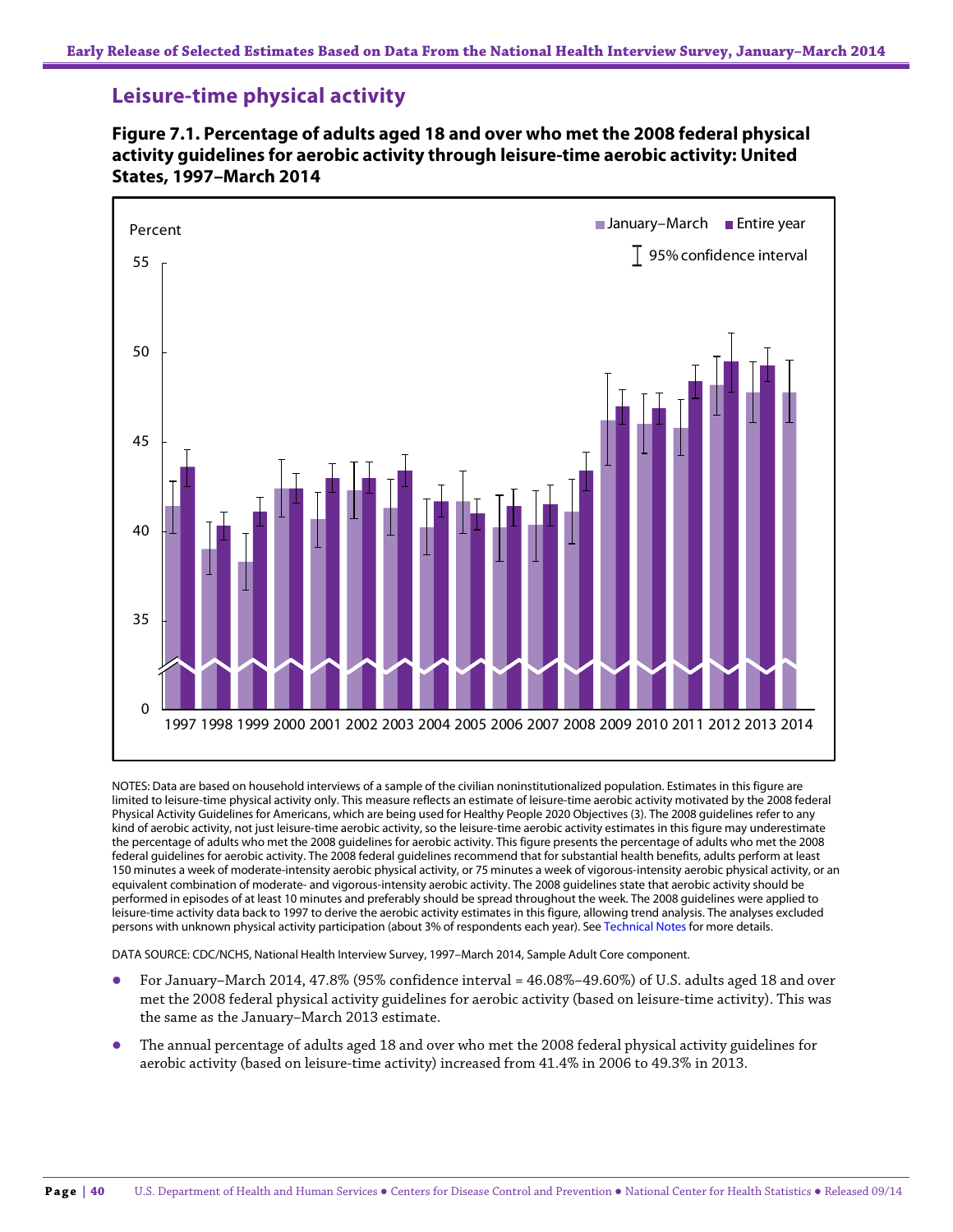



NOTES: Data are based on household interviews of a sample of the civilian noninstitutionalized population. Estimates in this figure are limited to leisure-time physical activity only. This measure reflects an estimate of leisure-time aerobic activity motivated by the 2008 federal Physical Activity Guidelines for Americans, which are being used for Healthy People 2020 Objectives (3). The 2008 guidelines refer to any kind of aerobic activity, not just leisure-time aerobic activity, so the leisure-time aerobic activity estimates in this figure may underestimate the percentage of adults who met the 2008 guidelines for aerobic activity. This figure presents the percentage of adults who met the 2008 federal guidelines for aerobic activity. The 2008 federal guidelines recommend that for substantial health benefits, adults perform at least 150 minutes a week of moderate-intensity aerobic physical activity, or 75 minutes a week of vigorous-intensity aerobic physical activity, or an equivalent combination of moderate- and vigorous-intensity aerobic activity. The 2008 guidelines state that aerobic activity should be performed in episodes of at least 10 minutes and preferably should be spread throughout the week. The analyses excluded the 2.1% of persons with unknown physical activity participation. See Technical Notes for more details.

- For both sexes combined, as age increased, the percentage of adults who met the 2008 federal physical activity guidelines for aerobic activity (based on leisure-time activity) decreased.
- For adults aged 18 and over and for age groups 18–24, 25–64, and 75 and over, women were less likely than men to meet the 2008 federal physical activity guidelines for aerobic activity (based on leisure-time activity).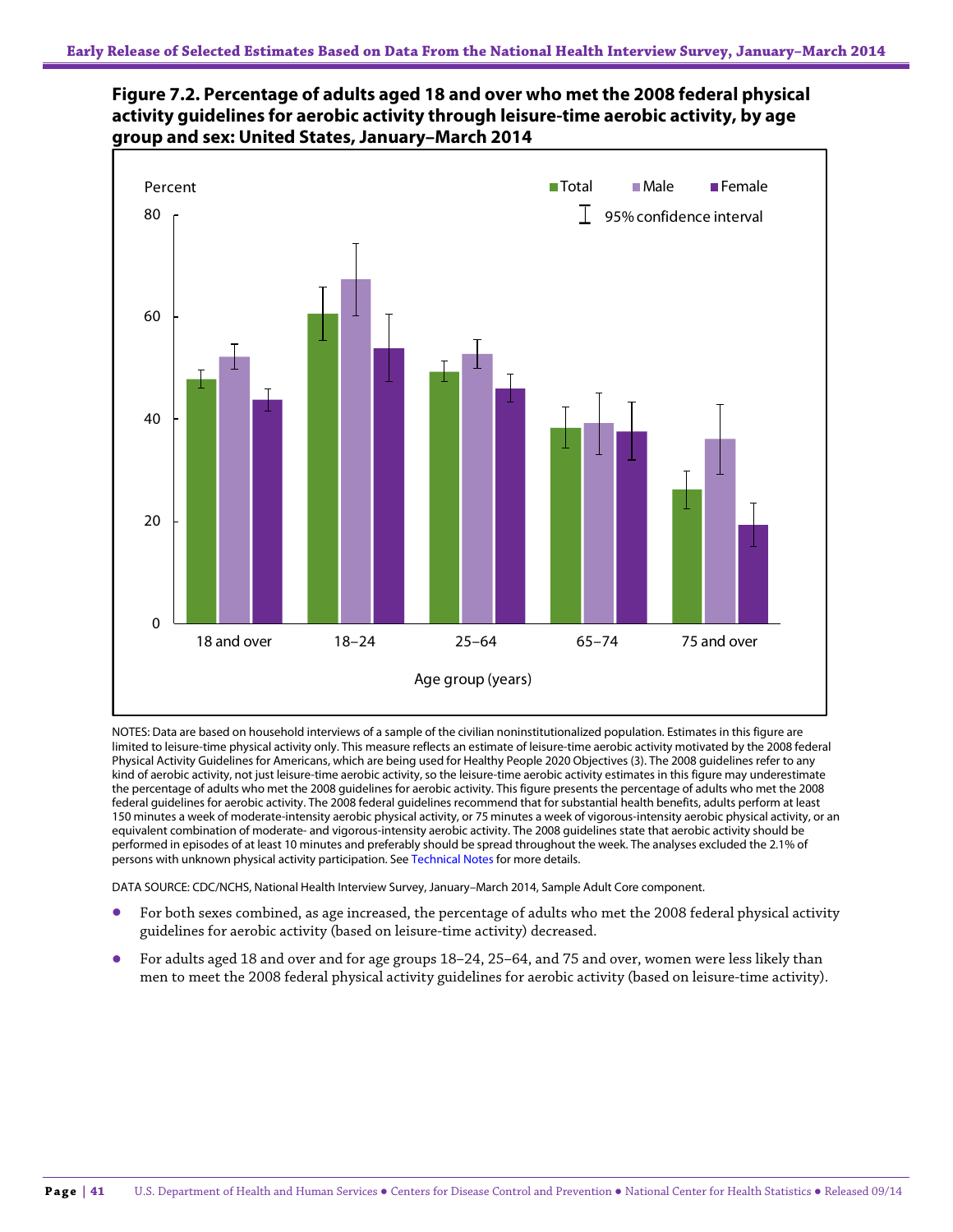



NOTES: Data are based on household interviews of a sample of the civilian noninstitutionalized population. Estimates in this figure are limited to leisure-time physical activity only. This measure reflects an estimate of leisure-time aerobic activity motivated by the 2008 federal Physical Activity Guidelines for Americans, which are being used for Healthy People 2020 Objectives (3). The 2008 guidelines refer to any kind of aerobic activity, not just leisure-time aerobic activity, so the leisure-time aerobic activity estimates in this figure may underestimate the percentage of adults who met the 2008 guidelines for aerobic activity. This figure presents the percentage of adults who met the 2008 federal guidelines for aerobic activity. The 2008 federal guidelines recommend that for substantial health benefits, adults perform at least 150 minutes a week of moderate-intensity aerobic physical activity, or 75 minutes a week of vigorous-intensity aerobic physical activity, or an equivalent combination of moderate- and vigorous-intensity aerobic activity. The 2008 guidelines state that aerobic activity should be performed in episodes of at least 10 minutes and preferably should be spread throughout the week. The analyses excluded the 2.1% of persons with unknown physical activity participation. • Estimates are age-sex adjusted using the projected 2000 U.S. population as the standard population and using five age groups: 18–24, 25–34, 35–44, 45–64, and 65 and over. See Technical Notes for more details.

- The age-sex-adjusted percentage of adults who met the 2008 federal physical activity guidelines for aerobic activity (based on leisure-time activity) was 42.5% for Hispanic adults, 50.6% for non-Hispanic white adults, and 46.0% for non-Hispanic black adults.
- Non-Hispanic white adults were more likely to meet the 2008 federal physical activity guidelines for aerobic activity (based on leisure-time activity) than were Hispanic adults.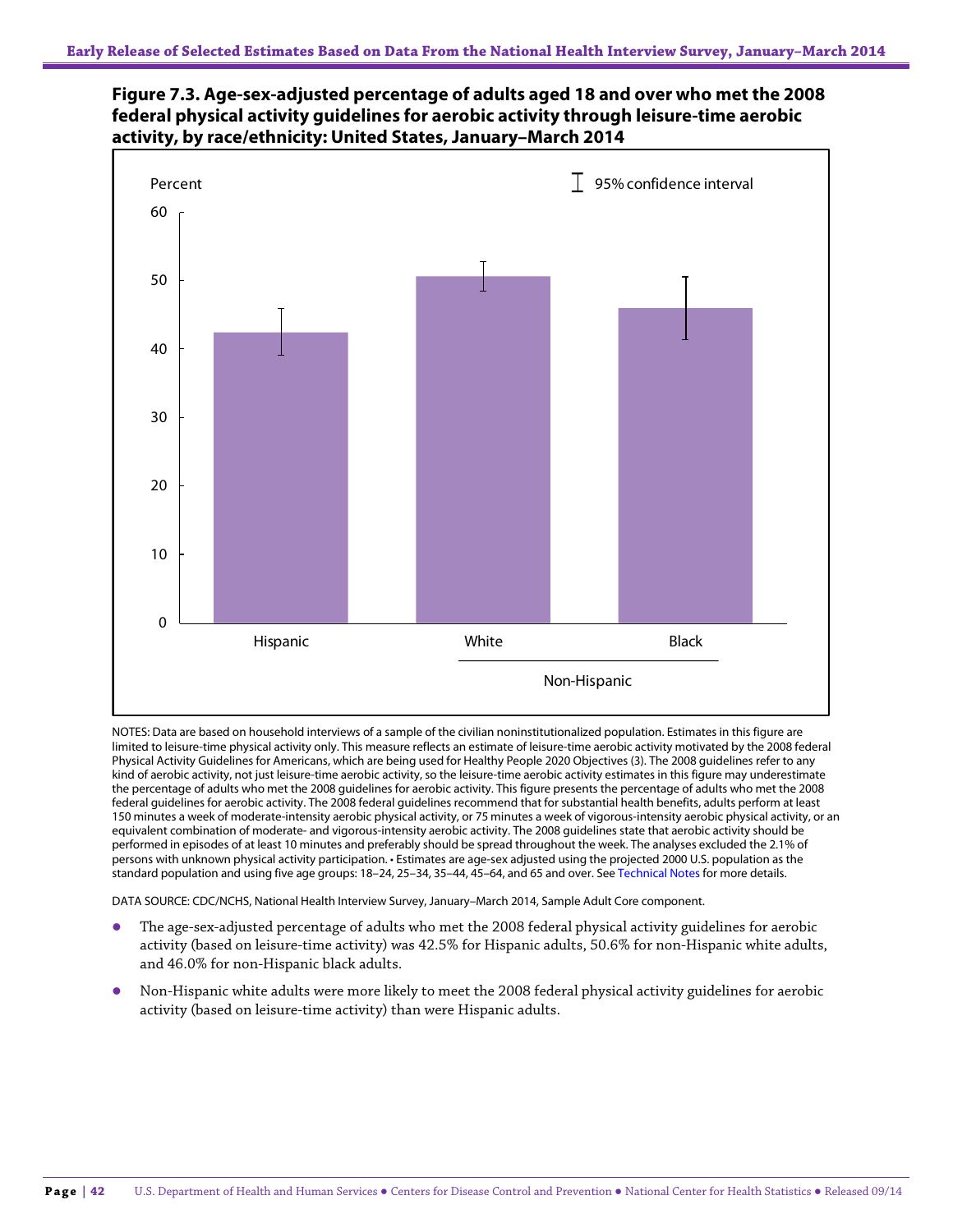



NOTES: Data are based on household interviews of a sample of the civilian noninstitutionalized population. Estimates in this figure are limited to leisure-time physical activity only. This measure reflects an estimate of leisure-time aerobic and muscle-strengthening activities motivated by the 2008 federal Physical Activity Guidelines for Americans, which are being used for Healthy People 2020 Objectives (3). The 2008 guidelines refer to any kind of aerobic and muscle-strengthening activities, not just leisure-time aerobic and muscle-strengthening activities, so the leisure-time aerobic and muscle-strengthening activity estimates in this figure may underestimate the percentage of adults who met the 2008 guidelines for aerobic and muscle-strengthening activities. This figure presents the percentage of adults who met the 2008 federal guidelines for both aerobic activity and muscle strengthening. The 2008 federal guidelines recommend that for substantial health benefits, adults perform at least 150 minutes a week of moderate-intensity aerobic physical activity, or 75 minutes a week of vigorousintensity aerobic physical activity, or an equivalent combination of moderate- and vigorous-intensity aerobic activity. The 2008 guidelines state that aerobic activity should be performed in episodes of at least 10 minutes and preferably should be spread throughout the week. The 2008 guidelines also recommend that adults perform muscle-strengthening activities that are moderate or high intensity and involve all major muscle groups on two or more days a week because these activities provide additional health benefits. The National Health Interview Survey estimates are based on number of times per week, which may or may not be the same as number of days per week. The 2008 guidelines were applied to both leisure-time activity and muscle-strengthening data back to 1997 to derive the aerobic activity and musclestrengthening estimates in this figure, allowing trend analysis. The analyses excluded persons with unknown physical activity participation (about 3% of respondents each year). See Technical Notes for more details.

- In January–March 2014, 21.0% (95% confidence interval = 19.54%–22.49%) of U.S. adults aged 18 and over met the 2008 federal physical activity guidelines for both aerobic and muscle-strengthening activities (based on leisure-time activities). This was higher than, but not significantly different from the January–March 2013 estimate of 20.2%.
- The annual percentages of adults aged 18 and over who met the 2008 federal physical activity guidelines for both aerobic and muscle-strengthening activities (based on leisure-time activities) increased from 16.0% in 2006 to 20.4% in 2013.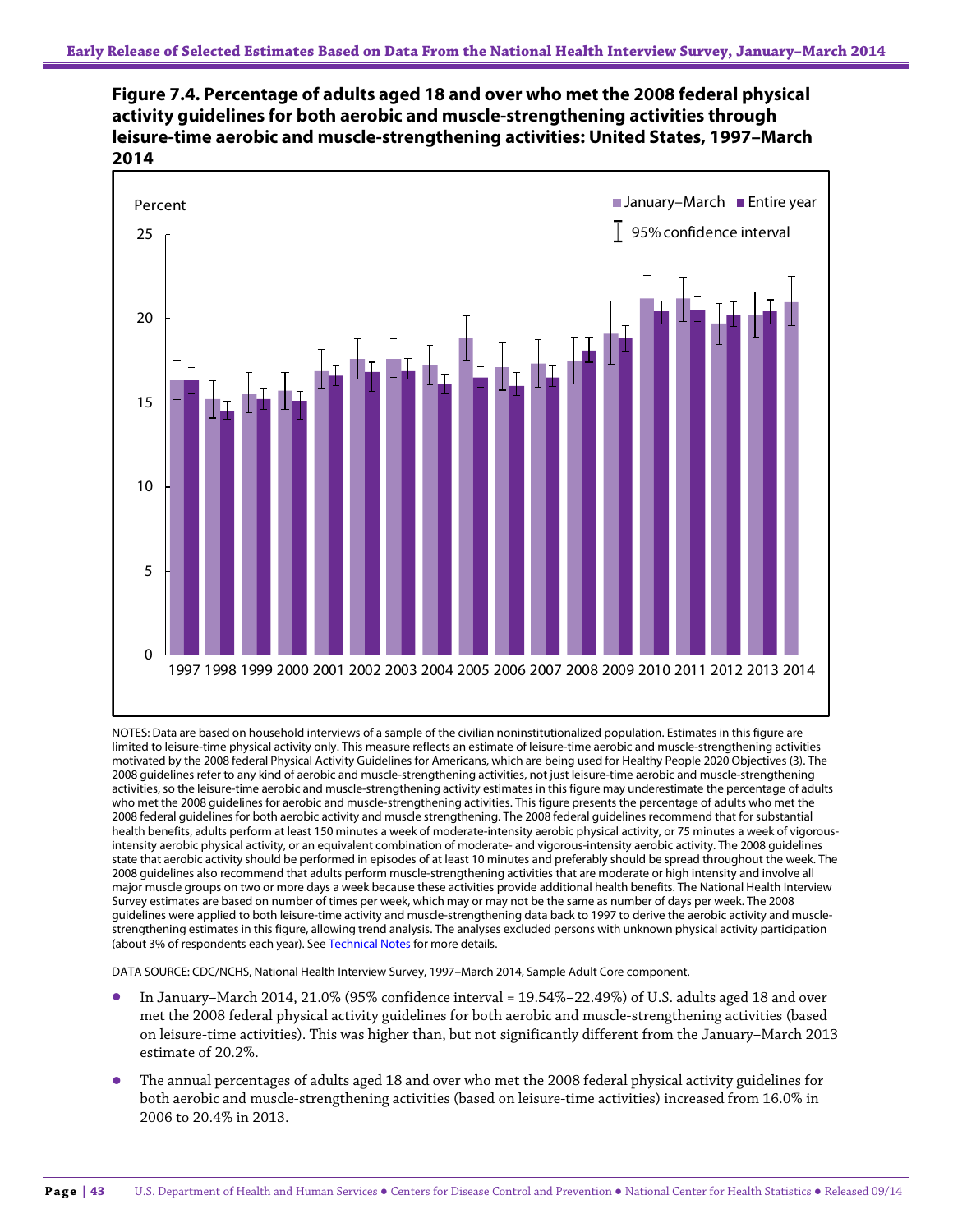



NOTES: Data are based on household interviews of a sample of the civilian noninstitutionalized population. Estimates in this figure are limited to leisure-time physical activity only. This measure reflects an estimate of leisure-time aerobic and muscle-strengthening activities motivated by the 2008 federal Physical Activity Guidelines for Americans, which are being used for Healthy People 2020 Objectives (3). The 2008 guidelines refer to any kind of aerobic and muscle-strengthening activities, not just leisure-time aerobic and muscle-strengthening activities, so the leisure-time aerobic and muscle-strengthening activity estimates in this figure may underestimate the percentage of adults who met the 2008 guidelines for aerobic and muscle-strengthening activities. This figure presents the percentage of adults who met the 2008 federal guidelines for both aerobic activity and muscle strengthening. The 2008 federal guidelines recommend that for substantial health benefits, adults perform at least 150 minutes a week of moderate-intensity aerobic physical activity, or 75 minutes a week of vigorousintensity aerobic physical activity, or an equivalent combination of moderate- and vigorous-intensity aerobic activity. The 2008 guidelines state that aerobic activity should be performed in episodes of at least 10 minutes and preferably should be spread throughout the week. The 2008 guidelines also recommend that adults perform muscle-strengthening activities that are moderate or high intensity and involve all major muscle groups on two or more days a week because these activities provide additional health benefits. The National Health Interview Survey estimates are based on number of times per week, which may or may not be the same as number of days per week. The analyses excluded the 2.3% of persons with unknown physical activity participation. See Technical Notes for more details.

- For both sexes combined, as age increased, the percentage of adults who met the 2008 federal physical activity guidelines for both aerobic and muscle-strengthening activities (based on leisure-time activities) decreased.
- For adults aged 18 and over and for age groups 18–24, 25–64, 65-74, and 75 and over, women were less likely than men to meet the 2008 federal physical activity guidelines for both aerobic and muscle-strengthening activities (based on leisure-time activities).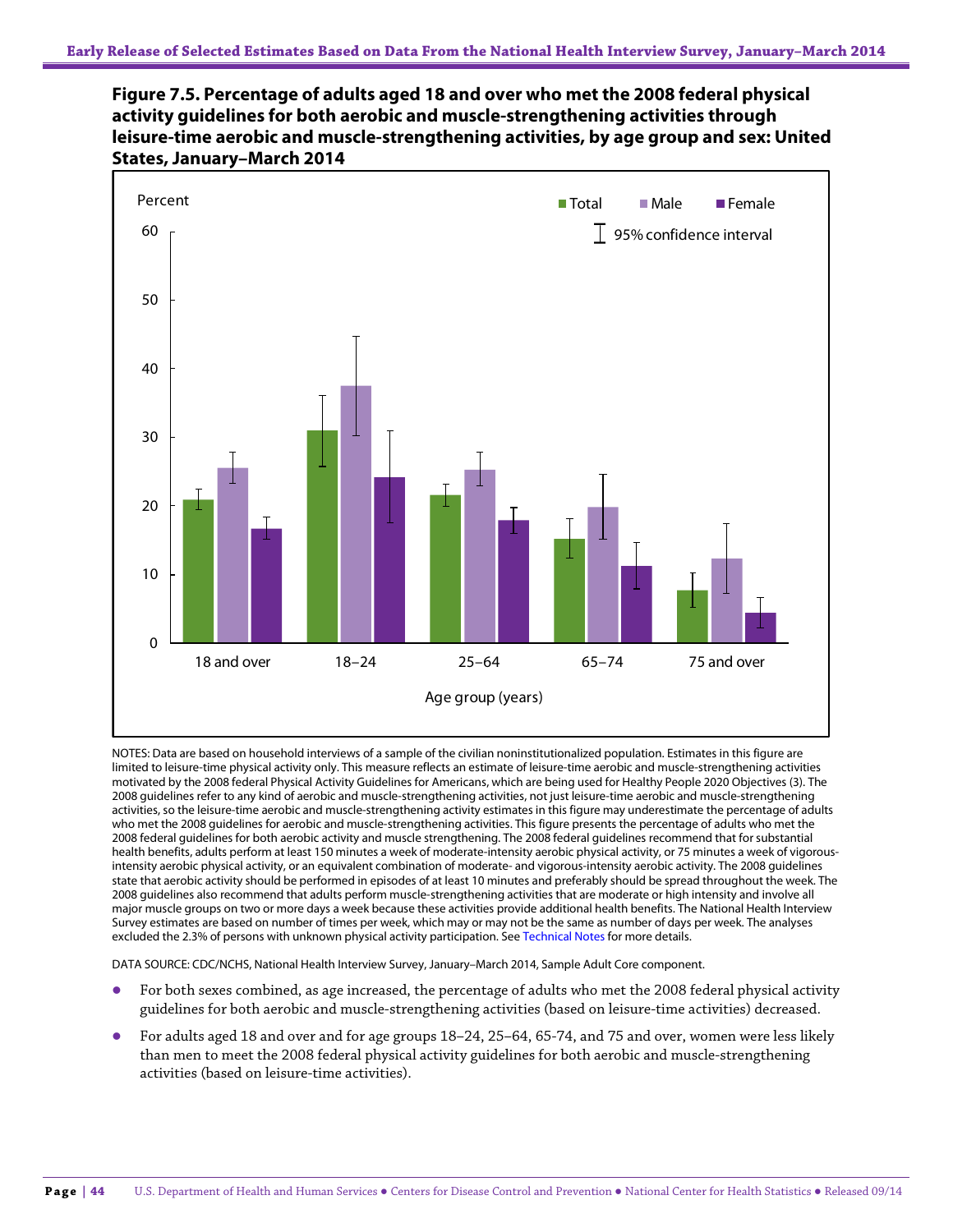



NOTES: Data are based on household interviews of a sample of the civilian noninstitutionalized population. Estimates in this figure are limited to leisure-time physical activity only. This measure reflects an estimate of leisure-time aerobic and muscle-strengthening activities motivated by the 2008 federal Physical Activity Guidelines for Americans, which are being used for Healthy People 2020 Objectives (3). The 2008 guidelines refer to any kind of aerobic and muscle-strengthening activities, not just leisure-time aerobic and muscle-strengthening activities, so the leisure-time aerobic and muscle-strengthening activity estimates in this figure may underestimate the percentage of adults who met the 2008 guidelines for aerobic and muscle-strengthening activities. This figure presents the percentage of adults who met the 2008 federal guidelines for both aerobic activity and muscle strengthening. The 2008 federal guidelines recommend that for substantial health benefits, adults perform at least 150 minutes a week of moderate-intensity aerobic physical activity, or 75 minutes a week of vigorousintensity aerobic physical activity, or an equivalent combination of moderate- and vigorous-intensity aerobic activity. The 2008 guidelines state that aerobic activity should be performed in episodes of at least 10 minutes and preferably should be spread throughout the week. The 2008 guidelines also recommend that adults perform muscle-strengthening activities that are moderate or high intensity and involve all major muscle groups on two or more days a week because these activities provide additional health benefits. The National Health Interview Survey estimates are based on number of times per week, which may or may not be the same as number of days per week. The analyses excluded the 2.3% of persons with unknown physical activity participation. Estimates are age-sex adjusted using the projected 2000 U.S. population as the standard population and using five age groups: 18–24, 25–34, 35–44, 45–64, and 65 and over. • See Technical Notes for more details.

- The age-sex-adjusted percentage of adults who met the 2008 federal physical activity guidelines for both aerobic and muscle-strengthening activities (based on leisure-time activities) was 15.2% for Hispanic adults, 23.0% for non-Hispanic white adults, and 23.3% for non-Hispanic black adults.
- Non-Hispanic white adults and non-Hispanic black adults were more likely to meet the 2008 federal physical activity guidelines for both aerobic and muscle-strengthening activities (based on leisure-time activities) compared to Hispanic adults.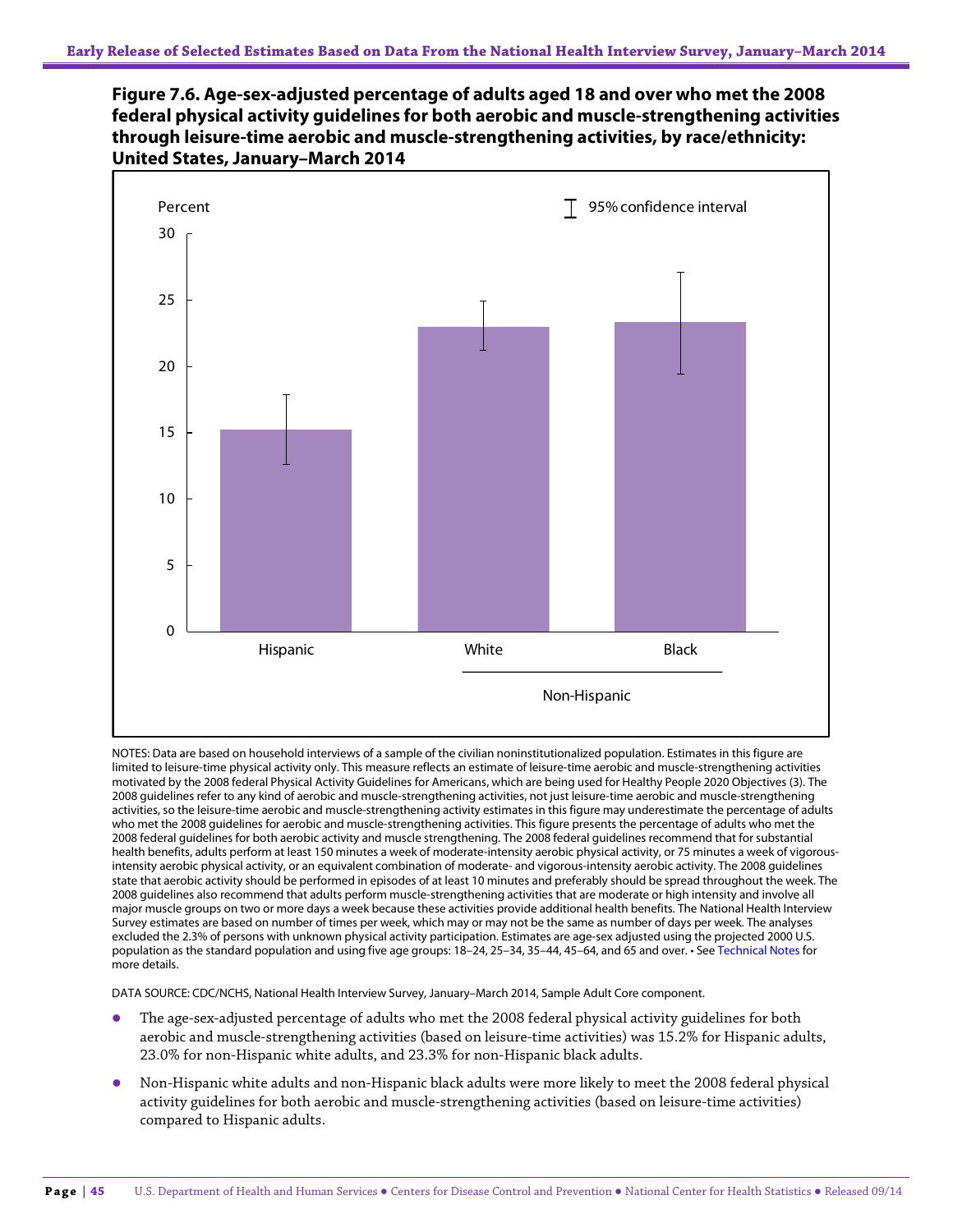# **Data tables for Figures 7.1–7.6:**

**Data table for Figure 7.1. Percentage of adults aged 18 and over who met the 2008 federal physical activity guidelines for aerobic activity through leisure-time aerobic activity: United States, 1997–March 2014**

| Year               | Crude <sup>1</sup> percent (95% confidence<br>interval) | Age-adjusted <sup>2</sup> percent (95% confidence<br>interval) |
|--------------------|---------------------------------------------------------|----------------------------------------------------------------|
| 1997 yearly        | 43.6 (42.5-44.6)                                        | 43.3 (42.2-44.3)                                               |
| 1997 January-March | 41.4 (39.9-42.8)                                        | 41.0 (39.6-42.5)                                               |
| 1998 yearly        | 40.3 (39.5-41.1)                                        | 40.1 (39.3-40.9)                                               |
| 1998 January-March | 39.0 (37.6-40.5)                                        | 38.8 (37.3-40.2)                                               |
| 1999 yearly        | 41.1 (40.3-41.9)                                        | 40.9 (40.2-41.7)                                               |
| 1999 January-March | 38.3 (36.7-39.9)                                        | 38.0 (36.5-39.6)                                               |
| 2000 yearly        | 42.4 (41.6-43.2)                                        | 42.3 (41.5-43.1)                                               |
| 2000 January-March | 42.4 (40.8-44.0)                                        | 42.3 (40.7-43.9)                                               |
| 2001 yearly        | 43.0 (42.2-43.8)                                        | 42.9 (42.1-43.7)                                               |
| 2001 January-March | 40.7 (39.1-42.2)                                        | 40.5 (39.0-42.1)                                               |
| 2002 yearly        | 43.0 (42.1-43.9)                                        | 42.9 (42.1-43.8)                                               |
| 2002 January-March | 42.3 (40.7-43.9)                                        | 42.2 (40.7-43.8)                                               |
| 2003 yearly        | 43.4 (42.5-44.3)                                        | 43.3 (42.4-44.2)                                               |
| 2003 January-March | 41.3 (39.8-42.9)                                        | 41.2 (39.7-42.8)                                               |
| 2004 yearly        | 41.7 (40.8-42.6)                                        | 41.6 (40.8-42.5)                                               |
| 2004 January-March | 40.2 (38.7-41.8)                                        | 40.2 (38.6-41.7)                                               |
| 2005 yearly        | 41.0 (40.18-41.89)                                      | 41.1 (40.21-41.90)                                             |
| 2005 January-March | 41.7 (39.95-43.46)                                      | 41.7 (39.98-43.42)                                             |
| 2006 yearly        | 41.4 (40.31-42.42)                                      | 41.4 (40.37-42.47)                                             |
| 2006 January-March | 40.2 (38.35-42.05)                                      | 40.2 (38.41-42.06)                                             |
| 2007 yearly        | 41.5 (40.36-42.63)                                      | 41.5 (40.33-42.59)                                             |
| 2007 January-March | 40.4 (38.39-42.38)                                      | 40.2 (39.26-42.22)                                             |
| 2008 yearly        | 43.4 (42.33-44.47)                                      | 43.5 (42.43-44.58)                                             |
| 2008 January-March | 41.1 (39.31-42.96)                                      | 41.4 (39.61-43.19)                                             |
| 2009 yearly        | 47.0 (46.05-47.95)                                      | 47.2 (46.25-48.16)                                             |
| 2009 January-March | 46.2 (43.68-48.83)                                      | 46.3 (43.77-48.94)                                             |
| 2010 yearly        | 46.9 (45.96-47.78)                                      | 47.1 (46.20-47.98)                                             |
| 2010 January-March | 46.0 (44.35-47.69)                                      | 46.2 (44.55-47.87)                                             |
| 2011 yearly        | 48.4 (47.42-49.30)                                      | 48.7 (47.76-49.61)                                             |
| 2011 January-March | 45.8 (44.27-47.40)                                      | 46.0 (44.47-47.55)                                             |
| 2012 yearly        | 49.5 (48.51-50.49)                                      | 49.9 (48.92-50.87)                                             |
| 2012 January-March | 48.2 (46.53-49.79)                                      | 48.4 (46.80-50.02)                                             |
| 2013 yearly        | 49.3 (48.38-50.28)                                      | 49.9 (48.95-50.84)                                             |
| 2013 January-March | 47.8 (46.10-49.49)                                      | 48.4 (46.69-50.05)                                             |
| 2014 January-March | 47.8 (46.08-49.60)                                      | 48.6 (46.86-50.26)                                             |

<sup>1</sup>Crude estimates are presented in the figure.

<sup>2</sup>Estimates for this Healthy People 2020 Leading Health Indicator are age adjusted using the projected 2000 U.S. population as the standard population and using five age groups: 18–24, 25–34, 35–44, 45–64, and 65 and over.

NOTES: Data are based on household interviews of a sample of the civilian noninstitutionalized population. Beginning with the 2012 data, the National Health Interview Survey transitioned to weights derived from the 2010 census. For 2003–2011 data, weights were derived from the 2000 census. In this Early Release, estimates for 2000–2002 were recalculated using weights derived from the 2000 census. For 1997– 1999 data, weights were derived from the 1990 census. See Technical Notes for more details.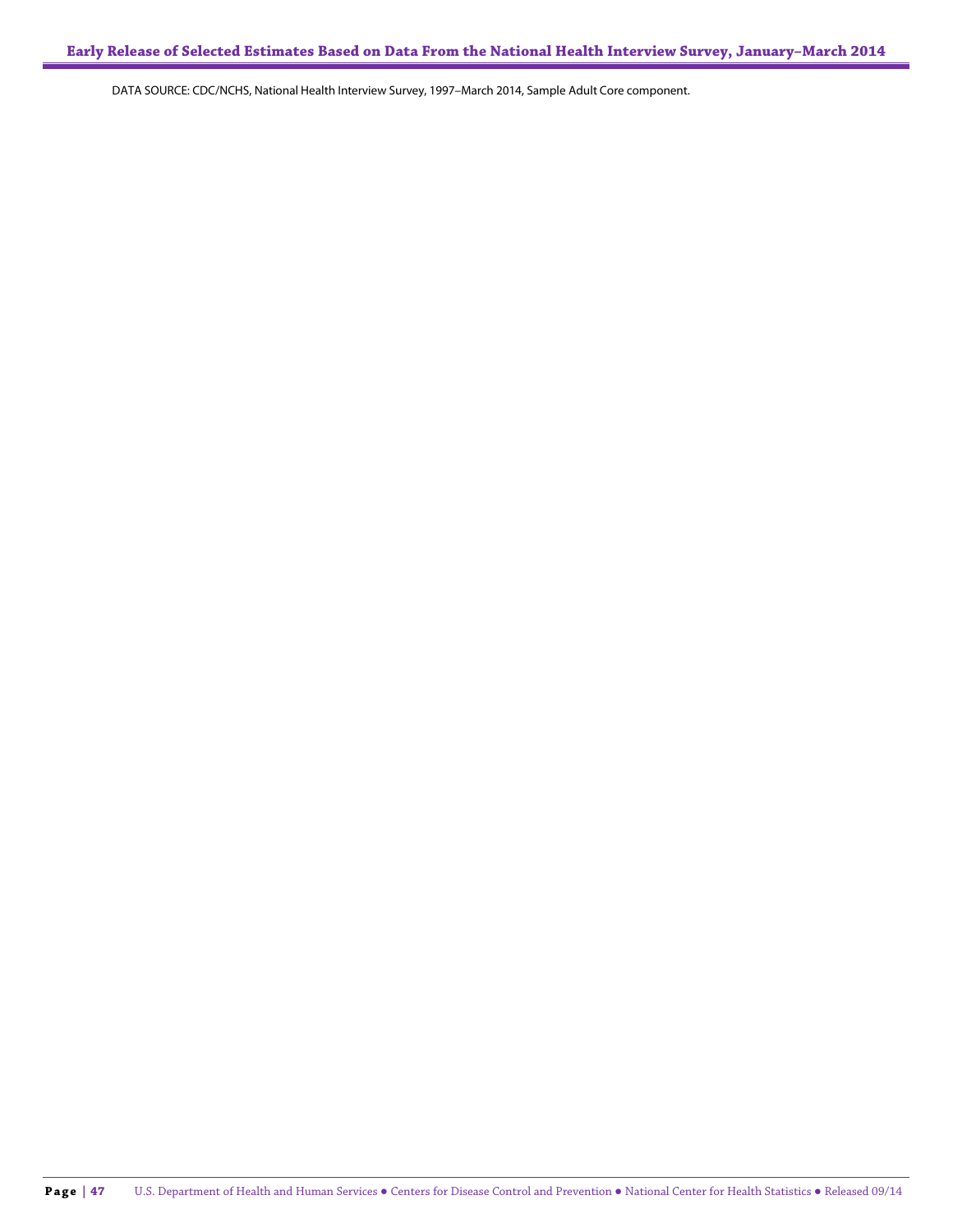| Age (years) and sex                              | Percent | 95% confidence interval |
|--------------------------------------------------|---------|-------------------------|
| $18-24$ , total                                  | 60.7    | 55.52-65.94             |
| 18-24, male                                      | 67.4    | 60.21-74.49             |
| 18-24, female                                    | 53.9    | 47.33-60.54             |
| 25-64, total                                     | 49.4    | 47.32-51.46             |
| 25-64, male                                      | 52.8    | 50.05-55.56             |
| 25-64, female                                    | 46.1    | 43.41-48.81             |
| 65-74, total                                     | 38.4    | 34.36-42.39             |
| 65-74, male                                      | 39.2    | 33.19-45.22             |
| 65-74, female                                    | 37.7    | 32.02-43.31             |
| 75 and over, total                               | 26.2    | 22.47-29.93             |
| 75 and over, male                                | 36.1    | 29.31-42.86             |
| 75 and over, female                              | 19.3    | 14.96-23.55             |
| 18 and over (crude <sup>1</sup> ), total         | 47.8    | 46.08-49.60             |
| 18 and over (crude <sup>1</sup> ), male          | 52.2    | 49.80-54.65             |
| 18 and over (crude <sup>1</sup> ), female        | 43.7    | 41.58-45.91             |
| 18 and over (age-adjusted <sup>2</sup> ), total  | 48.6    | 46.86-50.26             |
| 18 and over (age-adjusted <sup>2</sup> ), male   | 52.9    | 50.49-55.21             |
| 18 and over (age-adjusted <sup>2</sup> ), female | 44.5    | 42.34-46.65             |

### **Data table for Figure 7.2. Percentage of adults aged 18 and over who met the 2008 federal physical activity guidelines for aerobic activity through leisure-time aerobic activity, by age group and sex: United States, January–March 2014**

<sup>1</sup> Crude estimates are presented in the figure.

<sup>2</sup>Estimates for this Healthy People 2020 Leading Health Indicator are age adjusted using the projected 2000 U.S. population as the standard population and using five age groups: 18–24, 25–34, 35–44, 45–64, and 65 and over.

NOTE: Data are based on household interviews of a sample of the civilian noninstitutionalized population.

DATA SOURCE: CDC/NCHS, National Health Interview Survey, January – March 2014, Sample Adult Core component.

## **Data table for Figure 7.3. Adjusted percentage of adults aged 18 and over who met the 2008 federal physical activity guidelines for aerobic activity through leisure-time aerobic activity, by race/ethnicity: United States, January–March 2014**

| Race/ethnicity                             | Age-sex-adjusted <sup>1</sup> percent<br>(95% confidence interval) | Age-adjusted <sup>2</sup> percent<br>(95% confidence interval) |
|--------------------------------------------|--------------------------------------------------------------------|----------------------------------------------------------------|
| Hispanic or Latino                         | 42.5 (39.14-45.88)                                                 | 42.6 (39.19-45.96)                                             |
| Not Hispanic or Latino, single race, white | 50.6 (48.46-52.70)                                                 | 50.6 (48.51-52.78)                                             |
| Not Hispanic or Latino, single race, black | 46.0 (41.45-50.53)                                                 | 45.6 (40.94-50.23)                                             |

<sup>1</sup>Age-sex-adjusted estimates are presented in the figure. Estimates are age-sex adjusted using the projected 2000 U.S. population as the standard population and using five age groups: 18–24, 25–34, 35–44, 45–64, and 65 and over.

<sup>2</sup>Estimates for this Healthy People 2020 Leading Health Indicator are age adjusted using the projected 2000 U.S. population as the standard population and using five age groups: 18–24, 25–34, 35–44, 45–64, and 65 and over.

NOTE: Data are based on household interviews of a sample of the civilian noninstitutionalized population.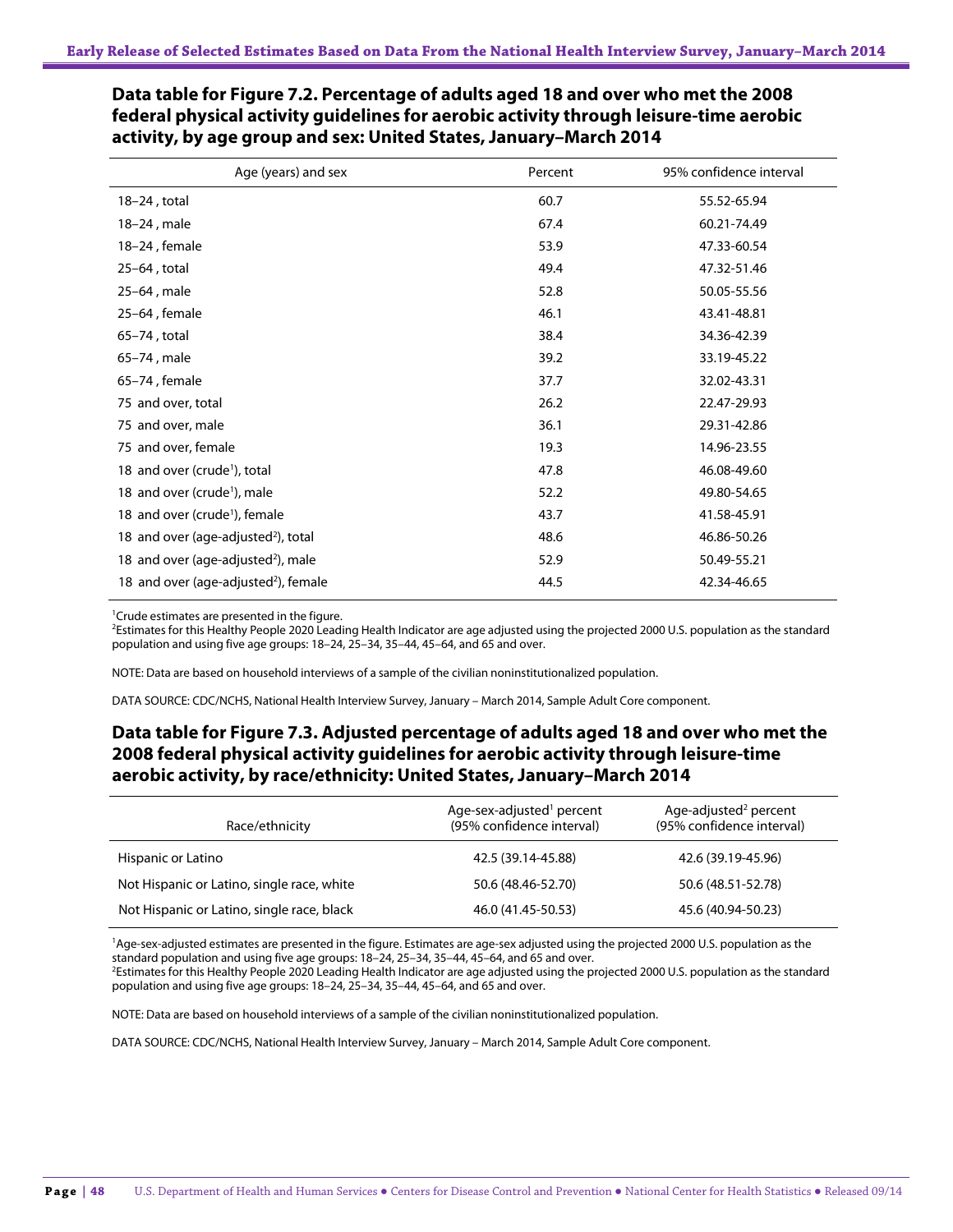**Data table for Figure 7.4. Percentage of adults aged 18 and over who met the 2008 federal physical activity guidelines for both aerobic and muscle-strengthening activities through leisure-time aerobic and muscle-strengthening activities: United States, 1997– March 2014**

| Year               | Crude <sup>1</sup> percent (95% confidence<br>interval) | Age-adjusted <sup>2</sup> percent (95% confidence<br>interval) |
|--------------------|---------------------------------------------------------|----------------------------------------------------------------|
| 1997 yearly        | $16.3(15.5-17.1)$                                       | 16.1 (15.3-16.9)                                               |
| 1997 January-March | 16.3 (15.2-17.5)                                        | 16.1 (15.0-17.3)                                               |
| 1998 yearly        | 14.5 (14.0-15.1)                                        | 14.4 (13.9-14.9)                                               |
| 1998 January-March | 15.2 (14.1-16.3)                                        | 14.9 (13.9-16.0)                                               |
| 1999 yearly        | 15.2 (14.6-15.8)                                        | 15.0 (14.5-15.6)                                               |
| 1999 January-March | 15.5 (14.4-16.8)                                        | 15.4 (14.2-16.6)                                               |
| 2000 yearly        | 15.1 (14.5-15.7)                                        | 15.0 (14.5-15.6)                                               |
| 2000 January-March | 15.7 (14.6-16.8)                                        | 15.6 (14.6-16.7)                                               |
| 2001 yearly        | $16.6(16.1-17.2)$                                       | $16.5(16.0-17.1)$                                              |
| 2001 January-March | 16.9 (15.8-18.2)                                        | 16.8 (15.7-18.1)                                               |
| 2002 yearly        | 16.8 (16.2-17.4)                                        | 16.7 (16.2-17.3)                                               |
| 2002 January-March | 17.6 (16.4-18.8)                                        | 17.5 (16.4-18.7)                                               |
| 2003 yearly        | 16.9 (16.3-17.6)                                        | 16.9 (16.3-17.5)                                               |
| 2003 January-March | 17.6 (16.5-18.8)                                        | 17.5 (16.4-18.7)                                               |
| 2004 yearly        | $16.1(15.5-16.7)$                                       | $16.1(15.5-16.7)$                                              |
| 2004 January-March | 17.2 (16.1-18.4)                                        | 17.2 (16.1-18.4)                                               |
| 2005 yearly        | 16.5 (15.96-17.13)                                      | 16.6 (15.99-17.14)                                             |
| 2005 January-March | 18.8 (17.53-20.18)                                      | 18.8 (17.55-20.10)                                             |
| 2006 yearly        | 16.0 (15.30-16.80)                                      | 16.1 (15.37-16.87)                                             |
| 2006 January-March | 17.1 (15.73-18.58)                                      | 17.1 (15.79-18.57)                                             |
| 2007 yearly        | 16.5 (15.79-17.19)                                      | 16.5 (15.83-17.20)                                             |
| 2007 January-March | 17.3 (15.91-18.71)                                      | 17.2 (15.90-18.65)                                             |
| 2008 yearly        | 18.1 (17.38-18.91)                                      | 18.2 (17.49-19.00)                                             |
| 2008 January-March | 17.5 (16.14-18.92)                                      | 17.5 (16.23-18.94)                                             |
| 2009 yearly        | 18.8 (18.14-19.56)                                      | 19.0 (18.32-19.75)                                             |
| 2009 January-March | 19.1 (17.27-21.05)                                      | 19.1 (17.29-21.08)                                             |
| 2010 yearly        | 20.4 (19.69-21.06)                                      | 20.6 (19.90-21.25)                                             |
| 2010 January-March | 21.2 (19.94-22.55)                                      | 21.4 (20.16-22.75)                                             |
| 2011 yearly        | 20.5 (19.79-21.31)                                      | 20.8 (20.05-21.56)                                             |
| 2011 January-March | 21.2 (19.85-22.47)                                      | 21.3 (20.03-22.64)                                             |
| 2012 yearly        | 20.2 (19.45-20.99)                                      | 20.6 (19.79-21.31)                                             |
| 2012 January-March | 19.7 (18.47-20.89)                                      | 20.0 (18.76-21.16)                                             |
| 2013 yearly        | 20.4 (19.65-21.10)                                      | 20.7 (19.99-21.45)                                             |
| 2013 January-March | 20.2 (18.91-21.55)                                      | 20.6 (19.26-21.96)                                             |
| 2014 January-March | 21.0 (19.54-22.49)                                      | 21.5 (20.02-23.02)                                             |

<sup>1</sup>Crude estimates are presented in the figure.

<sup>2</sup>Estimates for this Healthy People 2020 Leading Health Indicator are age adjusted using the projected 2000 U.S. population as the standard population and using five age groups: 18–24, 25–34, 35–44, 45–64, and 65 and over.

NOTES: Data are based on household interviews of a sample of the civilian noninstitutionalized population. Beginning with the 2012 data, the National Health Interview Survey transitioned to weights derived from the 2010 census. For 2003–2011 data, weights were derived from the 2000 census. In this Early Release, estimates for 2000–2002 were recalculated using weights derived from the 2000 census. For 1997– 1999 data, weights were derived from the 1990 census. See Technical Notes for more details.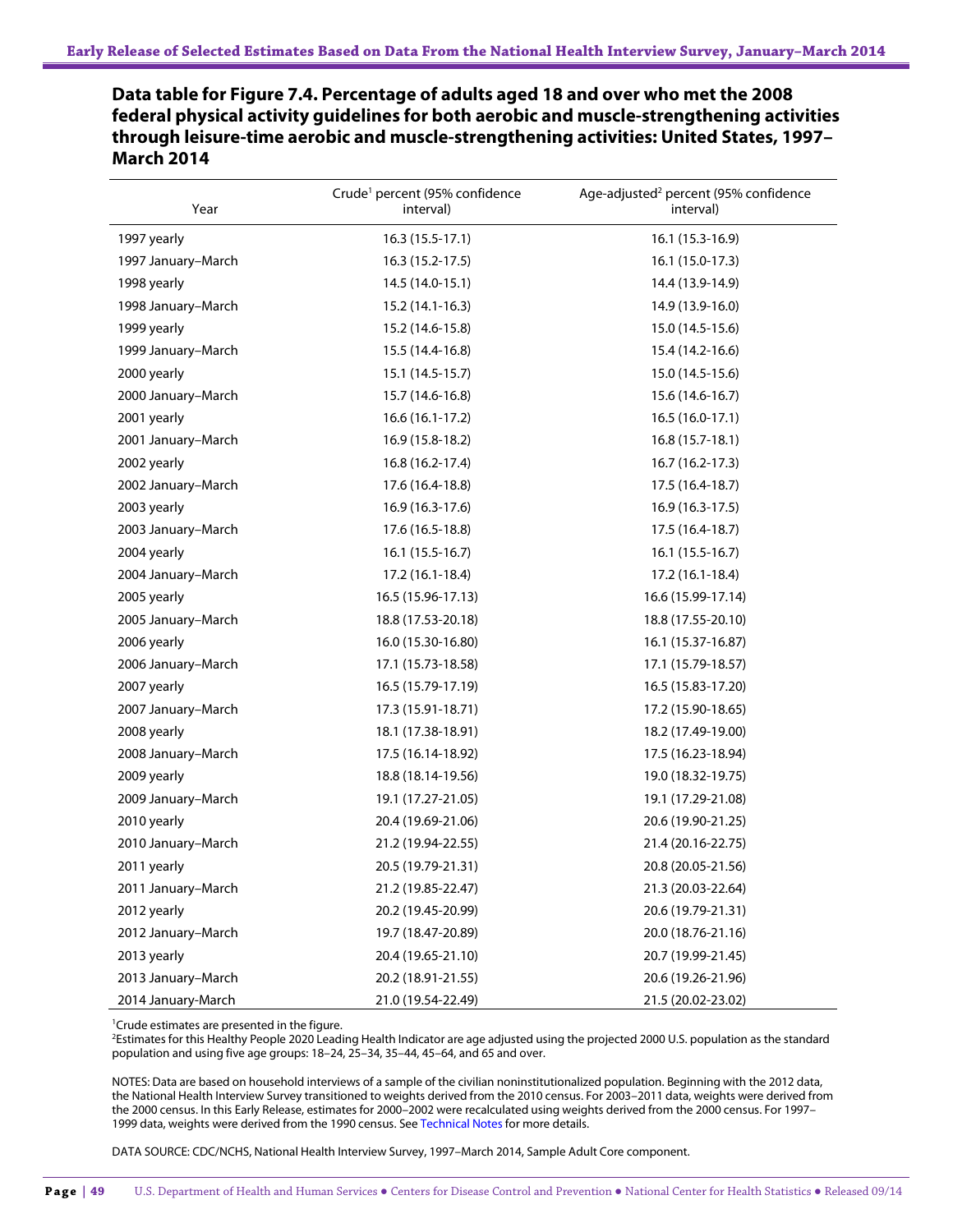**Data table for Figure 7.5. Percentage of adults aged 18 and over who met the 2008 federal physical activity guidelines for both aerobic and muscle-strengthening activities through leisure-time aerobic and muscle-strengthening activities, by age group and sex: United States, January–March 2014**

| Age (years) and sex                              | Percent | 95% confidence interval |
|--------------------------------------------------|---------|-------------------------|
| $18-24$ , total                                  | 31.0    | 25.77-36.15             |
| 18-24, male                                      | 37.5    | 30.28-44.76             |
| 18-24, female                                    | 24.2    | 17.59-30.90             |
| 25-64, total                                     | 21.6    | 19.89-23.24             |
| 25-64, male                                      | 25.4    | 22.87-27.86             |
| 25-64, female                                    | 17.9    | 16.02-19.82             |
| 65–74, total                                     | 15.3    | 12.44-18.10             |
| 65-74, male                                      | 19.9    | 15.15-24.64             |
| 65-74, female                                    | 11.3    | 7.95-14.70              |
| 75 and over, total                               | 7.8     | 5.26-10.31              |
| 75 and over, male                                | 12.4    | 7.24-17.54              |
| 75 and over, female                              | 4.5     | 2.30-6.79               |
| 18 and over (crude <sup>1</sup> ), total         | 21.0    | 19.54-22.49             |
| 18 and over (crude <sup>1</sup> ), male          | 25.6    | 23.31-27.81             |
| 18 and over (crude <sup>1</sup> ), female        | 16.8    | 15.13-18.42             |
| 18 and over (age-adjusted <sup>2</sup> ), total  | 21.5    | 20.02-23.02             |
| 18 and over (age-adjusted <sup>2</sup> ), male   | 25.9    | 23.61-28.11             |
| 18 and over (age-adjusted <sup>2</sup> ), female | 17.4    | 15.73-19.11             |

1 Crude estimates are presented in the figure.

2 Estimates for this Healthy People 2020 Leading Health Indicator are age adjusted using the projected 2000 U.S. population as the standard population and using five age groups: 18–24, 25–34, 35–44, 45–64, and 65 and over.

NOTE: Data are based on household interviews of a sample of the civilian noninstitutionalized population.

DATA SOURCE: CDC/NCHS, National Health Interview Survey, January–March 2014, Sample Adult Core component.

### **Data table for Figure 7.6. Adjusted percentage of adults aged 18 and over who met the 2008 federal physical activity guidelines for both aerobic and muscle-strengthening activities through leisure-time aerobic and muscle-strengthening activities, by race/ethnicity: United States, January–March 2014**

| Race/ethnicity                             | Age-sex-adjusted <sup>1</sup> percent<br>(95% confidence interval) | Age-adjusted <sup>2</sup> percent<br>(95% confidence interval) |
|--------------------------------------------|--------------------------------------------------------------------|----------------------------------------------------------------|
| Hispanic or Latino                         | 15.2 (12.60-17.84)                                                 | 15.3 (12.63-17.97)                                             |
| Not Hispanic or Latino, single race, white | 23.0 (21.17-24.91)                                                 | 23.1 (21.23-25.01)                                             |
| Not Hispanic or Latino, single race, black | 23.3 (19.43-27.12)                                                 | 22.8 (19.03-26.54)                                             |

<sup>1</sup>Age-sex-adjusted estimates are presented in the figure. Estimates are age-sex adjusted using the projected 2000 U.S. population as the standard population and using five age groups: 18–24, 25–34, 35–44, 45–64, and 65 and over.

<sup>2</sup>Estimates for this Healthy People 2020 Leading Health Indicator are age adjusted using the projected 2000 U.S. population as the standard population and using five age groups: 18–24, 25–34, 35–44, 45–64, and 65 and over.

NOTE: Data are based on household interviews of a sample of the civilian noninstitutionalized population.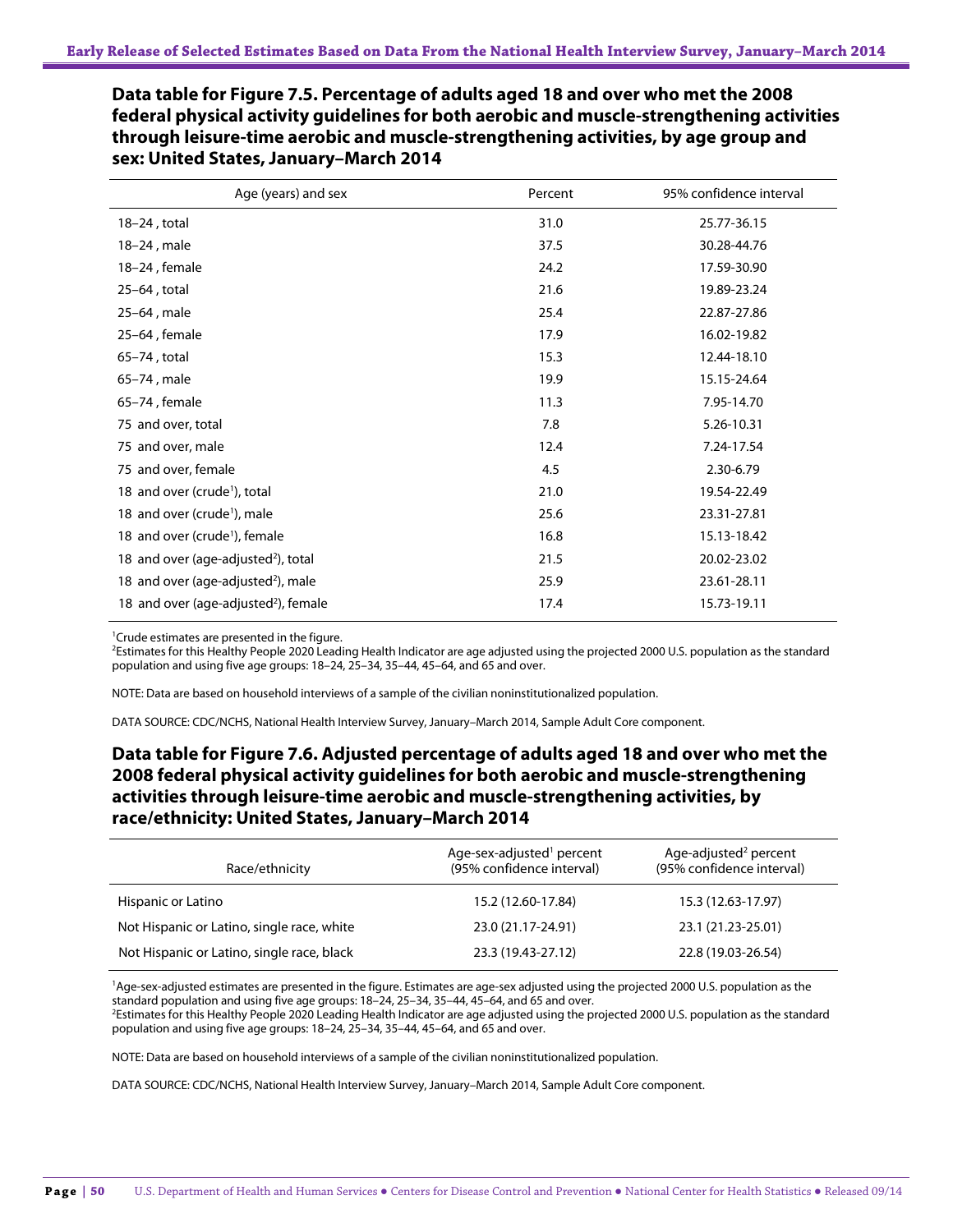# **Current smoking**



#### **Figure 8.1. Prevalence of current cigarette smoking among adults aged 18 and over: United States, 1997–March 2014**

NOTES: Data are based on household interviews of a sample of the civilian noninstitutionalized population. Current cigarette smokers were defined as those who had smoked more than 100 cigarettes in their lifetime and now smoke every day or some days. The analyses excluded persons with unknown cigarette smoking status (about 2% of respondents each year). See Technical Notes for more details.

- For January–March 2014, the percentage of adults aged 18 and over who were current cigarette smokers was 17.1% (95% confidence interval = 15.86%–18.27%), which was lower than, but not significantly different from the 2013 estimate of 17.8%.
- The prevalence of current cigarette smoking among U.S. adults declined from 24.7% in 1997 to 17.1% in January–March 2014.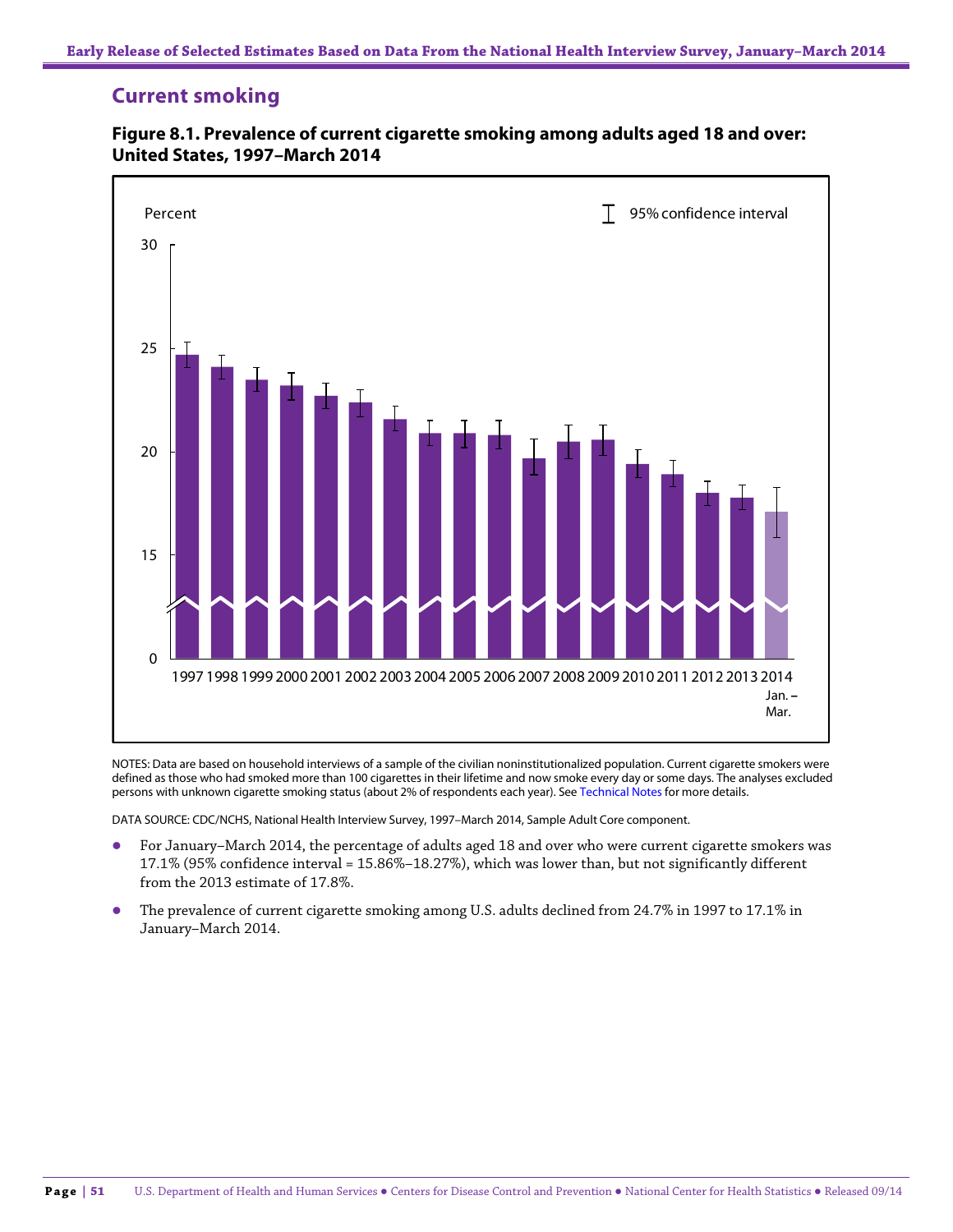



NOTES: Data are based on household interviews of a sample of the civilian noninstitutionalized population. Current cigarette smokers were defined as those who had smoked more than 100 cigarettes in their lifetime and now smoke every day or some days. The analyses excluded the 0.5% of persons with unknown smoking status. See Technical Notes for more details.

- The percentage of current cigarette smokers was higher for men (19.0%) than for women (15.3 %).
- The percentage of former cigarette smokers was higher for men (25.0%) than for women (18.8%).
- The percentage of those who had never smoked cigarettes was higher for women (65.9%) than for men (56.0%).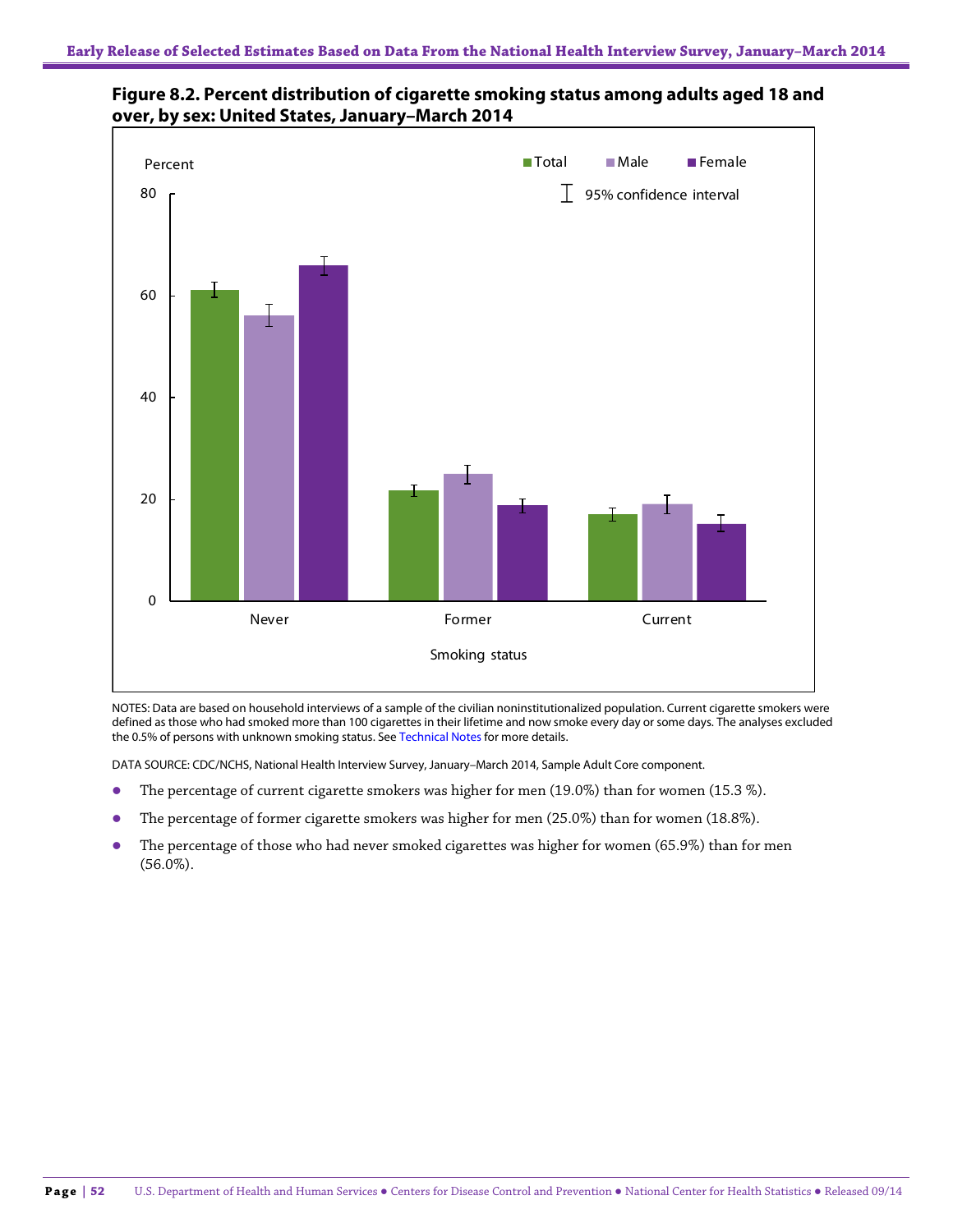



NOTES: Data are based on household interviews of a sample of the civilian noninstitutionalized population. Current cigarette smokers were defined as those who had smoked more than 100 cigarettes in their lifetime and now smoke every day or some days. The analyses excluded the 0.5% of persons with unknown cigarette smoking status. See Technical Notes for more details.

- For both sexes combined, the percentage of adults who were current cigarette smokers was lower among adults aged 65 and over (8.5%) than among those aged 18–44 (19.7%) and 45–64 (18.1%). This pattern in current cigarette smoking by age group was seen in both men and women.
- For adults aged 18 and over and for the age group 18–44, men were more likely than women to be current cigarette smokers.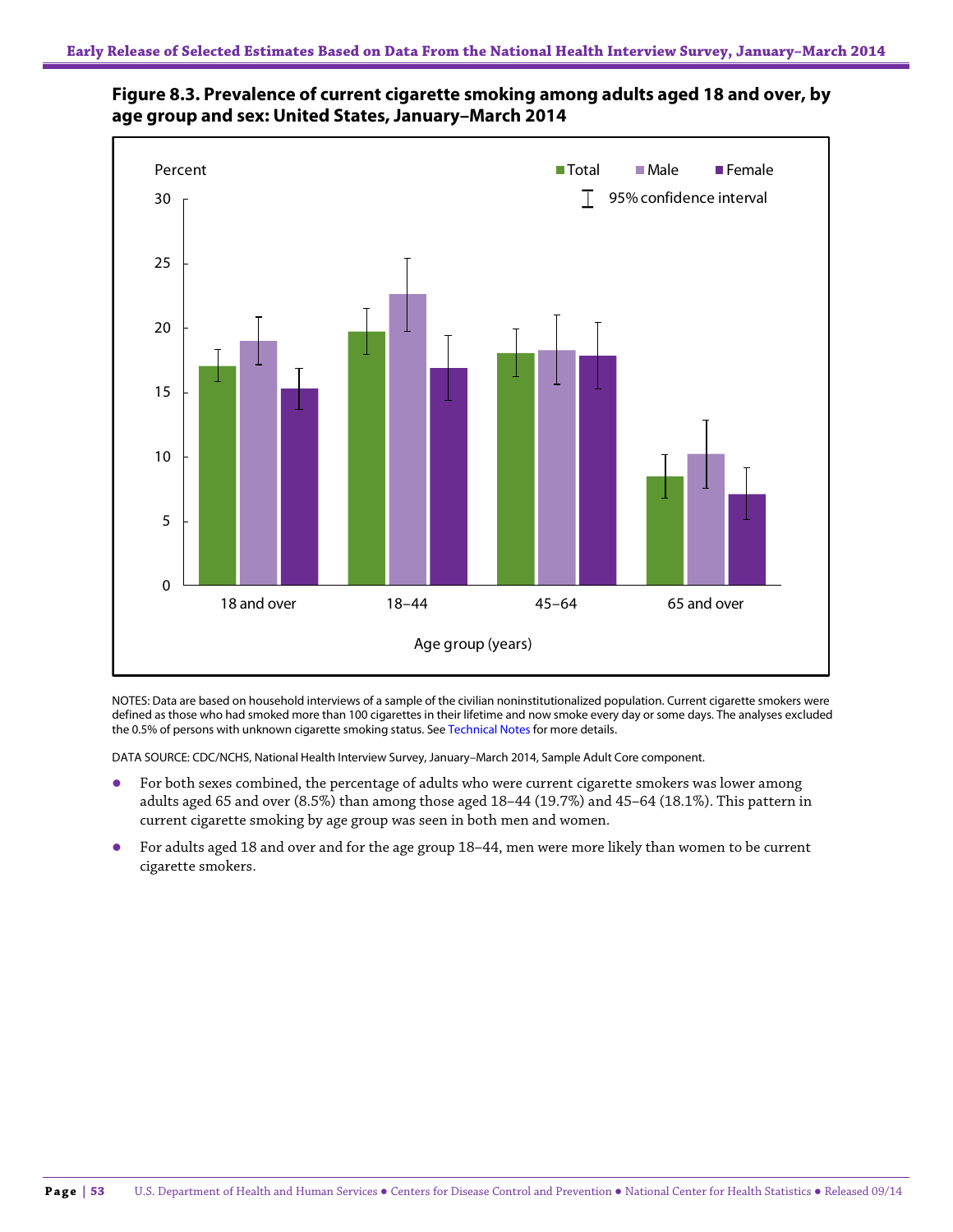



NOTES: Data are based on household interviews of a sample of the civilian noninstitutionalized population. Current cigarette smokers were defined as those who had smoked more than 100 cigarettes in their lifetime and now smoke every day or some days. The analyses excluded the 0.5% of persons with unknown cigarette smoking status. Estimates are age-sex adjusted using the projected 2000 U.S. population as the standard population and using five age groups: 18–24, 25–34, 35–44, 45–64, and 65 and over. See Technical Notes for more details.

- The age-sex-adjusted prevalence of current cigarette smoking was 10.1% for Hispanic adults, 20.5% for non-Hispanic white adults, and 15.6% for non-Hispanic black adults.
- Non-Hispanic white adults were most likely to be current cigarette smokers, followed by non-Hispanic black adults and Hispanic adults.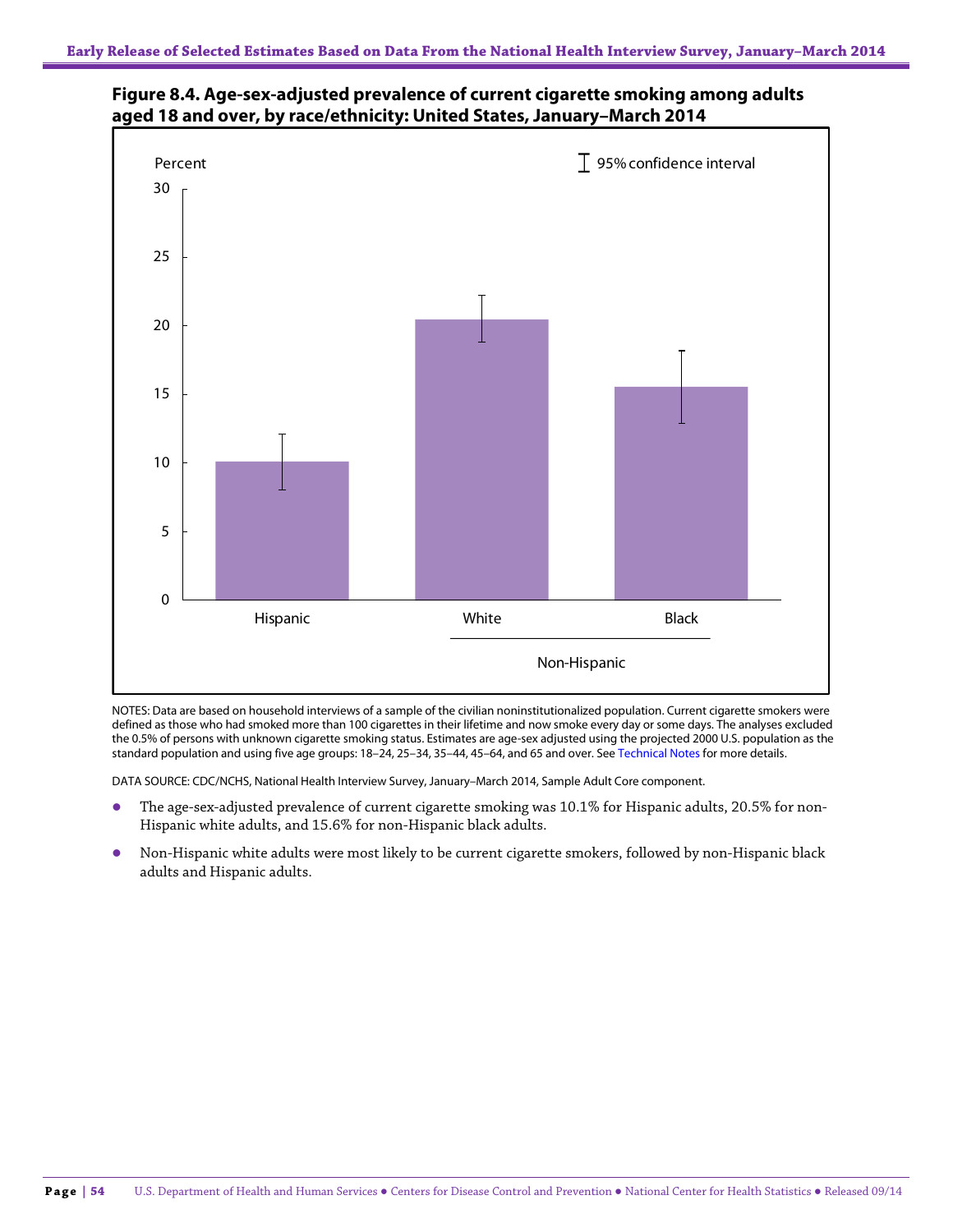## **Data tables for Figures 8.1–8.4:**

| Year           | Crude <sup>1</sup> percent (95% confidence<br>interval) | Age-adjusted <sup>2</sup> percent (95% confidence<br>interval) |
|----------------|---------------------------------------------------------|----------------------------------------------------------------|
| 1997           | 24.7 (24.1-25.3)                                        | 24.6 (24.0-25.1)                                               |
| 1998           | 24.1 (23.5-24.7)                                        | 24.0 (23.4-24.6)                                               |
| 1999           | 23.5 (22.9-24.1)                                        | 23.3 (22.7-24.0)                                               |
| 2000           | 23.2 (22.5-23.8)                                        | 23.1 (22.5-23.7)                                               |
| 2001           | 22.7 (22.1-23.3)                                        | 22.6 (22.0-23.2)                                               |
| 2002           | 22.4 (21.7-23.0)                                        | 22.3 (21.7-22.9)                                               |
| 2003           | 21.6 (21.0-22.2)                                        | 21.5 (20.9-22.1)                                               |
| 2004           | 20.9 (20.3-21.5)                                        | 20.8 (20.2-21.4)                                               |
| 2005           | 20.9 (20.28-21.52)                                      | 20.8 (20.20-21.44)                                             |
| 2006           | 20.8 (20.14-21.51)                                      | 20.8 (20.09-21.43)                                             |
| 2007           | 19.7 (18.91-20.59)                                      | 19.7 (18.83-20.48)                                             |
| 2008           | 20.5 (19.65-21.30)                                      | 20.4 (19.59-21.21)                                             |
| 2009           | 20.6 (19.83-21.27)                                      | 20.6 (19.86-21.28)                                             |
| 2010           | 19.4 (18.76-20.10)                                      | 19.4 (18.71-20.07)                                             |
| 2011           | 18.9 (18.32-19.55)                                      | 18.9 (18.29-19.53)                                             |
| 2012           | 18.0 (17.40-18.56)                                      | 18.1 (17.49-18.66)                                             |
| 2013           | 17.8 (17.21-18.41)                                      | 17.9 (17.29-18.53)                                             |
| Jan.-Mar. 2014 | 17.1 (15.86-18.27)                                      | 17.3 (16.11-18.54)                                             |

**Data table for Figure 8.1. Prevalence of current cigarette smoking among adults aged 18 and over: United States, 1997–March 2014**

<sup>1</sup> Crude estimates are presented in the figure.

<sup>2</sup>Estimates for this Healthy People 2020 Leading Health Indicator are age adjusted using the projected 2000 U.S. population as the standard population and using five age groups: 18–24, 25–34, 35–44, 45–64, and 65 and over.

NOTES: Data are based on household interviews of a sample of the civilian noninstitutionalized population. Beginning with the 2012 data, the National Health Interview Survey transitioned to weights derived from the 2010 census. For 2003–2011 data, weights were derived from the 2000 census. In this Early Release, estimates for 2000–2002 were recalculated using weights derived from the 2000 census. For 1997– 1999 data, weights were derived from the 1990 census. See Technical Notes for more details.

DATA SOURCE: CDC/NCHS, National Health Interview Survey, 1997–March 2014, Sample Adult Core component.

### **Data table for Figure 8.2. Percent distribution of cigarette smoking status among adults aged 18 and over, by sex: United States, January–March 2014**

| Smoking status and sex | Percent | 95% confidence interval |
|------------------------|---------|-------------------------|
| Never, total           | 61.2    | 59.69-62.65             |
| Never, male            | 56.0    | 53.89-58.19             |
| Never, female          | 65.9    | 64.08-67.77             |
| Former, total          | 21.8    | 20.56-22.98             |
| Former, male           | 25.0    | 23.13-26.79             |
| Former, female         | 18.8    | 17.38-20.25             |
| Current, total         | 17.1    | 15.86-18.27             |
| Current, male          | 19.0    | 17.16-20.84             |
| Current, female        | 15.3    | 13.65-16.88             |

NOTE: Data are based on household interviews of a sample of the civilian noninstitutionalized population.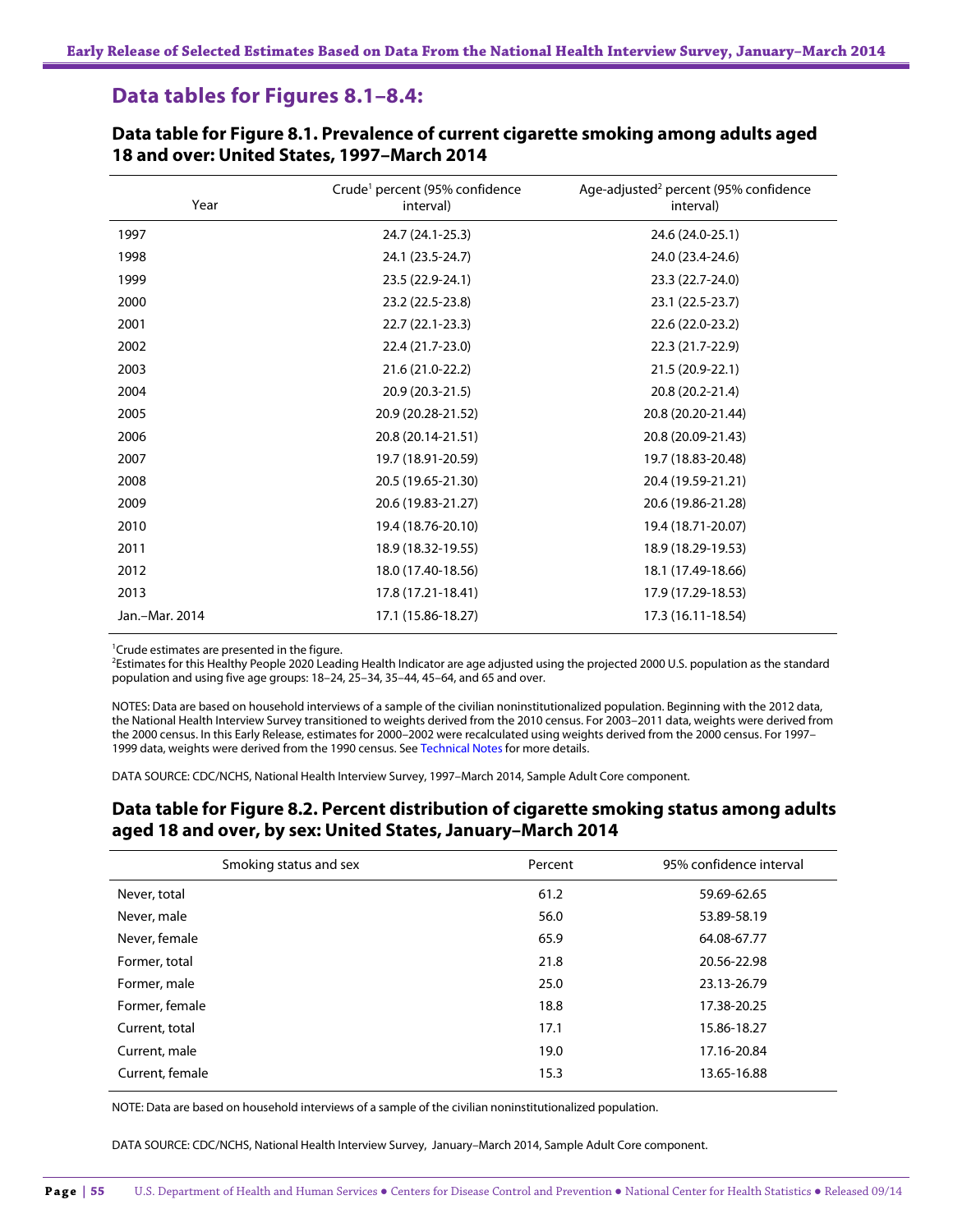| Age (years) and sex                              | Percent | 95% confidence interval |
|--------------------------------------------------|---------|-------------------------|
| 18-44, total                                     | 19.7    | 17.93-21.50             |
| 18–44, male                                      | 22.6    | 19.78-25.42             |
| 18-44, female                                    | 16.9    | 14.41-19.37             |
| 45-64, total                                     | 18.1    | 16.20-19.93             |
| 45-64, male                                      | 18.3    | 15.60-20.99             |
| 45-64, female                                    | 17.8    | 15.27-20.42             |
| 65 and over, total                               | 8.5     | 6.77-10.20              |
| 65 and over, male                                | 10.2    | 7.57-12.89              |
| 65 and over, female                              | 7.1     | 5.08-9.15               |
| 18 and over (crude <sup>1</sup> ), total         | 17.1    | 15.86-18.27             |
| 18 and over (crude <sup>1</sup> ), male          | 19.0    | 17.16-20.84             |
| 18 and over (crude <sup>1</sup> ), female        | 15.3    | 13.65-16.88             |
| 18 and over (age-adjusted <sup>2</sup> ), total  | 17.3    | 16.11-18.54             |
| 18 and over (age-adjusted <sup>2</sup> ), male   | 19.1    | 17.31-20.96             |
| 18 and over (age-adjusted <sup>2</sup> ), female | 15.6    | 13.92-17.28             |

#### **Data table for Figure 8.3. Prevalence of current cigarette smoking among adults aged 18 and over, by age group and sex: United States, January–March 2014**

<sup>1</sup> Crude estimates are presented in the figure.

<sup>2</sup>Estimates for this Healthy People 2020 Leading Health Indicator are age adjusted using the projected 2000 U.S. population as the standard population and using five age groups: 18–24, 25–34, 35–44, 45–64, and 65 and over.

NOTE: Data are based on household interviews of a sample of the civilian noninstitutionalized population.

DATA SOURCE: CDC/NCHS, National Health Interview Survey, January–March 2014, Sample Adult Core component.

## **Data table for Figure 8.4. Age-sex-adjusted prevalence of current cigarette smoking among adults aged 18 and over, by race/ethnicity: United States, January–March 2014**

| Race/ethnicity                             | Age-sex adjusted <sup>1</sup> percent<br>(95% confidence interval) | Age-adjusted <sup>2</sup> percent<br>(95% confidence interval) |
|--------------------------------------------|--------------------------------------------------------------------|----------------------------------------------------------------|
| Hispanic or Latino                         | 10.1 (8.03-12.17)                                                  | $10.2$ $(8.07-12.26)$                                          |
| Not Hispanic or Latino, single race, white | 20.5 (18.82-22.23)                                                 | 20.5 (18.82-22.25)                                             |
| Not Hispanic or Latino, single race, black | 15.6 (12.91-18.19)                                                 | 15.3 (12.71-17.98)                                             |

<sup>1</sup>Age-sex-adjusted estimates are presented in the figure. Estimates are age-sex adjusted using the projected 2000 U.S. population as the standard population and using five age groups: 18–24, 25–34, 35–44, 45–64, and 65 and over. 2

<sup>2</sup>Estimates for this Healthy People 2020 Leading Health Indicator are age adjusted using the projected 2000 U.S. population as the standard population and using five age groups: 18–24, 25–34, 35–44, 45–64, and 65 and over.

NOTE: Data are based on household interviews of a sample of the civilian noninstitutionalized population.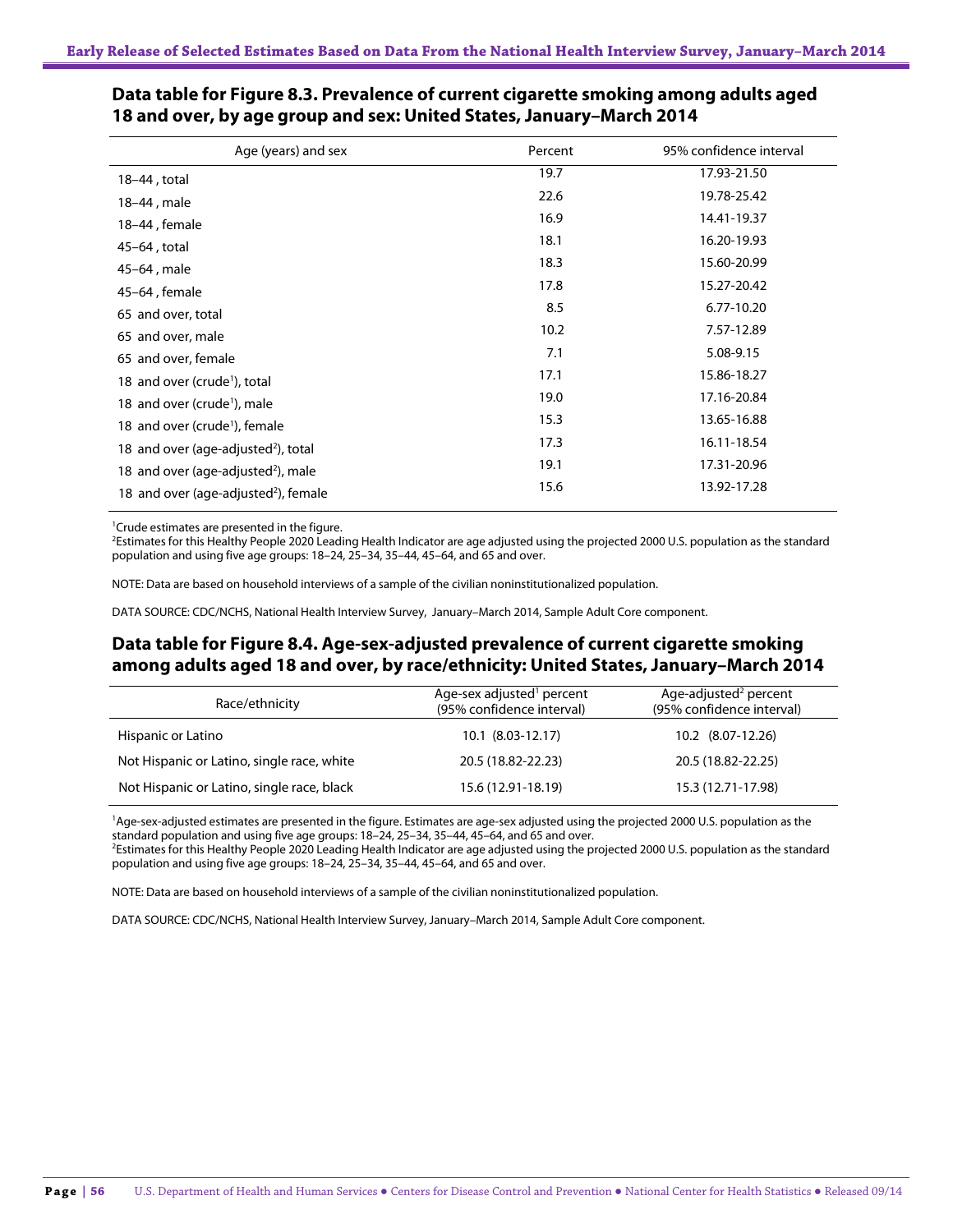# **Alcohol consumption**



### **Figure 9.1. Percentage of adults aged 18 and over who had at least one heavy drinking day in the past year, by sex: United States, 1997–March 2014**

¶ From 1997–2013, the alcohol consumption estimates presented here were for the percentage of adults aged 18 and over who had five or more drinks in 1 day at least once in the past year, regardless of sex. However, in the 2014 National Health Interview Survey (NHIS), the survey questions were changed; male and female respondents were asked about a different quantity of drinks consumed in a day in the past year. As a result, the estimates presented for the year 2014 were for men aged 18 and over who had five or more drinks in 1 day at least once in the past year and women aged 18 and over who had four or more drinks in 1 day at least once in the past year. This change is indicated by a dashed line in the figure. Differences observed in estimates for women based on the 2014 NHIS and earlier NHIS may be partially or fully attributable to these changes in the survey questions on alcohol consumption.

NOTES: Data are based on household interviews of a sample of the civilian noninstitutionalized population. The analyses excluded adults with unknown alcohol consumption (about 2% of respondents each year). See Technical Notes for more details.

- For January–March 2014, the percentage of men who had at least one heavy drinking day in the past year was 32.1% (95% confidence interval = 29.95%–34.25%). The percentage of women who had at least one heavy drinking day in the past year was 20.7% (confidence interval = 18.74%–22.73%)..
- The percentage of men who had at least one heavy drinking day in the past year decreased from 31.6% in 1997 to 27.8% in 2006, then increased to 32.4% in 2009. Since 2009, there has been no decrease or increase.
- The percentage of women who had at least one heavy drinking day in the past year increased from 11.2% in 2004 to 14.5% in 2013. The percentage (20.7%) of women who had at least one heavy drinking day in the past year was highest in January–March 2014, although this difference may be partially or fully attributable to the changes in the survey questions on alcohol consumption.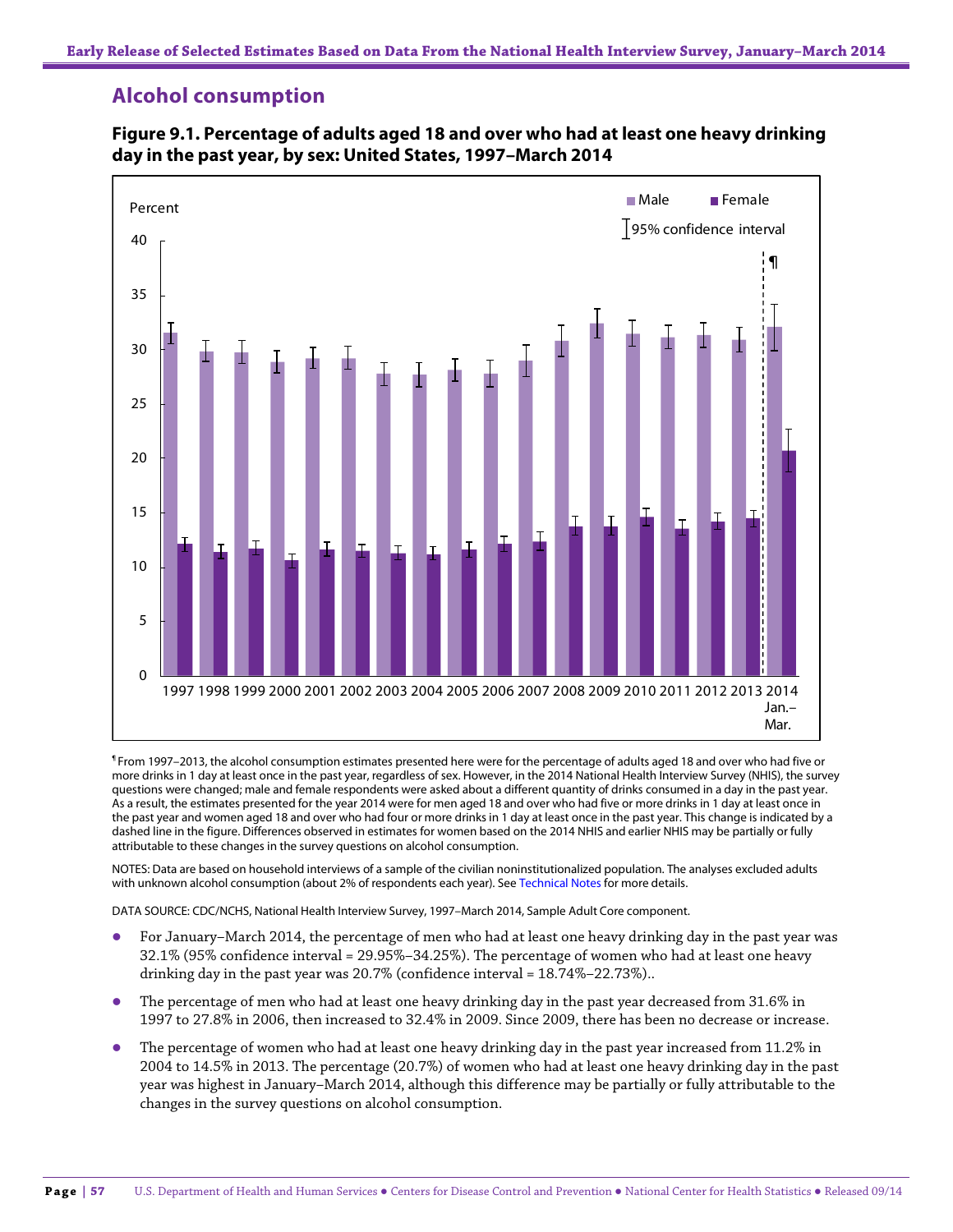

**Figure 9.2. Percentage of adults aged 18 and over who had at least one heavy drinking day in the past year, by age group and sex: United States, January–March 2014**

NOTES: Data are based on household interviews of a sample of the civilian noninstitutionalized population. Heavy drinking days are defined as days in which men consumed five or more drinks and women consumed four or more drinks. The analyses excluded the 1.3% of adults with unknown alcohol consumption. See Technical Notes for more details.

- For January–March 2014, the percentage of adults who had at least one heavy drinking day in the past year was 26.2% (95% confidence interval = 24.59%–27.80%).
- For both sexes combined, the percentage of adults who had at least one heavy drinking day in the past year was highest among adults aged 18–24 (35.6%) and 25–44 (37.7%), then decreased with increasing age after age 45. This pattern was seen in both men and women.
- For adults aged 18 and over and for the age groups 25–44, 45–64, and 65 and over, men were more likely than women to have had at least one heavy drinking day in the past year.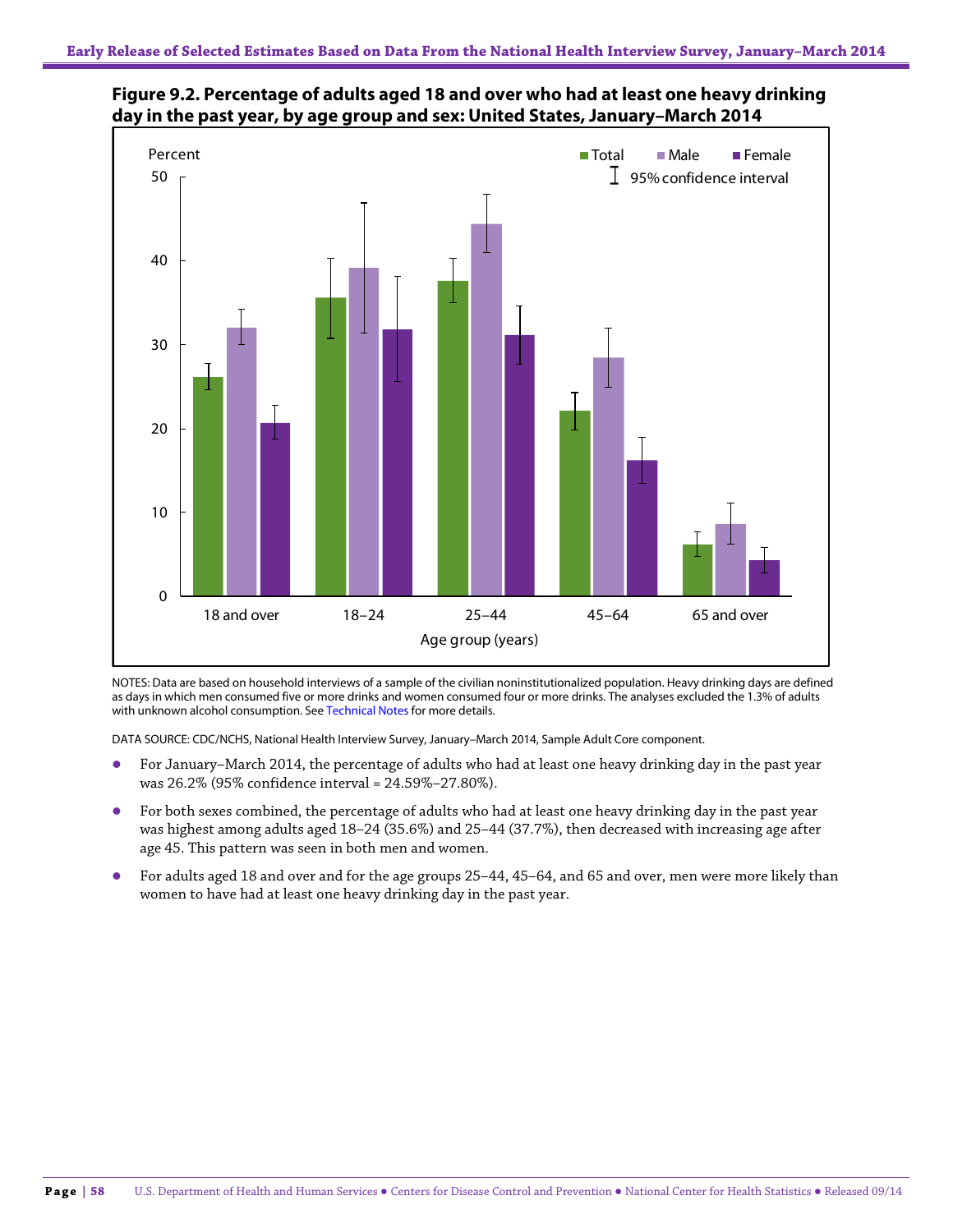



NOTES: Data are based on household interviews of a sample of the civilian noninstitutionalized population. Heavy drinking days are defined as days in which men consumed five or more drinks and women consumed four or more drinks. The analyses excluded the 1.3% of adults with unknown alcohol consumption. Estimates are age-sex adjusted using the projected 2000 U.S. population as the standard population and using four age groups: 18-24, 25-44, 45-64, and 65 and over. • See Technical Notes for more details.

- The age-sex-adjusted percentage of adults who had at least one heavy drinking day in the past year was 24.4% for Hispanic adults, 31.8% for non-Hispanic white adults, and 17.6% for non-Hispanic black adults.
- Non-Hispanic white adults were the most likely to have had at least one heavy drinking day in the past year, followed by Hispanic adults and non-Hispanic black adults.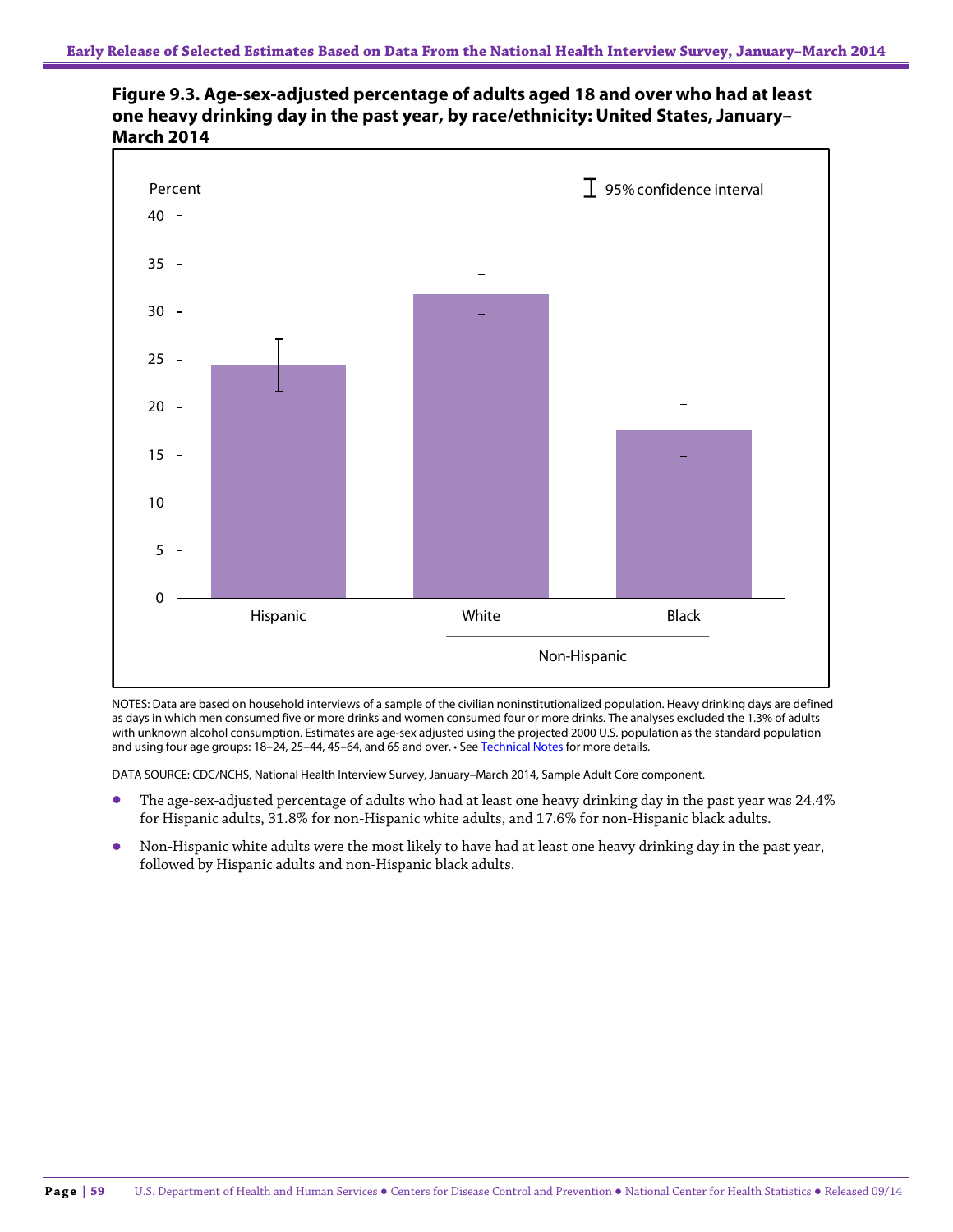# **Data tables for Figures 9.1–9.3:**

#### **Data table for Figure 9.1. Percentage of adults aged 18 and over who had at least one heavy drinking day in the past year, by sex: United States, 1997–March 2014**

| Year and sex                        | Crude <sup>1</sup> percent<br>(95% confidence interval) | Age-adjusted <sup>2</sup> percent<br>(95% confidence interval) |
|-------------------------------------|---------------------------------------------------------|----------------------------------------------------------------|
| 1997, male                          | 31.6 (30.6-32.5)                                        | 30.6 (29.7-31.5)                                               |
| 1997, female                        | $12.1(11.5-12.7)$                                       | 12.2 (11.6-12.7)                                               |
| 1998, male                          | 29.9 (28.9-30.9)                                        | 29.0 (28.1-29.9)                                               |
| 1998, female                        | $11.4(10.8-12.1)$                                       | 11.5 (10.9-12.1)                                               |
| 1999, male                          | 29.8 (28.7-30.9)                                        | 29.0 (28.0-30.0)                                               |
| 1999, female                        | $11.7(11.1-12.4)$                                       | $11.8(11.2-12.5)$                                              |
| 2000, male                          | 28.9 (27.9-29.9)                                        | 28.2 (27.2-29.2)                                               |
| 2000, female                        | 10.6 (10.0-11.2)                                        | 10.8 (10.2-11.4)                                               |
| 2001, male                          | 29.2 (28.3-30.2)                                        | 28.6 (27.7-29.4)                                               |
| 2001, female                        | $11.6(11.0-12.3)$                                       | $11.9(11.3-12.5)$                                              |
| 2002, male                          | 29.2 (28.2-30.3)                                        | 28.7 (27.7-29.7)                                               |
| 2002, female                        | 11.5 (10.9-12.1)                                        | 11.8 (11.2-12.4)                                               |
| 2003, male                          | 27.8 (26.7-28.8)                                        | 27.3 (26.3-28.3)                                               |
| 2003, female                        | 11.3 (10.7-12.0)                                        | 11.6 (10.9-12.3)                                               |
| 2004, male                          | 27.7 (26.6-28.8)                                        | 27.3 (26.2-28.4)                                               |
| 2004, female                        | 11.2 (10.7-11.9)                                        | 11.6 (11.0-12.2)                                               |
| 2005, male                          | 28.1 (27.14-29.15)                                      | 27.9 (26.91-28.81)                                             |
| 2005, female                        | 11.6 (10.95-12.28)                                      | 12.0 (11.38-12.72)                                             |
| 2006, male                          | 27.8 (26.54-29.01)                                      | 27.6 (26.38-28.72)                                             |
| 2006, female                        | 12.1 (11.41-12.86)                                      | 12.6 (11.83-13.29)                                             |
| 2007, male                          | 29.0 (27.58-30.44)                                      | 28.9 (27.56-30.27)                                             |
| 2007, female                        | 12.4 (11.53-13.32)                                      | 13.0 (12.05-13.88)                                             |
| 2008, male                          | 30.8 (29.38-32.24)                                      | 30.8 (29.42-32.19)                                             |
| 2008, female                        | 13.8 (12.91-14.72)                                      | 14.5 (13.56-15.47)                                             |
| 2009, male                          | 32.4 (31.05-33.80)                                      | 32.6 (31.20-33.91)                                             |
| 2009, female                        | 13.8 (13.01-14.66)                                      | 14.5 (13.72-15.36)                                             |
| 2010, male                          | 31.5 (30.36-32.66)                                      | 31.8 (30.64-32.89)                                             |
| 2010, female                        | 14.6 (13.81-15.42)                                      | 15.4 (14.56-16.19)                                             |
| 2011, male                          | 31.2 (30.08-32.28)                                      | 31.6 (30.54-32.67)                                             |
| 2011, female                        | 13.6 (12.91-14.38)                                      | 14.4 (13.69-15.20)                                             |
| 2012, male                          | 31.4 (30.28-32.52)                                      | 31.9 (30.80-33.06)                                             |
| 2012, female                        | 14.2 (13.45-15.01)                                      | 15.2 (14.41-16.00)                                             |
| 2013, male                          | 30.9 (29.82-32.01)                                      | 31.7 (30.60-32.71)                                             |
| 2013, female                        | 14.5 (13.75-15.25)                                      | 15.6 (14.73-16.37)                                             |
| 2014 Jan.-Mar., male <sup>3</sup>   | 32.1 (29.95-34.25)                                      | 32.9 (30.79-35.04)                                             |
| 2014 Jan.-Mar., female <sup>3</sup> | 20.7 (18.74-22.73)                                      | 22.2 (20.23-24.19)                                             |

<sup>1</sup>Crude estimates are presented in the figure.

2 Estimates are age adjusted using the projected 2000 U.S. population as the standard population and using four age groups: 18–24, 25–44, 45–64, and 65 and over.

3 From 1997–2013, the alcohol consumption estimates presented here were for the percentage of adults aged 18 and over who had five or more drinks in 1 day at least once in the past year, regardless of sex. However, in the 2014 National Health Interview Survey (NHIS), the survey questions were changed; male and female respondents were asked about a different quantity of drinks consumed in a day in the past year. As a result, the estimates presented for the year 2014 were for men aged 18 and over who had five or more drinks in 1 day at least once in the past year and women aged 18 and over who had four or more drinks in 1 day at least once in the past year. Differences observed in estimates for women based on the 2014 NHIS and earlier NHIS may be partially or fully attributable to these changes in the survey questions on alcohol consumption.

NOTES: Data are based on household interviews of a sample of the civilian noninstitutionalized population. Beginning with the 2012 data, the National Health Interview Survey transitioned to weights derived from the 2010 census. For 2003–2011 data, weights were derived from the 2000 census. In this Early Release, estimates for 2000–2002 were recalculated using weights derived from the 2000 census. For 1997– 1999 data, weights were derived from the 1990 census. See Technical Notes for more details.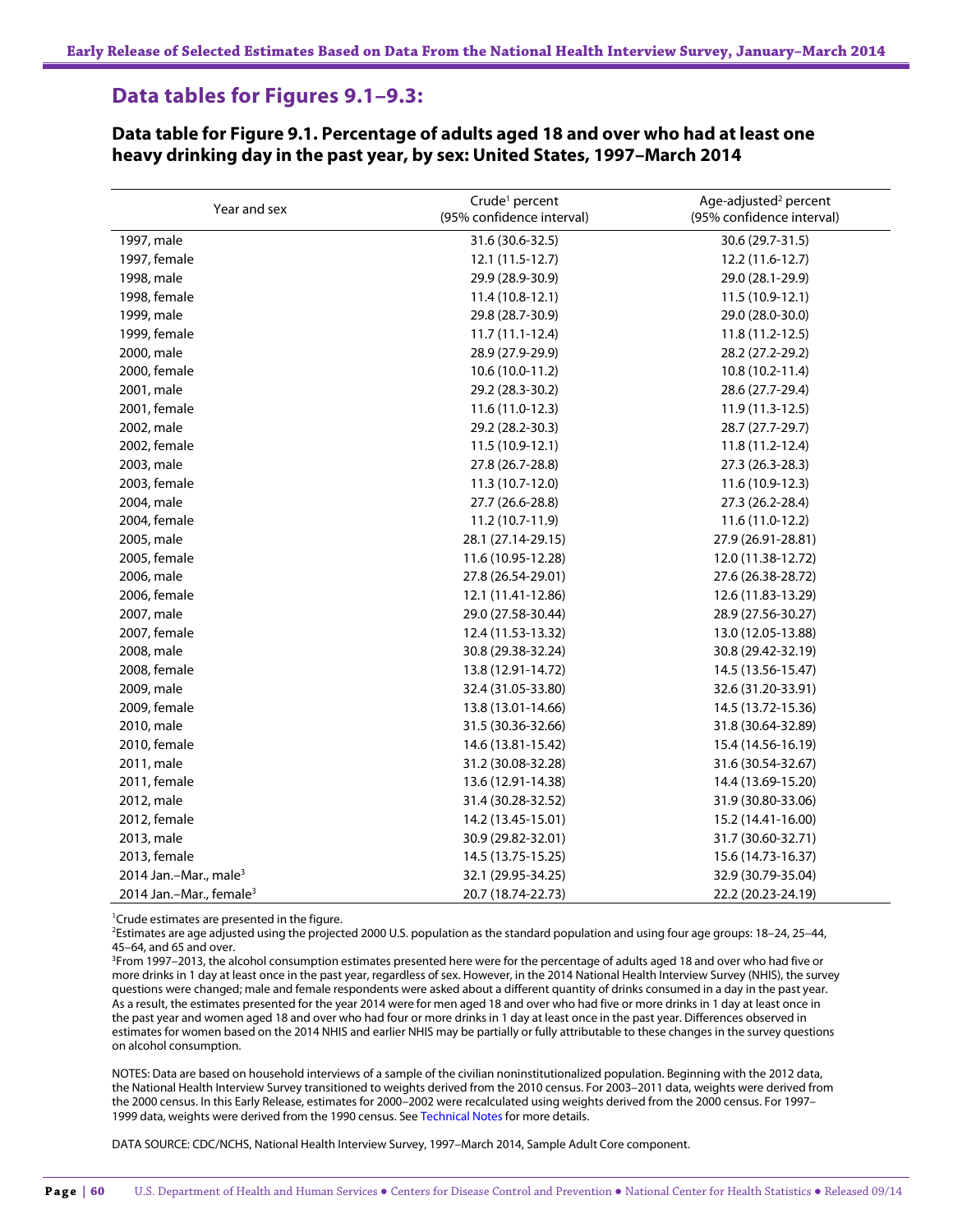| Age (years) and sex                              | Percent | 95% confidence interval |
|--------------------------------------------------|---------|-------------------------|
| $18-24$ , total                                  | 35.6    | 30.82-40.35             |
| 18-24, male                                      | 39.2    | 31.49-46.95             |
| 18-24, female                                    | 31.9    | 25.61-38.11             |
| 25-44, total                                     | 37.7    | 34.99-40.35             |
| 25-44, male                                      | 44.5    | 40.97-47.96             |
| 25-44, female                                    | 31.1    | 27.66-34.62             |
| 45-64, total                                     | 22.1    | 19.90-24.35             |
| 45-64, male                                      | 28.5    | 24.98-31.98             |
| 45-64, female                                    | 16.2    | 13.50-18.99             |
| 65 and over, total                               | 6.3     | 4.86-7.66               |
| 65 and over, male                                | 8.7     | 6.24-11.17              |
| 65 and over, female                              | 4.3     | 2.77-5.86               |
| 18 and over (crude <sup>1</sup> ), total         | 26.2    | 24.59-27.80             |
| 18 and over (crude <sup>1</sup> ), male          | 32.1    | 29.95-34.25             |
| 18 and over (crude <sup>1</sup> ), female        | 20.7    | 18.74-22.73             |
| 18 and over (age-adjusted <sup>2</sup> ), total  | 27.4    | 25.85-28.95             |
| 18 and over (age-adjusted <sup>2</sup> ), male   | 32.9    | 30.79-35.04             |
| 18 and over (age-adjusted <sup>2</sup> ), female | 22.2    | 20.23-24.19             |

**Data table for Figure 9.2. Percentage of adults aged 18 and over who had at least one heavy drinking day in the past year, by age group and sex: United States, January– March 2014**

<sup>1</sup> Crude estimates are presented in the figure.

2 Estimates are age adjusted using the projected 2000 U.S. population as the standard population and using four age groups: 18–24, 25–44, 45–64, and 65 and over.

NOTE: Data are based on household interviews of a sample of the civilian noninstitutionalized population.

DATA SOURCE: CDC/NCHS, National Health Interview Survey, January–March 2014, Sample Adult Core component.

## **Data table for Figure 9.3. Age-sex-adjusted percentage of adults aged 18 and over who had at least one heavy drinking day in the past year, by race/ethnicity: United States, January–March 2014**

| Race/ethnicity                             | Percent <sup>1</sup> | 95% confidence interval |
|--------------------------------------------|----------------------|-------------------------|
| Hispanic or Latino                         | 24.4                 | 21.62-27.10             |
| Not Hispanic or Latino, single race, white | 31.8                 | 29.77-33.92             |
| Not Hispanic or Latino, single race, black | 17.6                 | 14.92-20.28             |

<sup>1</sup>Estimates are age-sex adjusted using the projected 2000 U.S. population as the standard population and using four age groups: 18-24, 25-44, 45–64, and 65 and over.

NOTE: Data are based on household interviews of a sample of the civilian noninstitutionalized population.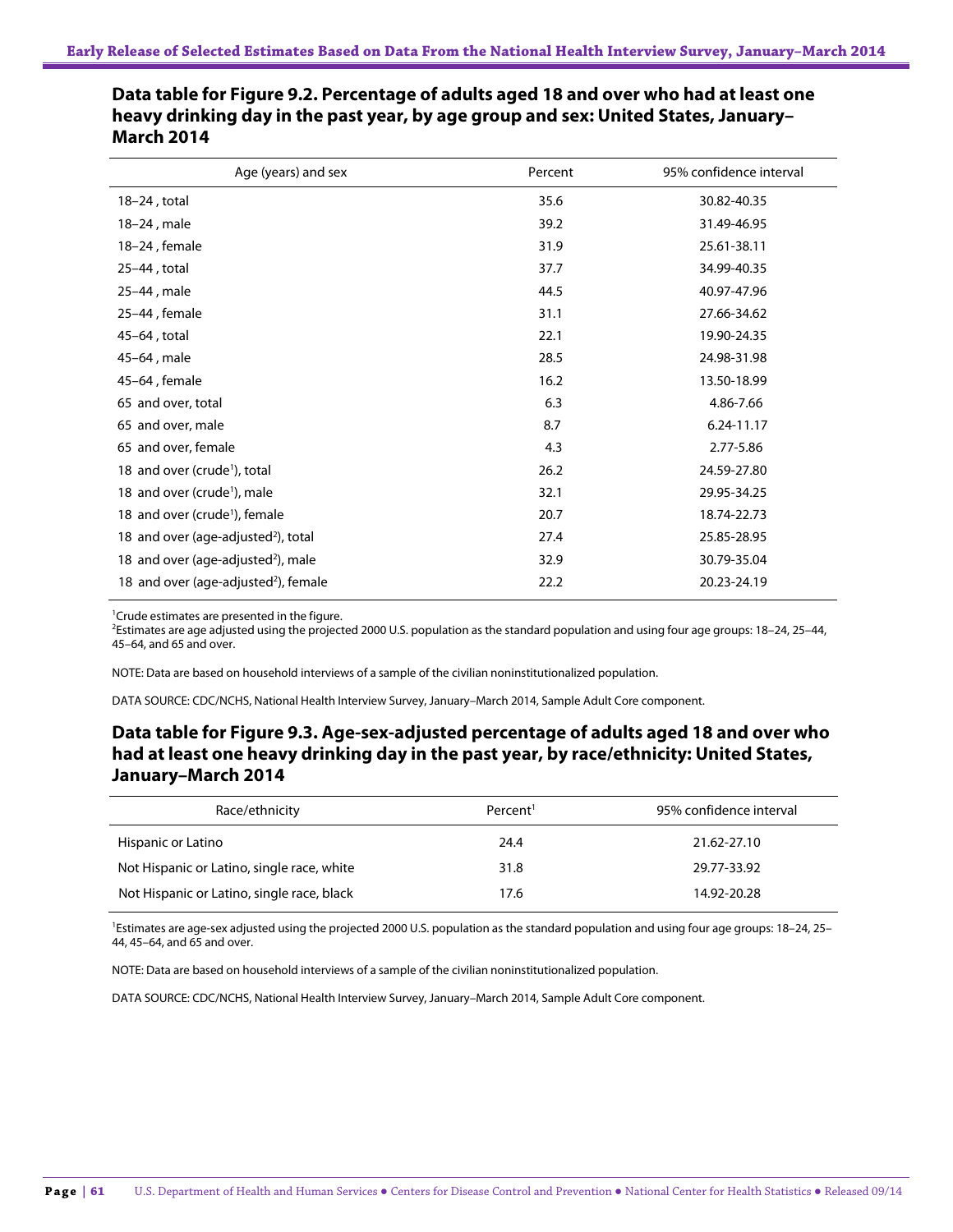## **Human immunodeficiency virus testing**



### **Figure 10.1. Percentage of adults aged 18 and over who had ever been tested for human immunodeficiency virus (HIV): United States, 1997–March 2014**

¶ The AIDS Knowledge and Attitudes section of the National Health Interview Survey (NHIS) was dropped in 2011; only the HIV testing question was retained, and it was moved to the Adult Access to Health Care and Utilization section of the Sample Adult questionnaire. HIV testing estimates based on the 2011–2012 NHIS are not comparable to those from years 2010 and earlier, or 2013 and later. This change is indicated by the dashed line in the figure. Differences observed in estimates based on the 2011–2012 NHIS and 2010 and earlier or 2013 and later NHIS may be partially or fully attributable to these changes in placement of the HIV testing question on the NHIS questionnaire. § In 2013, the HIV testing question was moved from the Adult Access to Care and Utilization section of the Sample Adult questionnaire to the Adult Selected Items section of the Sample Adult questionnaire. HIV testing estimates based on the 2013 and later NHIS are not comparable to those from years 2012 and earlier. This change is indicated by the dotted line in the figure. Differences observed in estimates based on the 2012 and earlier NHIS and the 2013 and later NHIS may be partially or fully attributable to these changes in placement of the HIV testing question on the NHIS questionnaire.

NOTES: Data are based on household interviews of a sample of the civilian noninstitutionalized population. Individuals who received HIV testing solely as a result of blood donation were considered not to have been tested for HIV. The analyses excluded those with unknown HIV test status (about 5% of respondents each year). See Technical Notes for more details.

- For January–March 2014, the percentage of adults who had ever been tested for HIV was 38.7% (95% confidence interval = 36.92%–40.40%), which was higher than, but not significantly different from the 2013 estimate of 37.3%.
- The percentage of adults who had ever had an HIV test increased from 31.8% in 1997 to 39.5% in 2010.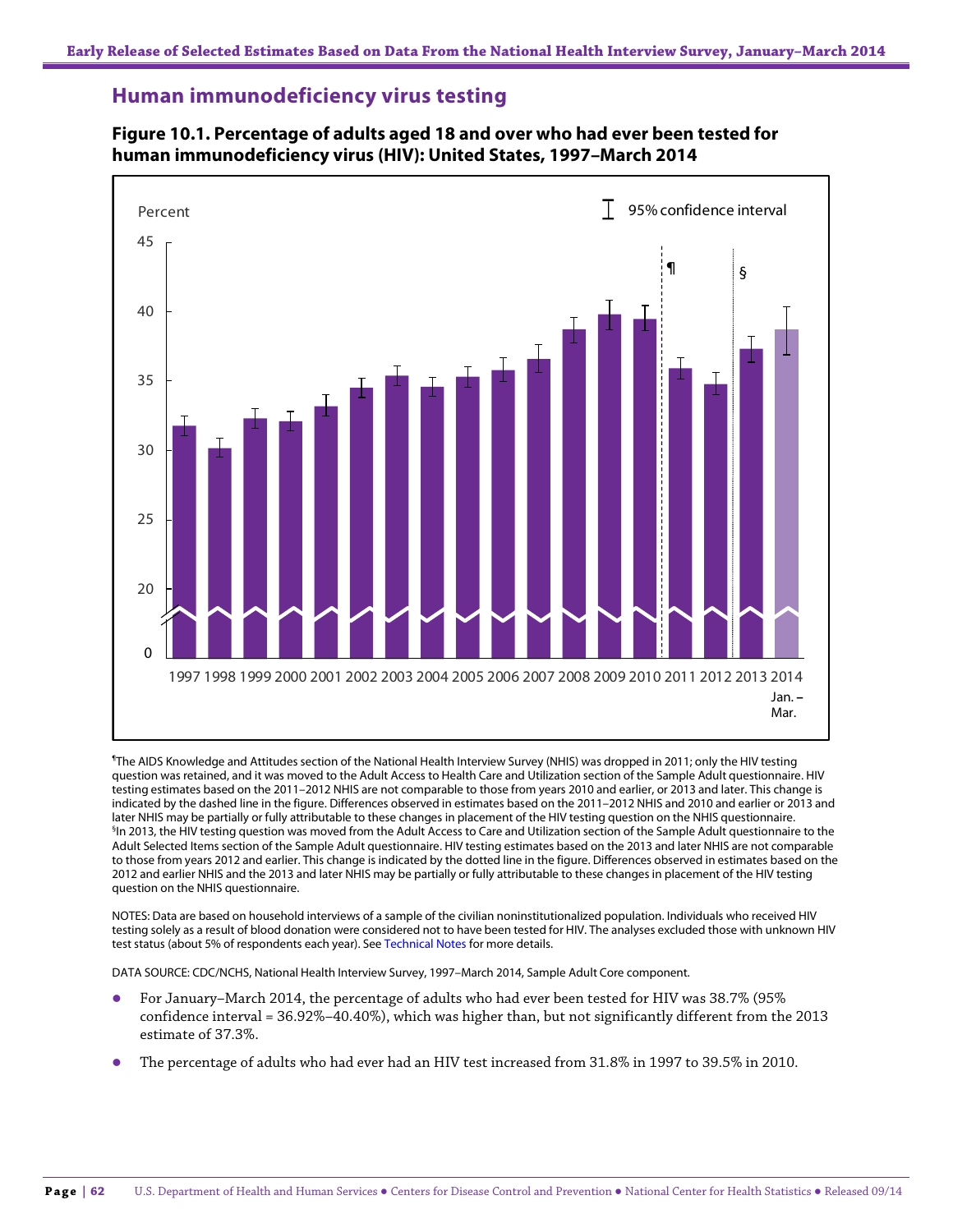



NOTES: Data are based on household interviews of a sample of the civilian noninstitutionalized population. Individuals who received HIV testing solely as a result of blood donation were considered not to have been tested for HIV. The AIDS Knowledge and Attitudes section of the National Health Interview Survey (NHIS) was dropped in 2011; only the HIV testing question was retained, and it was moved to the Adult Access to Health Care and Utilization section of the Sample Adult questionnaire. In 2013, the HIV testing question was moved to the Adult Sexual Identity and Lifestyle section of the Sample Adult questionnaire and is not comparable to the years 2011–2012. Differences observed in estimates based on the 2010 and earlier NHIS and the 2011 and later NHIS may be partially or fully attributable to these changes in placement of the HIV testing question on the NHIS questionnaire. The analyses excluded the 4.0% of adults with unknown HIV test status. See Technical Notes for more details.

- For both sexes combined, the percentage of persons who ever had an HIV test was highest among adults aged 25–34 (54.5%) and 35–44 (53.4%) and lowest among adults aged 65 and over (17.4%).
- For age groups 25–34 and 35–44, women were more likely than men to have ever had an HIV test. For adults aged 65 and over, women were less likely than men to have ever had an HIV test.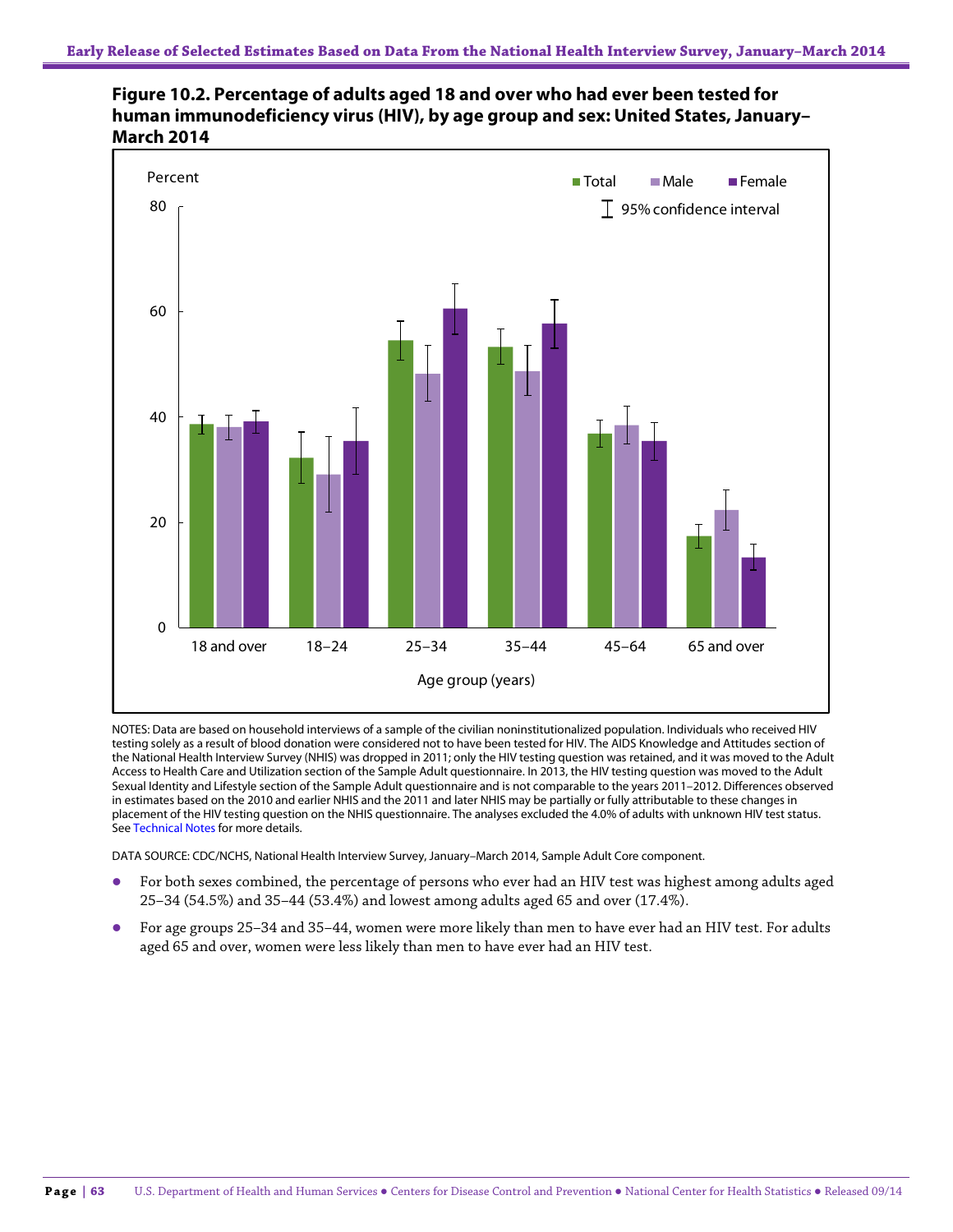



NOTES: Data are based on household interviews of a sample of the civilian noninstitutionalized population. Individuals who received HIV testing solely as a result of blood donation were considered not to have been tested for HIV. The AIDS Knowledge and Attitudes section of the National Health Interview Survey (NHIS) was dropped in 2011; only the HIV testing question was retained, and it was moved to the Adult Access to Health Care and Utilization section of the Sample Adult questionnaire. In 2013, the HIV testing question was moved to the Adult Sexual Identity and Lifestyle section of the Sample Adult questionnaire and is not comparable to the years 2011–2012. Differences observed in estimates based on the 2010 and earlier NHIS and the 2011 and later NHIS may be partially or fully attributable to these changes in placement of the HIV testing question on the NHIS questionnaire. The analyses excluded the 4.0% of adults with unknown HIV test status. Estimates are age adjusted using the projected 2000 U.S. population as the standard population and using five age groups: 18–24, 25–34, 35–44, 45–64, and 65 and over. See Technical Notes for more details.

- The age-sex-adjusted percentages of persons who ever had an HIV test were 43.7% for Hispanic persons, 36.3% for non-Hispanic white persons, and 60.1% for non-Hispanic black persons.
- Of the three race/ethnicity groups, non-Hispanic black persons were the most likely to have ever had an HIV test, followed by Hispanic persons and non-Hispanic white persons.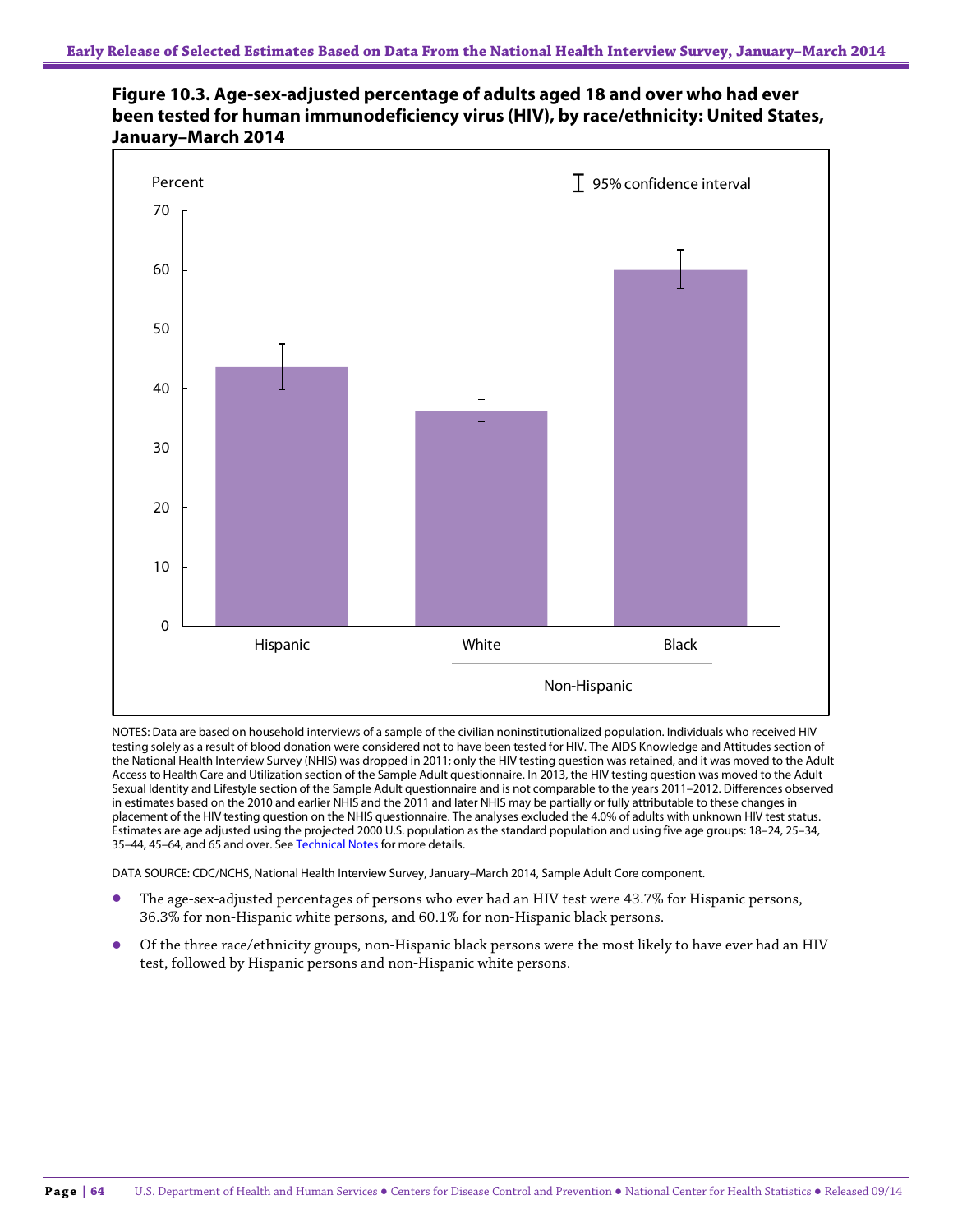# **Data tables for Figures 10.1–10.3:**

| Year              | Crude <sup>1</sup> percent (95% confidence<br>interval) | Age-adjusted <sup>2</sup> percent (95% confidence<br>interval) |
|-------------------|---------------------------------------------------------|----------------------------------------------------------------|
| 1997              | 31.8 (31.1-32.5)                                        | 31.0 (30.4-31.6)                                               |
| 1998              | 30.2 (29.5-30.9)                                        | 29.6 (28.9-30.2)                                               |
| 1999              | 32.3 (31.6-33.0)                                        | 31.8 (31.1-32.5)                                               |
| 2000              | 32.1 (31.4-32.8)                                        | 31.8 (31.2-32.5)                                               |
| 2001              | 33.2 (32.5-34.0)                                        | 33.1 (32.4-33.7)                                               |
| 2002              | 34.5 (33.8-35.2)                                        | 34.5 (33.8-35.1)                                               |
| 2003              | 35.4 (34.7-36.1)                                        | 35.3 (34.7-36.0)                                               |
| 2004              | 34.6 (33.9-35.3)                                        | 34.8 (34.1-35.5)                                               |
| 2005              | 35.3 (34.58-36.01)                                      | 35.4 (34.73-36.10)                                             |
| 2006              | 35.8 (34.94-36.70)                                      | 36.1 (35.25-36.92)                                             |
| 2007              | 36.6 (35.59-37.62)                                      | 37.0 (35.28-38.79)                                             |
| 2008              | 38.7 (37.73-39.59)                                      | 39.2 (38.40-40.09)                                             |
| 2009              | 39.8 (38.70-40.84)                                      | 40.4 (39.36-41.40)                                             |
| 2010              | 39.5 (38.65-40.41)                                      | 40.3 (39.52-41.15)                                             |
| 2011 <sup>3</sup> | 35.9 (35.14-36.72)                                      | 36.7 (35.97-37.51)                                             |
| 2012              | 34.8 (34.04-35.64)                                      | 35.8 (34.98-36.62)                                             |
| 2013 <sup>3</sup> | 37.3 (36.33-38.20)                                      | 38.3 (37.42-39.25)                                             |
| Jan.-Mar. 2014    | 38.7 (36.92-40.40)                                      | 39.9 (38.25-41.48)                                             |

**Data table for Figure 10.1. Percentage of adults aged 18 and over who had ever been tested for human immunodeficiency virus (HIV): United States, 1997–March 2014**

<sup>1</sup>Crude estimates are presented in the figure.

2 Estimates are age adjusted using the projected 2000 U.S. population as the standard population and using five age groups: 18–24, 25–34, 35–44, 45–64, and 65 and over.

3 The AIDS Knowledge and Attitudes section of the National Health Interview Survey (NHIS) was dropped in 2011; only the HIV testing question was retained, and it was moved to the Adult Access to Health Care and Utilization section of the Sample Adult questionnaire. In 2013, the HIV testing question was moved to the Adult Selected Items section of the Sample Adult questionnaire. HIV testing estimates from these three periods (2010 and earlier, 2011–2012, and 2013 and later) are not comparable; differences observed in estimates may be partially or fully attributable to these changes in placement of the HIV testing question on the NHIS questionnaire.

NOTES: Data are based on household interviews of a sample of the civilian noninstitutionalized population. Beginning with the 2012 data, the National Health Interview Survey transitioned to weights derived from the 2010 census. For 2003–2011 data, weights were derived from the 2000 census. In this Early Release, estimates for 2000–2002 were recalculated using weights derived from the 2000 census. For 1997– 1999 data, weights were derived from the 1990 census. See Technical Notes for more details.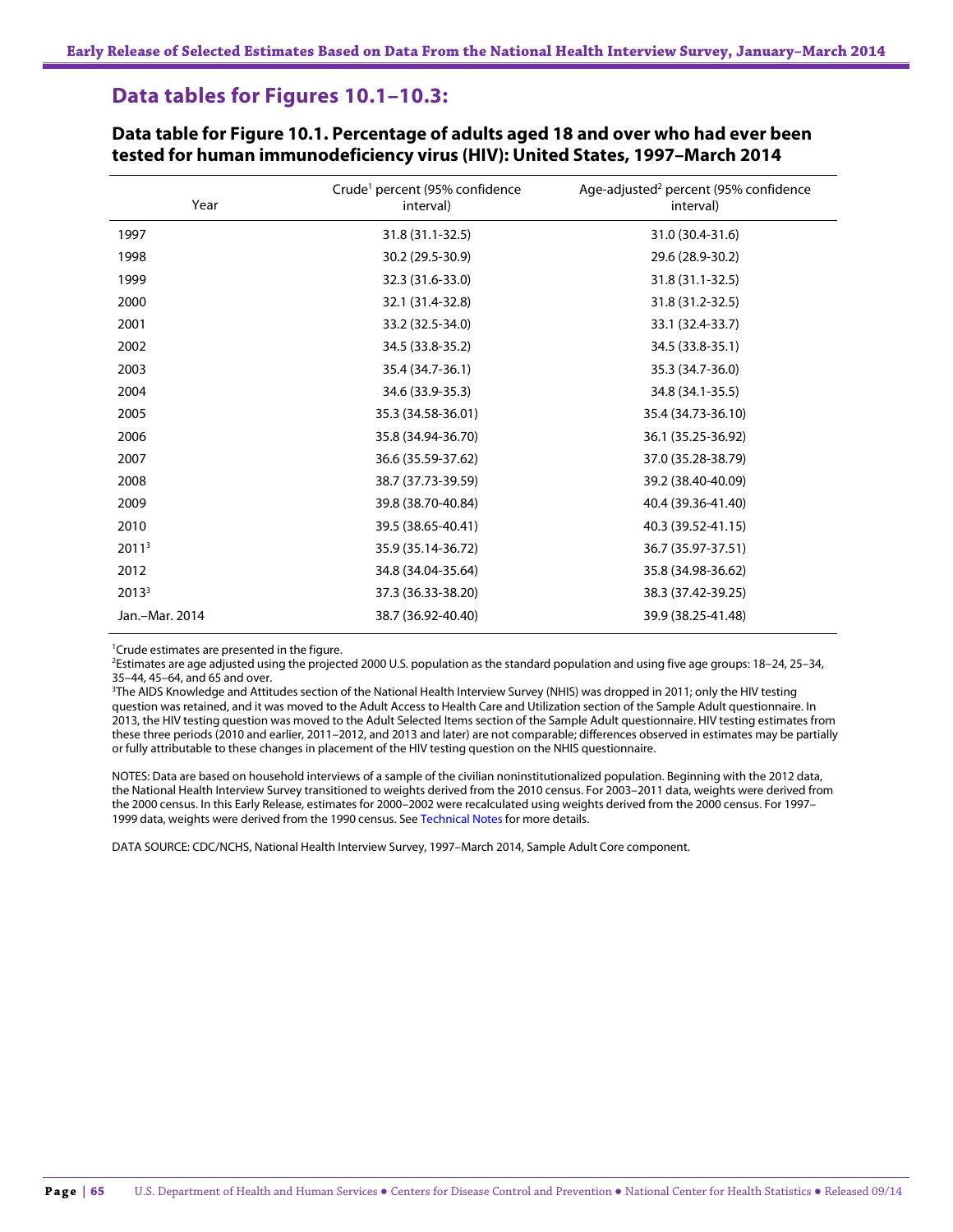| Age (years) and sex                              | Percent | 95% confidence interval |
|--------------------------------------------------|---------|-------------------------|
| $18-24$ , total                                  | 32.3    | 27.42-37.23             |
| 18-24, male                                      | 29.2    | 21.96-36.41             |
| 18-24, female                                    | 35.5    | 29.22-41.79             |
| 25-34, total                                     | 54.5    | 50.77-58.31             |
| 25-34, male                                      | 48.3    | 43.03-53.57             |
| 25-34, female                                    | 60.6    | 55.84-65.34             |
| 35-44, total                                     | 53.4    | 50.03-56.87             |
| 35-44, male                                      | 48.8    | 44.04-53.65             |
| 35-44, female                                    | 57.8    | 53.12-62.40             |
| 45-64, total                                     | 37.0    | 34.39-39.54             |
| 45-64, male                                      | 38.6    | 35.00-42.13             |
| 45-64, female                                    | 35.5    | 31.94-38.99             |
| 65 and over, total                               | 17.4    | 15.19-19.69             |
| 65 and over, male                                | 22.4    | 18.65-26.21             |
| 65 and over, female                              | 13.5    | 10.96-16.03             |
| 18-64, total                                     | 43.4    | 41.52-45.32             |
| 18-64, male                                      | 41.3    | 38.55-44.02             |
| 18-64, female                                    | 45.5    | 43.05-47.88             |
| 18 and over (crude <sup>1</sup> ), total         | 38.7    | 36.92-40.40             |
| 18 and over (crude <sup>1</sup> ), male          | 38.1    | 35.75-40.45             |
| 18 and over (crude <sup>1</sup> ), female        | 39.2    | 37.00-41.36             |
| 18 and over (age-adjusted <sup>2</sup> ), total  | 39.9    | 38.25-41.48             |
| 18 and over (age-adjusted <sup>2</sup> ), male   | 38.6    | 36.31-40.97             |
| 18 and over (age-adjusted <sup>2</sup> ), female | 41.2    | 39.21-43.20             |
|                                                  |         |                         |

## **Data table for Figure 10.2. Percentage of adults aged 18 and over who had ever been tested for human immunodeficiency virus (HIV), by age group and sex: United States, January–March 2014**

<sup>1</sup> Crude estimates are presented in the figure.

2 Estimates are age adjusted using the projected 2000 U.S. population as the standard population and using five age groups: 18–24, 25–34, 35–44, 45–64, and 65 and over.

NOTES: Data are based on household interviews of a sample of the civilian noninstitutionalized population.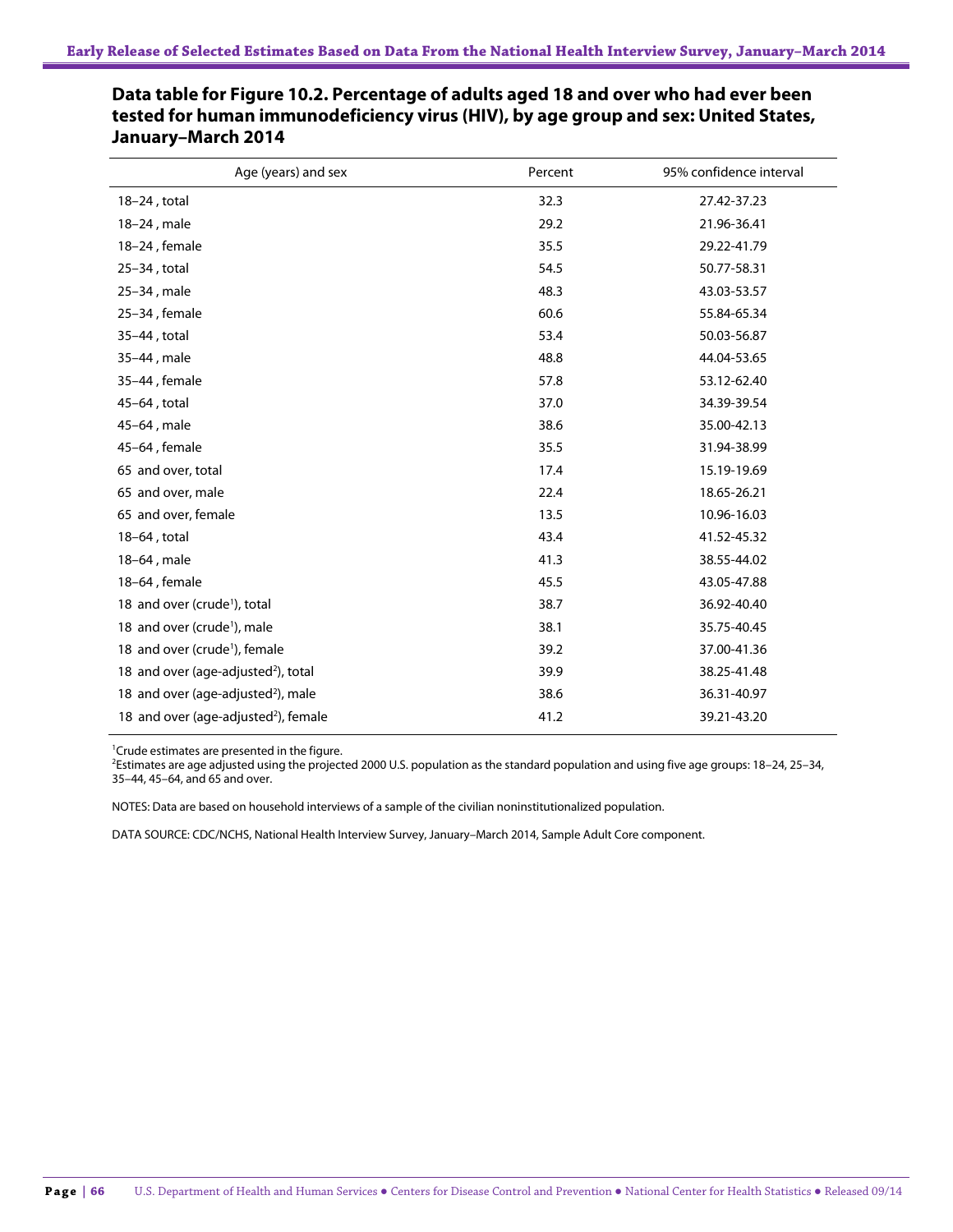## **Data table for Figure 10.3. Age-sex-adjusted percentage of adults aged 18 and over who had ever been tested for human immunodeficiency virus (HIV), by race/ethnicity: United States, January–March 2014**

| Race/ethnicity                             | Percent <sup>1</sup> | 95% confidence interval |
|--------------------------------------------|----------------------|-------------------------|
| Hispanic or Latino                         | 43.7                 | 39.87-47.57             |
| Not Hispanic or Latino, single race, white | 36.3                 | 34.45-38.19             |
| Not Hispanic or Latino, single race, black | 60.1                 | 56.77-63.34             |

<sup>1</sup>Estimates are age-sex adjusted using the projected 2000 U.S. population as the standard population and using five age groups: 18-24, 25-34, 35–44, 45–64, and 65 and over.

NOTES: Data are based on household interviews of a sample of the civilian noninstitutionalized population.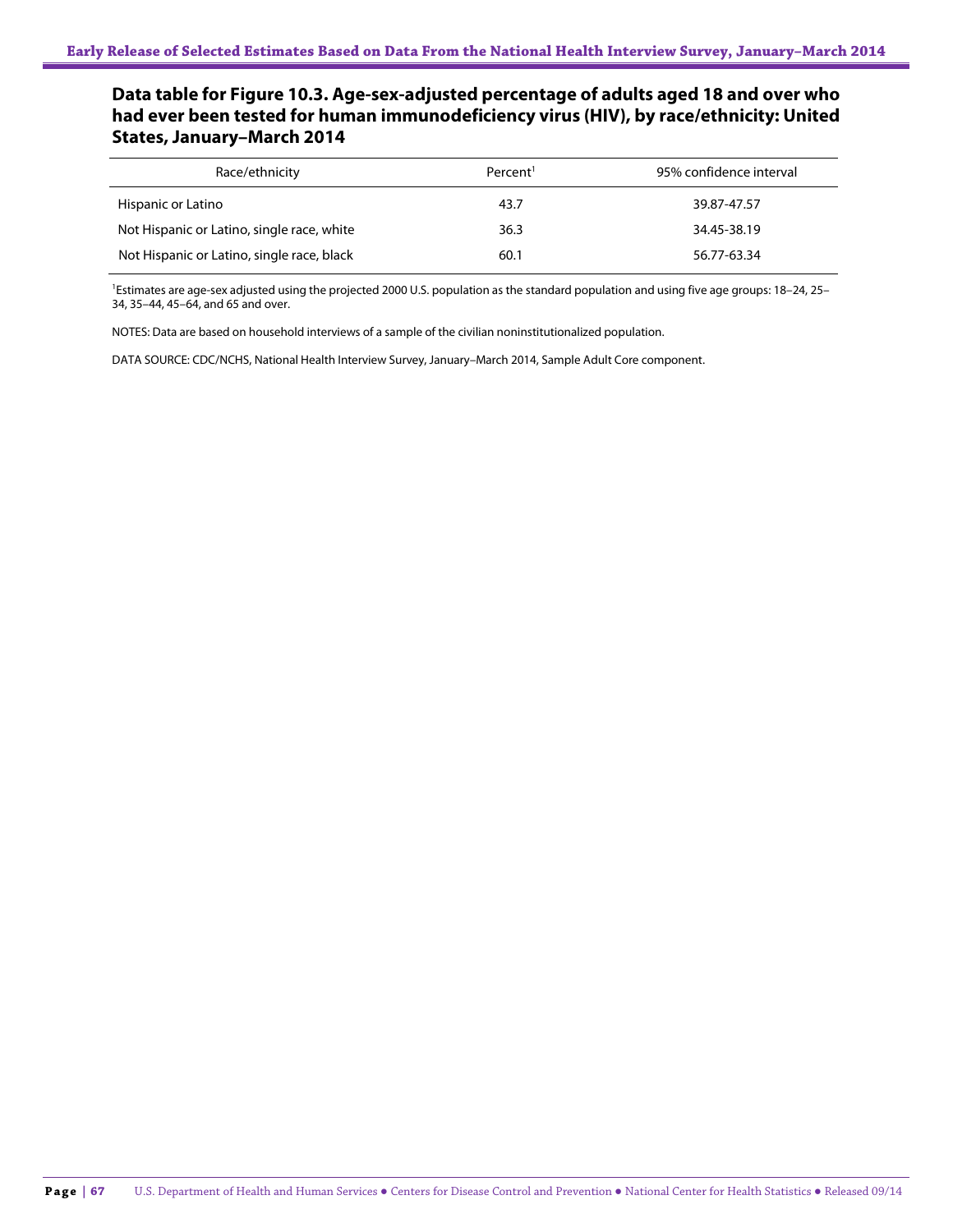# **General health status**



**Figure 11.1. Percentage of persons of all ages who had excellent or very good health: United States, 1997–March 2014**

NOTES: Data are based on household interviews of a sample of the civilian noninstitutionalized population. Health status data were obtained by asking respondents to assess their own health and that of family members living in the same household as excellent, very good, good, fair, or poor. The analyses excluded persons with unknown health status (about 0.2% of respondents each year). See Technical Notes for more details.

- For January–March 2014, the percentage of persons who had excellent or very good health was 66.2% (95% confidence interval = 65.00%–67.42%), which was not significantly different from the 2013 estimate of 66.3%.
- The percentage of persons who had excellent or very good health decreased from 68.5% in 1997 to 65.9% in 2006.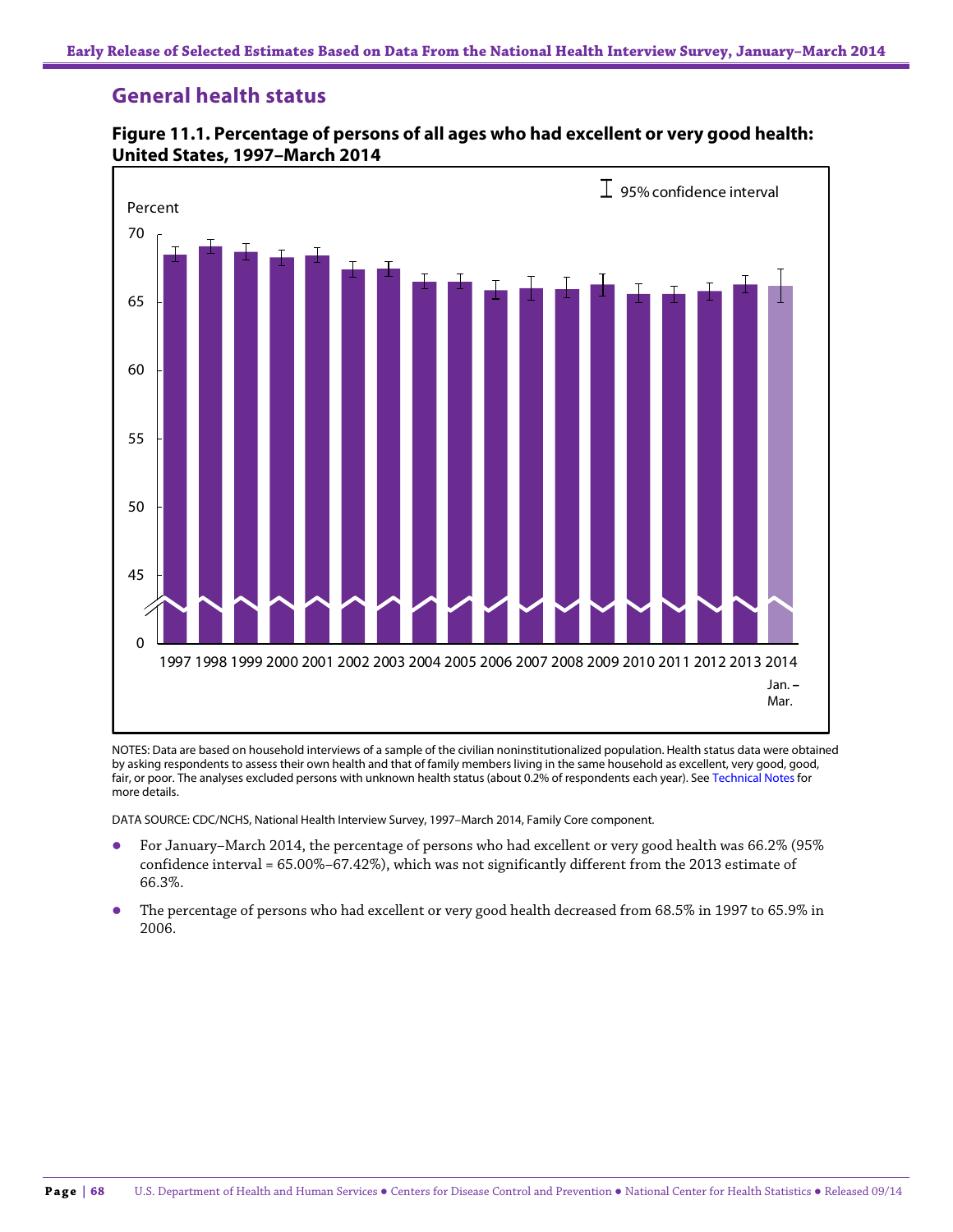



NOTES: Data are based on household interviews of a sample of the civilian noninstitutionalized population. Health status data were obtained by asking respondents to assess their own health and that of family members living in the same household as excellent, very good, good, fair, or poor. The analyses excluded the 0.1% of persons with unknown health status. See Technical Notes for more details.

- For both sexes combined, most persons' health was either excellent (35.9%) or very good (30.3%). Smaller percentages of persons had good (24.0%), fair (7.6%), or poor (2.1%) health.
- No significant differences existed between men and women for respondent-assessed health status.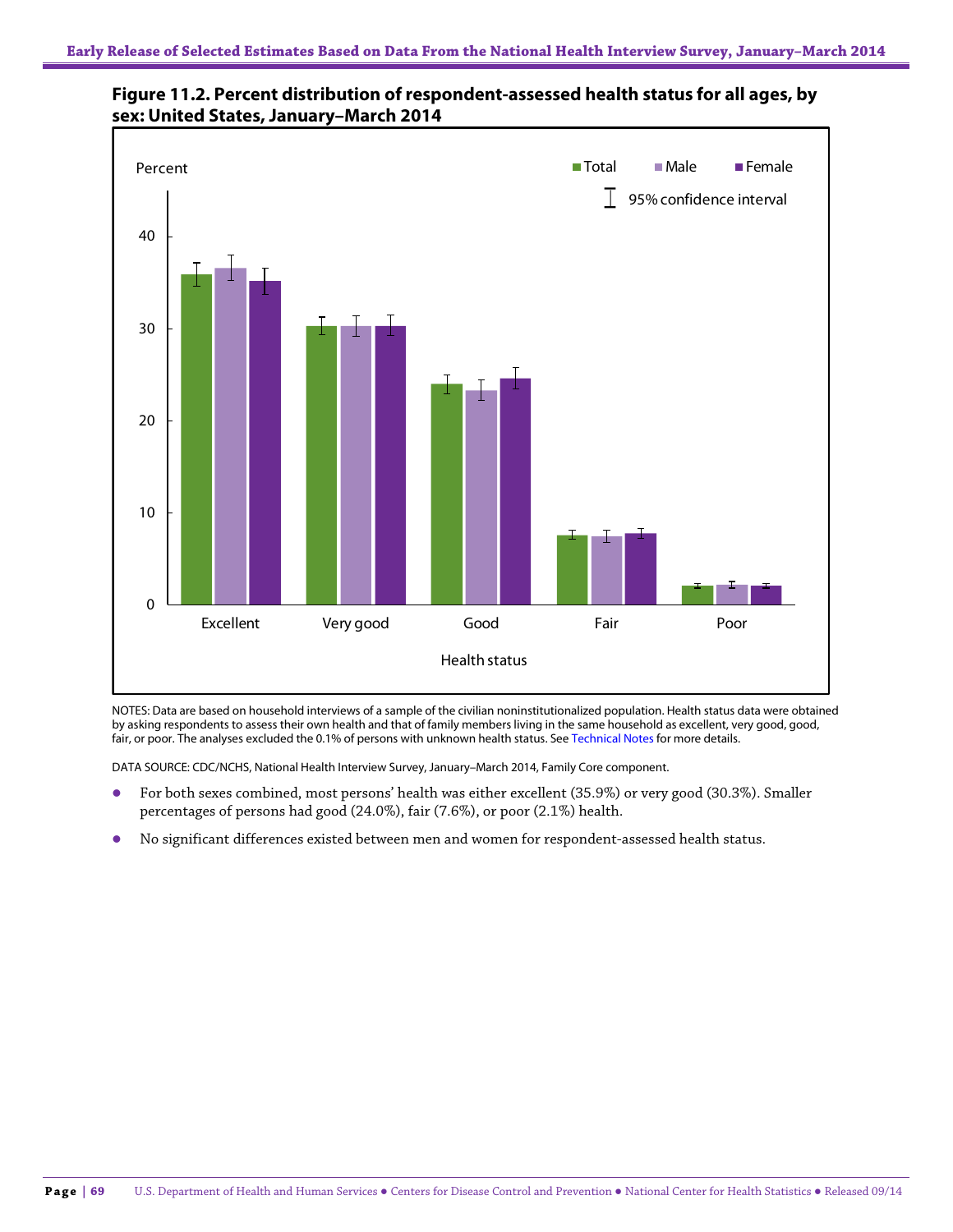



NOTES: Data are based on household interviews of a sample of the civilian noninstitutionalized population. Health status data were obtained by asking respondents to assess their own health and that of family members living in the same household as excellent, very good, good, fair, or poor. The analyses excluded the 0.1% of persons with unknown health status. See Technical Notes for more details.

- For both sexes combined, the percentage of persons with excellent or very good health decreased with age: 83.8% for those under age 18, 64.4% for those aged 18–64, and 45.3% for those aged 65 and over. This pattern was seen in both men and women.
- No significant differences existed between men and women for having excellent or very good health.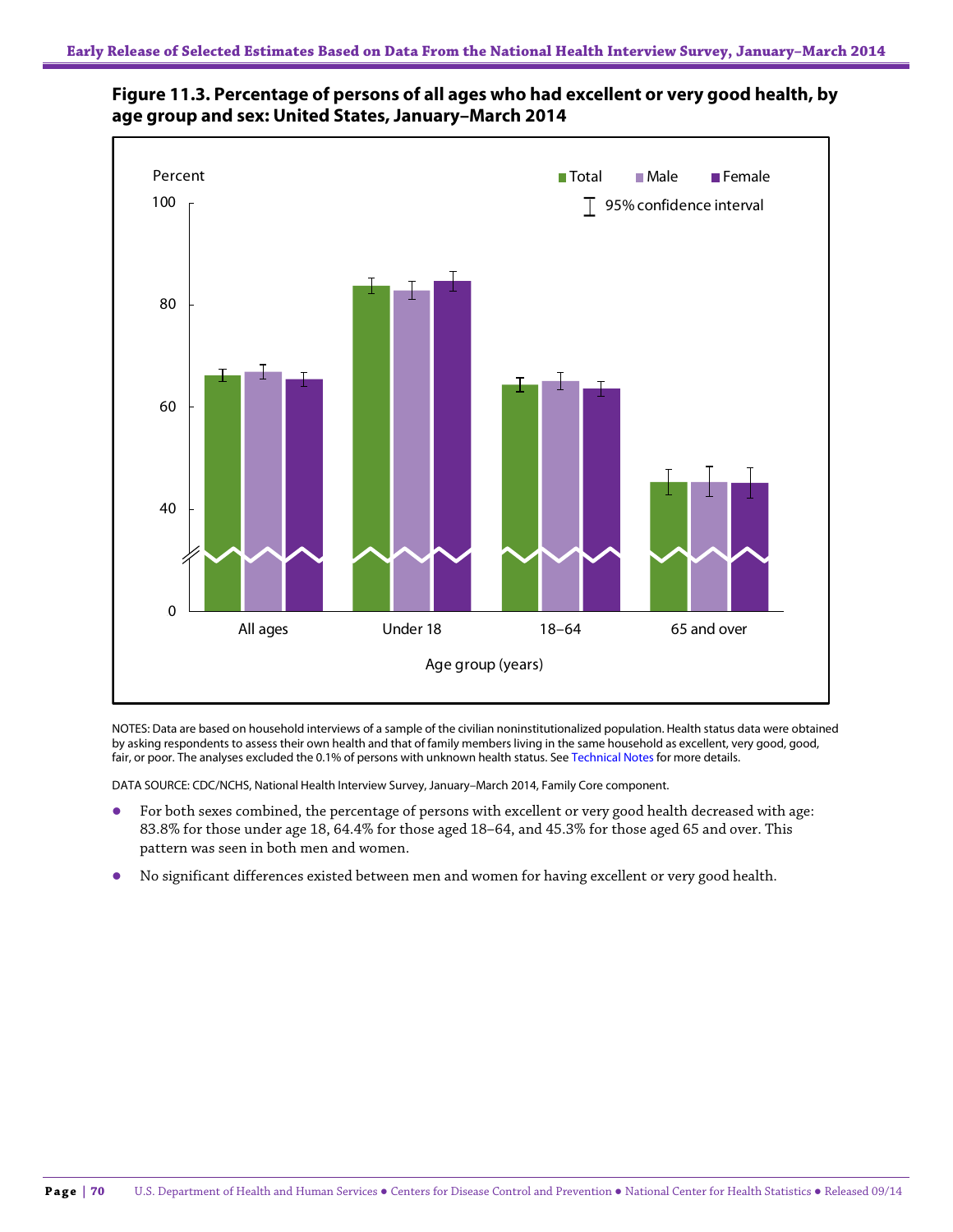



NOTES: Data are based on household interviews of a sample of the civilian noninstitutionalized population. Health status data were obtained by asking respondents to assess their own health and that of family members living in the same household as excellent, very good, good, fair, or poor. The analyses excluded the 0.1% of persons with unknown health status. Estimates are age-sex adjusted using the projected 2000 U.S. population as the standard population and using three age groups: under 18, 18–64, and 65 and over. See Technical Notes for more details.

DATA SOURCE: CDC/NCHS, National Health Interview Survey, January–March 2014, Family Core component.

- After adjustment for age and sex, the percentage of persons who had excellent or very good health was 60.5% for Hispanic persons, 70.4% for non-Hispanic white persons, and 57.6% for non-Hispanic black persons.
- Of the three race/ethnicity groups, non-Hispanic white persons were more likely to have excellent or very good health than were to Hispanic persons and non-Hispanic black persons.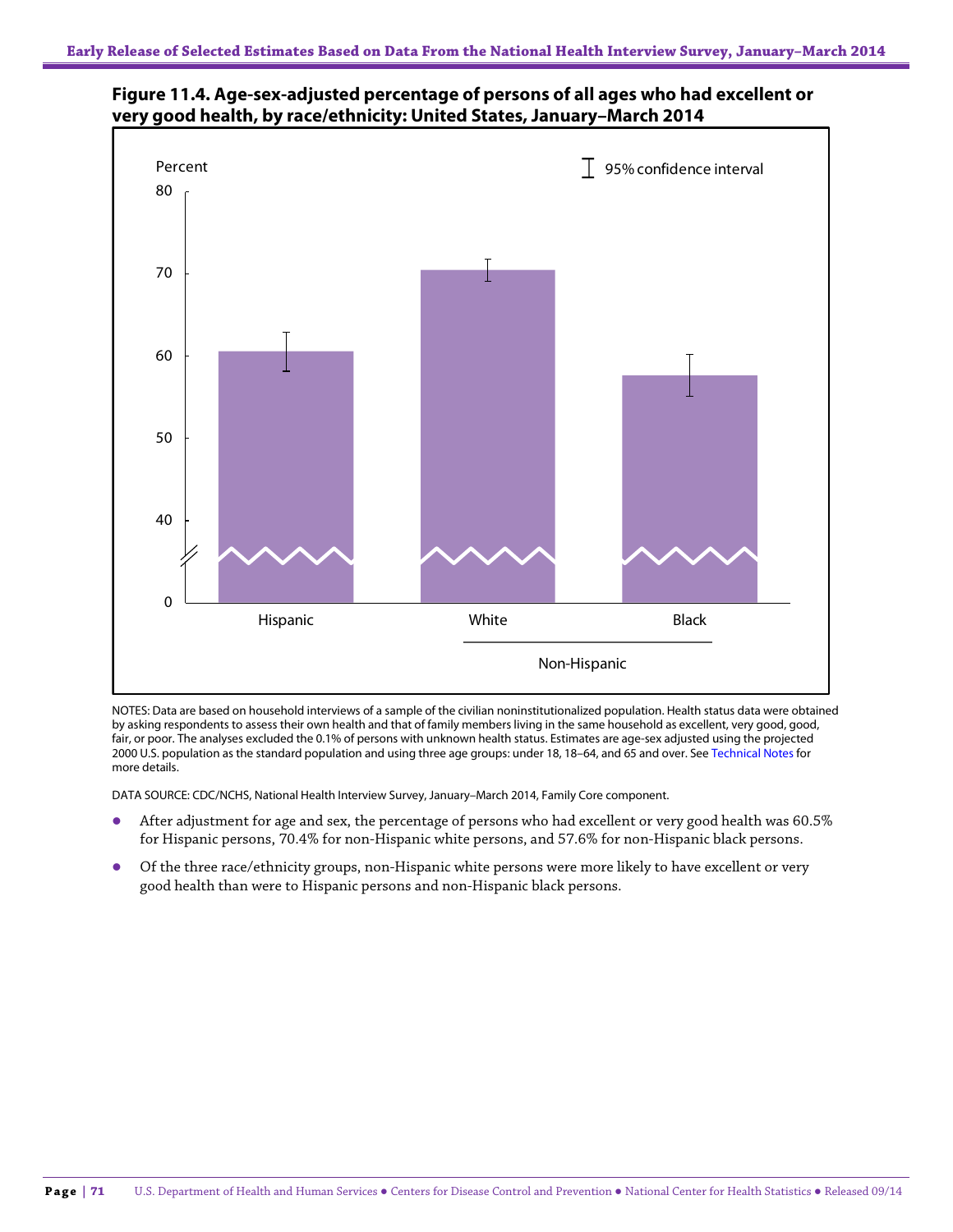# **Data tables for Figures 11.1–11.4:**

| Year           | Percent | 95% confidence interval |
|----------------|---------|-------------------------|
| 1997           | 68.5    | 68.0-69.1               |
| 1998           | 69.1    | 68.6-69.6               |
| 1999           | 68.7    | 68.1-69.3               |
| 2000           | 68.3    | 67.7-68.8               |
| 2001           | 68.4    | 67.9-69.0               |
| 2002           | 67.4    | 66.8-68.0               |
| 2003           | 67.5    | 66.9-68.0               |
| 2004           | 66.5    | 66.0-67.1               |
| 2005           | 66.5    | 65.98-67.11             |
| 2006           | 65.9    | 65.25-66.61             |
| 2007           | 66.0    | 65.18-66.88             |
| 2008           | 66.0    | 65.30-66.79             |
| 2009           | 66.3    | 65.46-67.10             |
| 2010           | 65.7    | 64.95-66.35             |
| 2011           | 65.6    | 64.98-66.24             |
| 2012           | 65.8    | 65.19-66.41             |
| 2013           | 66.3    | 65.70-66.93             |
| Jan.-Mar. 2014 | 66.2    | 65.00-67.42             |

### **Data table for Figure 11.1. Percentage of persons of all ages who had excellent or very good health: United States, 1997–March 2014**

NOTES: Data are based on household interviews of a sample of the civilian noninstitutionalized population. Beginning with the 2012 data, the National Health Interview Survey transitioned to weights derived from the 2010 census. For 2003–2011 data, weights were derived from the 2000 census. In this Early Release, estimates for 2000–2002 were recalculated using weights derived from the 2000 census. For 1997– 1999 data, weights were derived from the 1990 census. See Technical Notes for more details.

DATA SOURCE: CDC/NCHS, National Health Interview Survey, 1997–March 2014, Family Core component.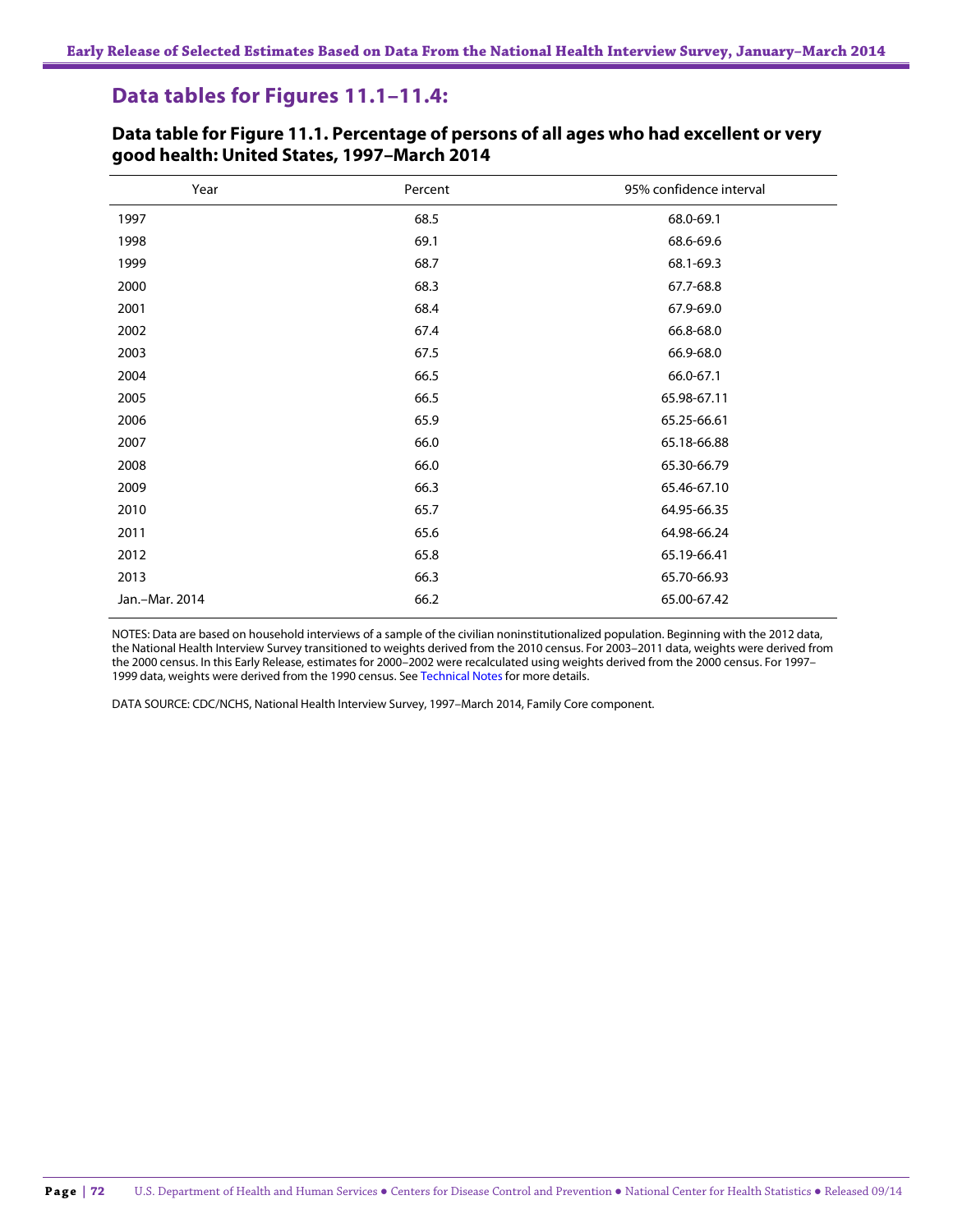| Percent | 95% confidence interval |
|---------|-------------------------|
| 35.9    | 34.64-37.13             |
| 36.7    | 35.29-38.02             |
| 35.1    | 33.69-36.60             |
| 30.3    | 29.37-31.28             |
| 30.3    | 29.19-31.43             |
| 30.3    | 29.23-31.45             |
| 24.0    | 22.98-25.03             |
| 23.4    | 22.24-24.46             |
| 24.6    | 23.43-25.82             |
| 7.6     | 7.16-8.12               |
| 7.5     | $6.87 - 8.13$           |
| 7.8     | 7.22-8.33               |
| 2.1     | 1.89-2.40               |
| 2.2     | 1.82-2.53               |
| 2.1     | 1.84-2.39               |
|         |                         |

#### **Data table for Figure 11.2. Percent distribution of respondent-assessed health status, by sex for all ages: United States, January–March 2014**

NOTE: Data are based on household interviews of a sample of the civilian noninstitutionalized population.

DATA SOURCE: CDC/NCHS, National Health Interview Survey, January–March 2014, Family Core component.

### **Data table for Figure 11.3. Percentage of persons of all ages who had excellent or very good health, by age group and sex: United States, January–March 2014**

| Age (years) and sex                           | Percent | 95% confidence interval |
|-----------------------------------------------|---------|-------------------------|
| Under 18, total                               | 83.8    | 82.21-85.31             |
| Under 18, male                                | 82.9    | 81.19-84.62             |
| Under 18, female                              | 84.6    | 82.76-86.52             |
| 18-64, total                                  | 64.4    | 62.95-65.75             |
| 18–64, male                                   | 65.2    | 63.44-66.86             |
| 18-64, female                                 | 63.6    | 62.07-65.09             |
| 65 and over, total                            | 45.3    | 42.81-47.76             |
| 65 and over, male                             | 45.4    | 42.46-48.42             |
| 65 and over, female                           | 45.2    | 42.17-48.16             |
| All ages (crude <sup>1</sup> ), total         | 66.2    | 65.00-67.42             |
| All ages (crude <sup>1</sup> ), male          | 67.0    | 65.64-68.30             |
| All ages (crude <sup>1</sup> ), female        | 65.5    | 64.10-66.87             |
| All ages (age-adjusted <sup>2</sup> ), total  | 66.9    | 65.74-68.15             |
| All ages (age-adjusted <sup>2</sup> ), male   | 67.2    | 65.89-68.58             |
| All ages (age-adjusted <sup>2</sup> ), female | 66.7    | 65.34-68.03             |

<sup>1</sup> Crude estimates are presented in the figure.

2 Estimates are age adjusted using the projected 2000 U.S. population as the standard population and using three age groups: under 18, 18– 64, and 65 and over.

NOTE: Data are based on household interviews of a sample of the civilian noninstitutionalized population.

DATA SOURCE: CDC/NCHS, National Health Interview Survey, January–March 2014, Family Core component.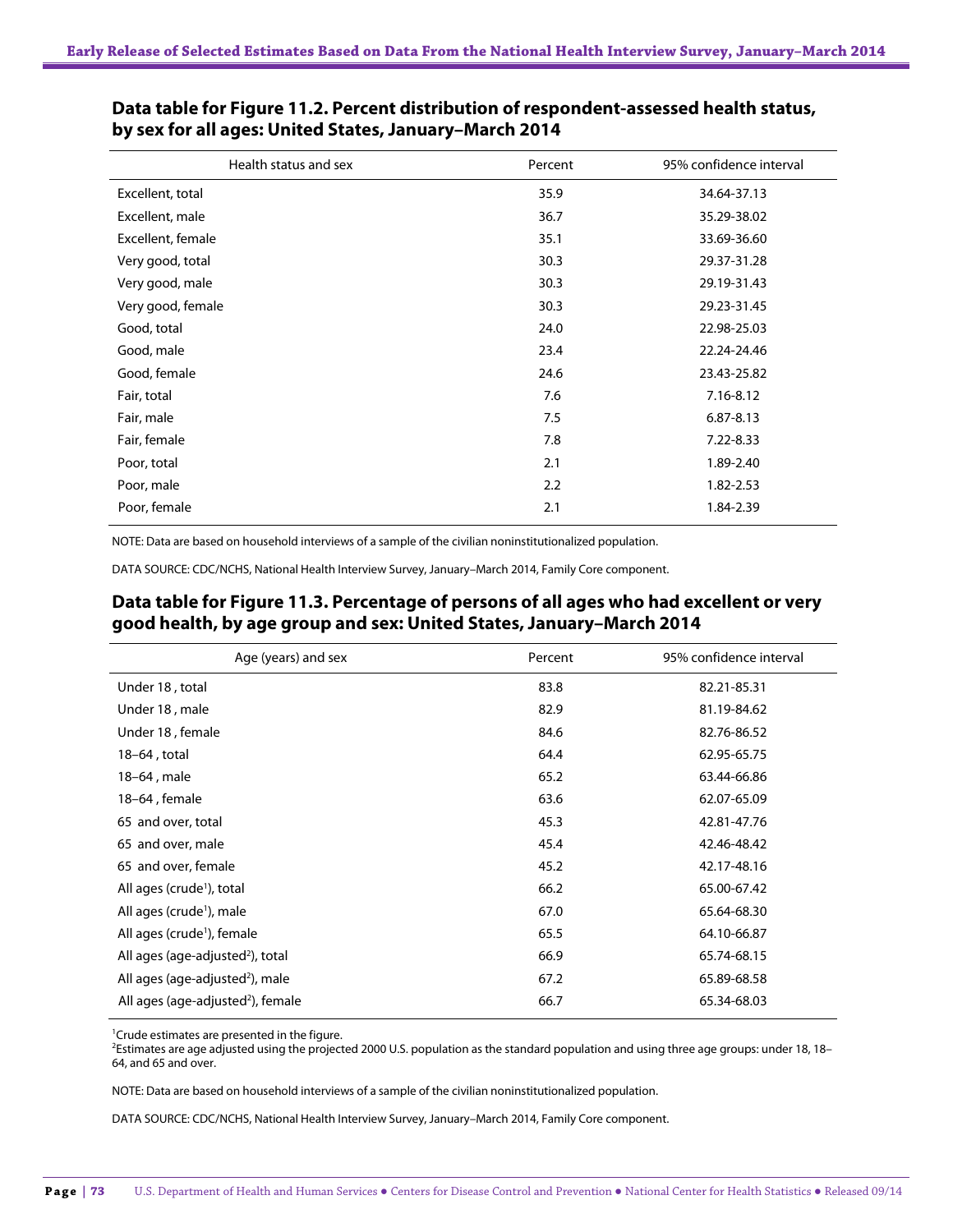## **Data table for Figure 11.4. Age-sex-adjusted percentage of persons of all ages who had excellent or very good health, by race/ethnicity: United States, January–March 2014**

| Race/ethnicity                             | Percent <sup>1</sup> | 95% confidence interval |
|--------------------------------------------|----------------------|-------------------------|
| Hispanic or Latino                         | 60.5                 | 58.19-62.86             |
| Not Hispanic or Latino, single race, white | 70.4                 | 69.00-71.82             |
| Not Hispanic or Latino, single race, black | 57.6                 | 55.09-60.17             |

<sup>1</sup>Estimates are age-sex adjusted using the projected 2000 U.S. population as the standard population and using three age groups: under 18, 18–64, and 65 and over.

NOTE: Data are based on household interviews of a sample of the civilian noninstitutionalized population.

DATA SOURCE: CDC/NCHS, National Health Interview Survey, January–March 2014, Family Core component.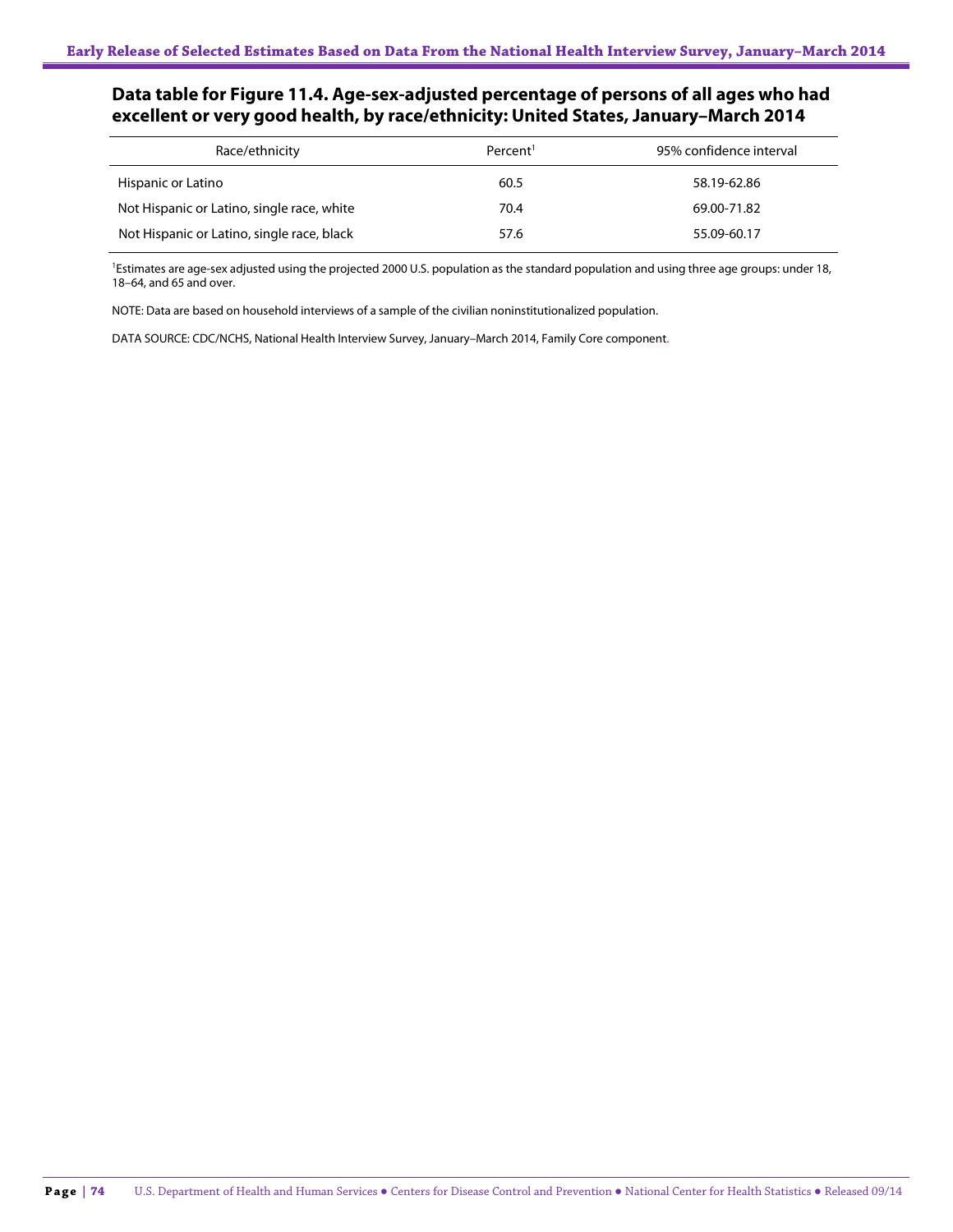## **Personal care needs**



**Figure 12.1. Percentage of adults aged 65 and over who needed help with personal care from other persons: United States, 1997–March 2014**

NOTES: Data are based on household interviews of a sample of the civilian noninstitutionalized population. Personal care needs, or activities of daily living (ADLs), include eating, bathing, dressing, and getting around inside the person's home. The analyses excluded persons with unknown information on personal care needs (<0.1% of respondents each year). See Technical Notes for more details.

DATA SOURCE: CDC/NCHS, National Health Interview Survey, 1997–March 2014, Family Core component.

- For January–March 2014, 5.1% (95% confidence interval = 4.34%–5.89%) of adults aged 65 and over needed help with personal care from other persons. This estimate was lower than the 2013 estimate of 7.2%.
- The percentage of older adults who needed help with personal care from other persons was lowest in January– March 2014 (5.1%) and highest in 2011 (7.3%).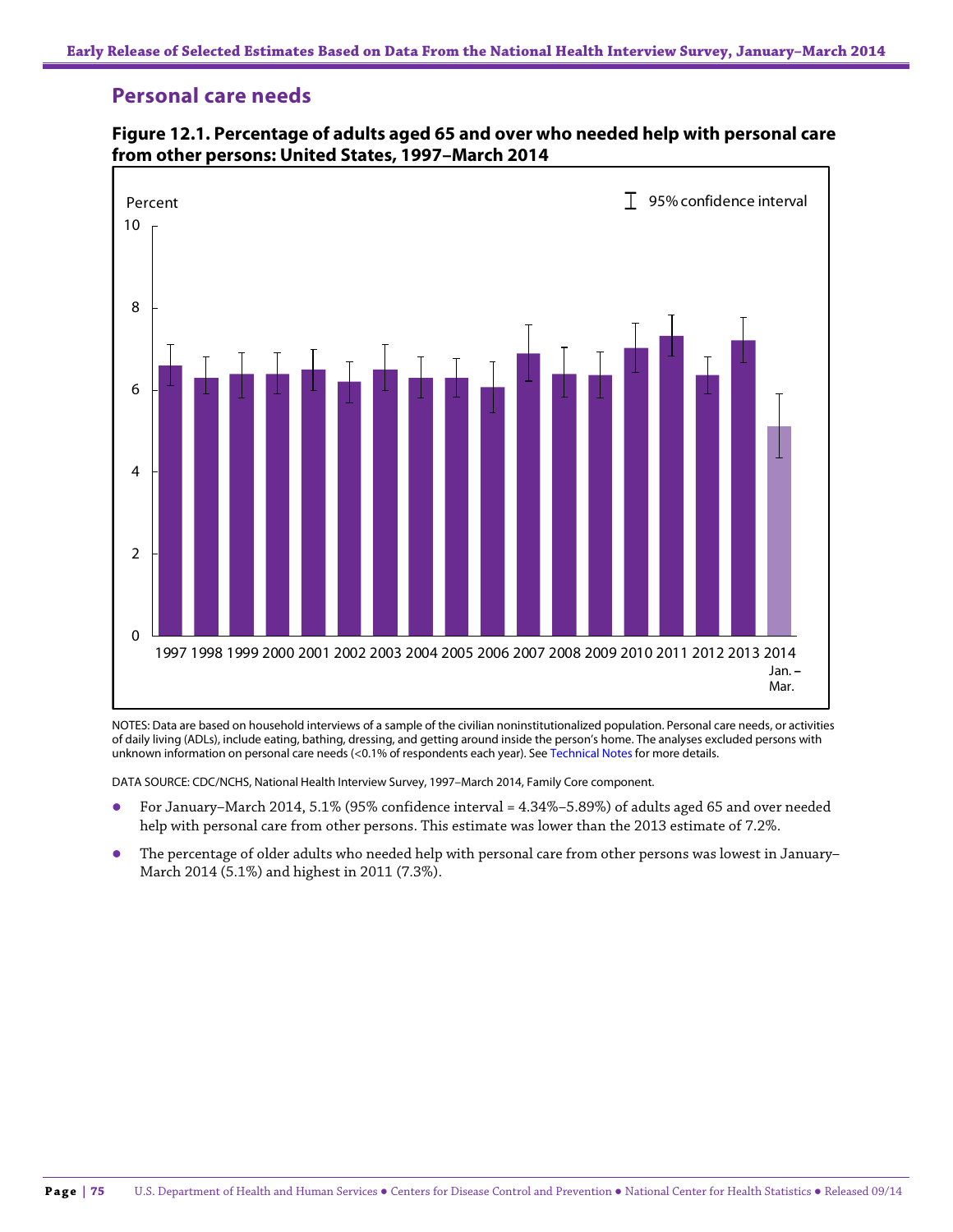

**Figure 12.2. Percentage of adults aged 65 and over who needed help with personal care from other persons, by age group and sex: United States, January–March 2014**

NOTES: Data are based on household interviews of a sample of the civilian noninstitutionalized population. Personal care needs, or activities of daily living (ADLs), include eating, bathing, dressing, and getting around inside the person's home. See Technical Notes for more details.

DATA SOURCE: CDC/NCHS, National Health Interview Survey, January–March 2014, Family Core component.

- For both sexes combined, adults aged 85 and over (15.1%) were more than twice as likely as adults aged 75–84 (5.2%) to need help with personal care from other persons; adults aged 85 and over were more than four times as likely as adults aged 65–74 (3.1%) to need help with personal care from other persons.
- For adults aged 65 and over and for adults aged 75–84, women were more likely than men to need help with personal care from other persons.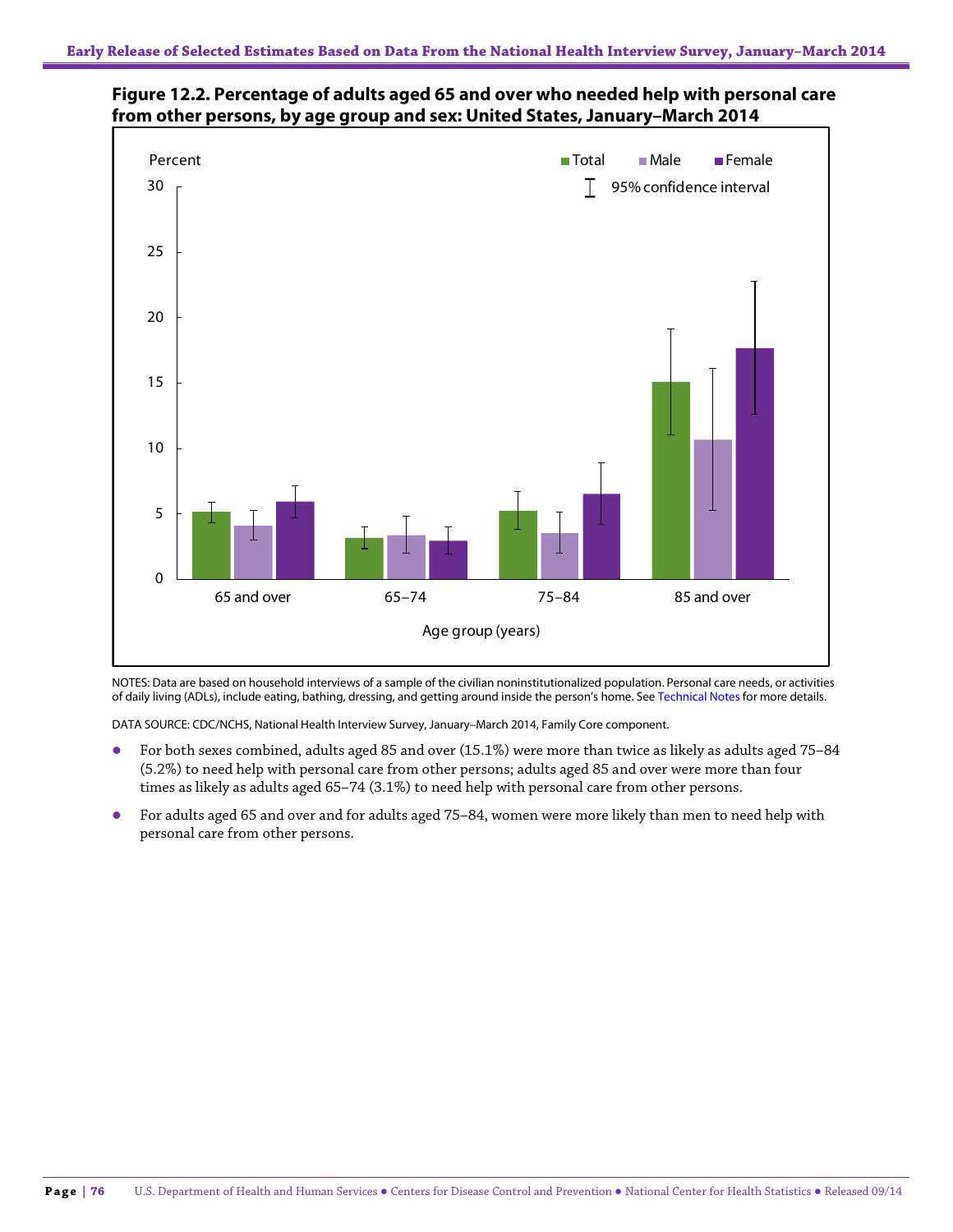



NOTES: Data are based on household interviews of a sample of the civilian noninstitutionalized population. Personal care needs, or activities of daily living (ADLs), include eating, bathing, dressing, and getting around inside the person's home. Estimates are age-sex adjusted using the projected 2000 U.S. population as the standard population and using three age groups: 65–74, 75–84, and 85 and over. See Technical Notes for more details.

DATA SOURCE: CDC/NCHS, National Health Interview Survey, January–March 2014, Family Core component.

- The age-sex-adjusted percentage of adults aged 65 and over who needed help with personal care from other persons was 10.0% for Hispanic adults, 4.3% for non-Hispanic white adults, and 9.8% for non-Hispanic black adults.
- Non-Hispanic white adults were less likely to need help with personal care from other persons than were Hispanic adults and non-Hispanic black adults.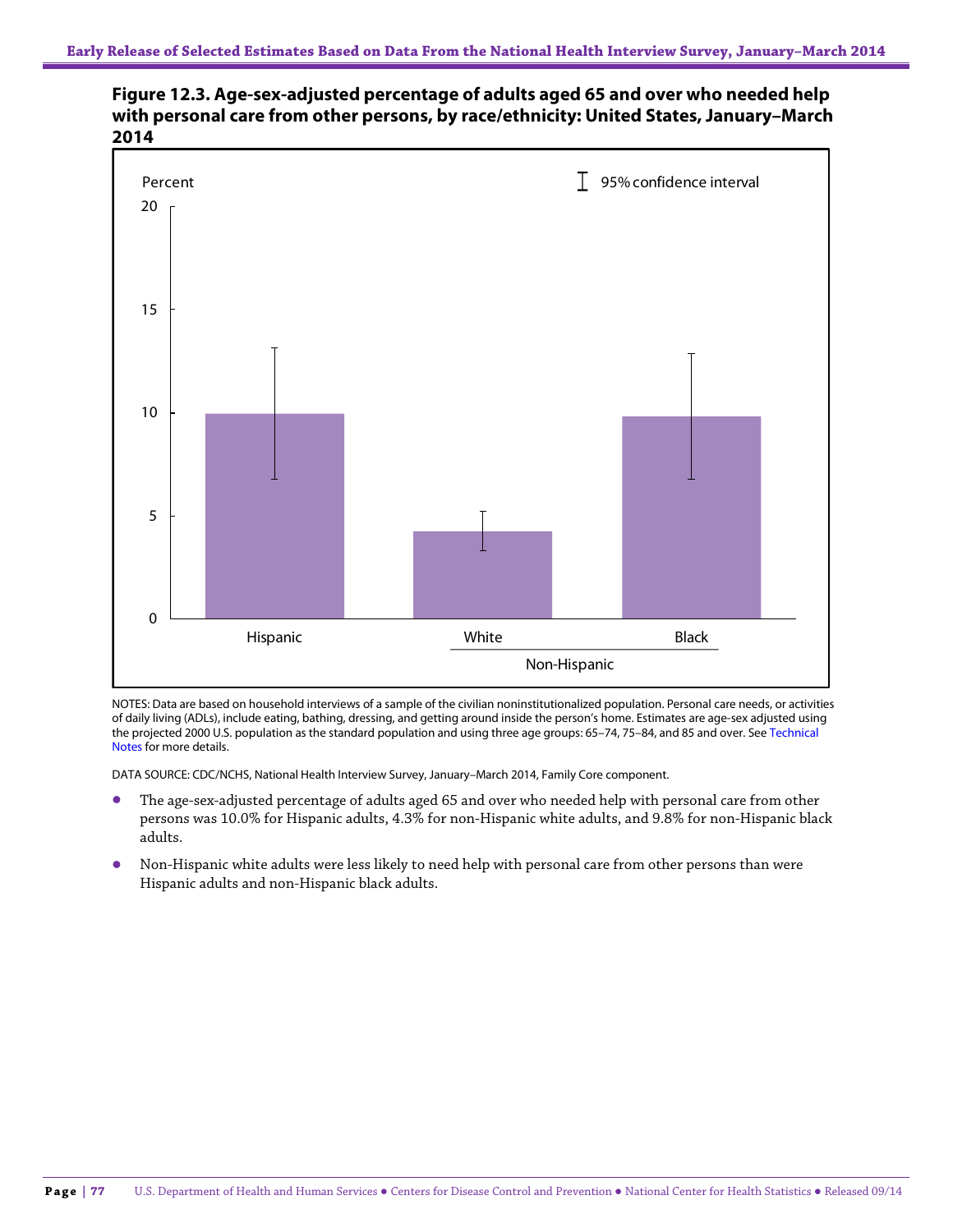# **Data tables for Figures 12.1–12.3:**

| Year           | Percent | 95% confidence interval |
|----------------|---------|-------------------------|
| 1997           | 6.6     | $6.1 - 7.1$             |
| 1998           | 6.3     | $5.9 - 6.8$             |
| 1999           | 6.4     | $5.8 - 6.9$             |
| 2000           | 6.4     | $5.9 - 6.9$             |
| 2001           | 6.5     | $6.0 - 7.0$             |
| 2002           | 6.2     | $5.7 - 6.7$             |
| 2003           | $6.5\,$ | $6.0 - 7.1$             |
| 2004           | 6.3     | $5.8 - 6.8$             |
| 2005           | 6.3     | 5.83-6.76               |
| 2006           | 6.1     | 5.44-6.69               |
| 2007           | 6.9     | 6.21-7.58               |
| 2008           | 6.4     | 5.84-7.03               |
| 2009           | $6.4\,$ | 5.80-6.92               |
| 2010           | 7.0     | 6.43-7.62               |
| 2011           | 7.3     | 6.83-7.84               |
| 2012           | 6.4     | 5.91-6.82               |
| 2013           | 7.2     | 6.67-7.76               |
| Jan.-Mar. 2014 | 5.1     | 4.34-5.89               |

**Data table for Figure 12.1. Percentage of adults aged 65 and over who needed help with personal care from other persons: United States, 1997–March 2014**

NOTES: Data are based on household interviews of a sample of the civilian noninstitutionalized population. Beginning with the 2012 data, the National Health Interview Survey transitioned to weights derived from the 2010 census. For 2003–2011 data, weights were derived from the 2000 census. In this Early Release, estimates for 2000–2002 were recalculated using weights derived from the 2000 census. For 1997– 1999 data, weights were derived from the 1990 census. See Technical Notes for more details.

DATA SOURCE: CDC/NCHS, National Health Interview Survey, 1997–March 2014, Family Core component.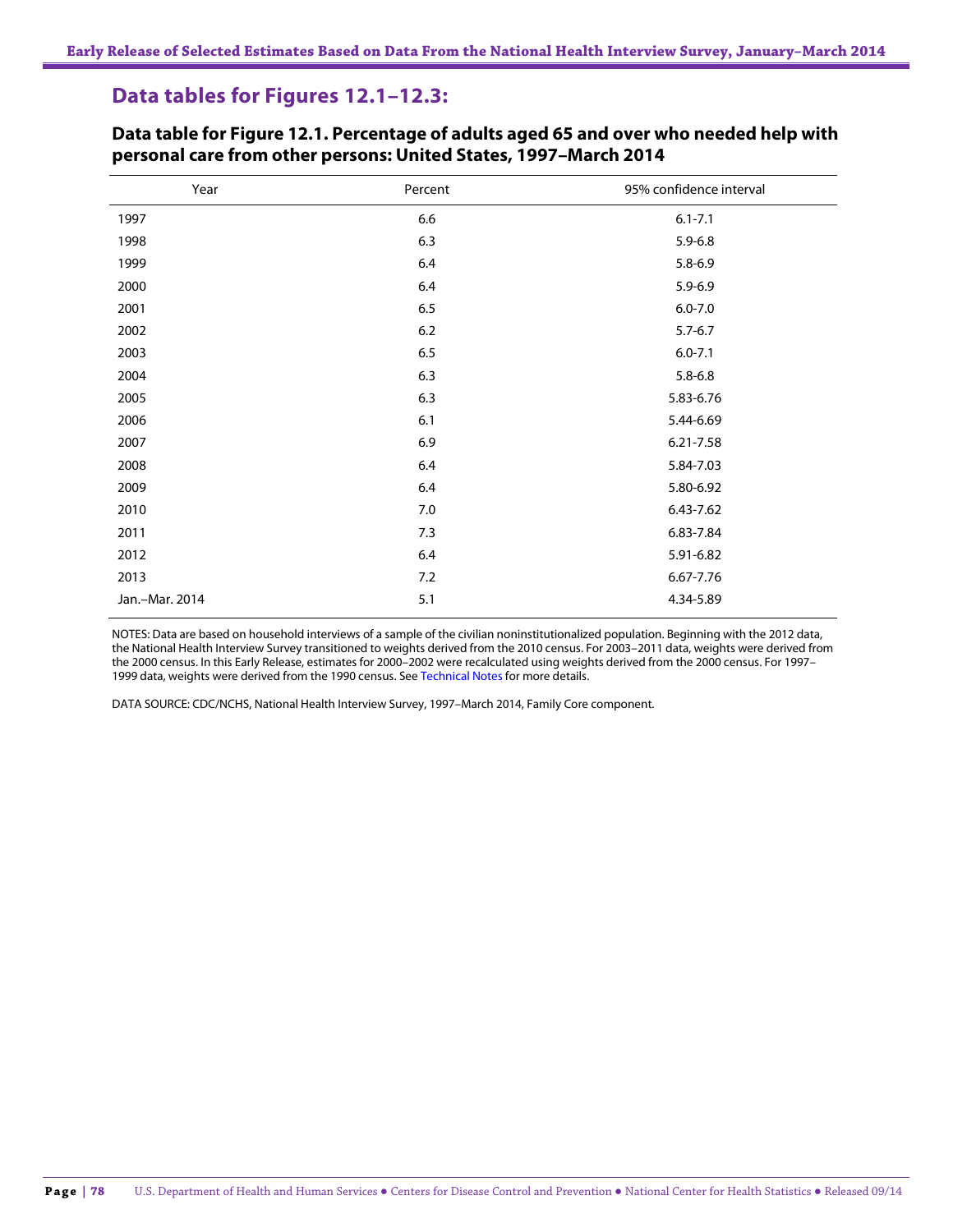| Data table for Figure 12.2. Percentage of adults aged 65 and over who needed help with |
|----------------------------------------------------------------------------------------|
| personal care from other persons, by age group and sex: United States, January–March   |
| 2014                                                                                   |

| Age (years) and sex                              | Percent | 95% confidence interval |
|--------------------------------------------------|---------|-------------------------|
| 65-74, total                                     | 3.1     | 2.30-3.96               |
| 65–74, male                                      | 3.4     | 1.98-4.79               |
| 65-74, female                                    | 2.9     | 1.86-3.95               |
| 75-84, total                                     | 5.2     | 3.82-6.67               |
| 75-84, male                                      | 3.5     | 1.96-5.12               |
| 75-84, female                                    | 6.5     | 4.17-8.87               |
| 85 and over, total                               | 15.1    | 11.07-19.12             |
| 85 and over, male                                | 10.7    | 5.23-16.12              |
| 85 and over, female                              | 17.7    | 12.60-22.73             |
| 65 and over (crude <sup>1</sup> ), total         | 5.1     | 4.34-5.89               |
| 65 and over (crude <sup>1</sup> ), male          | 4.1     | 2.98-5.23               |
| 65 and over (crude <sup>1</sup> ), female        | 5.9     | 4.70-7.14               |
| 65 and over (age-adjusted <sup>2</sup> ), total  | 5.3     | 4.51-6.19               |
| 65 and over (age-adjusted <sup>2</sup> ), male   | 4.3     | 3.15-5.52               |
| 65 and over (age-adjusted <sup>2</sup> ), female | 6.0     | 4.72-7.27               |

1 Crude estimates are presented in the figure.

2 Estimates are age adjusted using the projected 2000 U.S. population as the standard population and using three age groups: 65–74, 75–84, and 85 and over.

NOTES: Data are based on household interviews of a sample of the civilian noninstitutionalized population. Beginning with the 2012 data, the National Health Interview Survey transitioned to weights derived from the 2010 census. For 2003–2011 data, weights were derived from the 2000 census. In this Early Release, estimates for 2000–2002 were recalculated using weights derived from the 2000 census. For 1997– 1999 data, weights were derived from the 1990 census. See Technical Notes for more details.

DATA SOURCE: CDC/NCHS, National Health Interview Survey, January–March 2014, Family Core component.

## **Data table for Figure 12.3. Age-sex-adjusted percentage of adults aged 65 and over who needed help with personal care from other persons, by race/ethnicity: United States, January–March 2014**

| Race/ethnicity                             | Percent <sup>1</sup> | 95% confidence interval |
|--------------------------------------------|----------------------|-------------------------|
| Hispanic or Latino                         | 10.0                 | 6.76-13.17              |
| Not Hispanic or Latino, single race, white | 4.3                  | $3.31 - 5.21$           |
| Not Hispanic or Latino, single race, black | 9.8                  | 6.77-12.88              |

<sup>1</sup>Estimates are age-sex adjusted using the projected 2000 U.S. population as the standard population and using three age groups: 65-74, 75-84, and 85 and over.

NOTE: Data are based on household interviews of a sample of the civilian noninstitutionalized population.

DATA SOURCE: CDC/NCHS, National Health Interview Survey, January–March 2014, Family Core component.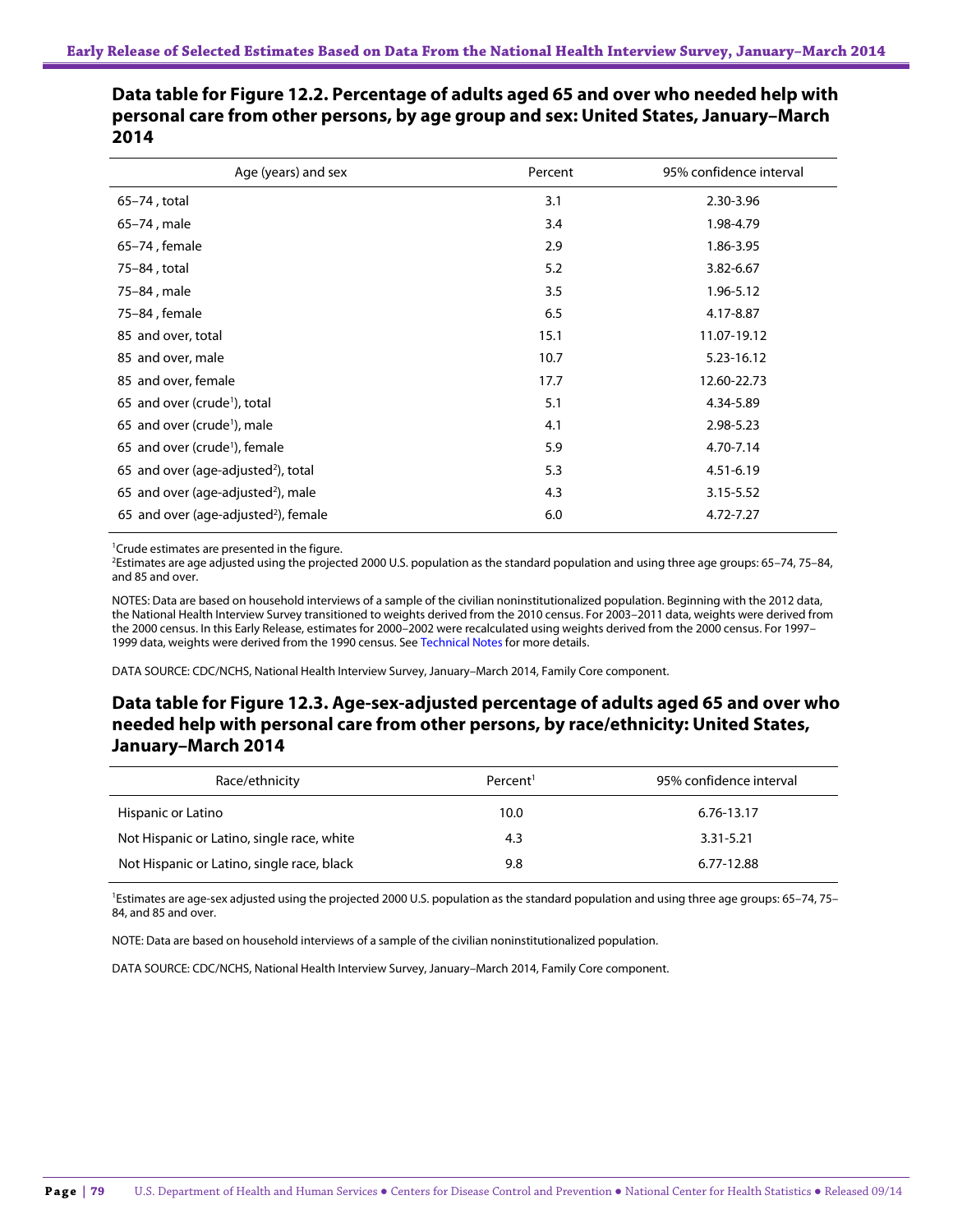## **Serious psychological distress**



#### **Figure 13.1. Percentage of adults aged 18 and over who experienced serious psychological distress during the past 30 days: United States, 1997–March 2014**

¶ In 2013, the six psychological distress questions were moved to the Adult Selected Items section of the Sample Adult questionnaire. This change is indicated by a dashed line in the figure. Differences observed in estimates based on the 2012 and earlier National Health Interview Survey (NHIS) and the 2013 and later NHIS may be partially or fully attributable to this change in placement of the six psychological distress questions on the NHIS questionnaire.

NOTES: Data are based on household interviews of a sample of the civilian noninstitutionalized population. Six psychological distress questions are included in the Sample Adult Core component of the NHIS. These questions ask how often a respondent experienced certain symptoms of psychological distress during the past 30 days. The response codes (0–4) of the six items for each person are summed to yield a scale with a 0-24 range. A value of 13 or more for this scale is used here to define serious psychological distress (9). See Technical Notes for more details.

DATA SOURCE: CDC/NCHS, National Health Interview Survey, 1997–March 2014, Sample Adult Core component.

- For January–March 2014, 2.9% (95% confidence interval = 2.50%–3.34%) of adults aged 18 and over had experienced serious psychological distress during the past 30 days. This estimate was lower than the 2013 estimate of 3.7%.
- The percentage of adults who had experienced serious psychological distress during the past 30 days increased from 2.7% in 2007 to 3.4% in 2011.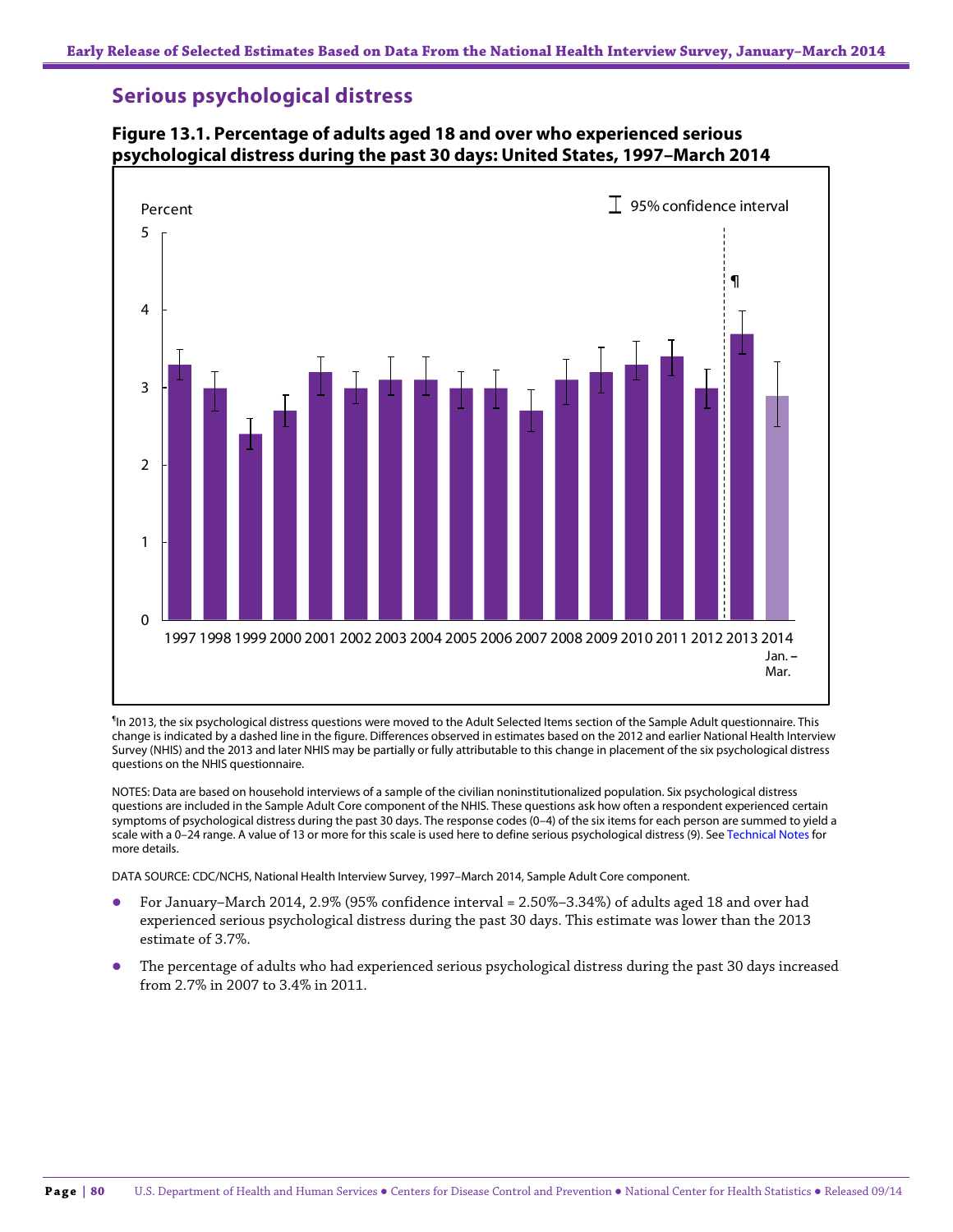



\* Estimates with a relative standard error greater than 30% are indicated with an asterisk and are not shown, as they do not meet the National Center for Health Statistics (NCHS) standard for reliability.

NOTES: Data are based on household interviews of a sample of the civilian noninstitutionalized population. Six psychological distress questions are included in the Sample Adult Core component of the National Health Interview Survey (NHIS). These questions ask how often a respondent experienced certain symptoms of psychological distress during the past 30 days. The response codes (0–4) of the six items for each person are summed to yield a scale with a 0–24 range. A value of 13 or more for this scale is used here to define serious psychological distress (9). In 2013 the six psychological distress questions were moved to the Adult Selected Items section of the Sample Adult questionnaire. Differences observed in estimates based on the 2012 and earlier NHIS and the 2013 and later NHIS may be partially or fully attributable to this change in placement of the six psychological distress questions on the NHIS questionnaire. See Technical Notes for more details.

DATA SOURCE: CDC/NCHS, National Health Interview Survey, January–March 2014, Sample Adult Core component.

- For both sexes combined, the percentage of persons who had experienced serious psychological distress during the past 30 days was 2.5% for adults aged 18–44, 4.4% for adults aged 45–64, and 1.1% for adults aged 65 and over.
- For adults aged 18 and over and for the age groups 18–44 and 45–64, women were more likely than men to have experienced serious psychological distress during the past 30 days.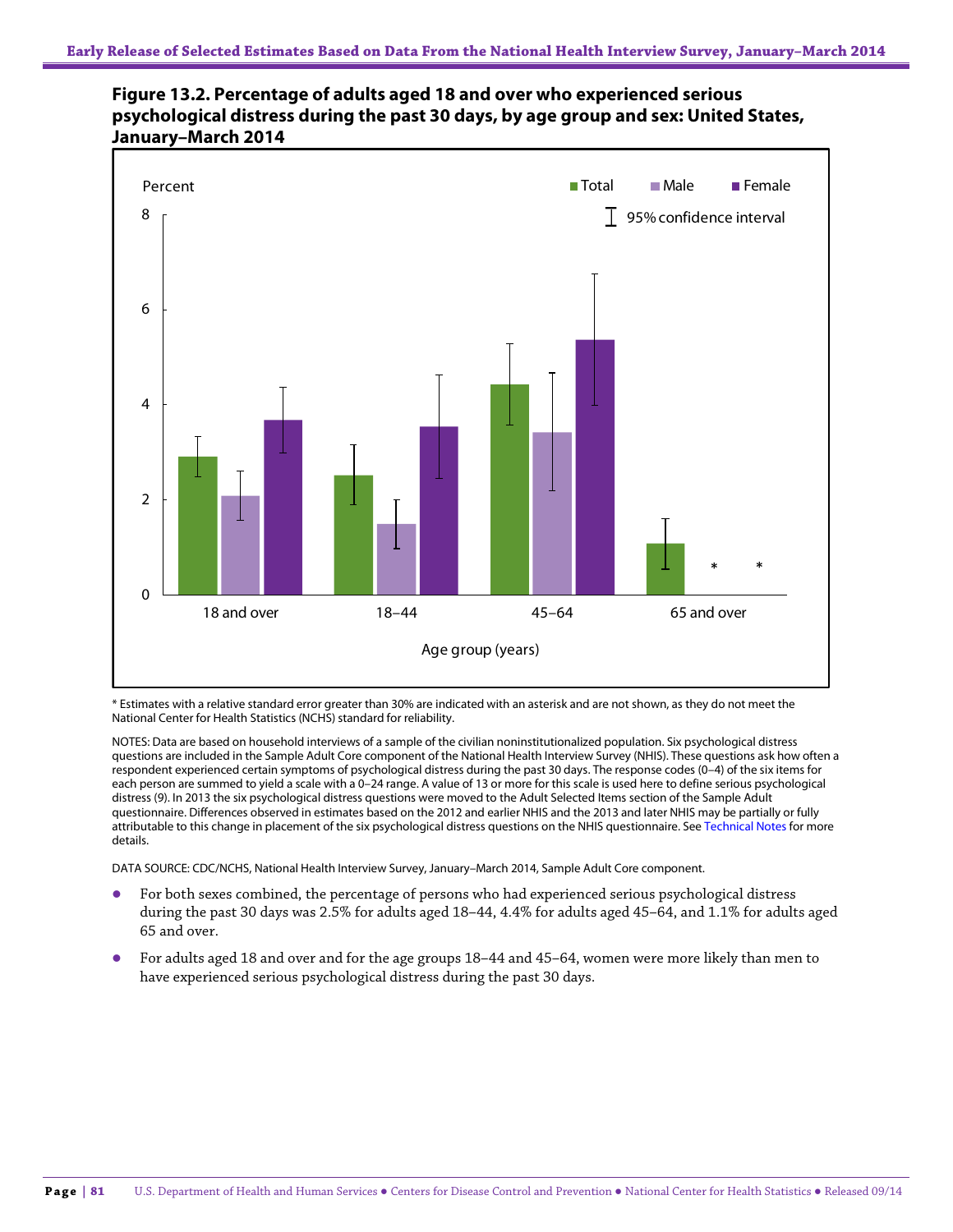## **Figure 13.3. Age-sex-adjusted percentage of adults aged 18 and over who experienced serious psychological distress during the past 30 days, by race/ethnicity: United States, January–March 2014**



NOTES: Data are based on household interviews of a sample of the civilian noninstitutionalized population. Six psychological distress questions are included in the Sample Adult Core component of the National Health Interview Survey (NHIS). These questions ask how often a respondent experienced certain symptoms of psychological distress during the past 30 days. The response codes (0–4) of the six items for each person are summed to yield a scale with a 0–24 range. A value of 13 or more for this scale is used here to define serious psychological distress (9). In 2013 the six psychological distress questions were moved to the Adult Selected Items section of the Sample Adult questionnaire. Differences observed in estimates based on the 2012 and earlier NHIS and the 2013 and later NHIS may be partially or fully attributable to this change in placement of the six psychological distress questions on the NHIS questionnaire. Estimates are age-sex adjusted using the projected 2000 U.S. population as the standard population and using three age groups: 18–44, 45–64, and 65 and over. See Technical Notes for more details.

DATA SOURCE: CDC/NCHS, National Health Interview Survey, January–March 2014, Sample Adult Core component.

- The age-sex-adjusted prevalence of serious psychological distress was 4.8% for Hispanic persons, 2.6% for non-Hispanic white persons, and 2.0% for non-Hispanic black persons.
- The prevalence of serious psychological distress was higher among Hispanic adults compared to non-Hispanic white adults and non-Hispanic black adults.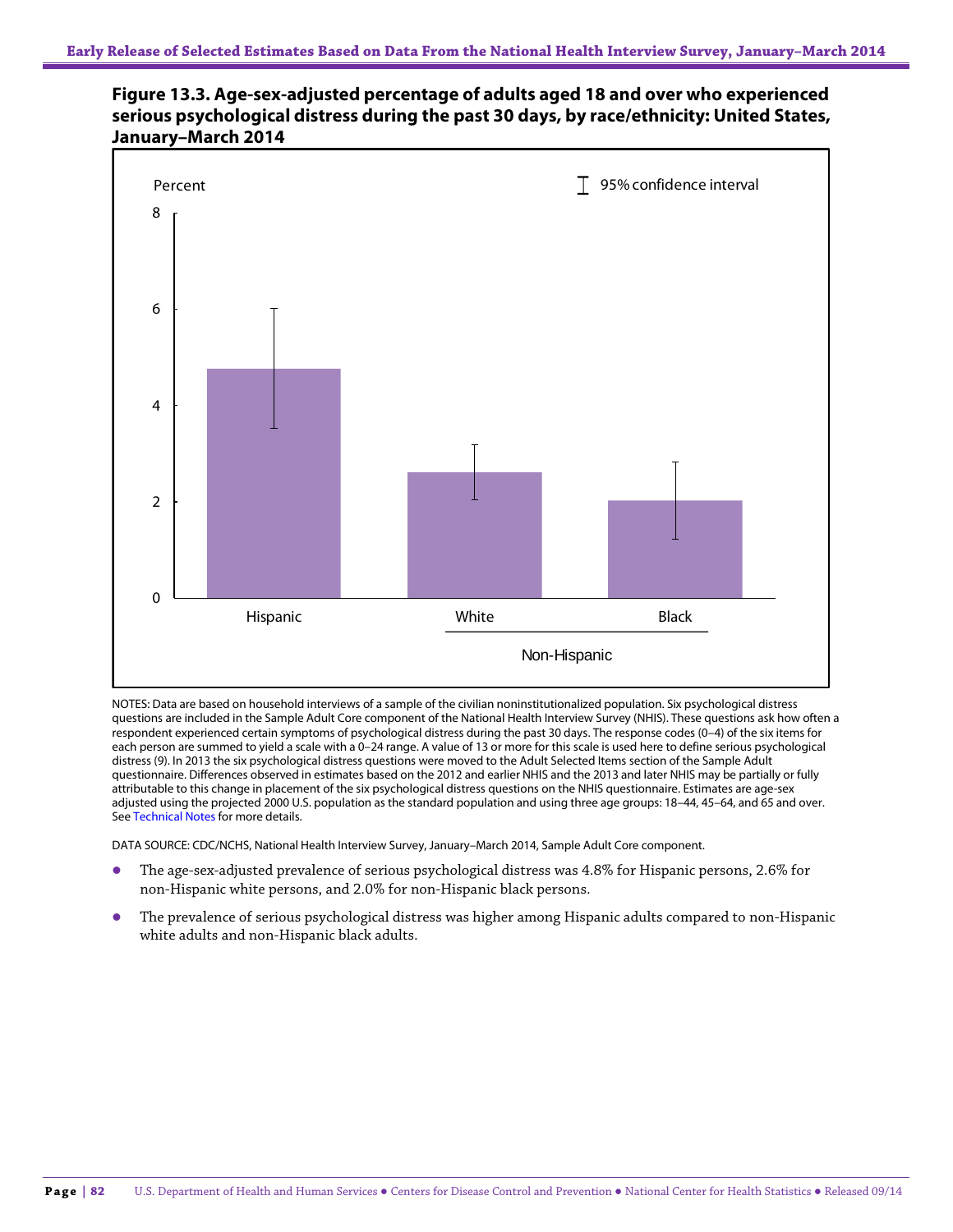# **Data tables for Figures 13.1–13.3:**

| Year           | Crude <sup>1</sup> percent<br>(95% confidence interval) | Age-adjusted <sup>2</sup> percent<br>(95% confidence interval) |
|----------------|---------------------------------------------------------|----------------------------------------------------------------|
| 1997           | $3.3(3.1-3.5)$                                          | $3.3(3.1-3.6)$                                                 |
| 1998           | $3.0(2.7-3.2)$                                          | $3.0(2.8-3.2)$                                                 |
| 1999           | $2.4(2.2-2.6)$                                          | $2.4(2.2-2.6)$                                                 |
| 2000           | $2.7(2.5-2.9)$                                          | $2.7(2.5-2.9)$                                                 |
| 2001           | $3.2(2.9-3.4)$                                          | $3.2(2.9-3.4)$                                                 |
| 2002           | $3.0(2.8-3.2)$                                          | $3.0(2.8-3.2)$                                                 |
| 2003           | $3.1(2.9-3.4)$                                          | $3.1(2.9-3.4)$                                                 |
| 2004           | $3.1(2.9-3.4)$                                          | $3.0(2.8-3.3)$                                                 |
| 2005           | 3.0 (2.74-3.20)                                         | $2.9(2.72-3.17)$                                               |
| 2006           | $3.0(2.73-3.23)$                                        | $2.9(2.68-3.17)$                                               |
| 2007           | $2.7(2.43-2.98)$                                        | $2.7(2.39-2.93)$                                               |
| 2008           | $3.1(2.78-3.36)$                                        | $3.0(2.74-3.32)$                                               |
| 2009           | 3.2 (2.93-3.52)                                         | 3.2 (2.90-3.49)                                                |
| 2010           | $3.3(3.10-3.60)$                                        | $3.3(3.02 - 3.51)$                                             |
| 2011           | $3.4(3.16-3.62)$                                        | $3.3(3.08-3.54)$                                               |
| 2012           | $3.0(2.74-3.24)$                                        | $2.9(2.69-3.19)$                                               |
| 2013           | $3.7(3.43 - 3.99)$                                      | $3.6(3.36-3.93)$                                               |
| Jan.-Mar. 2014 | $2.9(2.50-3.34)$                                        | $2.9(2.44-3.27)$                                               |

**Data table for Figure 13.1. Percentage of adults aged 18 and over who experienced serious psychological distress during the past 30 days: United States, 1997–March 2014**

<sup>1</sup>Crude estimates are presented in the figure.

2 Estimates are age adjusted using the projected 2000 U.S. population as the standard population and using three age groups: 18–44, 45–64, and 65 and over.

<sup>3</sup>In 2013, the six psychological distress questions were moved to the Adult Selected Items section of the Sample Adult questionnaire. Differences observed in estimates based on the 2012 and earlier National Health Interview Survey (NHIS) and the 2013 and later NHIS may be partially or fully attributable to this change in placement of the six psychological distress questions on the NHIS questionnaire.

NOTES: Data are based on household interviews of a sample of the civilian noninstitutionalized population. Beginning with the 2012 data, the National Health Interview Survey (NHIS) transitioned to weights derived from the 2010 census. For 2003–2011 data, weights were derived from the 2000 census. In this Early Release, estimates for 2000–2002 were recalculated using weights derived from the 2000 census. For 1997–1999 data, weights were derived from the 1990 census. See Technical Notes for more details.

DATA SOURCE: CDC/NCHS, National Health Interview Survey, 1997–March 2014, Sample Adult Core component.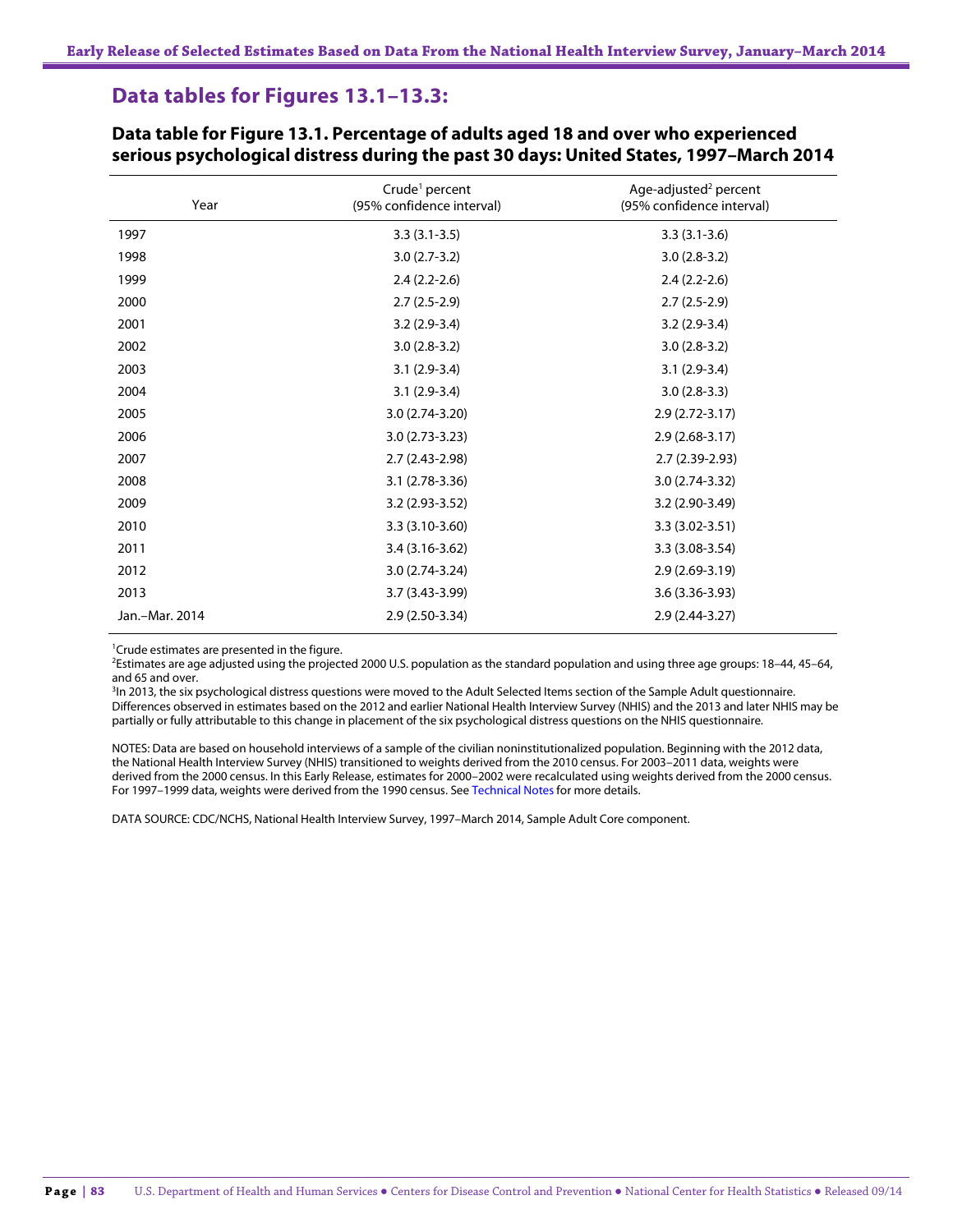| Age (years) and sex                              | Percent | 95% confidence interval |
|--------------------------------------------------|---------|-------------------------|
| 18-44, total                                     | 2.5     | 1.91-3.16               |
| 18-44, male                                      | 1.5     | $0.97 - 2.01$           |
| 18-44, female                                    | 3.6     | 2.46-4.64               |
| 45-64, total                                     | 4.4     | 3.58-5.29               |
| 45-64, male                                      | 3.4     | 2.19-4.68               |
| 45-64, female                                    | 5.4     | 3.98-6.76               |
| 65 and over, total                               | 1.1     | $0.55 - 1.61$           |
| 65 and over, male                                | $\ast$  | $\ast$                  |
| 65 and over, female                              | $\ast$  | $\ast$                  |
| 18 and over (crude <sup>1</sup> ), total         | 2.9     | 2.50-3.34               |
| 18 and over (crude <sup>1</sup> ), male          | 2.1     | 1.56-2.62               |
| 18 and over (crude <sup>1</sup> ), female        | 3.7     | 2.99-4.38               |
| 18 and over (age-adjusted <sup>2</sup> ), total  | 2.9     | 2.44-3.27               |
| 18 and over (age-adjusted <sup>2</sup> ), male   | 2.0     | 1.50-2.50               |
| 18 and over (age-adjusted <sup>2</sup> ), female | 3.7     | 2.96-4.39               |

## **Data table for Figure 13.2. Percentage of adults aged 18 and over who experienced serious psychological distress during the past 30 days, by age group and sex: United States, January–March 2014**

\* Estimates with a relative standard error greater than 30% are indicated with an asterisk and are not shown, as they do not meet the National Center for Health Statistics (NCHS) standard for reliability.

<sup>1</sup>Crude estimates are presented in the figure.

2 Estimates are age adjusted using the projected 2000 U.S. population as the standard population and using three age groups: 18–44, 45–64, and 65 and over.

NOTES: Data are based on household interviews of a sample of the civilian noninstitutionalized population. In 2013, the six psychological distress questions were moved to the Adult Selected Items section of the Sample Adult questionnaire. Differences observed in estimates based on the 2012 and earlier National Health Interview Survey (NHIS) and the 2013 and later NHIS may be partially or fully attributable to this change in placement of the six psychological distress questions on the NHIS questionnaire.

DATA SOURCE: CDC/NCHS, National Health Interview Survey, January–March 2014, Sample Adult Core component.

## **Data table for Figure 13.3. Age-sex-adjusted percentage of adults aged 18 and over who experienced serious psychological distress during the past 30 days, by race/ethnicity: United States, January–March 2014**

| Race/ethnicity                             | Percent <sup>1</sup> | 95% confidence interval |
|--------------------------------------------|----------------------|-------------------------|
| Hispanic or Latino                         | 4.8                  | 3.53-6.01               |
| Not Hispanic or Latino, single race, white | 2.6                  | 2.04-3.19               |
| Not Hispanic or Latino, single race, black | 2.0                  | 1.23-2.84               |

<sup>1</sup>Estimates are age-sex adjusted using the projected 2000 U.S. population as the standard population and using five age groups: 18-24, 25-34, 35–44, 45–64, and 65 and over.

NOTES: Data are based on household interviews of a sample of the civilian noninstitutionalized population. In 2013, the six psychological distress questions were moved to the Adult Selected Items section of the Sample Adult questionnaire. Differences observed in estimates based on the 2012 and earlier National Health Interview Survey (NHIS) and the 2013 and later NHIS may be partially or fully attributable to this change in placement of the six psychological distress questions on the NHIS questionnaire.

DATA SOURCE: CDC/NCHS, National Health Interview Survey, January–March 2014, Sample Adult Core component.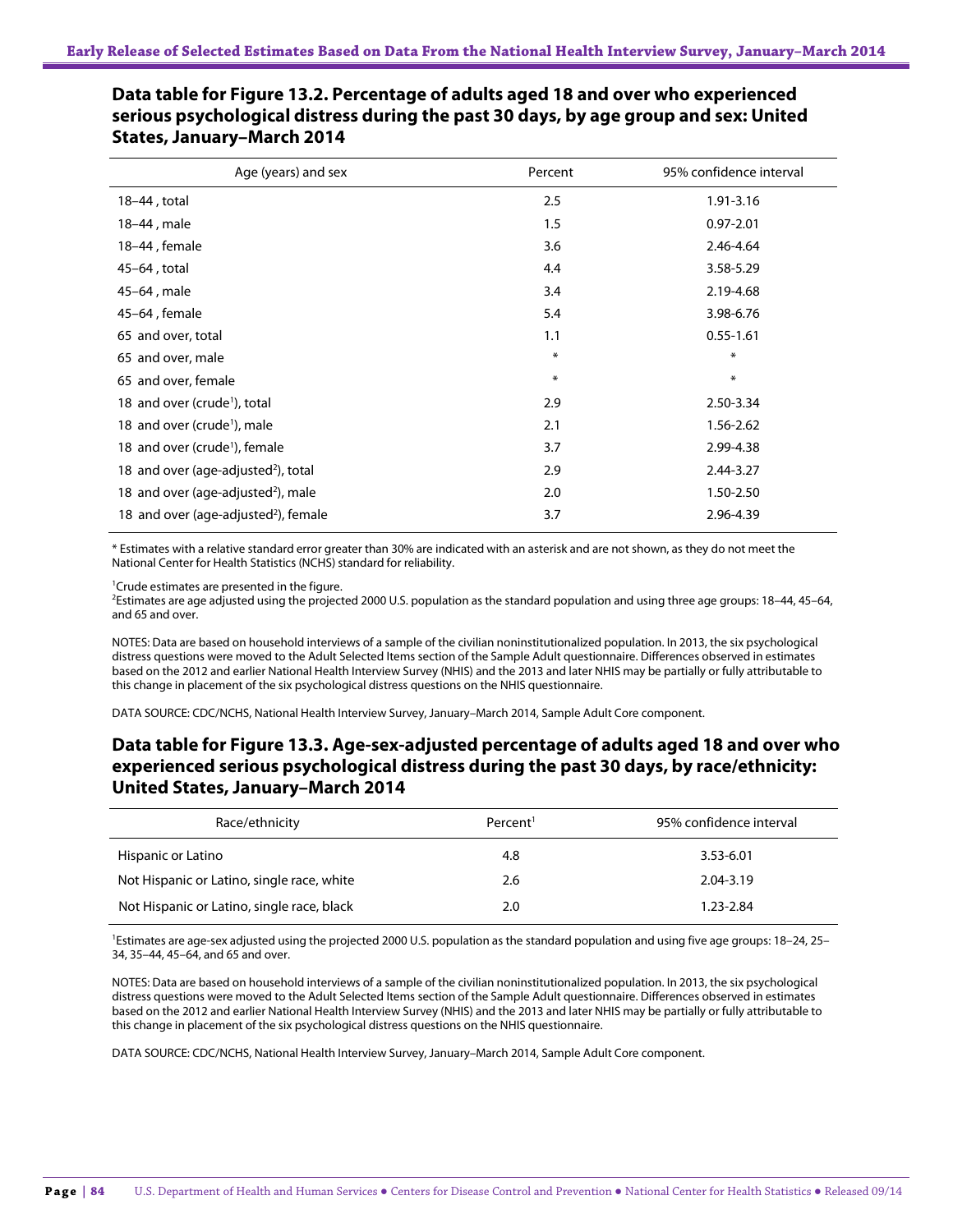# **Diagnosed diabetes**



**Figure 14.1. Prevalence of diagnosed diabetes among adults aged 18 and over: United States, 1997–March 2014**

NOTES: Data are based on household interviews of a sample of the civilian noninstitutionalized population. Prevalence of diagnosed diabetes is based on self-report of ever having been diagnosed with diabetes by a doctor or other health professional. Persons reporting "borderline" diabetes status and women reporting diabetes only during pregnancy were not coded as having diabetes in the analyses. The analyses excluded persons with unknown diabetes status (about 0.1% of respondents each year). See Technical Notes for more details.

DATA SOURCE: CDC/NCHS, National Health Interview Survey, 1997–March 2014, Sample Adult Core component.

- For January–March 2014, 9.8% (95% confidence interval = 9.02%–10.64%) of adults aged 18 and over had ever been diagnosed with diabetes; this was higher than, but not significantly different from the 2013 estimate of 9.3%.
- The prevalence of diagnosed diabetes among adults aged 18 and over increased from 5.1% in 1997 to 9.8% in January–March 2014.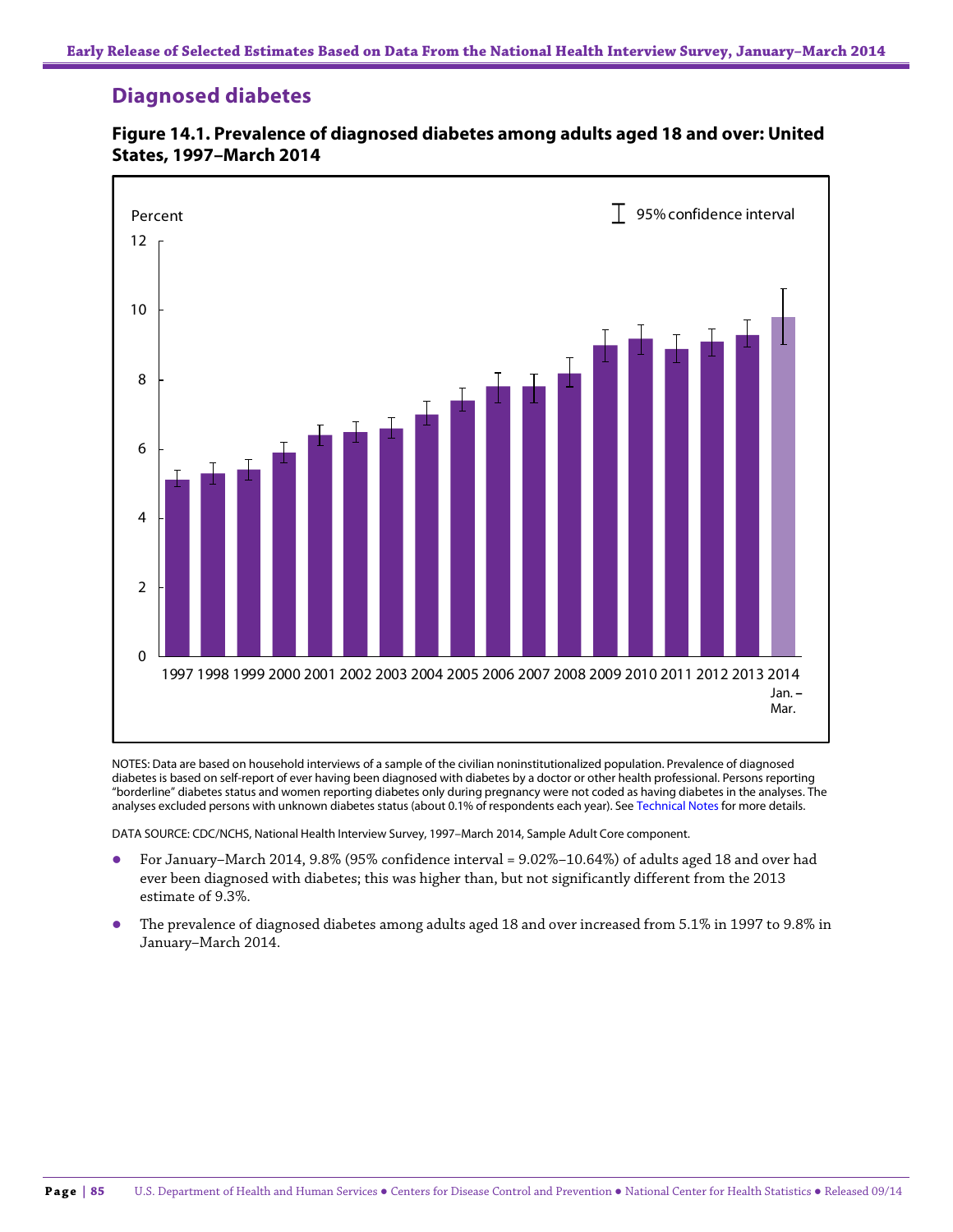



NOTES: Data are based on household interviews of a sample of the civilian noninstitutionalized population. • Prevalence of diagnosed diabetes is based on self-report of ever having been diagnosed with diabetes by a doctor or other health professional. Persons reporting "borderline" diabetes status and women reporting diabetes only during pregnancy were not coded as having diabetes in the analyses. • The analyses excluded the <0.1% of persons with unknown diabetes status. • See Technical Notes for more details.

DATA SOURCE: CDC/NCHS, National Health Interview Survey, January–March 2014, Sample Adult Core component.

- For both sexes combined, the prevalence of diagnosed diabetes increased with age. Adults aged 65 and over (21.1%) were more than eight times as likely as those aged 18–44 (2.6%) to have been diagnosed with diabetes.
- For adults aged 18 and over, and for age groups 18–44, 45–54, 55–64, and 65 and over, the prevalence of having been diagnosed with diabetes for men was not significantly different from the prevalence of having been diagnosed with diabetes for women.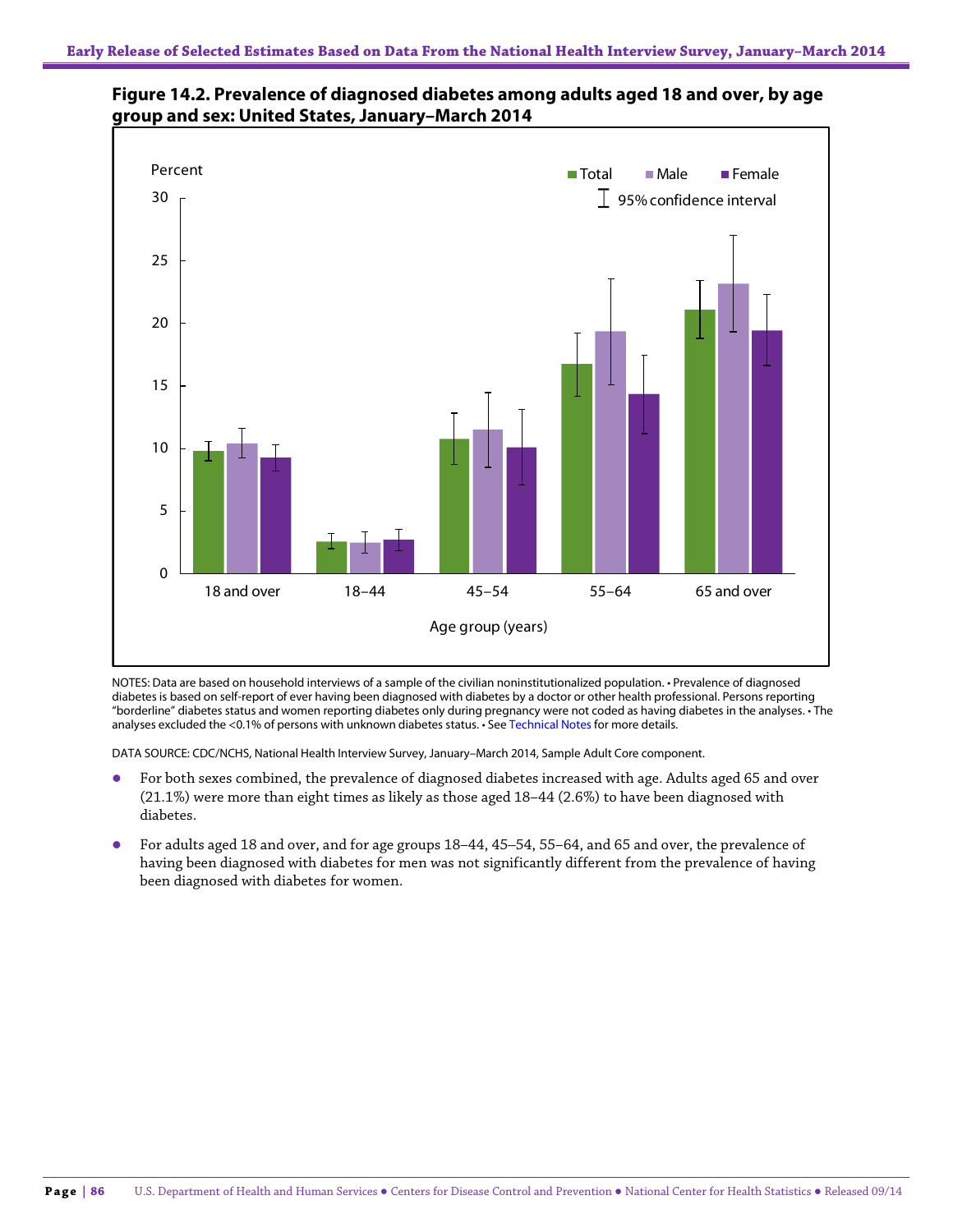



NOTES: Data are based on household interviews of a sample of the civilian noninstitutionalized population. Prevalence of diagnosed diabetes is based on self-report of ever having been diagnosed with diabetes by a doctor or other health professional. Persons reporting "borderline" diabetes status and women reporting diabetes only during pregnancy were not coded as having diabetes in the analyses. The analyses excluded the <0.1% of persons with unknown diabetes status. Estimates are age-sex adjusted using the projected 2000 U.S. population as the standard population and using four age groups: 18–44, 45–54, 55–64, and 65 and over. See Technical Notes for more details.

DATA SOURCE: CDC/NCHS, National Health Interview Survey, January–March 2014, Sample Adult Core component.

- The age-sex-adjusted prevalence of diagnosed diabetes was 11.9% for Hispanic persons, 7.9% for non-Hispanic white persons, and 12.6% for non-Hispanic black persons.
- The prevalence of diagnosed diabetes was lower among non-Hispanic white persons than among Hispanic persons and non-Hispanic black persons.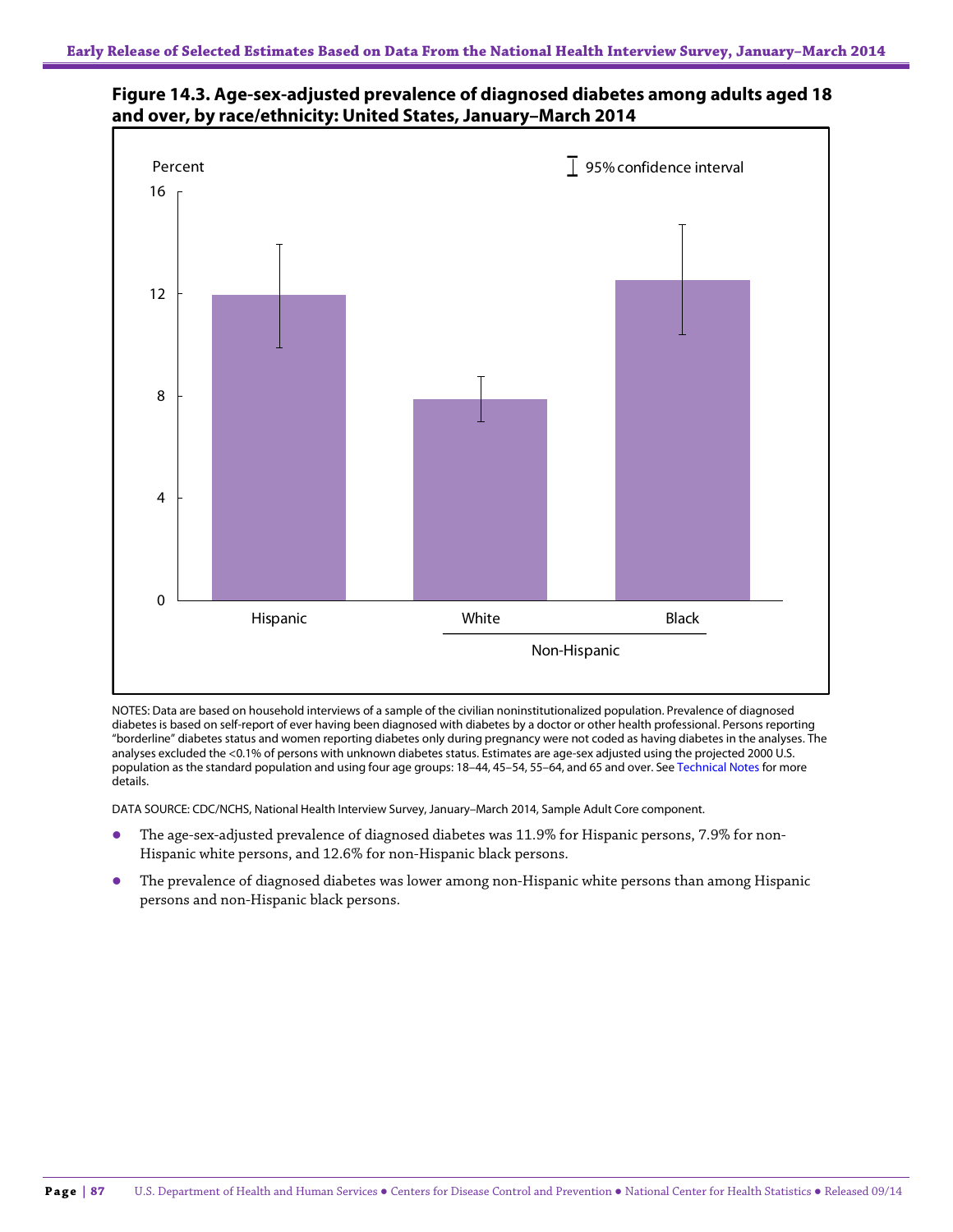# **Data tables for Figures 14.1–14.3:**

| Year           | Crude <sup>1</sup> percent<br>(95% confidence interval) | Age-adjusted <sup>2</sup> percent<br>(95% confidence interval) |
|----------------|---------------------------------------------------------|----------------------------------------------------------------|
| 1997           | $5.1(4.9-5.4)$                                          | $5.3(5.1-5.6)$                                                 |
| 1998           | $5.3(5.0-5.6)$                                          | $5.4(5.1-5.7)$                                                 |
| 1999           | $5.4(5.1-5.7)$                                          | $5.5(5.2-5.8)$                                                 |
| 2000           | $5.9(5.6-6.2)$                                          | $6.0(5.7-6.3)$                                                 |
| 2001           | $6.4(6.1-6.7)$                                          | $6.4(6.1-6.7)$                                                 |
| 2002           | $6.5(6.2-6.8)$                                          | $6.5(6.2-6.8)$                                                 |
| 2003           | $6.6(6.3-6.9)$                                          | $6.5(6.2-6.9)$                                                 |
| 2004           | $7.0(6.7-7.4)$                                          | $6.9(6.6-7.3)$                                                 |
| 2005           | 7.4 (7.10-7.78)                                         | 7.3 (6.95-7.57)                                                |
| 2006           | 7.8 (7.35-8.20)                                         | 7.6 (7.15-7.96)                                                |
| 2007           | $7.8(7.33 - 8.18)$                                      | 7.5 (7.08-7.87)                                                |
| 2008           | 8.2 (7.81-8.64)                                         | 7.8 (7.43-8.19)                                                |
| 2009           | $9.0(8.54-9.45)$                                        | 8.5 (8.09-8.93)                                                |
| 2010           | 9.2 (8.73-9.59)                                         | 8.6 (8.21-8.97)                                                |
| 2011           | 8.9 (8.51-9.30)                                         | 8.3 (7.90-8.61)                                                |
| 2012           | 9.1 (8.68-9.46)                                         | 8.3 (7.93-8.66)                                                |
| 2013           | $9.3(8.95-9.75)$                                        | 8.5 (8.14-8.87)                                                |
| Jan.-Mar. 2014 | 9.8 (9.02-10.64)                                        | 8.9 (8.16-9.62)                                                |

**Data table for Figure 14.1. Prevalence of diagnosed diabetes among adults aged 18 and over: United States, 1997–March 2014**

<sup>1</sup>Crude estimates are presented in the figure.

2 Estimates are age adjusted using the projected 2000 U.S. population as the standard population and using four age groups: 18–44, 45–54, 55–64, and 65 and over.

NOTES: Data are based on household interviews of a sample of the civilian noninstitutionalized population. Beginning with the 2012 data, the National Health Interview Survey transitioned to weights derived from the 2010 census. For 2003–2011 data, weights were derived from the 2000 census. In this Early Release, estimates for 2000–2002 were recalculated using weights derived from the 2000 census. For 1997– 1999 data, weights were derived from the 1990 census. See Technical Notes for more details.

DATA SOURCE: CDC/NCHS, National Health Interview Survey, 1997–March 2014, Sample Adult Core component.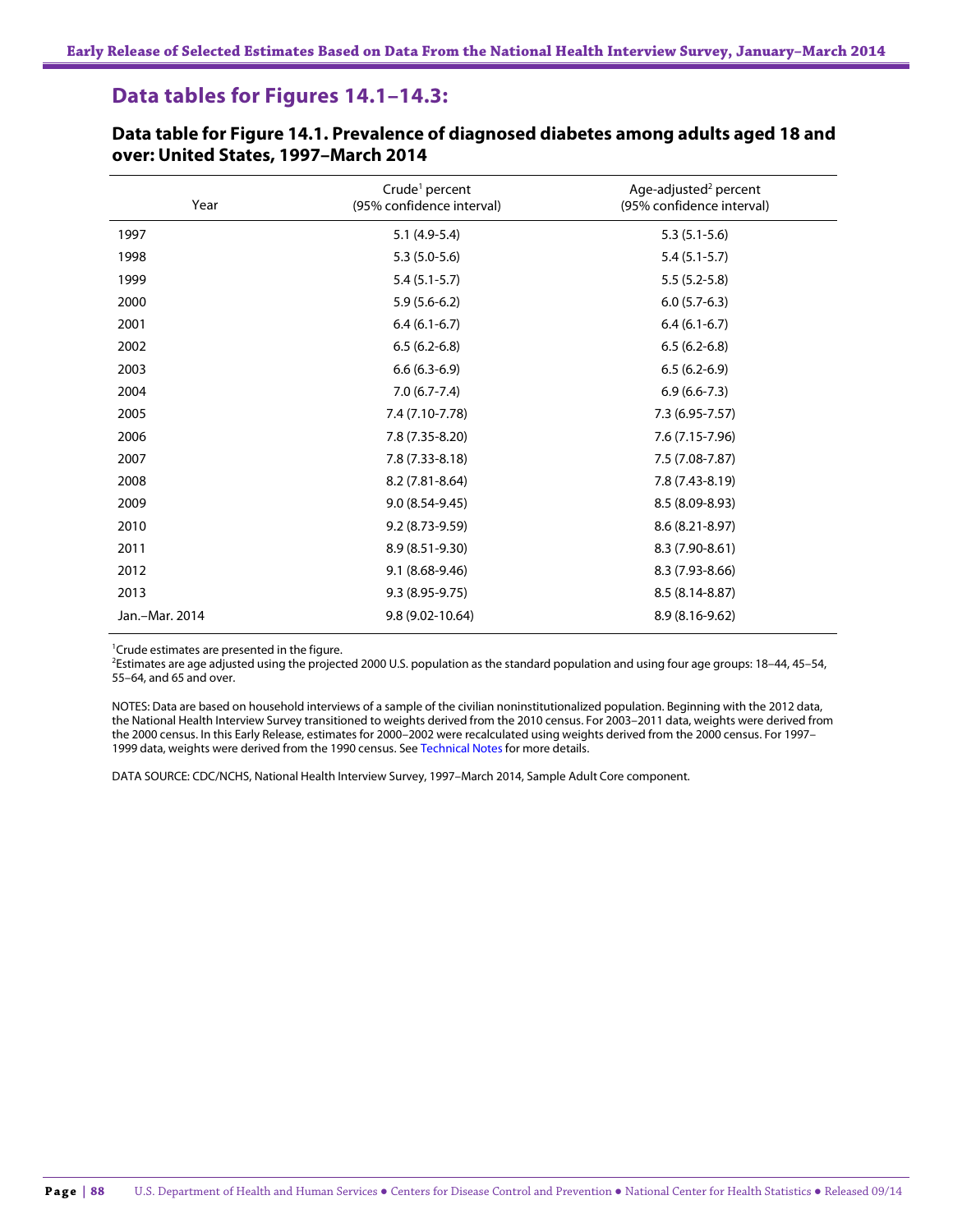| Age (years) and sex                              | Percent | 95% confidence interval |
|--------------------------------------------------|---------|-------------------------|
| 18-44, total                                     | 2.6     | 1.99-3.18               |
| 18-44, male                                      | 2.5     | 1.62-3.32               |
| 18-44, female                                    | 2.7     | 1.83-3.57               |
| 45-54, total                                     | 10.8    | 8.72-12.84              |
| 45-54, male                                      | 11.5    | 8.51-14.48              |
| 45-54, female                                    | 10.1    | 7.10-13.11              |
| 55-64, total                                     | 16.7    | 14.20-19.26             |
| 55-64, male                                      | 19.3    | 15.06-23.58             |
| 55-64, female                                    | 14.3    | 11.20-17.44             |
| 65 and over, total                               | 21.1    | 18.79-23.41             |
| 65 and over, male                                | 23.1    | 19.32-26.98             |
| 65 and over, female                              | 19.5    | 16.62-22.30             |
| 18 and over (crude <sup>1</sup> ), total         | 9.8     | 9.02-10.64              |
| 18 and over (crude <sup>1</sup> ), male          | 10.4    | 9.23-11.62              |
| 18 and over (crude <sup>1</sup> ), female        | 9.3     | 8.20-10.35              |
| 18 and over (age-adjusted <sup>2</sup> ), total  | 8.9     | 8.16-9.62               |
| 18 and over (age-adjusted <sup>2</sup> ), male   | 9.6     | 8.57-10.66              |
| 18 and over (age-adjusted <sup>2</sup> ), female | 8.3     | 7.30-9.22               |

#### **Data table for Figure 14.2. Prevalence of diagnosed diabetes among adults aged 18 and over, by age group and sex: United States, January–March 2014**

<sup>1</sup>Crude estimates are presented in the figure.

2 Estimates are age adjusted using the projected 2000 U.S. population as the standard population and using four age groups: 18–44, 45–54, 55–64, and 65 and over.

NOTE: Data are based on household interviews of a sample of the civilian noninstitutionalized population.

DATA SOURCE: CDC/NCHS, National Health Interview Survey, January–March 2014, Sample Adult Core component.

#### **Data table for Figure 14.3. Age-sex-adjusted prevalence of diagnosed diabetes among adults aged 18 and over, by race/ethnicity: United States, January–March 2014**

| Race/ethnicity                             | Percent <sup>1</sup> | 95% confidence interval |
|--------------------------------------------|----------------------|-------------------------|
| Hispanic or Latino                         | 11.9                 | 9.91-13.97              |
| Not Hispanic or Latino, single race, white | 7.9                  | 7.02-8.76               |
| Not Hispanic or Latino, single race, black | 12.6                 | 10.39-14.71             |

<sup>1</sup>Estimates are age-sex adjusted using the projected 2000 U.S. population as the standard population and using four age groups: 18-44, 45-54, 55–64, and 65 and over.

NOTE: Data are based on household interviews of a sample of the civilian noninstitutionalized population.

DATA SOURCE: CDC/NCHS, National Health Interview Survey, January–March 2014, Sample Adult Core component.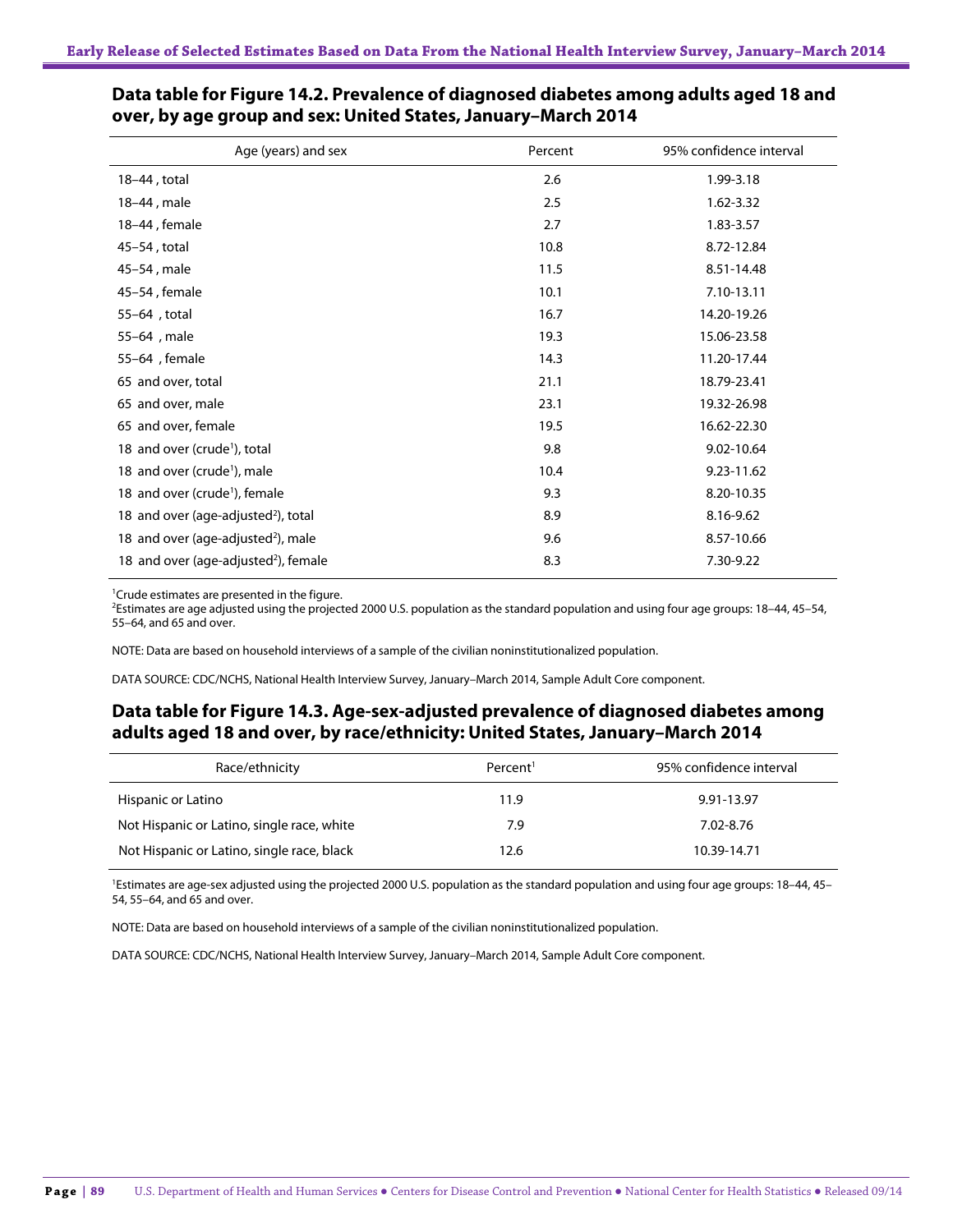# **Asthma**



**Figure 15.1. Percentage of persons of all ages who experienced an asthma episode in the past 12 months: United States, 1997–March 2014**

NOTES: Data are based on household interviews of a sample of the civilian noninstitutionalized population. Information on an episode of asthma or asthma attack during the past 12 months is self-reported by adults aged 18 and over. For children under age 18, the information is collected from an adult family member, usually a parent, who is knowledgeable about the child's health. The analyses excluded people with unknown asthma episode status (about 0.1% of respondents each year). See Technical Notes for more details.

DATA SOURCE: CDC/NCHS, National Health Interview Survey, 1997–March 2014, combined Sample Adult and Sample Child Core components.

- For January–March 2014, the percentage of persons of all ages who experienced an asthma episode in the past 12 months was 3.7% (95% confidence interval = 3.18%–4.13%), which was not significantly different than the 2013 estimate of 3.8%.
- The percentage of persons of all ages who experienced an asthma episode in the past 12 months was lowest in January–March 2014 (3.7%) and highest in 2010 (4.5%).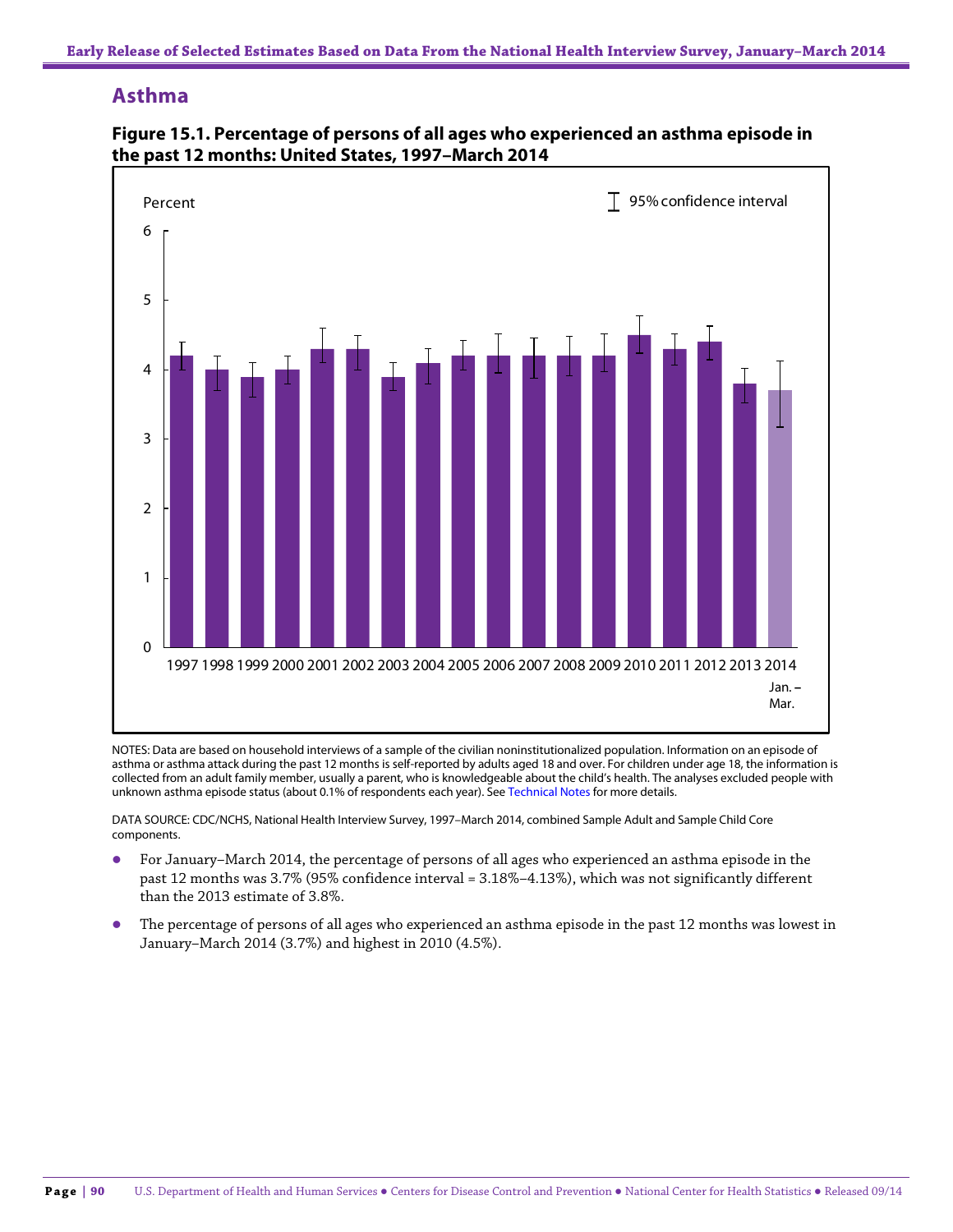



NOTES: Data are based on household interviews of a sample of the civilian noninstitutionalized population. Information on an episode of asthma or asthma attack during the past 12 months is self-reported by adults aged 18 and over. For children under age 18, the information is collected from an adult family member, usually a parent, who is knowledgeable about the child's health. The analyses excluded the 0.1% of persons with unknown asthma episode status. See Technical Notes for more details.

DATA SOURCE: CDC/NCHS, National Health Interview Survey, January–March 2014, combined Sample Adult and Sample Child Core components.

- For both sexes combined, the percentage of persons who had an asthma episode in the past 12 months was higher among children under age 15 than among persons aged 15–34 and 35 and over. These age-related differences were found among males but not females.
- For the age groups 15–34 and 35 and over, the percentage of persons who had an asthma episode in the past 12 months was higher among females than among males. For children under age 15, the percentage who had an asthma episode in the past 12 months was higher among boys than among girls.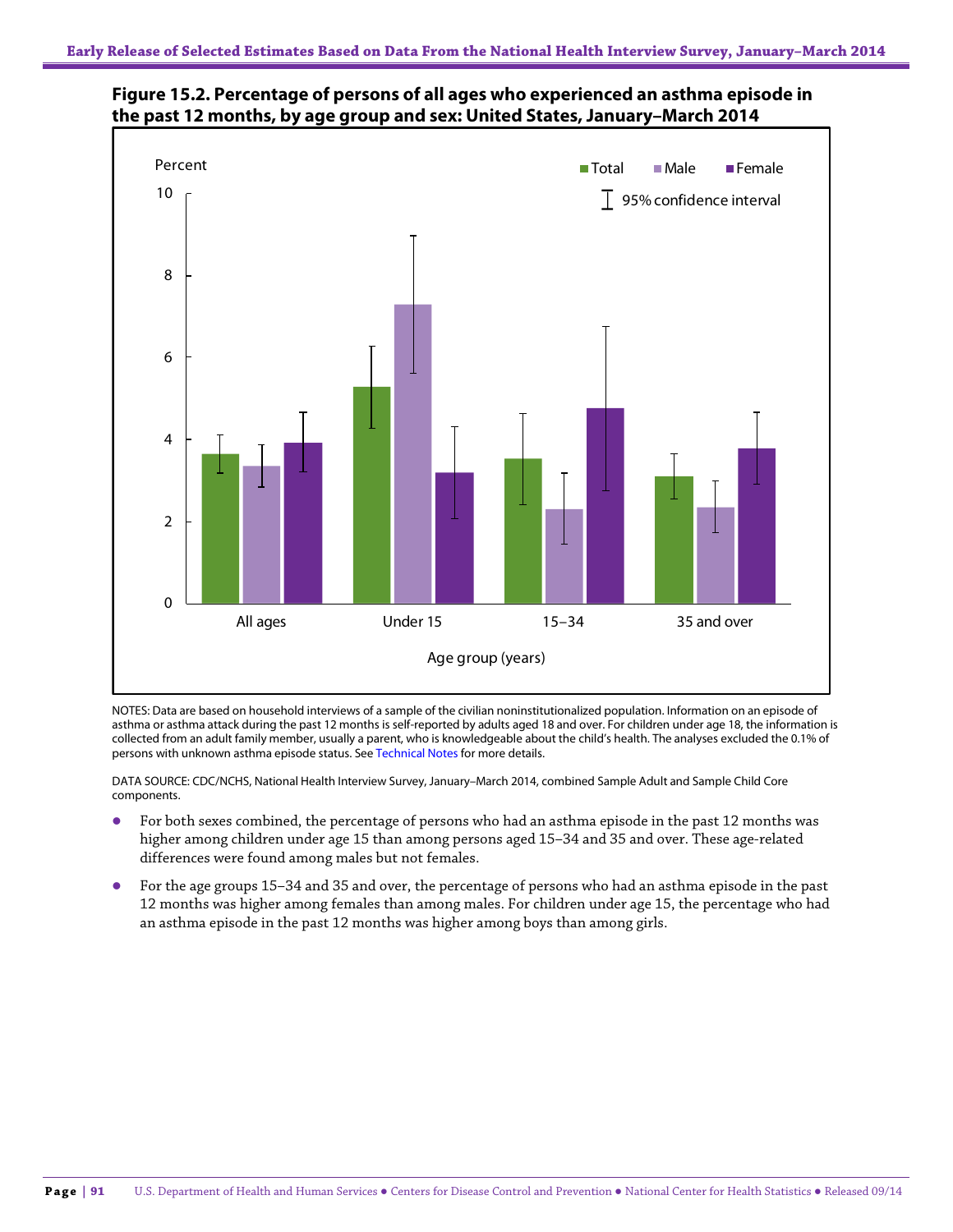



NOTES: Data are based on household interviews of a sample of the civilian noninstitutionalized population. Information on an episode of asthma or asthma attack during the past 12 months is self-reported by adults aged 18 years and over. For children under age 18, the information is collected from an adult family member, usually a parent, who is knowledgeable about the child's health. The analyses excluded the 0.1% of persons with unknown asthma episode status. Additional estimates of asthma episodes in the past 12 months among persons with current asthma are provided in the Data table for Figure 15.3. See Technical Notes for more details.

DATA SOURCE: CDC/NCHS, National Health Interview Survey, January–March 2014, combined Sample Adult and Sample Child Core components.

- For children under age 15, the sex-adjusted percentage who had an asthma episode in the past 12 months was 4.6% for Hispanic children, 3.8% for non-Hispanic white children, and 11.3% for non-Hispanic black children.
- For persons aged 15 and over, the sex-adjusted percentage who had an asthma episode in the past 12 months was 2.8% for Hispanic persons, 3.4% for non-Hispanic white persons, and 2.5% for non-Hispanic black persons.
- After adjustment for sex, Hispanic and non-Hispanic white children under age 15 were less likely to have had an asthma episode in the past 12 months than were non-Hispanic black children under age 15.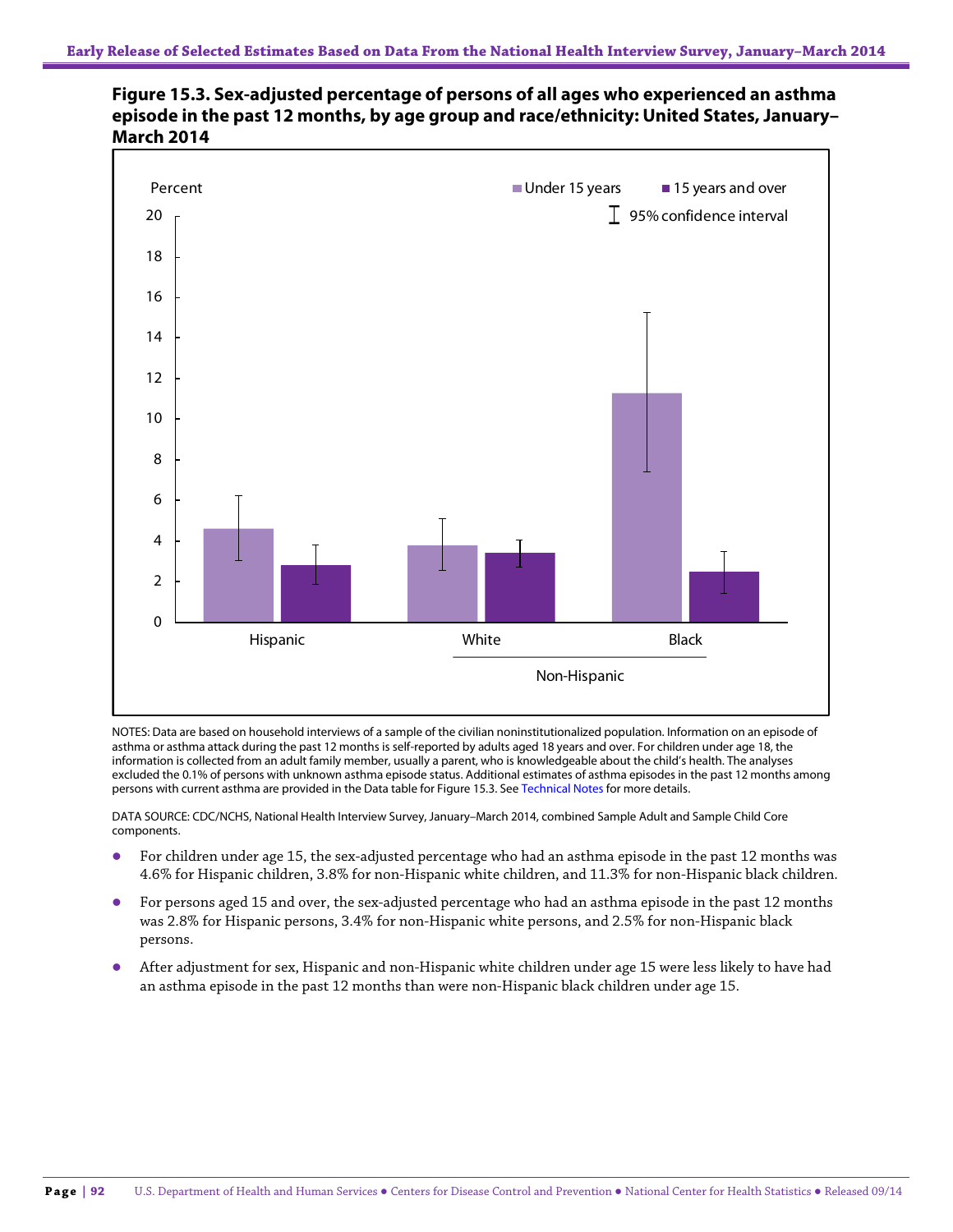

**Figure 15.4. Prevalence of current asthma among persons of all ages: United States, 2001– March 2014**

NOTES: Data are based on household interviews of a sample of the civilian noninstitutionalized population. Beginning in 2001, respondents were asked about current asthma in addition to the question regarding asthma episodes. Information on current asthma is self-reported by adults aged 18 and over. For children under age 18, the information is collected from an adult family member, usually a parent, who is knowledgeable about the child's health. The analyses excluded people with unknown current asthma status (about 0.2% of respondents each year). See Technical Notes for more details.

DATA SOURCE: CDC/NCHS, National Health Interview Survey, 2001-March 2014, combined Sample Adult and Sample Child Core components.

- For January–March 2014, 8.2% (95% confidence interval = 7.55%–8.92%) of persons of all ages currently had asthma. This was higher than the 2013 estimate of 7.4%.
- The percentage of current asthma among persons of all ages was lowest in 2003 (7.1%) and highest in 2010 and 2011 (8.6%).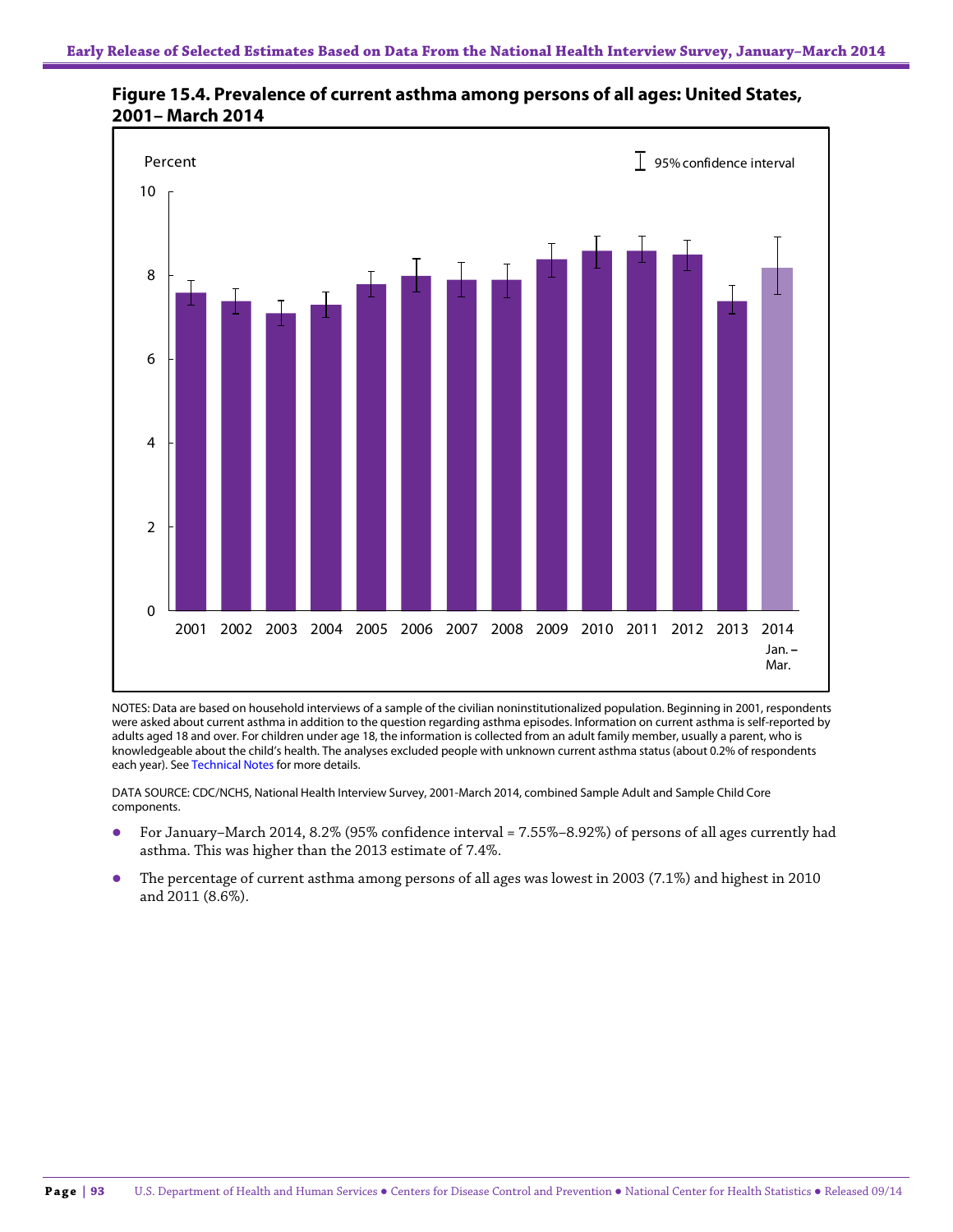

**Figure 15.5. Prevalence of current asthma among persons of all ages, by age group and sex: United States, January–March 2014**

NOTES: Data are based on household interviews of a sample of the civilian noninstitutionalized population. Information on current asthma is self-reported by adults aged 18 and over. For children under age 18, the information is collected from an adult family member, usually a parent, who is knowledgeable about the child's health. The analyses excluded the 0.2% of persons with unknown current asthma status. See Technical Notes for more details.

DATA SOURCE: CDC/NCHS, National Health Interview Survey, January–March 2014, combined Sample Adult and Sample Child Core components.

- For both sexes combined, persons aged 35 and over were less likely to currently have asthma than were persons under age 15 and 15–34.
- For persons of all ages, and for persons aged 15–34 and 35 and over, the prevalence of current asthma was higher among females than males. For persons under age 15, the prevalence of current asthma was higher among boys than girls.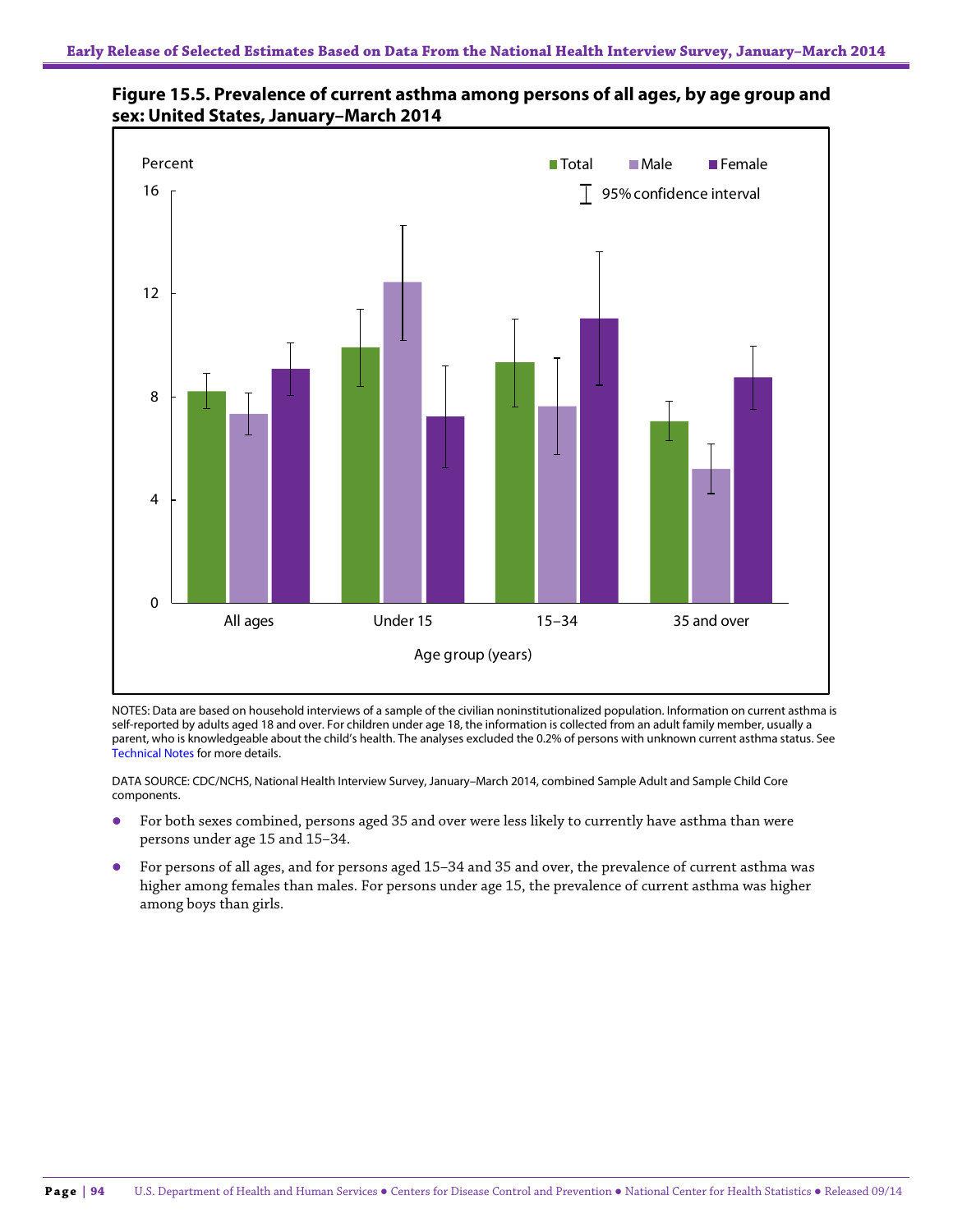



NOTES: Data are based on household interviews of a sample of the civilian noninstitutionalized population. Information on current asthma is self-reported by adults aged 18 and over. For children under age 18, the information is collected from an adult family member, usually a parent, who is knowledgeable about the child's health. The analyses excluded the 0.2% of persons with unknown current asthma status. See Technical Notes for more details.

DATA SOURCE: CDC/NCHS, National Health Interview Survey, January–March 2014, combined Sample Adult and Sample Child Core components.

- For children under age 15, the sex-adjusted prevalence of current asthma was higher among non-Hispanic black children (17.0%) than among Hispanic children (8.6%) and non-Hispanic white children (8.3%).
- For persons aged 15 and over, the sex-adjusted prevalence of current asthma was 7.0% for Hispanic persons, 7.7% for non-Hispanic white persons, and 8.2% for non-Hispanic black persons.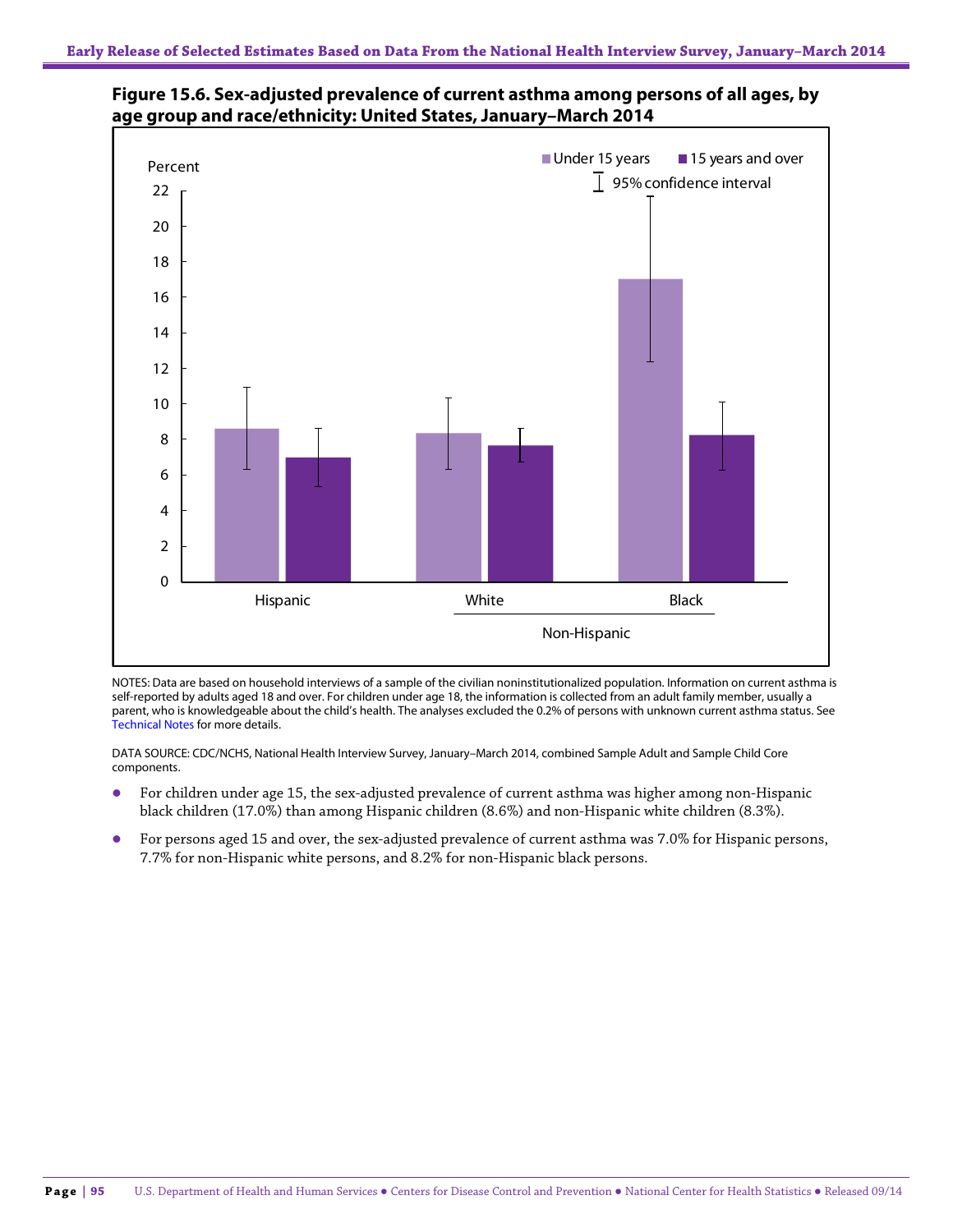# **Data tables for Figures 15.1–15.6:**

| Year           | Crude <sup>1</sup> percent<br>(95% confidence interval) | Age-adjusted <sup>2</sup> percent<br>(95% confidence interval) |
|----------------|---------------------------------------------------------|----------------------------------------------------------------|
| 1997           | $4.2(4.0-4.4)$                                          | $4.2(3.9-4.4)$                                                 |
| 1998           | $4.0(3.7-4.2)$                                          | $3.9(3.7-4.2)$                                                 |
| 1999           | $3.9(3.6-4.1)$                                          | $3.9(3.6-4.1)$                                                 |
| 2000           | $4.0(3.8-4.2)$                                          | $4.0(3.8-4.2)$                                                 |
| 2001           | $4.3(4.1-4.6)$                                          | $4.3(4.1-4.5)$                                                 |
| 2002           | $4.3(4.0-4.5)$                                          | $4.3(4.0-4.5)$                                                 |
| 2003           | $3.9(3.7-4.1)$                                          | $3.9(3.7-4.1)$                                                 |
| 2004           | $4.1(3.8-4.3)$                                          | $4.1(3.8-4.3)$                                                 |
| 2005           | 4.2 (3.99-4.43)                                         | 4.2 (4.00-4.44)                                                |
| 2006           | 4.2 (3.96-4.52)                                         | 4.3 (3.98-4.54)                                                |
| 2007           | 4.2 (3.87-4.46)                                         | 4.2 (3.88-4.47)                                                |
| 2008           | 4.2 (3.91-4.48)                                         | 4.2 (3.93-4.50)                                                |
| 2009           | 4.2 (3.97-4.52)                                         | 4.3 (3.99-4.54)                                                |
| 2010           | 4.5 (4.24-4.77)                                         | 4.5 (4.25-4.78)                                                |
| 2011           | 4.3 (4.06-4.52)                                         | 4.3 (4.08-4.54)                                                |
| 2012           | $4.4(4.15-4.63)$                                        | 4.4 (4.17-4.65)                                                |
| 2013           | $3.8(3.53 - 4.02)$                                      | 3.8 (3.55-4.04)                                                |
| Jan.-Mar. 2014 | $3.7(3.18-4.13)$                                        | $3.7(3.22 - 4.17)$                                             |

#### **Data table for Figure 15.1. Percentage of persons of all ages who experienced an asthma episode in the past 12 months: United States, 1997–March 2014**

<sup>1</sup>Crude estimates are presented in the figure.

2 Estimates are age adjusted using the projected 2000 U.S. population as the standard population and using three age groups: 0–14, 15–34, and 35 and over.

NOTES: Data are based on household interviews of a sample of the civilian noninstitutionalized population. Beginning with the 2012 data, the National Health Interview Survey transitioned to weights derived from the 2010 census. For 2003–2011 data, weights were derived from the 2000 census. In this Early Release, estimates for 2000–2002 were recalculated using weights derived from the 2000 census. For 1997– 1999 data, weights were derived from the 1990 census. See Technical Notes for more details.

DATA SOURCE: CDC/NCHS, National Health Interview Survey, 1997–March 2014, combined Sample Adult and Sample Child Core components.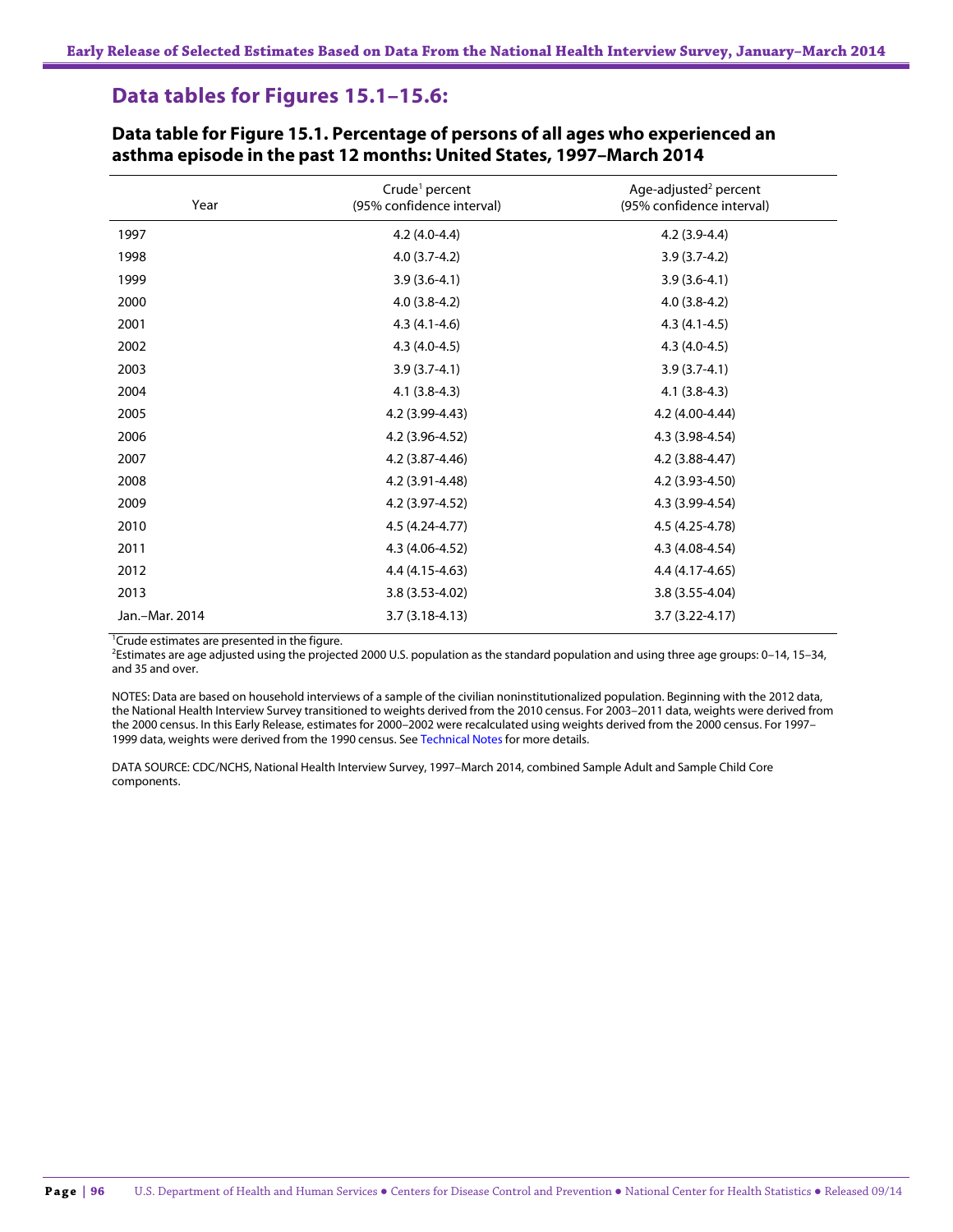| Age (years) and sex                           | Percent | 95% confidence interval |
|-----------------------------------------------|---------|-------------------------|
| Under 15, total                               | 5.3     | 4.27-6.29               |
| Under 15, male                                | 7.3     | 5.63-8.96               |
| Under 15, female                              | 3.2     | 2.06-4.32               |
| 15-34, total                                  | 3.5     | 2.41-4.65               |
| 15-34, male                                   | 2.3     | 1.46-3.18               |
| 15-34, female                                 | 4.8     | 2.75-6.76               |
| 35 and over, total                            | 3.1     | 2.56-3.67               |
| 35 and over, male                             | 2.4     | 1.72-3.01               |
| 35 and over, female                           | 3.8     | 2.92-4.67               |
| All ages (crude <sup>1</sup> ), total         | 3.7     | 3.18-4.13               |
| All ages (crude <sup>1</sup> ), male          | 3.4     | 2.85-3.87               |
| All ages (crude <sup>1</sup> ), female        | 3.9     | 3.21-4.66               |
| All ages (age-adjusted <sup>2</sup> ), total  | 3.7     | 3.22-4.17               |
| All ages (age-adjusted <sup>2</sup> ), male   | 3.4     | 2.89-3.93               |
| All ages (age-adjusted <sup>2</sup> ), female | 3.9     | 3.20-4.66               |

## **Data table for Figure 15.2. Percentage of persons of all ages who experienced an asthma episode in the past 12 months, by age group and sex: United States, January– March 2014**

1 Crude estimates are presented in the figure.

2 Estimates are age adjusted using the projected 2000 U.S. population as the standard population and using three age groups: 0–14, 15–34, and 35 and over.

NOTE: Data are based on household interviews of a sample of the civilian noninstitutionalized population.

DATA SOURCE: CDC/NCHS, National Health Interview Survey, January–March 2014, combined Sample Adult and Sample Child Core components.

## **Data table for Figure 15.3. Sex-adjusted percentage of persons who experienced an asthma episode in the past 12 months, among all persons and among persons with current asthma, by age group and race/ethnicity: United States, January–March 2014**

| Age (years) and race/ethnicity                                                   | All persons        | All persons with current asthma                             |
|----------------------------------------------------------------------------------|--------------------|-------------------------------------------------------------|
|                                                                                  |                    | Sex-adjusted percent <sup>1</sup> (95% confidence interval) |
| Under 15, Hispanic or Latino<br>Under 15, not Hispanic or Latino, single         | $4.6(3.04 - 6.26)$ | 54.5 (36.85-72.18)                                          |
| race, white<br>Under 15, not Hispanic or Latino, single                          | $3.8(2.57 - 5.09)$ | 43.1 (30.71-55.41)                                          |
| race, black                                                                      | 11.3 (7.41-15.28)  | 64.1 (49.34-78.89)                                          |
| 15 and over, Hispanic or Latino<br>15 and over, not Hispanic or Latino,          | $2.8(1.89-3.81)$   | 44.0 (31.33-56.70)                                          |
| single race, white<br>15 and over, not Hispanic or Latino,<br>single race, black | $3.4(2.70-4.05)$   | 43.3 (37.10-49.59)                                          |
|                                                                                  | $2.5(1.43-3.50)$   | 27.7 (17.15-38.23)                                          |

<sup>1</sup>Estimates for all persons are presented in the figure. Estimates are sex adjusted using the projected 2000 U.S. population as the standard population.

NOTE: Data are based on household interviews of a sample of the civilian noninstitutionalized population.

DATA SOURCE: CDC/NCHS, National Health Interview Survey, January–March 2014, combined Sample Adult and Sample Child Core components.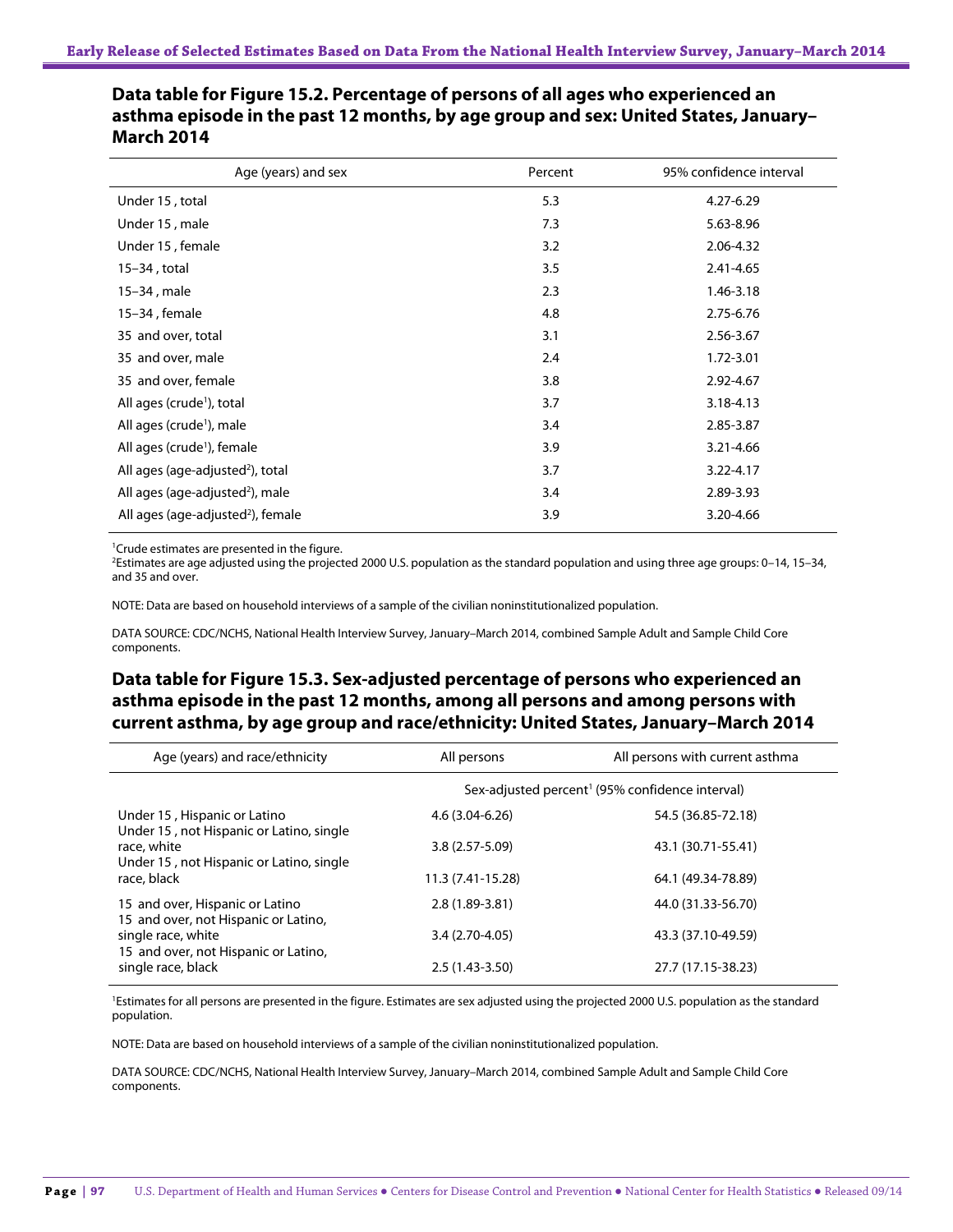| Year             | Crude <sup>1</sup> percent<br>(95% confidence interval) | Age-adjusted <sup>2</sup> percent<br>(95% confidence interval) |
|------------------|---------------------------------------------------------|----------------------------------------------------------------|
| 2001             | $7.6(7.3-7.9)$                                          | $7.6(7.3-7.9)$                                                 |
| 2002             | $7.4(7.1-7.7)$                                          | $7.4(7.1-7.7)$                                                 |
| 2003             | $7.1(6.8-7.4)$                                          | $7.1(6.8-7.4)$                                                 |
| 2004             | $7.3(7.0-7.6)$                                          | $7.3(7.1-7.7)$                                                 |
| 2005             | 7.8 (7.50-8.10)                                         | $7.8(7.51-8.11)$                                               |
| 2006             | $8.0(7.61 - 8.41)$                                      | $8.0(7.62 - 8.43)$                                             |
| 2007             | 7.9 (7.50-8.31)                                         | $7.9(7.51-8.33)$                                               |
| 2008             | 7.9 (7.48-8.27)                                         | 7.9 (7.51-8.30)                                                |
| 2009             | 8.4 (7.97-8.76)                                         | 8.4 (7.99-8.78)                                                |
| 2010             | 8.6 (8.19-8.94)                                         | $8.6(8.20-8.95)$                                               |
| 2011             | $8.6(8.31 - 8.93)$                                      | $8.6(8.32 - 8.95)$                                             |
| 2012             | $8.5(8.12-8.86)$                                        | $8.5(8.15-8.88)$                                               |
| 2013             | 7.4 (7.09-7.76)                                         | $7.4(7.11 - 7.77)$                                             |
| Jan. – Mar. 2014 | 8.2 (7.55-8.92)                                         | 8.3 (7.61-9.00)                                                |

#### **Data table for Figure 15.4. Prevalence of current asthma among persons of all ages: United States, 2001–March 2014**

<sup>1</sup>Crude estimates are presented in the figure.

2 Estimates are age adjusted using the projected 2000 U.S. population as the standard population and using three age groups: 0–14, 15–34, and 35 and over.

NOTES: Data are based on household interviews of a sample of the civilian noninstitutionalized population. Beginning with the 2012 data, the National Health Interview Survey transitioned to weights derived from the 2010 census. For 2003–2011 data, weights were derived from the 2000 census. In this Early Release, estimates for 2000–2002 were recalculated using weights derived from the 2000 census. For 1997– 1999 data, weights were derived from the 1990 census. See Technical Notes for more details.

DATA SOURCE: CDC/NCHS, National Health Interview Survey, 2001–March 2014, combined Sample Adult and Sample Child Core components.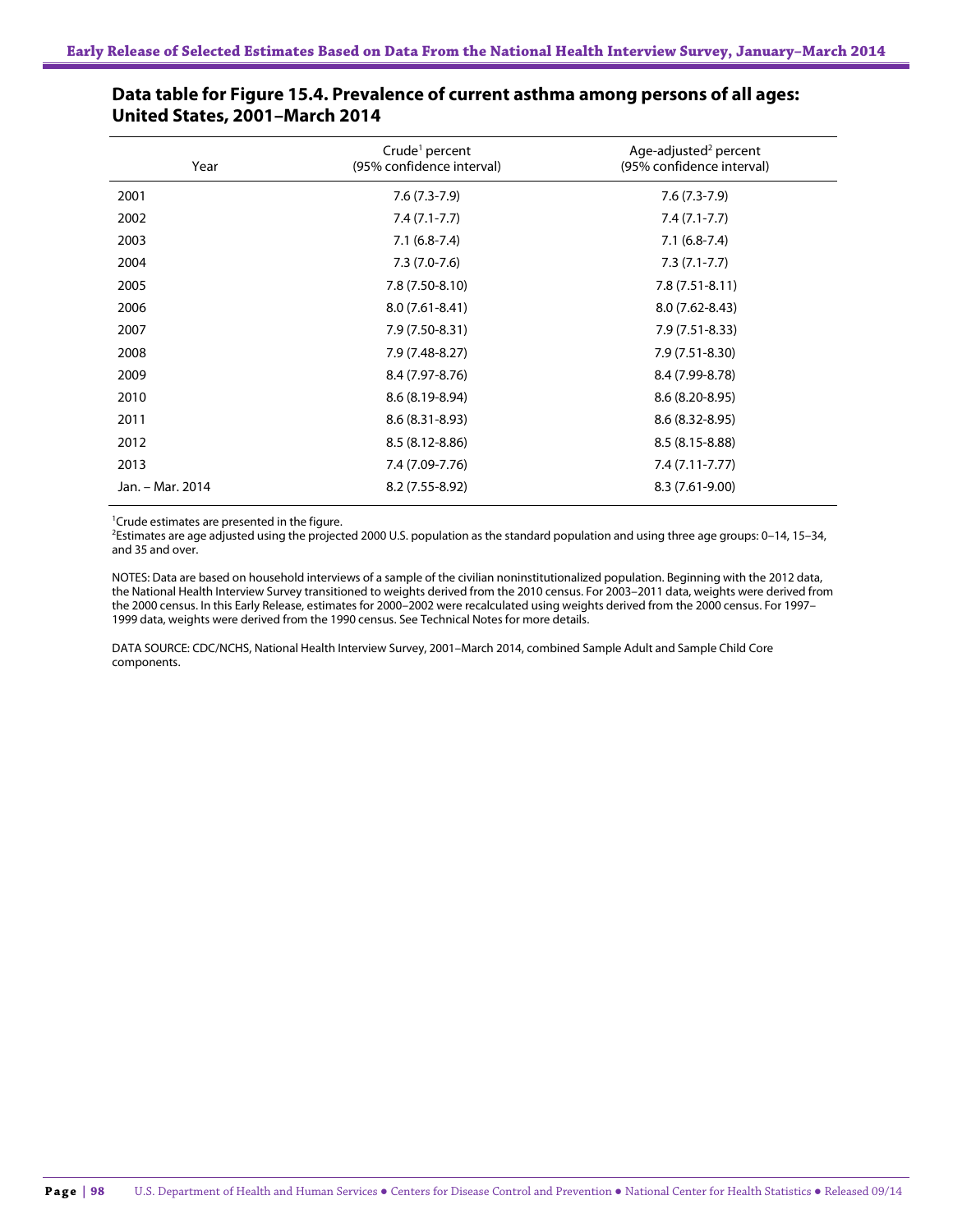| Age (years) and sex                           | Percent | 95% confidence interval |
|-----------------------------------------------|---------|-------------------------|
| Under 15, total                               | 9.9     | 8.43-11.39              |
| Under 15, male                                | 12.5    | 10.26-14.66             |
| Under 15, female                              | 7.3     | 5.28-9.23               |
| 15-34, total                                  | 9.3     | 7.63-11.02              |
| 15-34, male                                   | 7.6     | 5.76-9.50               |
| 15-34, female                                 | 11.1    | 8.46-13.64              |
| 35 and over, total                            | 7.1     | 6.31-7.84               |
| 35 and over, male                             | 5.2     | $4.25 - 6.17$           |
| 35 and over, female                           | 8.8     | 7.51-9.99               |
| All ages (crude <sup>1</sup> ), total         | 8.2     | 7.55-8.92               |
| All ages (crude <sup>1</sup> ), male          | 7.4     | 6.54-8.18               |
| All ages (crude <sup>1</sup> ), female        | 9.1     | 8.05-10.10              |
| All ages (age-adjusted <sup>2</sup> ), total  | 8.3     | 7.61-9.00               |
| All ages (age-adjusted <sup>2</sup> ), male   | 7.4     | $6.60 - 8.26$           |
| All ages (age-adjusted <sup>2</sup> ), female | 9.1     | 8.02-10.11              |

## **Data table for Figure 15.5. Prevalence of current asthma among persons of all ages, by age group and sex: United States, January–March 2014**

<sup>1</sup>Crude estimates are presented in the figure.

2 Estimates are age adjusted using the projected 2000 U.S. population as the standard population and using three age groups: 0–14, 15–34, and 35 and over.

NOTE: Data are based on household interviews of a sample of the civilian noninstitutionalized population.

DATA SOURCE: CDC/NCHS, National Health Interview Survey, January–March 2014, combined Sample Adult and Sample Child Core components.

## **Data table for Figure 15.6. Sex-adjusted prevalence of current asthma among persons of all ages, by age group and race/ethnicity: United States, January–March 2014**

| Age (years) and race/ethnicity                                           | Percent <sup>1</sup> | 95% confidence interval |
|--------------------------------------------------------------------------|----------------------|-------------------------|
| Under 15, Hispanic or Latino<br>Under 15, not Hispanic or Latino, single | 8.6                  | 6.34-10.95              |
| race, white<br>Under 15, not Hispanic or Latino, single                  | 8.3                  | 6.34-10.34              |
| race, black                                                              | 17.0                 | 12.38-21.68             |
| 15 and over, Hispanic or Latino<br>15 and over, not Hispanic or Latino,  | 7.0                  | 5.34-8.67               |
| single race, white<br>15 and over, not Hispanic or Latino,               | 7.7                  | $6.74 - 8.63$           |
| single race, black                                                       | 8.2                  | 6.31-10.15              |

<sup>1</sup>Estimates are sex adjusted using the projected 2000 U.S. population as the standard population.

NOTE: Data are based on household interviews of a sample of the civilian noninstitutionalized population.

DATA SOURCE: CDC/NCHS, National Health Interview Survey, January–March 2014, combined Sample Adult and Sample Child Core components.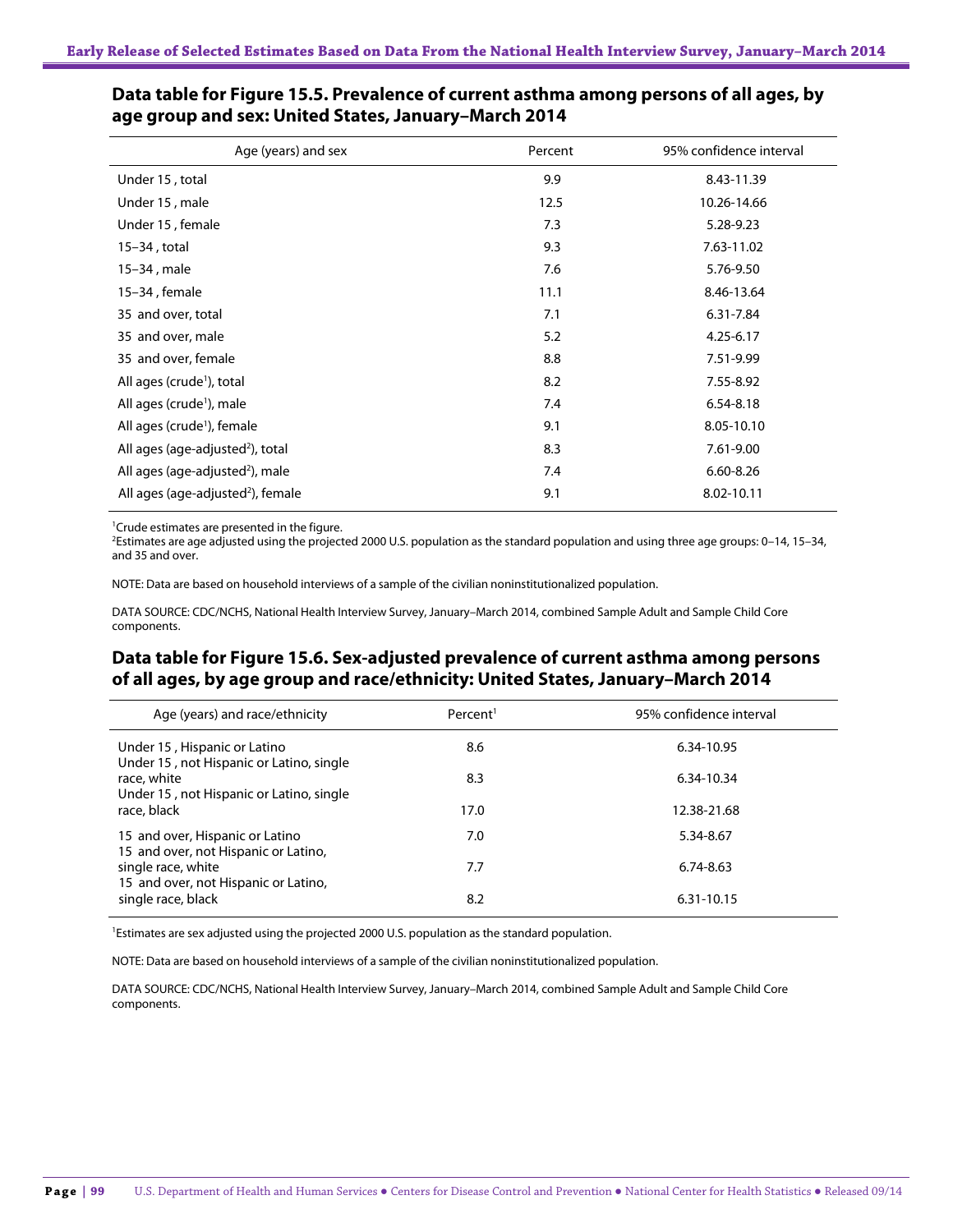# **References**

- 1. Cohen RA, Martinez ME. Health insurance coverage: Early release of estimates from the National Health Interview Survey, January–March 2014. National Center for Health Statistics. September 2014. Available from: [http://www.cdc.gov/nchs/nhis.htm.](http://www.cdc.gov/nchs/nhis.htm) [A series of Internet-only reports released approximately quarterly beginning in January 2004.]
- 2. Blumberg SJ, Luke JV. Wireless substitution: Early release of estimates from the National Health Interview Survey, July–December 2013. National Center for Health Statistics. June 2014. Available from: [http://www.cdc.gov/nchs/nhis.htm.](http://www.cdc.gov/nchs/nhis.htm) [A series of Internet-only reports released approximately every 6 months beginning in May 2007.]
- 3. U.S. Department of Health and Human Services, Office of Disease Prevention and Health Promotion. Healthy People 2020. Washington, DC. Available from: [http://www.healthypeople.gov/2020/default.aspx.](http://www.healthypeople.gov/2020/default.aspx)
- 4. CDC. Notice to readers: Delayed influenza vaccine availability for 2001–02 season and supplemental recommendations of the Advisory Committee on Immunization Practices. MMWR 50(27):582–5. 2001. Available from[: http://www.cdc.gov/mmwr/preview/mmwrhtml/mm5027a3.htm.](http://www.cdc.gov/mmwr/preview/mmwrhtml/mm5027a3.htm)
- 5. CDC. Prevention and control of influenza: Recommendations of the Advisory Committee on Immunization Practices (ACIP). MMWR 54(RR–8):1–40. 2005. Available from: [http://www.cdc.gov/mmwr/PDF/rr/rr5408.pdf.](http://www.cdc.gov/mmwr/PDF/rr/rr5408.pdf)
- 6. CDC. Notice to readers: Updated recommendations from the Advisory Committee on Immunization Practices in response to delays in supply of influenza vaccine for the 2000–01 season. MMWR 49(39):888–92. 2000. Available from[: http://www.cdc.gov/mmwr/preview/mmwrhtml/mm4939a3.htm.](http://www.cdc.gov/mmwr/preview/mmwrhtml/mm4939a3.htm)
- 7. CDC. Prevention and control of influenza: Recommendations of the Advisory Committee on Immunization Practices (ACIP). MMWR 52(RR–8):1–36. 2003. Available from: [http://www.cdc.gov/mmwr/PDF/rr/rr5208.pdf.](http://www.cdc.gov/mmwr/PDF/rr/rr5208.pdf)
- 8. CDC. Prevention and control of influenza: Recommendations of the Advisory Committee on Immunization Practices (ACIP). MMWR 55(RR–10):1–42. 2006. Available from: [http://www.cdc.gov/mmwr/PDF/rr/rr5510.pdf.](http://www.cdc.gov/mmwr/PDF/rr/rr5510.pdf)
- 9. Kessler RC, Barker PR, Colpe LJ, Epstein JF, Gfroerer JC, Hiripi E, et al. Screening for serious mental illness in the general population. Arch Gen Psychiatry 60(2):184–9. 2003.
- 10. Ni H, Schiller J, Hao C, et al. Early release of selected estimates based on data from the January–March 2003 National Health Interview Survey. National Center for Health Statistics. 2003. Available from: [http://www.cdc.gov/nchs/nhis.htm.](http://www.cdc.gov/nchs/nhis.htm)
- 11. National Cancer Institute, Statistical Research and Applications Branch. Joinpoint Regression Program, version 3.5.3 [computer software]. 2012.
- 12. Klein RJ, Schoenborn CA. Age adjustment using the 2000 projected U.S. population. Healthy People Statistical Notes, no. 20. Hyattsville, MD: National Center for Health Statistics. 2001. Available from: [http://www.cdc.gov/nchs/data/statnt/statnt20.pdf.](http://www.cdc.gov/nchs/data/statnt/statnt20.pdf)
- 13. Office of Management and Budget. Revisions to the standards for the classification of federal data on race and ethnicity. Fed Regist 62(210):58782–90. 1997. Available from: [http://www.whitehouse.gov/omb/fedreg\\_1997standards.](http://www.whitehouse.gov/omb/fedreg_1997standards)
- 14. National Center for Health Statistics. Health, United States, 2003. Hyattsville, MD. 2003. Available from: [http://www.cdc.gov/nchs/data/hus/hus03.pdf.](http://www.cdc.gov/nchs/data/hus/hus03.pdf)
- 15. Cohen RA, Martinez ME. Impact of Medicare and Medicaid probe questions on health insurance estimates from the National Health Interview Survey, 2004. Health E-stats. National Center for Health Statistics. 2005. Available from[: http://www.cdc.gov/nchs/data/hestat/impact04/impact04.htm.](http://www.cdc.gov/nchs/data/hestat/impact04/impact04.htm)
- 16. Centers for Disease Control and Prevention. Surveillance of influenza vaccination coverage United States, 2007–08 through 2011–12 influenza seasons. MMWR 62(SS-4):1-28. 2013. Available from: [http://www.cdc.gov/mmwr/preview/mmwrhtml/ss6204a1.htm?s\\_cid=ss6204a1\\_w.](http://www.cdc.gov/mmwr/preview/mmwrhtml/ss6204a1.htm?s_cid=ss6204a1_w)
- 17. Ward BW, Schiller JS, Freeman G, Clarke TC. Early release of selected estimates based on data from the January–March 2014 National Health Interview Survey. National Center for Health Statistics. March 2014. Available from: [http://www.cdc.gov/nchs/nhis.htm.](http://www.cdc.gov/nchs/nhis.htm) [A series of Internet-only reports released approximately quarterly beginning in April 2001.]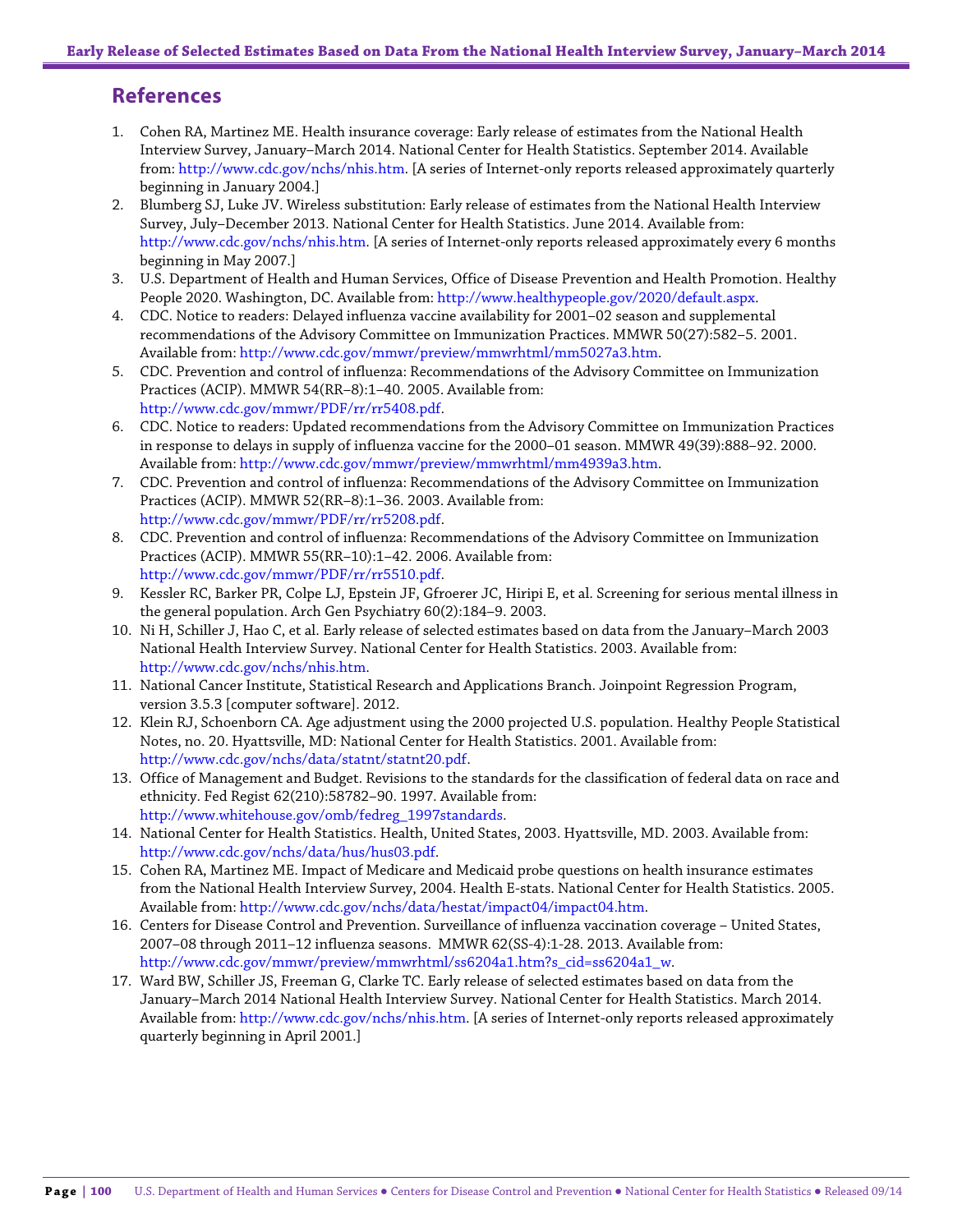# **Appendix. 2014 National Health Interview Survey Questions Used to Define Selected Health Measures**

Alphanumeric codes refer directly to the question on the 2014 National Health Interview Survey that was used to define the health measure.

#### **Lack of health insurance and type of coverage**

Information from follow-up questions such as plan name(s) was used to reassign insurance status and type of coverage to avoid misclassification.

FHI.050 The next questions are about health insurance. Include health insurance obtained through employment or purchased directly as well as government programs like Medicare and Medicaid that provide Medical care or help pay medical bills.

> [Are you/Is anyone in the family] covered by any kind of health insurance or some other kind of health care plan?

(1) Yes (2) No (7) Refused (9) Don't know

FHI.070 What kind of health insurance or health care coverage [do you/does person] have? INCLUDE those that pay for only one type of service (nursing home care, accidents, or dental care). EXCLUDE private plans that only provide extra cash while hospitalized.

|         | (01) Private health insurance                                                               |
|---------|---------------------------------------------------------------------------------------------|
|         | (02) Medicare                                                                               |
|         | (03) Medi-Gap                                                                               |
|         | (04) Medicaid                                                                               |
|         | (05) SCHIP (CHIP/Children's Health Insurance Program)                                       |
|         | (06) Military health care (TRICARE/VA/CHAMP-VA)                                             |
|         | (07) Indian Health Service                                                                  |
|         | (08) State-sponsored health plan                                                            |
|         | (09) Other government program                                                               |
|         | (10) Single service plan (e.g., dental, vision, prescriptions)                              |
|         | (11) No coverage of any type                                                                |
|         | (97) Refused                                                                                |
|         | (99) Don't know                                                                             |
| FHI.072 | People covered by Medicare have a card that looks like this. [Are you/Is person] covered by |
|         | Medicare?                                                                                   |
|         | $(1)$ Yes                                                                                   |
|         | $(2)$ No                                                                                    |
|         | (7) Refused                                                                                 |
|         | (9) Don't know                                                                              |
| FHI.073 | There is a program called Medicaid that pays for health care for persons in need. In        |
|         | this State it is also called [State name]. [Are you/Is person] covered by Medicaid?         |
|         | $(1)$ Yes                                                                                   |
|         | $(2)$ No                                                                                    |
|         | (7) Refused                                                                                 |
|         | (9) Don't know                                                                              |
|         |                                                                                             |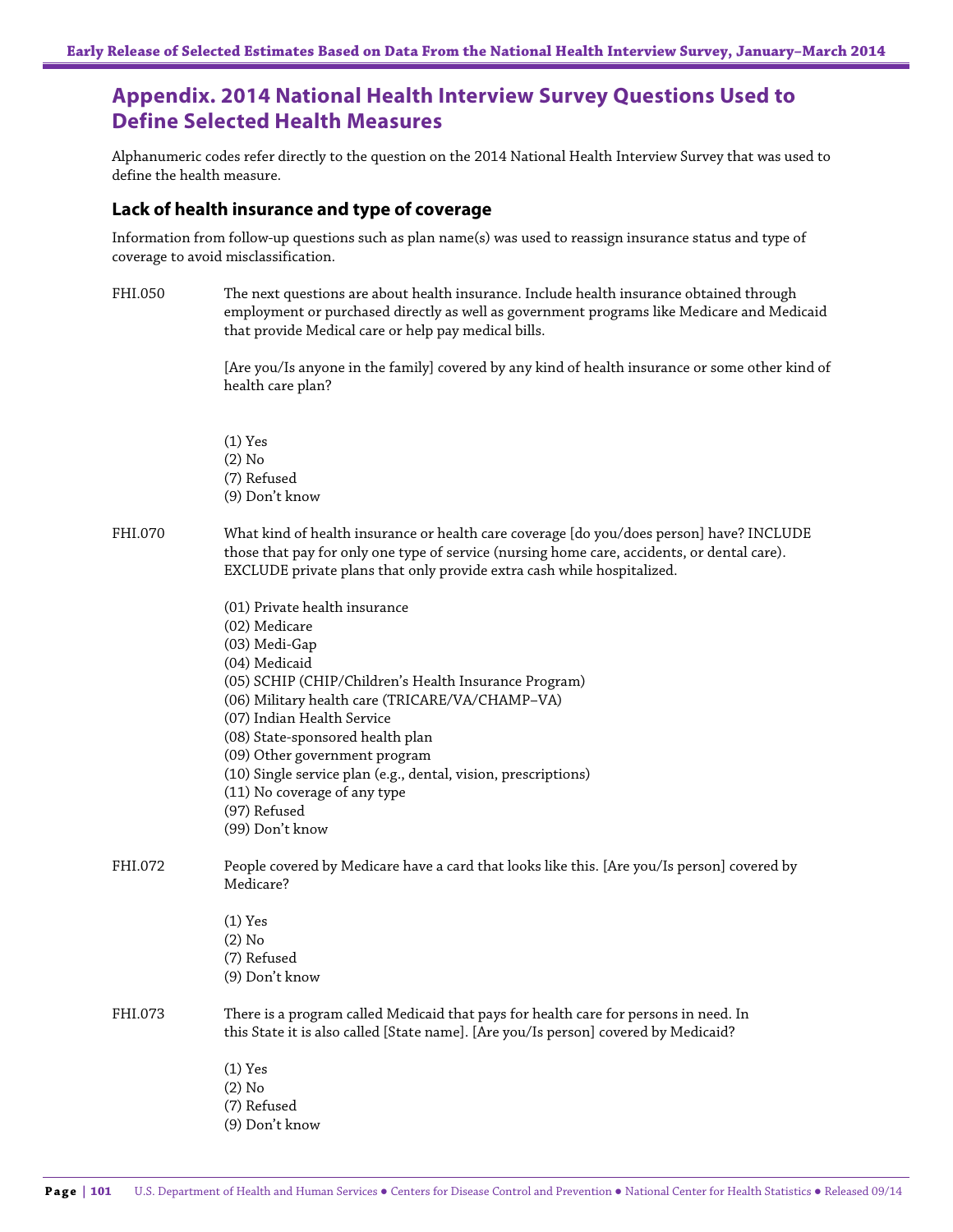#### **Usual place to go for medical care**

| AAU.020        | Is there a place that you USUALLY go to when you are sick or need advice about your health?                                                                                                                                                                  |
|----------------|--------------------------------------------------------------------------------------------------------------------------------------------------------------------------------------------------------------------------------------------------------------|
|                | <b>AND</b>                                                                                                                                                                                                                                                   |
| CAU.020        | Is there a place that [child] USUALLY goes when [he/she] is sick or you need advice about<br>[his/her] health?                                                                                                                                               |
|                | $(1)$ Yes<br>(2) There is NO place<br>(3) There is MORE THAN ONE place<br>(7) Refused<br>(9) Don't know                                                                                                                                                      |
| AAU.030        | [If only one place] What kind of place is it - a clinic, doctor's office, emergency room, or some<br>other place? [If more than one place] What kind of place do you go to most often - a clinic,<br>doctor's office, emergency room, or some other place?   |
|                | <b>AND</b>                                                                                                                                                                                                                                                   |
| CAU.030        | [If only one place] What kind of place is it-a clinic, doctor's office, emergency room, or some<br>other place? [If more than one place] What kind of place does [child] go to most often—a clinic,<br>doctor's office, emergency room, or some other place? |
|                | (1) Clinic or health center<br>(2) Doctor's office or HMO<br>(3) Hospital emergency room<br>(4) Hospital outpatient department<br>(5) Some other place<br>(6) Doesn't go to one place most often<br>(7) Refused<br>(9) Don't know                            |
|                | <b>Failure to obtain needed medical care</b>                                                                                                                                                                                                                 |
| <b>EATLOPO</b> | DIDING THE DACT 10 MONTHC rue thay entering when rue comeans in the family                                                                                                                                                                                   |

FAU.030 DURING THE PAST 12 MONTHS, was there any time when [you/someone in the family] needed medical care, but did not get it because [you/the family] couldn't afford it?

> (1) Yes (2) No (7) Refused (9) Don't know

## **Receipt of influenza vaccination**

AAU.310 DURING THE PAST 12 MONTHS, have you had a flu shot? A flu shot is usually given in the fall and protects against influenza for the flu season.

AND

AAU.315 DURING THE PAST 12 MONTHS, have you had a flu vaccine sprayed in your nose by a doctor or other health professional? A health professional may have let you spray it. This vaccine is usually given in the fall and protects against influenza for the flu season.

AND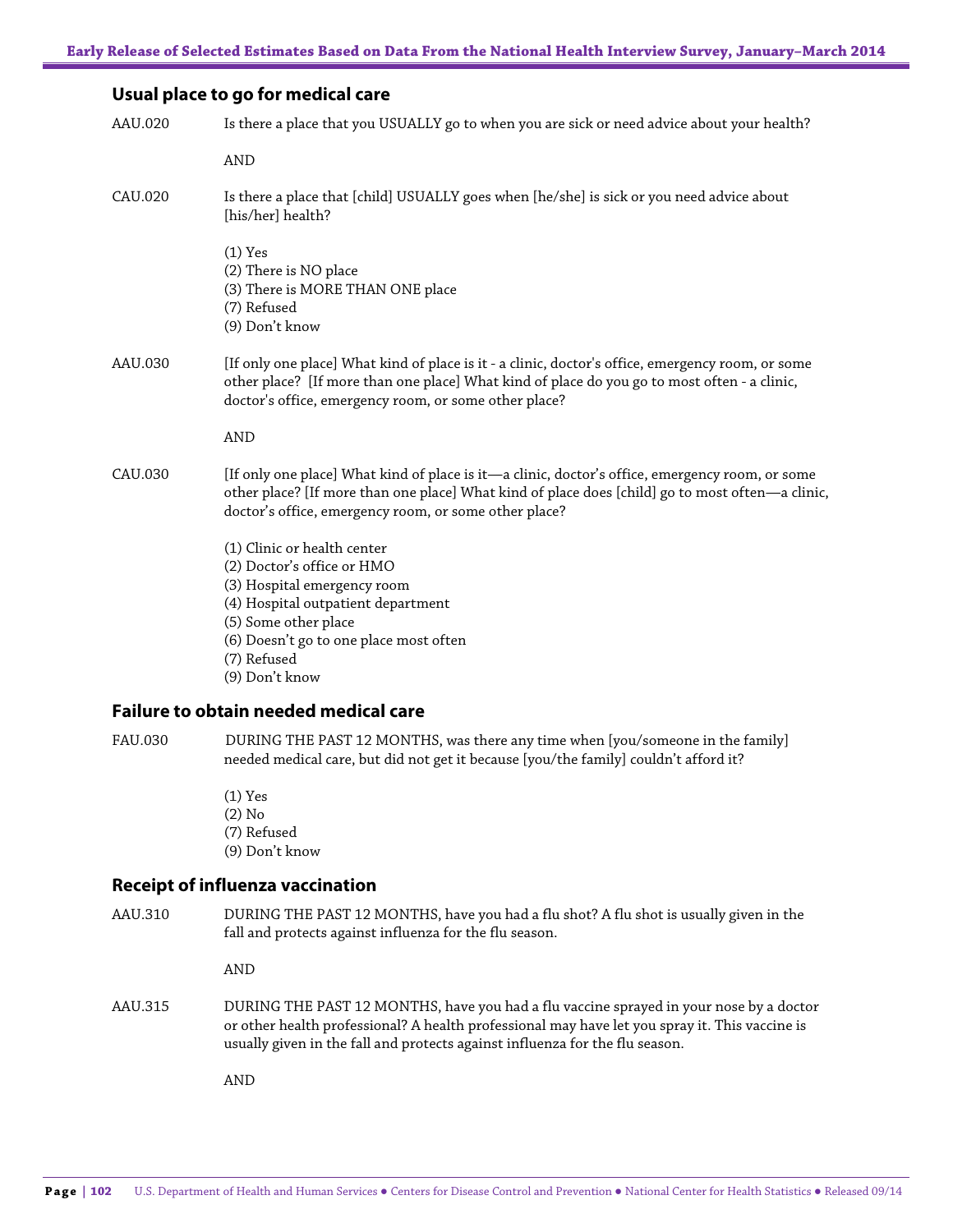#### CFI.005 DURING THE PAST 12 MONTHS, has [child] had a flu vaccination? A flu vaccination is usually given in the fall and protects against influenza for the flu season.

(1) Yes (2) No (7) Refused (9) Don't know

#### **Receipt of pneumococcal vaccination**

AAU.320 Have you EVER had a pneumonia shot? This shot is usually given only once or twice in a person's lifetime and is different from the flu shot. It is also called the pneumococcal vaccine.

> (1) Yes (2) No (7) Refused (9) Don't know

#### **Obesity**

AHB.190 How tall are you without shoes?

|      | $(02-07)$ 2-7 feet |
|------|--------------------|
| (97) | Refused            |
| (99) | Don't know         |
| (M)  | Metric             |
|      |                    |

#### AND

(00–11) 0–11 inches

(97) Refused

(99) Don't know

#### OR

| $(0-2)$ | $0-2$ meters |
|---------|--------------|
|         |              |

- (7) Refused
- (9) Don't know

#### AND

| $0 - 241$ centimeters |
|-----------------------|
| Refused               |
| Don't know            |
|                       |

AHB.200 How much do you weigh without shoes?

| $(050 - 500)$ | 50-500 pounds |
|---------------|---------------|
| (997)         | Refused       |
| (999)         | Don't know    |
| (M)           | Metric        |

#### OR

| $(022 - 226)$ | 22–226 kilograms |
|---------------|------------------|
| (997)         | Refused          |
| (999)         | Don't know       |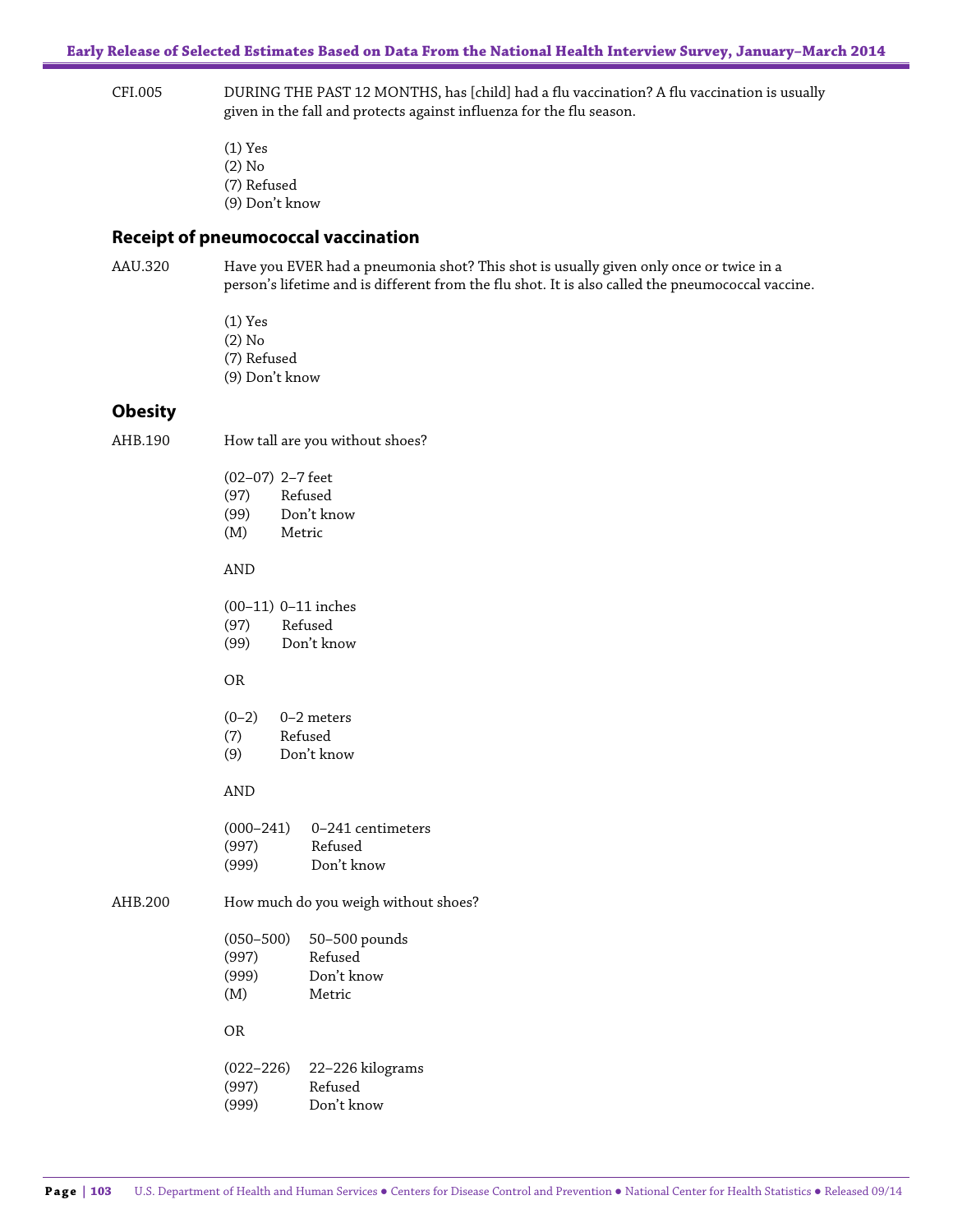#### **Leisure-time physical activity**

The next questions are about physical activities (exercise, sports, physically active hobbies...) that you may do in your LEISURE time.

AHB.090 How often do you do VIGOROUS leisure-time physical activities for AT LEAST 10 MINUTES that cause HEAVY sweating or LARGE increases in breathing or heart rate?

> Field Representative: Read if necessary: How many times per day, per week, per month, or per year do you do these activities?

Number of vigorous leisure-time physical activities

(000) Never (001–995) 1–995 time(s) (996) Unable to do this type activity (997) Refused (999) Don't know

Time period for vigorous leisure-time physical activities

(0) Never (1) Per day (2) Per week (3) Per month (4) Per year (6) Unable to do this activity (7) Refused (9) Don't know

AHB.100 About how long do you do these vigorous leisure-time physical activities each time?

Number for length of vigorous leisure-time physical activities

(001–995) 1–995 (997) Refused (999) Don't know

Time period for length of vigorous leisure-time physical activities

- (1) Minutes
- (2) Hours
- (7) Refused
- (9) Don't know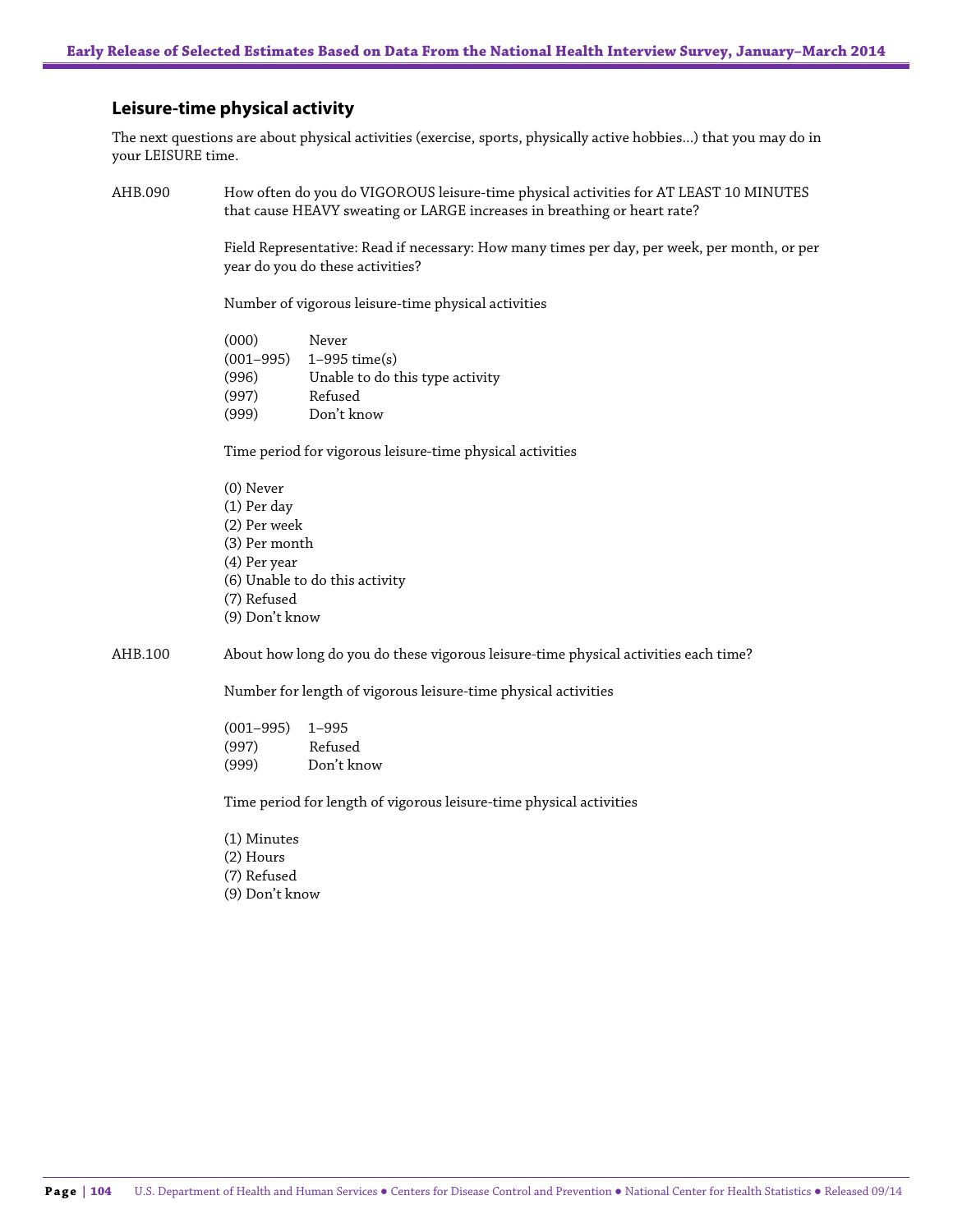AHB.110 How often do you do LIGHT OR MODERATE LEISURE-TIME physical activities for AT LEAST 10 MINUTES that cause ONLY LIGHT sweating or a SLIGHT to MODERATE increase in breathing or heart rate?

> Field Representative: If necessary, prompt with: How many times per day, per week, per month, or per year do you do these activities?

Number of light or moderate leisure-time physical activities

| (000)         | Never                           |
|---------------|---------------------------------|
| $(001 - 995)$ | $1-995$ time(s)                 |
| (996)         | Unable to do this type activity |
| (997)         | Refused                         |
| (999)         | Don't know                      |

Time period for light or moderate leisure-time physical activities

(0) Never (1) Per day (2) Per week (3) Per month (4) Per year (6) Unable to do this activity (7) Refused (9) Don't know

#### AHB.120 About how long do you do these light or moderate leisure-time physical activities each time?

Number for length of light or moderate leisure-time physical activities

(001–995) 1–995 (997) Refused (999) Don't know

Time period for length of light or moderate leisure-time physical activities

(1) Minutes (2) Hours (7) Refused (9) Don't know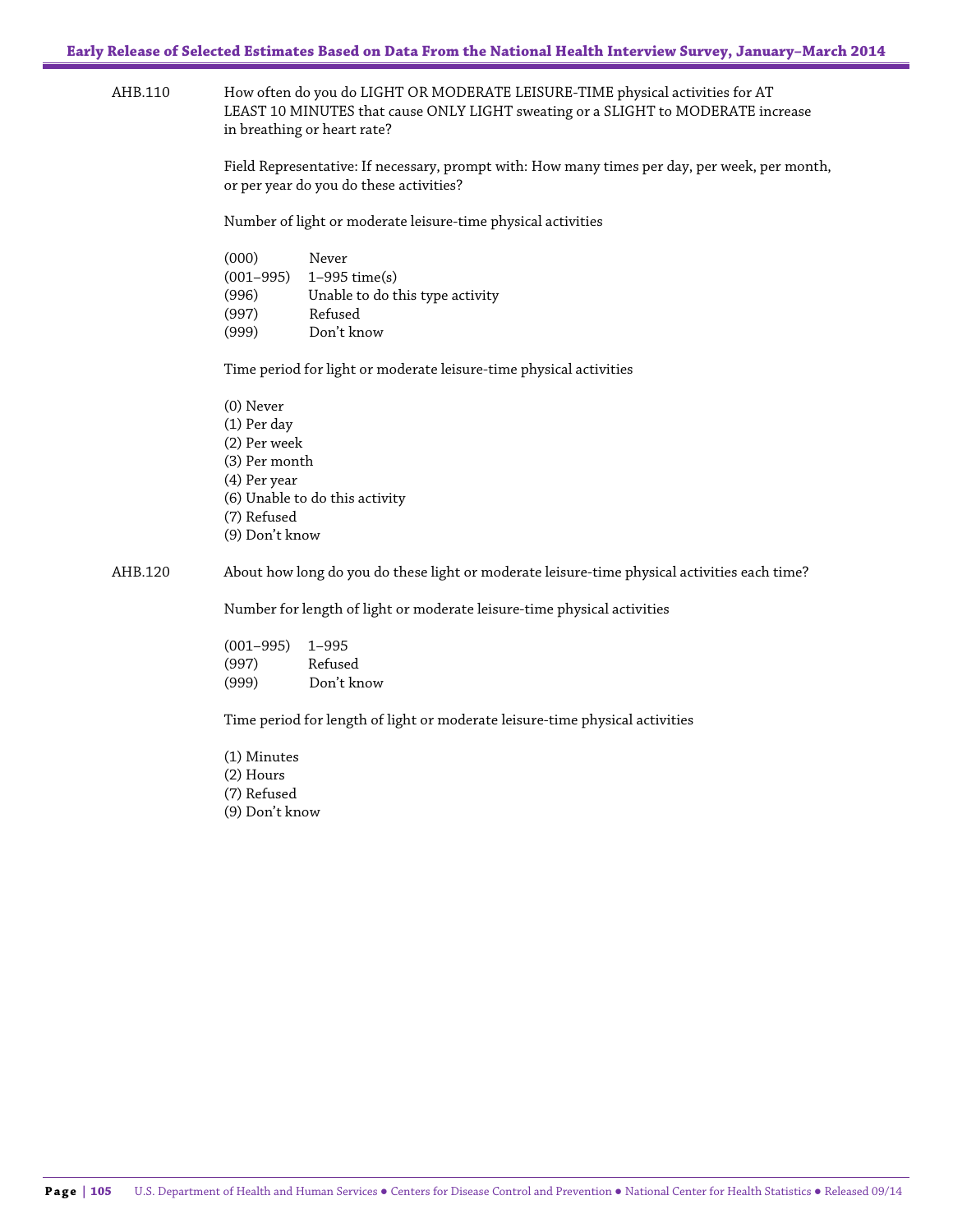**Early Release of Selected Estimates Based on Data From the National Health Interview Survey, January–March 2014**

AHB.130 How often do you do LEISURE-TIME physical activities specifically designed to STRENGTHEN your muscles such as lifting weights or doing calisthenics? (Include all such activities even if you have mentioned them before.)

Number of times

| (000)         | Never                           |
|---------------|---------------------------------|
| $(001 - 995)$ | $1-995$ time(s)                 |
| (996)         | Unable to do this type activity |
| (997)         | Refused                         |
| (999)         | Don't know                      |

Time period for times per day, per week, per month, or per year

(0) Never (1) Per day (2) Per week (3) Per month (4) Per year (6) Unable to do this activity (7) Refused (9) Don't know

#### **Current cigarette smoking**

AHB.010 Have you smoked at least 100 cigarettes in your ENTIRE LIFE?

(1) Yes (2) No (7) Refused (9) Don't know

AHB.030 Do you NOW smoke cigarettes every day, some days or not at all?

(1) Every day (2) Some days (3) Not at all (7) Refused (9) Don't know

#### **Alcohol consumption**

AHB.150 In your ENTIRE LIFE, have you had at least 12 drinks of any type of alcoholic beverage?

(1) Yes (2) No (7) Refused (9) Don't know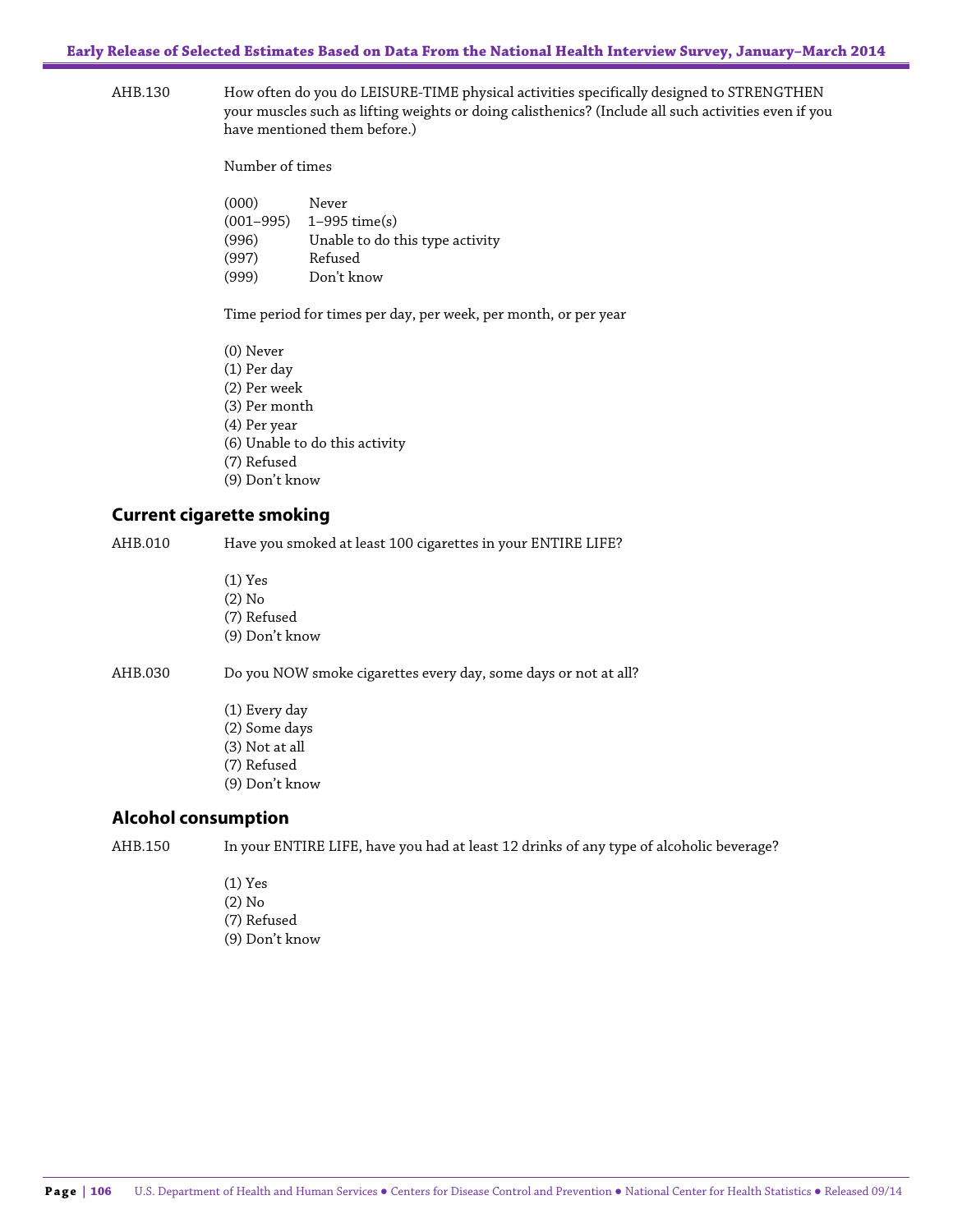AHB.180 In the PAST YEAR, on how many DAYS did you have [5 or more/4 or more] drinks of any alcoholic beverage?

> NOTE: From 1997–2013, both men and women were asked about days in which they had 5 or more drinks of any alcoholic beverage. Starting in 2014, this question was changed; men were still asked about days in which they had 5 or more drinks of any alcoholic beverage, but women were asked about days in which they had 4 or more drinks of any alcoholic beverage.

Number of days

(000) Never/None (001–365) 1–365 days (997) Refused (999) Don't know

Time period for days per week, per month, or per year

(0) Never/None (1) Per week (2) Per month (3) Per year (7) Refused (9) Don't know

#### **Human immunodeficiency virus testing**

ASI.400 Except for tests you may have had as part of blood donations, have you ever been tested for HIV?

(1) Yes (2) No (7) Refused (9) Don't know

### **General health status**

FHS.500 Would you say [your/person's] health in general is excellent, very good, good, fair, or poor?

(1) Excellent (2) Very good (3) Good (4) Fair (5) Poor (7) Refused (9) Don't know

# **Personal care needs**

the

FHS.070 Because of a physical, mental, or emotional problem, [do you/does anyone in the family] need

help of other persons with PERSONAL CARE NEEDS, such as eating, bathing, dressing, or getting around inside this home?

(1) Yes (2) No (7) Refused (9) Don't know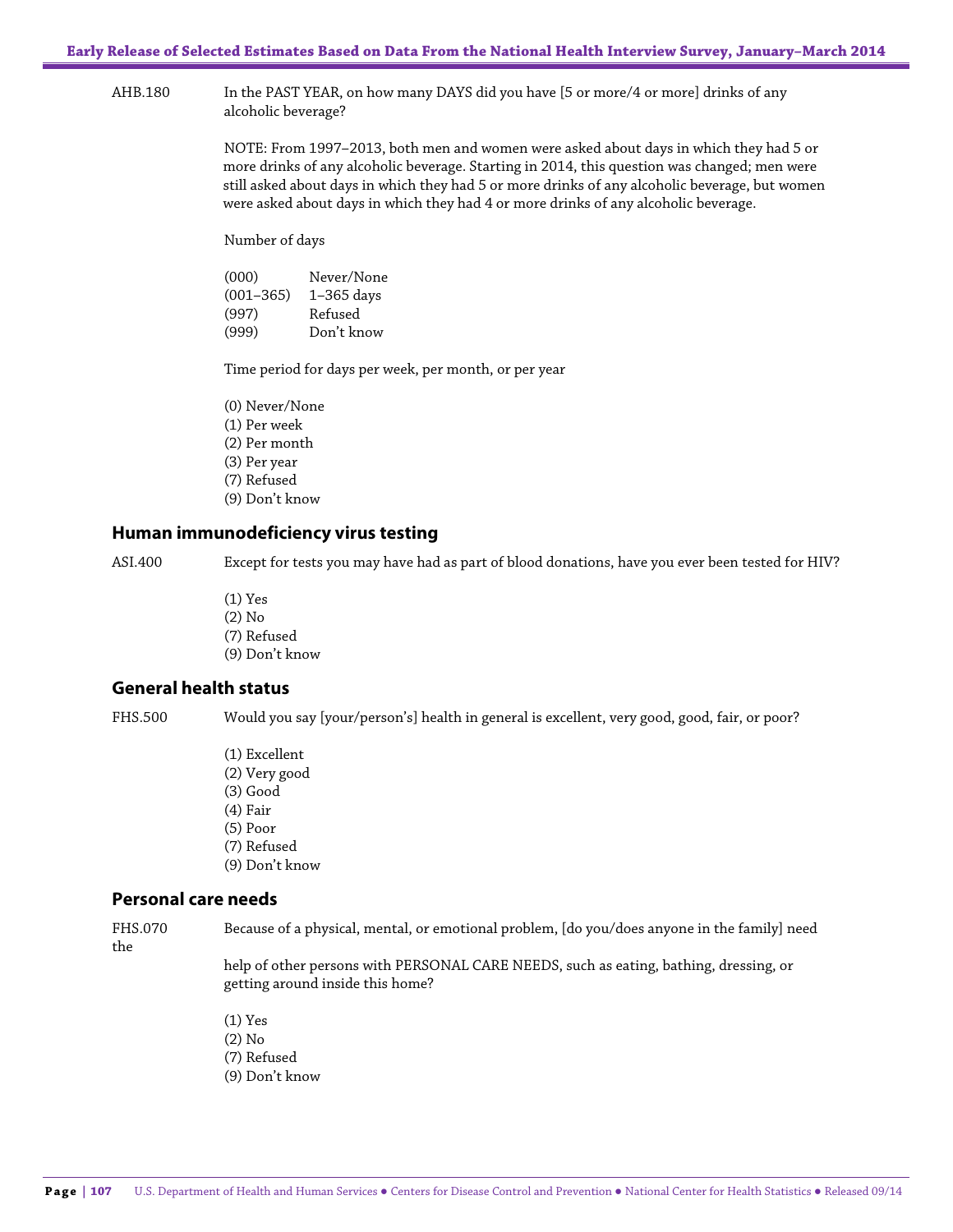#### **Serious psychological distress**

ASI.390 During the PAST 30 DAYS, how often did you feel

- ...So sad that nothing could cheer you up?
- ...Nervous?
- ...Restless or fidgety?
- ...Hopeless?
- ...That everything was an effort?
- ...Worthless?
- (1) ALL of the time
- (2) MOST of the time
- (3) SOME of the time
- (4) A LITTLE of the time
- (5) NONE of the time
- (7) Refused
- (9) Don't know

#### **Diagnosed diabetes**

ACN.160 Other than during pregnancy, have you EVER been told by a doctor or health professional that you have diabetes or sugar diabetes?/Have you EVER been told by a doctor or health professional that you have diabetes or sugar diabetes?

- (1) Yes (2) No (3) Borderline
- (7) Refused
- (9) Don't know

#### **Asthma**

ACN.080 Have you EVER been told by a doctor or other health professional that you had asthma? AND CHS.080 Has a doctor or other health professional EVER told you that [child] has asthma? (1) Yes (2) No (7) Refused (9) Don't know ACN.085 Do you still have asthma? AND CHS.085 Does [child] still have asthma? (1) Yes (2) No (7) Refused (9) Don't know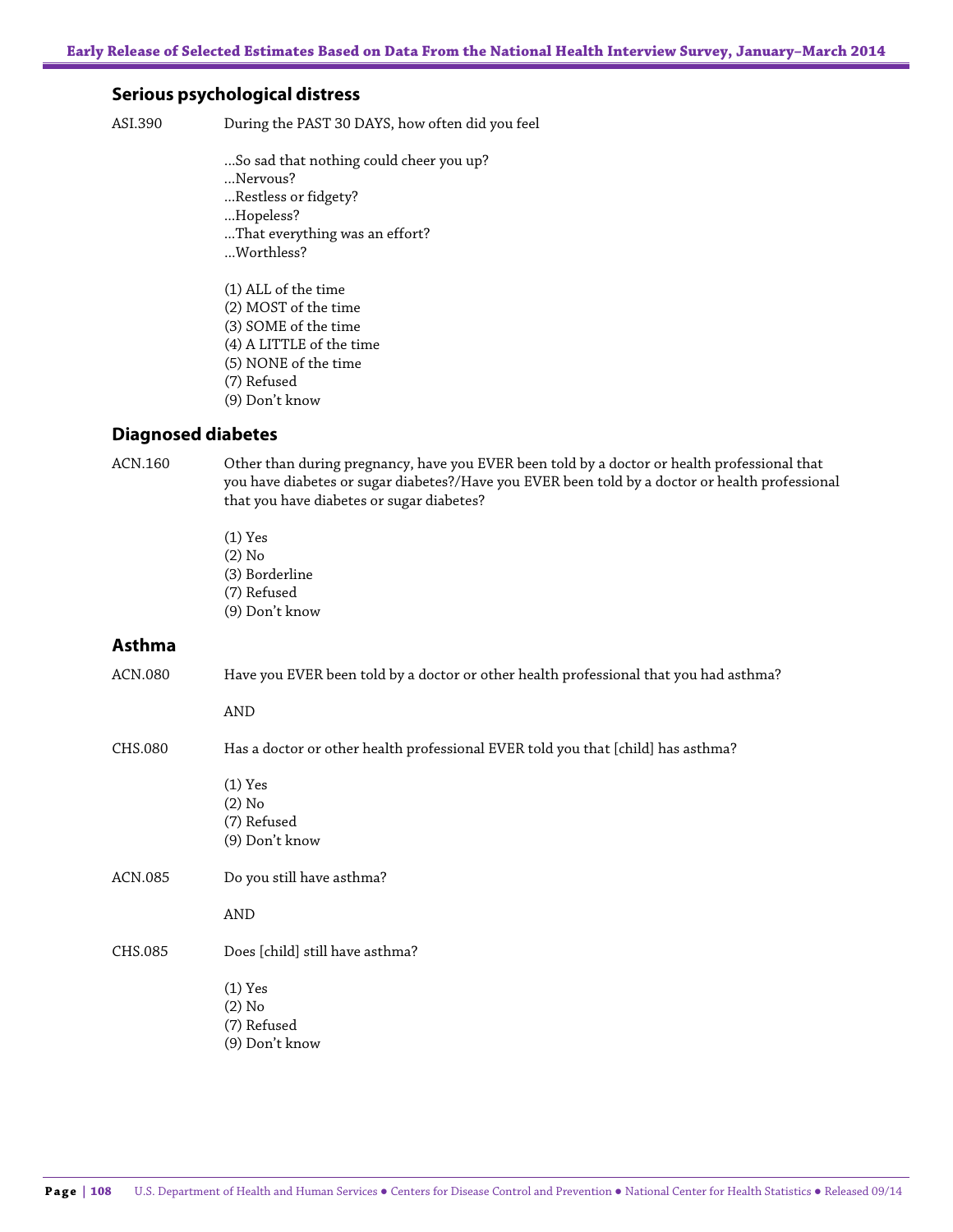**Early Release of Selected Estimates Based on Data From the National Health Interview Survey, January–March 2014**

ACN.090 DURING THE PAST 12 MONTHS, have you had an episode of asthma or an asthma attack? AND CHS.090 DURING THE PAST 12 MONTHS, has [child] had an episode of asthma or an asthma attack? (1) Yes (2) No (7) Refused

(9) Don't know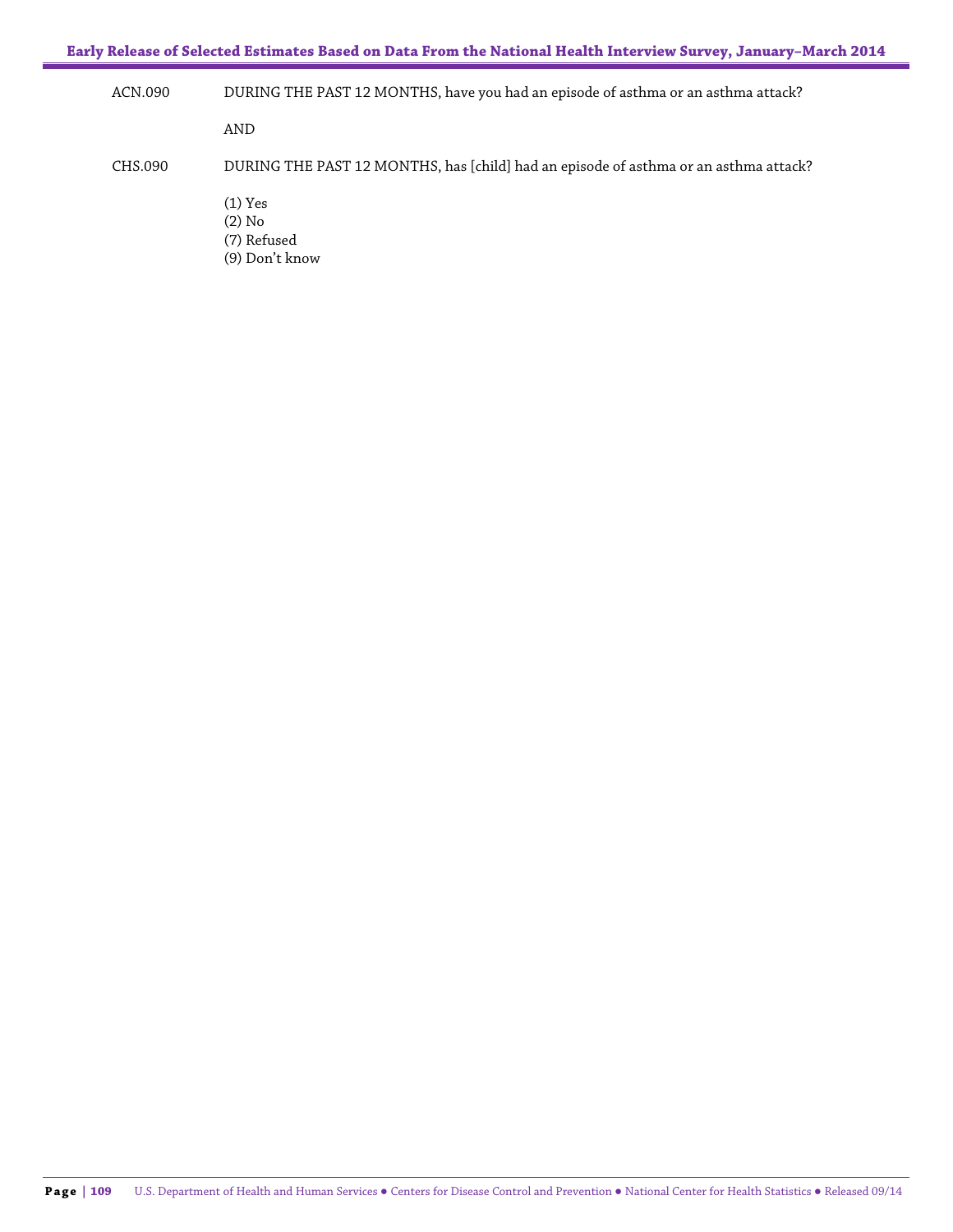# **Technical Notes**

#### **Data source**

Data used to produce this Early Release are derived from the three main components of the National Health Interview Survey (NHIS) from 1997 through January–March 2014: (a) the Family Core, which collects information on all family members in each household; (b) the Sample Child Core, which collects information on one randomly selected child (the "sample child") in each family with a child; and (c) the Sample Adult Core, which collects information from one randomly selected adult (the "sample adult") aged 18 or over in each family. Data analyses for the January–March 2014 NHIS were based on 27,627 persons in the Family Core, 9,046 adults in the Sample Adult Core, and 3,382 children in the Sample Child Core. Visit the NHIS website at <http://www.cdc.gov/nchs/nhis.htm> for more information on the design, content, and use of NHIS.

# **Calibration of weights to independent population estimates**

Estimates were calculated using the NHIS sample weights, which were calibrated to 2010-census-based population estimates for sex, age, and race/ethnicity of the U.S. civilian noninstitutionalized population beginning with 2012 NHIS data. NHIS weights were calibrated to 2000-census-based population estimates for NHIS data between 2003 and 2011. In Early Release reports prior to September 2003, the weights for 1997–2002 NHIS data were derived from 1990-census-based population estimates. The impact of the transition from 1990-census-based population estimates to 2000-census-based population estimates was assessed for data from the 2000–2002 NHIS by comparing estimates that used the 1990-census-based weights with those that used the 2000-census-based weights. The results were presented in Tables II and III in the Appendix of the September 2003 Early Release report on key health indicators (10). Although the changes for all selected measures were no more than 1 percentage point, the 2000–2002 estimates for all measures were recalculated beginning with the 2003 Early Release report on key health indicators, up through the present report, using weights derived from the 2000 census. The NHIS data weighting procedure is described in more detail at: [http://www.cdc.gov/nchs/data/series/sr\\_02/sr02\\_130.pdf](http://www.cdc.gov/nchs/data/series/sr_02/sr02_130.pdf) (1997–2005 NHIS) and [http://www.cdc.gov/nchs/data/series/sr\\_02/sr02\\_165.pdf](http://www.cdc.gov/nchs/data/series/sr_02/sr02_165.pdf) (2006 – 2013 NHIS).

### **Implementation of a new sample design**

A new sample design was implemented with the 2006 NHIS. In addition to the continued oversampling of black and Hispanic persons carried out in the 1995–2005 NHIS sample design, persons of Asian descent are oversampled in the new design. Also, for the Sample Adult Core, a new level of oversampling began in 2006 for persons aged 65 and over who are black, Hispanic, or Asian. These older adults are now more likely than other adults in the family to be selected as the sample adult. Some of the differences between estimates for 2006 and later and estimates for earlier years may be attributable to the new sample design. However, the impact of the new design on estimates presented in this report is expected to be minimal.

#### **Estimation procedures**

NCHS creates weights for each calendar quarter of the NHIS sample. The NHIS data weighting procedures are described in more detail at: [http://www.cdc.gov/nchs/data/series/sr\\_02/sr02\\_130.pdf](http://www.cdc.gov/nchs/data/series/sr_02/sr02_130.pdf) (1997–2005 NHIS) and [http://www.cdc.gov/nchs/data/series/sr\\_02/sr02\\_165.pdf](http://www.cdc.gov/nchs/data/series/sr_02/sr02_165.pdf) (2006–2013 NHIS). Because the estimates for January–March 2014 are being released prior to final data editing and final weighting, they should be considered preliminary and may differ slightly from estimates that will be made later using the final 2014 data files. Estimates from the 1997–2013 NHIS are based on previous reports and are therefore also based on preliminary data files and not final data files. Differences between estimates calculated using preliminary data files and final data files are typically less than 0.1 percentage point. For 2008, differences may be as high as 1.5 percentage points because a larger-than-usual number of records were removed for insufficient quality in the final data files. As mentioned previously, estimates for 2000–2002 were recalculated in this report using the 2000-census-based weights that were not included in the final files. See "Lack of Health Insurance Coverage and Type of Coverage" (Section 1 in this report) for details on special data editing for health insurance variables. For NHIS announcements and more detailed information, visit the NHIS website at: [http://www.cdc.gov/nchs/nhis.htm.](http://www.cdc.gov/nchs/nhis.htm)

Point estimates, and estimates of their variances, were calculated using the SUDAAN software package (RTI International, Research Triangle Park, NC) to account for the complex sample design of NHIS. The Taylor series linearization method was chosen for variance estimation. All estimates shown meet the NCHS standard of having less than or equal to 30% relative standard error, unless otherwise noted. Point estimates in some figures and tables are accompanied by 95% confidence intervals. Beginning with the June 2006 release, confidence intervals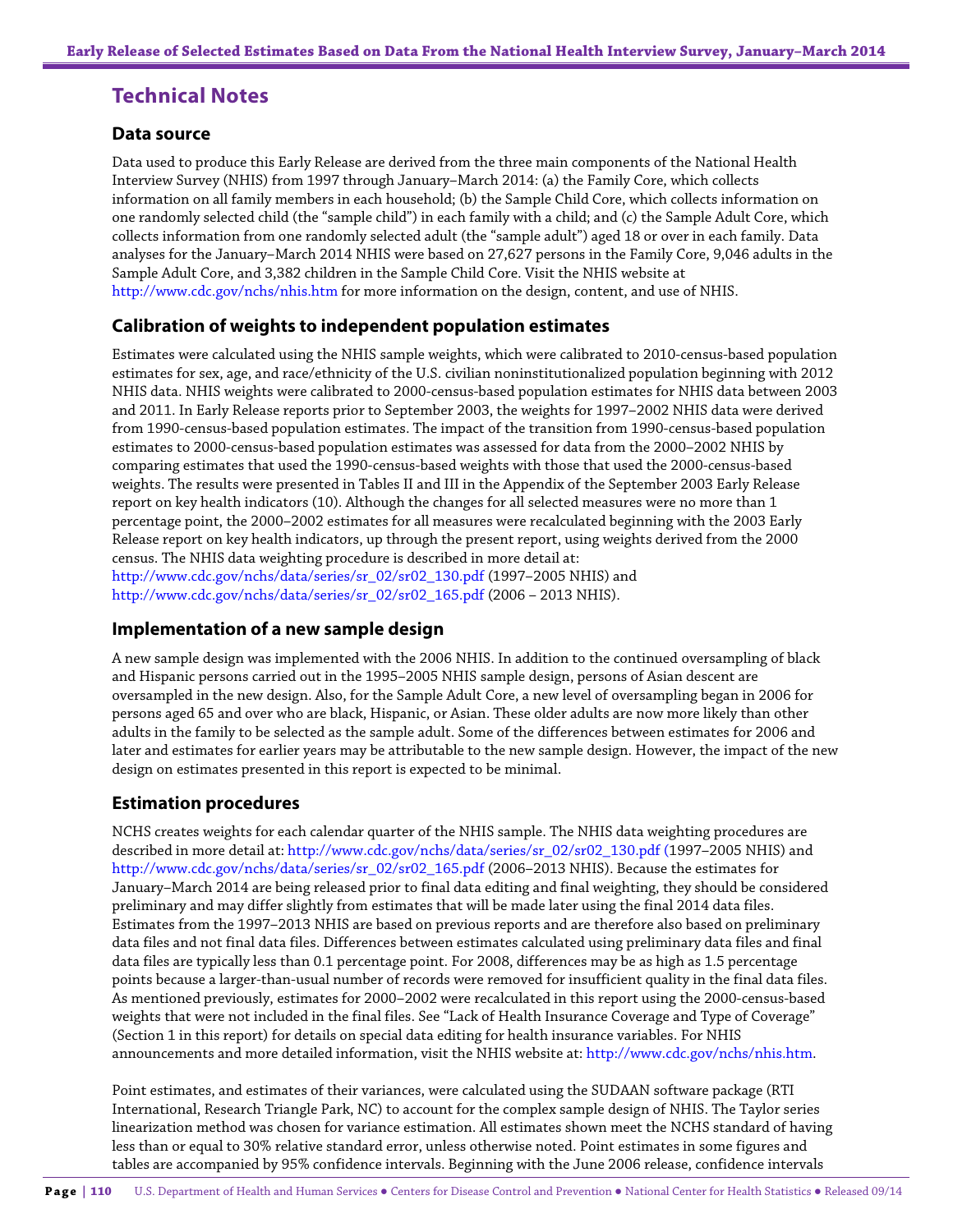are shown to two decimal places to improve the precision of further calculations. The June 2007 Early Release report used final in-house design variables for estimating variance. Early Release reports other than the June 2007 report use Early Release interim design variables to estimate variance.

# **Significance testing**

Trends were assessed by using Joinpoint regression (11), which characterizes trends as joined linear segments. A joinpoint is the year at which two segments with different slopes meet. Joinpoint software uses statistical criteria to determine the fewest number of segments necessary to characterize a trend and the year(s) when segments begin and end.

Differences between percentages or rates for current estimates were evaluated by using two-sided significance tests at the 0.05 level. Terms such as "higher than," "less than," "more likely," and "less likely" indicate a statistically significant difference. Terms such as "similar" and "no difference" indicate that the statistics being compared were not significantly different. Lack of comment regarding the difference between any two statistics does not necessarily mean that the difference was tested and found to be not significant. Because of small sample sizes, estimates based on less than 1 year of data may have large variances, and caution should be used in analyzing these estimates. Patterns for such estimates may change as more data become available.

### **Adjustment for age and sex**

Age-sex-adjusted percentages were calculated for three race/ethnicity groups. For the prevalence of obesity, only age-adjusted sex-specific percentages are presented because the race/ethnicity patterns in obesity prevalence differ by sex. Similarly, only sex-adjusted age-specific prevalences are presented for the asthma measures because the race/ethnicity patterns in asthma episodes and current asthma differ by age. Direct standardization was used for adjustment, using the projected 2000 U.S. population as the standard population (12) and using age groups that varied depending on the impact of age on the specific measure. Rates presented are crude rates unless otherwise stated.

# **Race/ethnicity categories**

The race/ethnicity categories for data years beginning in 2003 are defined using the 1997 *Revisions to the Standards for the Classification of Federal Data on Race and Ethnicity* (13) promulgated by the U.S. Office of Management and Budget (OMB). Subsequent to the Early Releases based on data through 2002, the categories "non-Hispanic white" and "non-Hispanic black" were changed to "not Hispanic white, single race" and "not Hispanic black, single race." The term "Hispanic" was changed to "Hispanic or Latino," and "black" was changed to "black or African American." However, the text and figures in this report use shorter terms, for conciseness. For example, the category "not Hispanic or Latino, white, single race" in the tables is referred to as "non-Hispanic white" in the text. Race/ethnicity-specific estimates for years prior to 2003, released previously, were based on the 1977 OMB standards and therefore are not strictly comparable with estimates for 2003 and later. However, the changes in the OMB standards have little effect on the health estimates reported here. See Tables XI and XII in Health, United States, 2003 (14) for a comparison of estimates for cigarette smoking and private health insurance coverage using both the 1977 and 1997 OMB standards. In addition, beginning with the 2003 NHIS (first incorporated in the September 2004 Early Release), NHIS editing procedures were changed to maintain consistency with U.S. Census Bureau procedures for collecting and editing data on race/ethnicity. These changes reflect the elimination of "other race" as a separate race response. This response category is treated as missing, and race is imputed if this was the only race response. In cases where "other race" was mentioned along with one or more OMB race groups, the "other race" response is dropped and the OMB race group information is retained. This change is not expected to have a substantial effect on the estimates.

### **Health insurance**

Additional estimates for health insurance can be found in the Early Release Program's quarterly report, *Health Insurance Coverage: Early Release of Estimates From the National Health Interview Survey, January–March 2014* (1).

The data on health insurance status were edited using an automated system based on logic checks and keyword searches. For comparability, the estimates for all years were created using these same procedures. The resulting estimates of persons without health insurance coverage are generally 0.1–0.3 percentage points lower than those based on the editing procedures used for the final data files.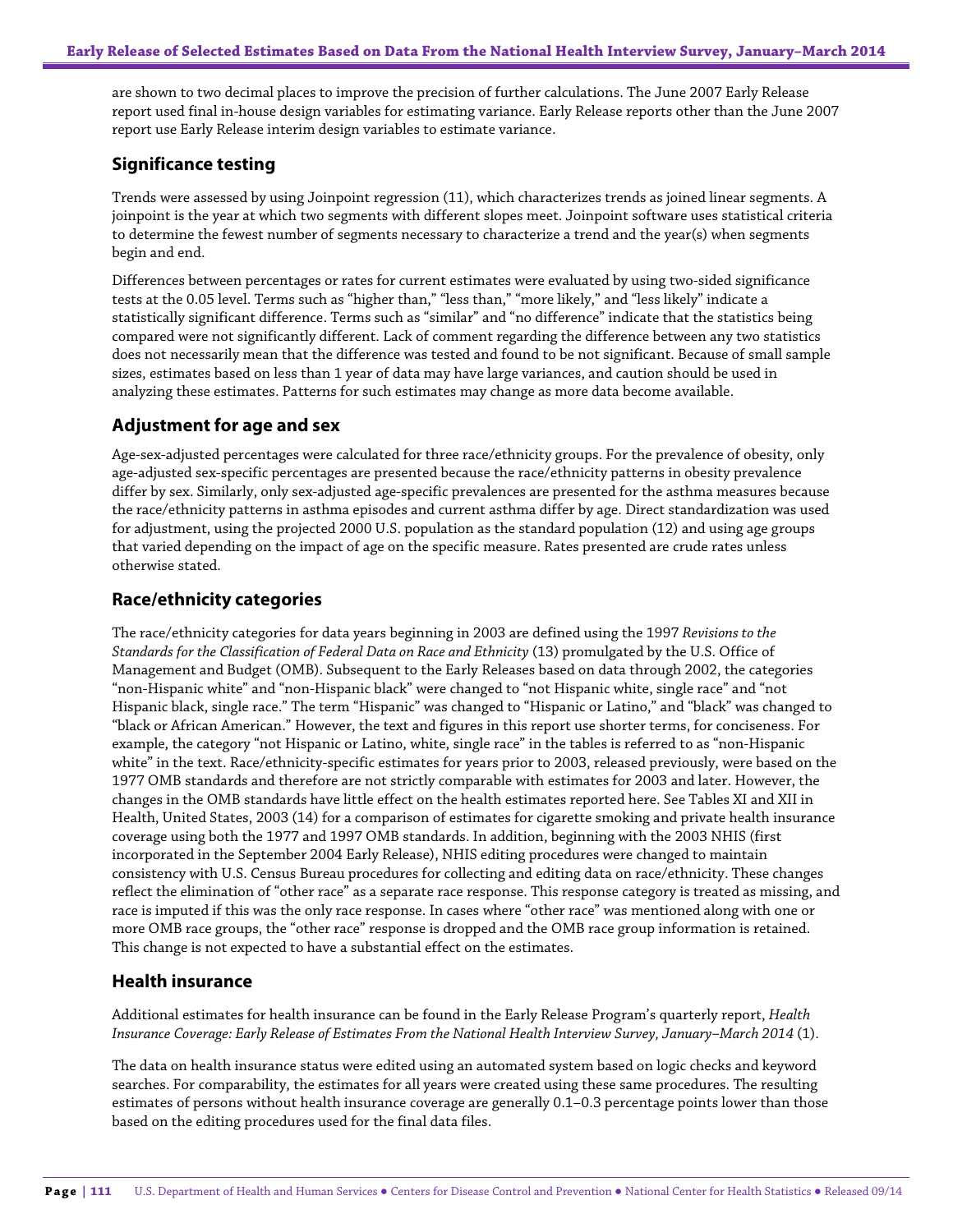To reduce potential errors in reporting Medicare and Medicaid status, two additional questions were added to the health insurance section of NHIS beginning in the third quarter of 2004. Persons aged 65 and over not reporting Medicare coverage were asked explicitly about Medicare coverage. Persons under age 65 with no reported coverage were asked explicitly about Medicaid coverage. For the present report, estimates that exclude the two additional questions are labeled "Method 1," and estimates that include the additional questions are labeled "Method 2." Estimates for 1997–2003 in this report are generated using Method 1. Estimates for 2004 are presented using Method 2 in figures and both Method 1 and Method 2 in tables. Estimates for 2005 and beyond are calculated using Method 2. Statements about trends or comparisons for 1997–2003 are based on estimates calculated using Method 1. Statements about trends or comparisons for 2004–present are based on estimates calculated using Method 2. Statements about trends over groups of years from before 2004 to 2004 or later take both methodologies into account. Conclusions regarding trends are not made in cases where using one method yields a different result than the same trend analysis using the other method. Note that although both methods may yield the same conclusion, the extent of the increasing or decreasing trend may be larger using one method than with the other method.

Estimates for 2004 were calculated using both methods to assess the effect of adopting Method 2. From July through December 2004 (third and fourth quarters combined), with the use of Method 2, the estimates (weighted) for persons without health insurance coverage decreased from 10.4% to 9.9% for persons under age 18, from 19.7% to 19.5% for adults aged 18–64, and from 1.7% to 1.2% for persons aged 65 and over. Also, with the use of Method 2, the estimates for public coverage increased from 28.1% to 29.6% for children under age 18, from 11.3% to 11.4% for adults aged 18–64, and from 89.5% to 93.3% for persons aged 65 and over. The two additional questions had no impact on the estimates for private coverage. Additional information on the impact of these two questions on health insurance estimates can be found in "Impact of Medicare and Medicaid Probe Questions on Health Insurance Estimates from the National Health Interview Survey, 2004" (15).

# **Influenza vaccination**

An error in calculating influenza vaccination rates occurred from the first quarter of 2005 through the first quarter of 2007. The effect of this error on estimates was small. Compared with the original estimates, corrected estimates are slightly higher, usually by no more than 0.3 percentage point. The error has been corrected for all estimates in this Early Release and had no perceptible impact on the graphs.

Responses to the influenza vaccination questions used to calculate the influenza vaccination estimates presented in this report (see Appendix) cannot be used to determine when during the preceding 12 months, the subject received the influenza vaccination. In addition, estimates are subject to recall error, which will vary depending on when the question is asked because the receipt of an influenza vaccination is seasonal. The prevalence of influenza vaccination during the past 12 months may differ from season-specific coverage (16) (estimates available from: [http://www.cdc.gov/flu/fluvaxview\)](http://www.cdc.gov/flu/fluvaxview).

# **Alcohol consumption**

From 1997–2013, the alcohol consumption estimates presented are for the percentage of adults aged 18 and over who had five or more drinks in 1 day at least once in the past year, regardless of sex. However, in 2014 the survey questions were changed; male and female respondents were asked about a different quantity of drinks consumed in a day in the past year. As a result, the estimates presented for the year 2014 are for men aged 18 and over who had five or more drinks in 1 day at least once in the past year and women aged 18 and over who had four or more drinks in 1 day at least once in the past year. Differences observed in estimates for women based on the 2014 NHIS and earlier NHIS may be partially or fully attributable to these changes in the survey questions on alcohol consumption.

### **Human immunodeficiency virus (HIV) testing**

From 1997 to 2010, the question on HIV testing was located in the AIDS Knowledge and Attitudes (ADS) section of the NHIS questionnaire. The question was preceded by questions that asked respondents whether they had donated blood to a blood bank since March 1985 and, if they had, whether they had donated blood during the past 12 months. The wording of the HIV testing question depended on the respondent's answers to the blood donation questions. Respondents who had donated blood were instructed to exclude tests they may have had as part of blood donations before they were asked if they had ever been tested for HIV. Respondents who had not donated blood were only asked if they had ever been tested for HIV. The ADS section was the last section fielded in the